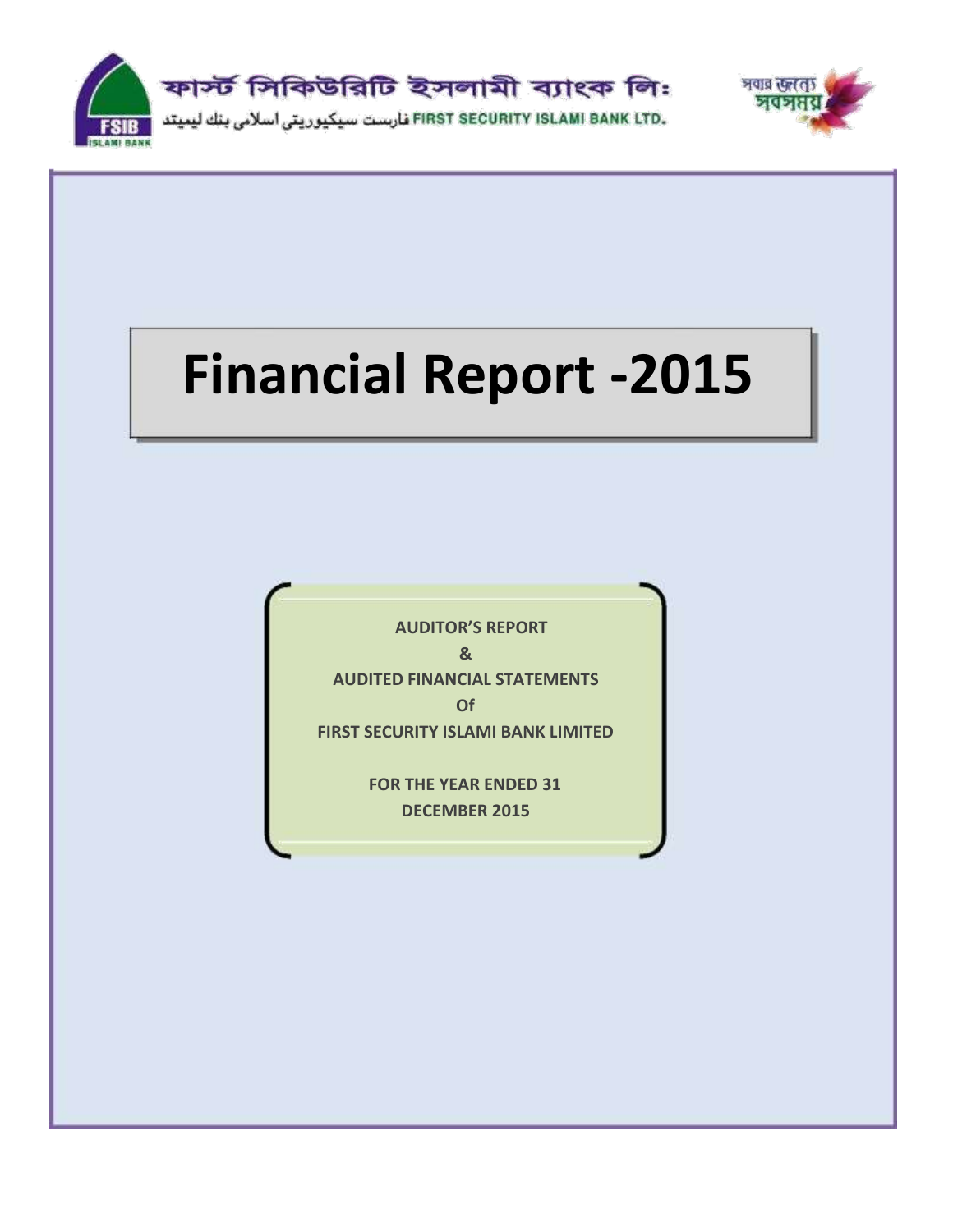# **Auditors' Report To the Shareholders of First Security Islami Bank Limited**

We have audited the accompanying consolidated financial statements of First Security Islami Bank Limited (FSIBL) and its subsidiary (together referred to as the "Group") as well as the separate financial statements of First Security Islami Bank Limited (the "Bank") which comprise the consolidated and separate Balance Sheets as at 31 December 2015, consolidated and separate profit and loss accounts, statements of changes in equity and cash flow statements for the year then ended, and a summary of significant accounting policies and other explanatory information.

# **Management's Responsibility for the Financial Statements**

Management is responsible for the preparation and fair presentation of these consolidated financial statements of the Group and also separate financial statements of the Bank that give a true and fair view in accordance with Bangladesh Financial Reporting Standards (BFRS) as explained in Note 2 and for such internal control as management determines is necessary to enable the preparation of consolidated financial statements of the Group and also separate financial statements of the Bank that are free from material misstatement, whether due to fraud or error. The Bank Companies Act, 1991(as amended in the year 2013) and the local central bank (Bangladesh Bank) Regulations require the Management to ensure effective internal audit, internal control and risk management functions of the Bank. The Management is also required to make a self-assessment on the effectiveness of anti-fraud internal controls and report to Bangladesh Bank on instances of fraud and forgeries.

# **Auditors' Responsibility**

Our responsibility is to express an opinion on these consolidated financial statements of the Group and the separate financial statements of the Bank based on our audit. We conducted our audit in accordance with Bangladesh Standards on Auditing (BSA). Those standards require that we comply with ethical requirements and plan and perform the audit to obtain reasonable assurance about whether the consolidated financial statements of the Group and the separate financial statements of the Bank are free from material misstatement.

An audit involves performing procedures to obtain audit evidence about the amounts and disclosures in the consolidated financial statements of the Group and separate financial statements of the Bank. The procedures selected depend on our judgment, including the assessment of the risks of material misstatement of the consolidated financial statements of the Group and the separate financial statements of the Bank, whether due to fraud or error. In making those risk assessments, we consider internal control relevant to the entity's preparation of consolidated financial statements of the Group and separate financial statements of the Bank that give a true and fair view in order to design audit procedures that are appropriate in the circumstances. An audit also includes evaluating the appropriateness of accounting policies used and the reasonableness of accounting estimates made by management, as well as evaluating the overall presentation of the consolidated financial statements of the Group and the separate financial statements of the Bank.

We believe that the audit evidence we have obtained is sufficient and appropriate to provide a basis for our audit opinion.

# **Opinion**

In our opinion, the consolidated financial statements of the Group and also separate financial statements of the Bank prepared and maintained according to the Bangladesh Accounting Standard (BAS) and reported in accordance with the Bangladesh Financial Reporting Standard (BFRS) as explained in note-2 give a true and fair view of the consolidated financial position of the Group and the separate financial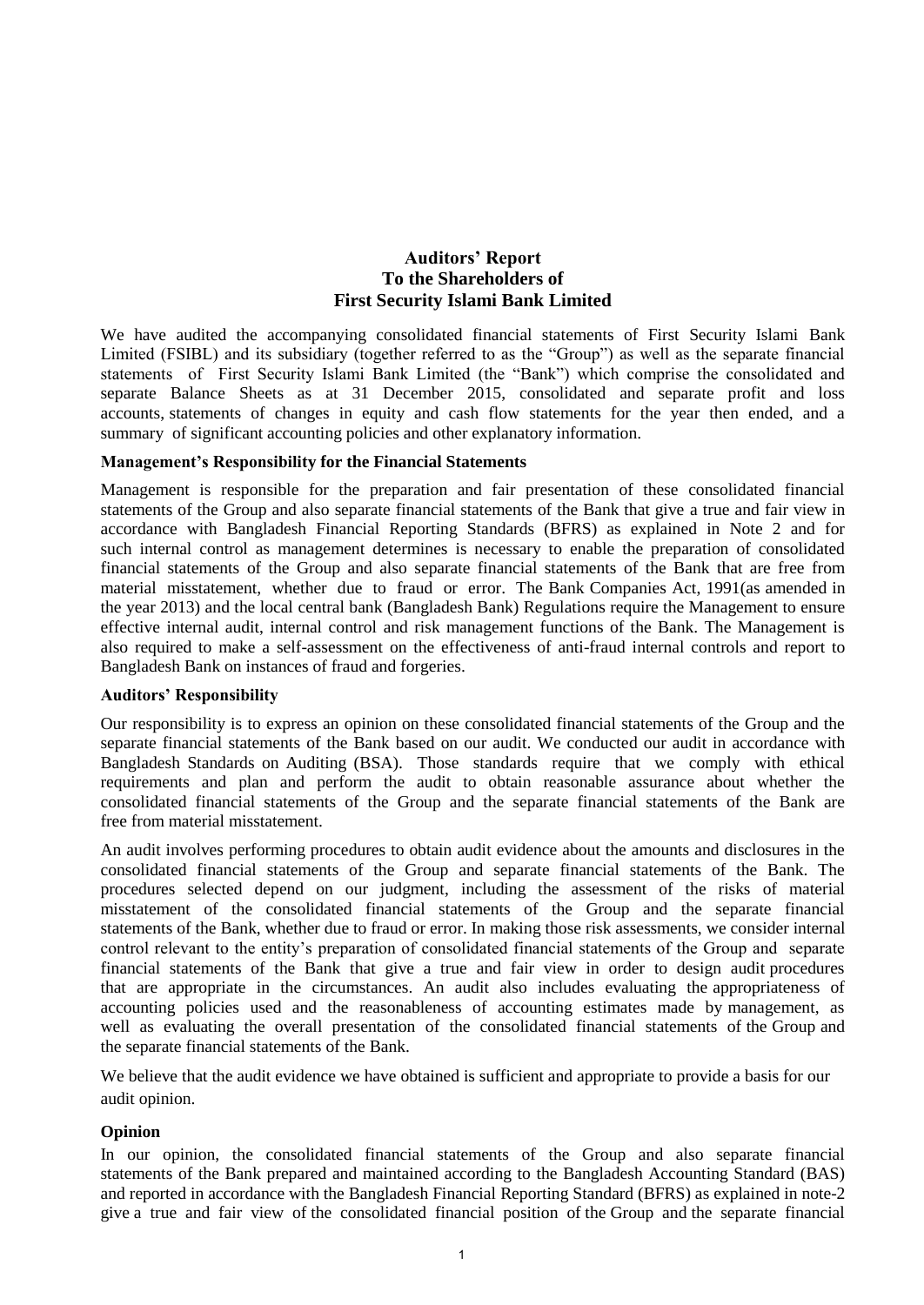position of the Bank as at 31 December 2015, and of its consolidated and separate financial performance and cash flows for the year then ended and comply with the Companies Act 1994 and Banking Companies Act 1991 (as amended in the year 2013).

# **Report on Other Legal and Regulatory Requirements**

In accordance with the Companies Act 1994, Securities and Exchange Rules 1987, the Bank Companies Act 1991(as amended in the year 2013) and the rules and regulations issued by Bangladesh Bank, we also report that:

- (i) we have obtained all the information and explanations which to the best of our knowledge and belief were necessary for the purpose of our audit and made due verification thereof;
- (ii) to the extent noted during the course of our audit work performed on the basis stated under the Auditors' Responsibility section in forming the above opinion on the consolidated financial statements of the Group and the separate financial statements of the Bank and considering the reports of the Management to Bangladesh Bank on anti-fraud internal controls and instances of fraud and forgeries as stated under the Management's Responsibility for the Financial Statements and Internal Control:
	- (a) internal audit, internal control and risk management procedure practicable for the respective job of the Group and the Bank as disclosed in Note 2 to the financial statements appeared to be materially adequate;
	- (b) nothing has come to our attention regarding material instances of forgery or irregularity or administrative error and exception or anything detrimental committed by employees of the Bank and its related entities;
- (iii) financial statements of subsidiary company of the Bank namely First Security Islami Capital  $\&$ Investment Limited have been audited by Hoda Vasi Chowdhury & Co., Chartered Accountants and have been properly reflected in the consolidated financial statements;
- (iv) in our opinion, proper books of account as required by law have been kept by the Group and the Bank so far as it appeared from our examination of those books and proper returns adequate for the purpose of our audit have been received from branches not visited by us;
- (v) the consolidated balance sheet and consolidated profit and loss account of the Group and the separate balance sheet and separate profit and loss account of the Bank together with the annexed notes dealt with by the report are in agreement with the books of account and returns;
- (vi) the expenditures incurred were for the purpose of the Bank's business;
- (vii) the consolidated financial statements of the Group and the separate financial statements of the Bank have been drawn up in conformity with prevailing rules, regulations and accounting standards as well as related guidance issued by Bangladesh Bank and decision taken in tripartite meeting amongst Inspection Team of Bangladesh Bank, External Auditors and the Management of First Security Islami Bank Limited held on  $25<sup>th</sup>$  February 2016;
- (viii) adequate provisions have been made for investment and other assets which are in our opinion, doubtful of recovery;
- (ix) the records and statements submitted by the branches have been properly maintained and consolidated in the financial statements;
- (x) the information and explanations required by us have been received and found satisfactory;
- (xi) we have reviewed over 80% of the risk weighted assets of the Bank and we have spent around 7,168 person hours during the audit; and
- (xii) Capital to Risk Weighted Assets Ratio (CRAR) as required by the Bangladesh Bank has been maintained adequately during the year.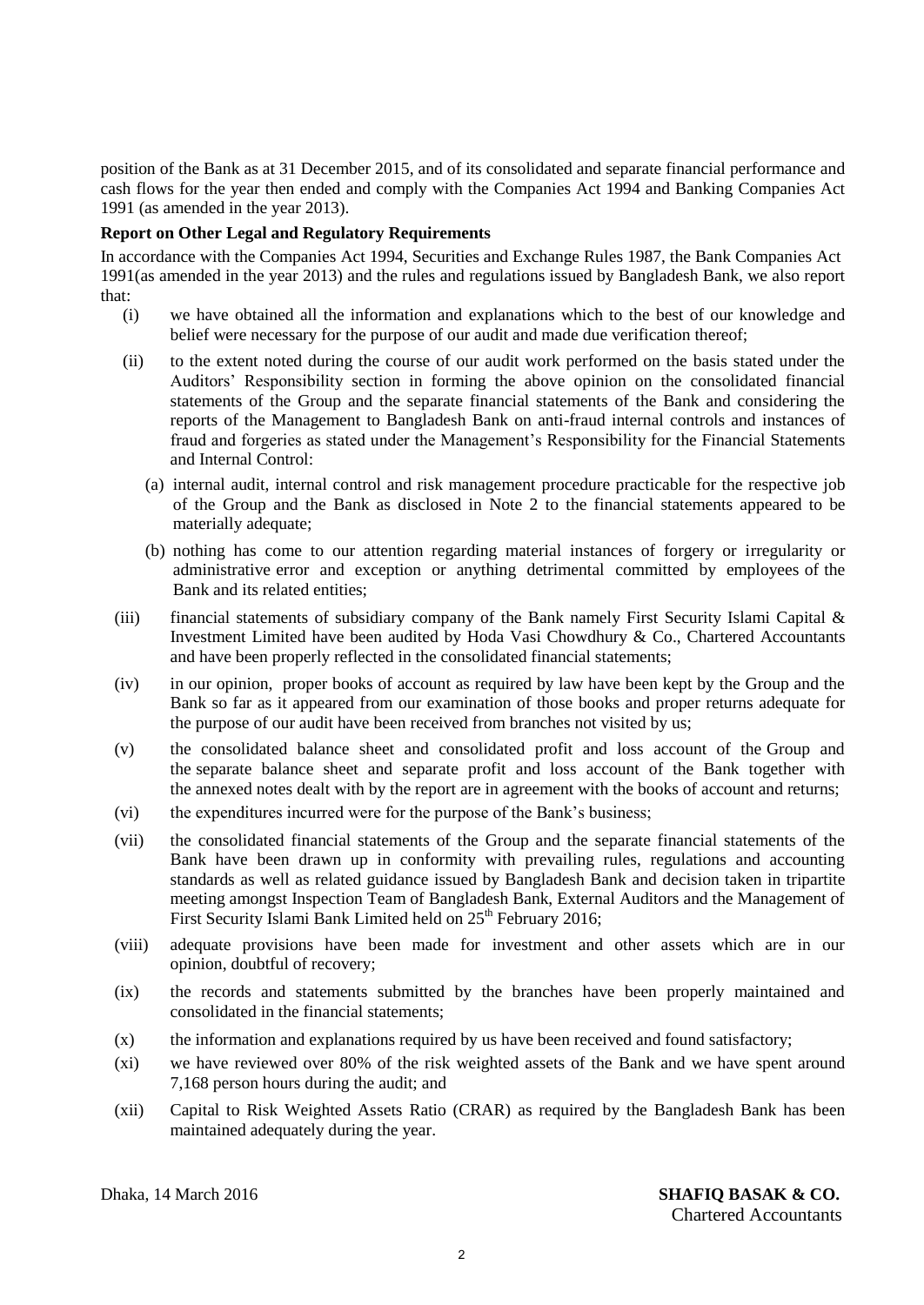# **FIRST SECURITY ISLAMI BANK LIMITED CONSOLIDATED BALANCE SHEET AS AT 31 DECEMBER 2015**

|                                                                                                      | <b>Notes</b> | 31.12.2015<br><b>BDT</b>        | 31.12.2014<br><b>BDT</b>        |
|------------------------------------------------------------------------------------------------------|--------------|---------------------------------|---------------------------------|
| <b>PROPERTY AND ASSETS</b>                                                                           |              |                                 |                                 |
| Cash                                                                                                 | 3(a)         | 27,230,981,774                  | 16,290,256,291                  |
| In hand (Including Foreign Currencies)<br>Balance with Bangladesh Bank and its Agent Bank(s)         |              | 1,304,096,013<br>25,926,885,761 | 1,269,388,801<br>15,020,867,490 |
| (Including foreign currencies)                                                                       |              |                                 |                                 |
| Balance with other Banks and Financial Institutions                                                  | 4.1(a)       | 346, 454, 159                   | 597,224,010                     |
| In Bangladesh                                                                                        |              | 85,340,676                      | 124,300,885                     |
| Outside Bangladesh                                                                                   |              | 261,113,483                     | 472,923,125                     |
| Placement with Banks & Other Financial Institutions                                                  | 4.2          | 14,895,000,000                  | 14,094,000,000                  |
| <b>Investments in Shares &amp; Securities</b>                                                        | 5(a)         | 13,340,858,897                  | 10,583,235,873                  |
| Government                                                                                           |              | 12,200,005,000                  | 9,830,006,400                   |
| Others                                                                                               |              | 1,140,853,897                   | 753,229,473                     |
| Investments                                                                                          |              | 187,239,077,399                 | 152,370,707,597                 |
| General Investment etc.                                                                              | 6.A(a)       | 186, 884, 413, 142              | 152,069,308,714                 |
| Bills Purchased and Negotiated                                                                       | 6.B          | 354,664,257                     | 301,398,883                     |
| Fixed Assets Including Premises, Furniture & Intangible<br>Assets                                    | 7(a)         | 3,261,041,676                   | 3, 132, 826, 430                |
| <b>Other Assets</b>                                                                                  | 8(a)         | 10,266,381,443                  | 7,808,204,866                   |
| <b>Non Banking Assets</b>                                                                            | 9            | 25, 145, 280                    |                                 |
| <b>Total Assets</b>                                                                                  |              | 256,604,940,627                 | 204,876,455,067                 |
| <b>LIABILITIES AND CAPITAL</b><br>Liabilities<br>Placement from Banks & Other Financial Institutions | 10(a)        | 1, 182, 198, 146                | 417,565,547                     |
| <b>Deposits and Other Accounts</b>                                                                   |              | 231,259,393,256                 | 182,503,183,390                 |
| Al-Wadia Current Deposits and Other Deposit Accounts                                                 | 11.1(a)      | 11,154,100,706                  | 9,589,544,900                   |
| <b>Bills Payable</b>                                                                                 | 11.2         | 881,045,753                     | 954,717,747                     |
| Mudaraba Savings Deposits                                                                            | 11.3         | 13,596,802,883                  | 9,525,501,444                   |
| Mudaraba Term Deposits                                                                               | 11.4         | 159,937,995,888                 | 122,347,027,420                 |
| Other Mudaraba Deposits                                                                              | 11.5         | 45,689,448,026                  | 40,086,391,879                  |
| Mudaraba Subordinated Bond                                                                           | 12           | 1,882,000,000                   | 2,382,000,000                   |
| <b>Other Liabilities</b>                                                                             | 13(a)        | 12,288,833,838                  | 10,926,961,738                  |
| <b>Total Liabilities</b>                                                                             |              | 246, 612, 425, 240              | 196,229,710,675                 |
| Capital/Shareholders' equity                                                                         |              |                                 |                                 |
| Paid-up Capital                                                                                      | 14.1         | 6,788,738,880                   | 4,114,387,200                   |
| Right Share Money Deposit<br><b>Statutory Reserve</b>                                                | 14(a)<br>15  |                                 | 1,564,966,255                   |
| Other Reserve                                                                                        | 16           | 1,902,246,794<br>75,556,891     | 1,609,267,996<br>35,495,817     |
| <b>Asset Revaluation Reserve</b>                                                                     | 17           | 372,259,728                     | 382,320,802                     |
| Retained Earnings                                                                                    | 18(a)        | 555,733,247                     | 669,349,319                     |
| <b>Total Shareholders' Equity</b>                                                                    |              | 9,694,535,540                   | 8,375,787,389                   |
|                                                                                                      |              |                                 |                                 |
| Non-controlling Interest<br>Total Liabilities and Shareholders' Equity                               | 18(b)        | 297,979,846<br>256,604,940,627  | 270,957,003<br>204,876,455,067  |
|                                                                                                      |              |                                 |                                 |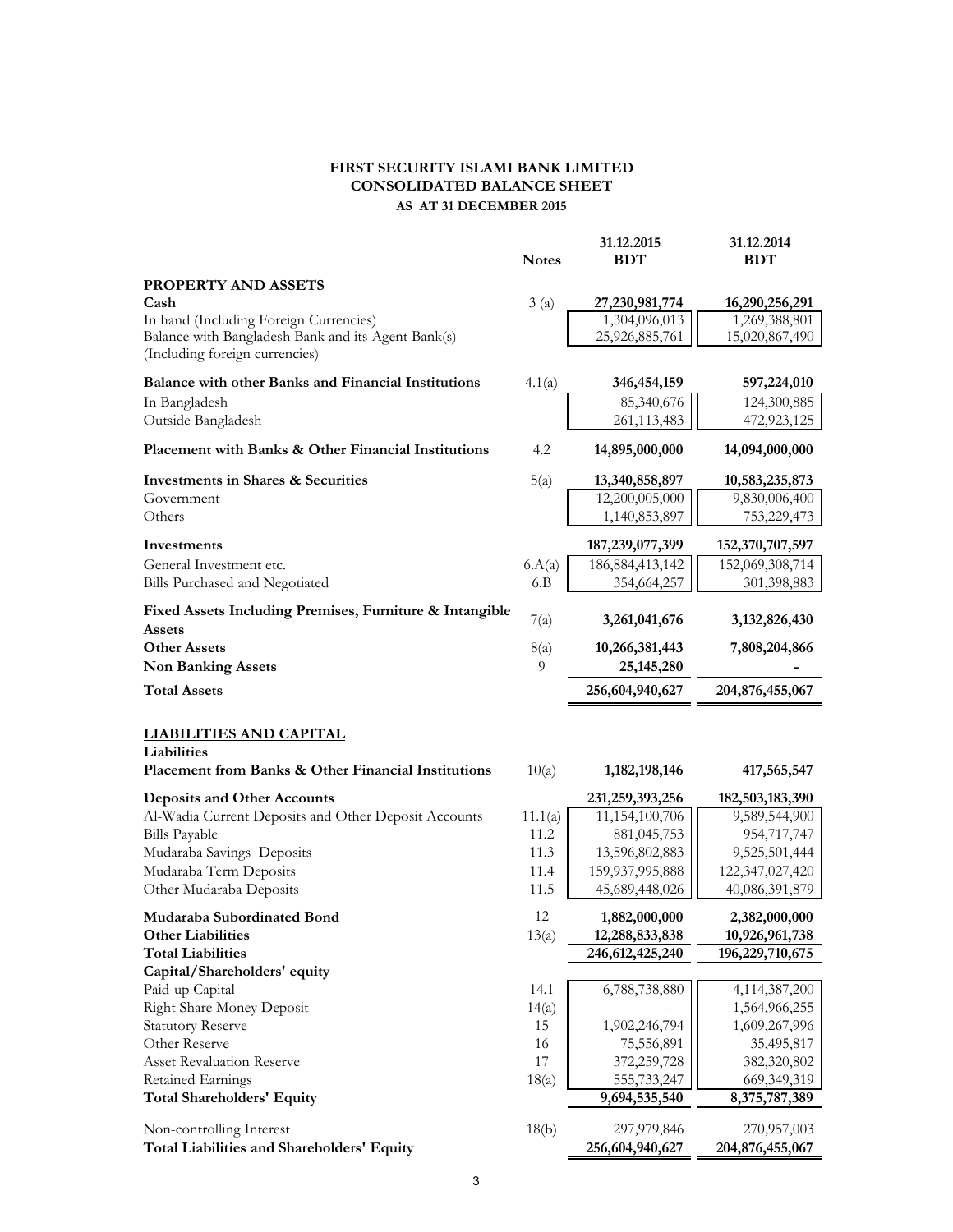#### **FIRST SECURITY ISLAMI BANK LIMITED CONSOLIDATED BALANCE SHEET AS AT 31 DECEMBER 2015**

| <b>BDT</b><br>16,515,014,236<br>6,097,088,677<br>2,219,227,721<br>1,015,969,601 | <b>BDT</b><br>11,433,615,498<br>6,381,276,624<br>4,910,289,756 |
|---------------------------------------------------------------------------------|----------------------------------------------------------------|
|                                                                                 |                                                                |
|                                                                                 |                                                                |
|                                                                                 |                                                                |
|                                                                                 |                                                                |
|                                                                                 |                                                                |
|                                                                                 |                                                                |
|                                                                                 | 939,777,561                                                    |
|                                                                                 |                                                                |
| 25,847,300,235                                                                  | 23,664,959,439                                                 |
|                                                                                 |                                                                |
|                                                                                 |                                                                |
|                                                                                 |                                                                |
|                                                                                 |                                                                |
|                                                                                 |                                                                |
|                                                                                 |                                                                |
|                                                                                 |                                                                |
| 25,847,300,235                                                                  | 23,664,959,439                                                 |
|                                                                                 |                                                                |
|                                                                                 |                                                                |

The annexed notes (1 to 48) form an integral part of these financial statements

**Managing Director Director**

**Director Chairman**

Signed as per annexed report on even date

Dhaka, 14 March 2016 **SHAFIQ BASAK & CO.** Chartered Accountants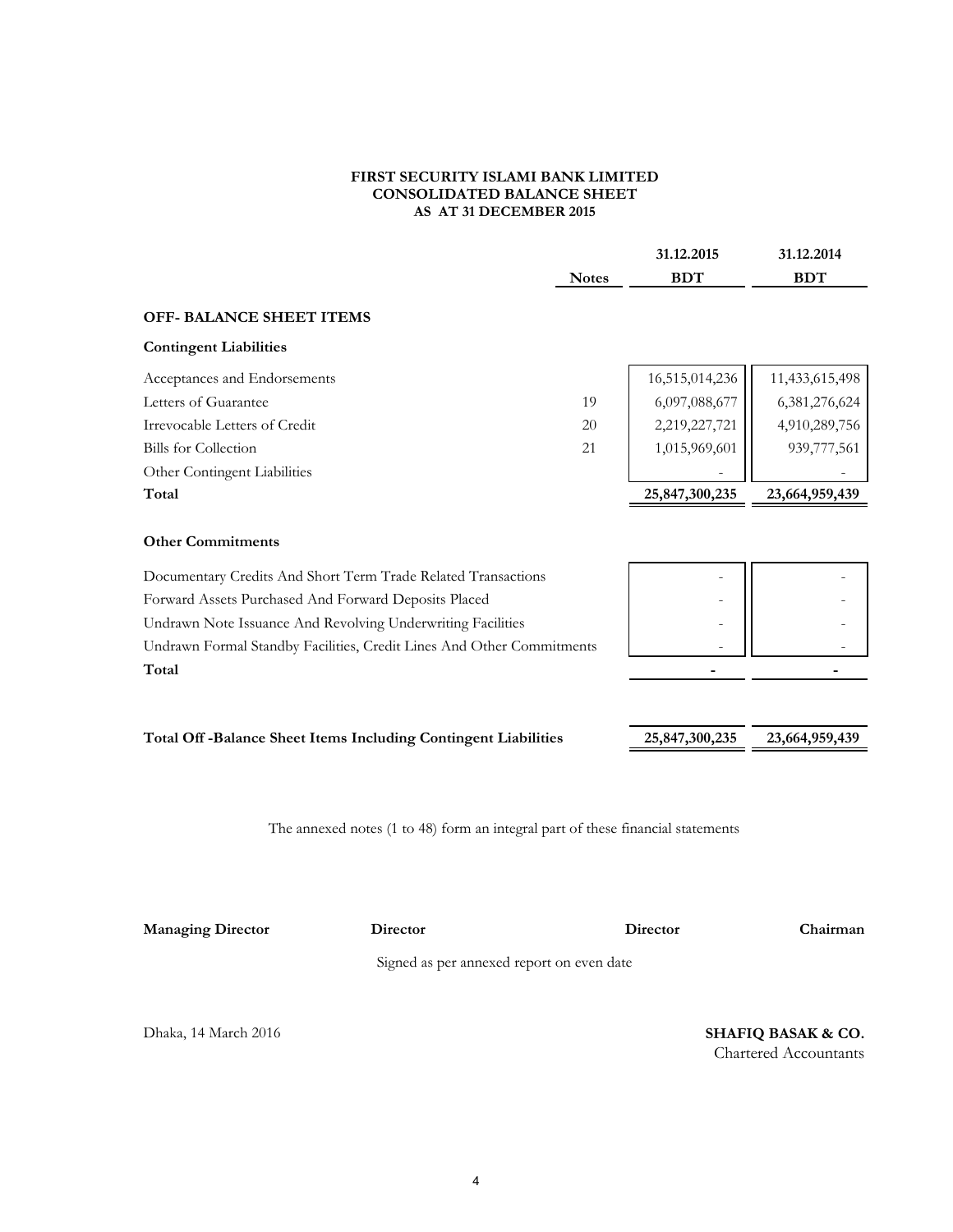#### **FIRST SECURITY ISLAMI BANK LIMITED CONSOLIDATED PROFIT AND LOSS ACCOUNT FOR THE YEAR ENDED 31 DECEMBER 2015**

|                                                            | <b>Notes</b> | 31.12.2015<br><b>BDT</b>     | 31.12.2014<br><b>BDT</b>     |
|------------------------------------------------------------|--------------|------------------------------|------------------------------|
|                                                            |              | 23,894,528,740               |                              |
| Investments Income                                         | 22(a)<br>23  |                              | 21,597,736,505               |
| Profit Paid on Deposits<br><b>Net Investment Income</b>    |              | (18, 472, 881, 092)          | (17, 271, 850, 762)          |
| Income from Investment in shares and securities            |              | 5,421,647,648                | 4,325,885,743                |
|                                                            | 24(a)        | 122,043,442                  | 324,747,170                  |
| Commission, Exchange and Brokerage                         | 25(a)        | 577,760,662                  | 413, 347, 719                |
| Other Operating Income                                     | 26(a)        | 281,214,050                  | 198,617,478                  |
| <b>Total Operating Income</b>                              |              | 981,018,154<br>6,402,665,802 | 936,712,367<br>5,262,598,110 |
| <b>Less: Operating Expenses</b>                            |              |                              |                              |
| Salary and Allowances                                      | 27(a)        | 1,784,800,332                | 1,380,778,503                |
| Rent, Taxes, Insurances, Electricity etc.                  | 28(a)        | 467,213,269                  | 370,621,826                  |
| Legal Expenses                                             | 29           | 2,686,617                    | 3,316,622                    |
| Postage, Stamps, Telecommunication etc.                    | 30(a)        | 82,553,727                   | 66,566,448                   |
| Stationery, Printings, Advertisements etc.                 | 31           | 215,681,711                  | 155,443,194                  |
| Managing Director's Salary and Fees                        | 32           | 8,983,675                    | 15,458,207                   |
| Directors' Fees & Expenses                                 | 33(a)        | 2,806,600                    | 2,918,450                    |
| Shariah Supervisory Committee's Fees & Expenses            | 34           | 109,750                      | 66,250                       |
| Auditor's Fees                                             | 35           | 936,500                      | 998,500                      |
| Depreciation & Repair of Bank's Assets                     | 36(a)        | 380, 192, 683                | 325,726,836                  |
| Zakat Expenses                                             |              | 42,175,331                   | 36,491,491                   |
| Other Expenses                                             | 37(a)        | 863,251,647                  | 631,312,065                  |
| <b>Total Operating Expenses</b>                            |              | 3,851,391,842                | 2,989,698,392                |
| Profit before Provision and Tax                            |              | 2,551,273,960                | 2,272,899,718                |
| Provisions for Investments including off-B/S items         | 13.2(a)      | 838, 333, 664                | 646,800,000                  |
| Provisions for Diminution in Value of Investment in Shares |              | 170,636,520                  | 72,455,686                   |
| Provision for Other Assets                                 |              | 356,000                      |                              |
| <b>Total Provisions</b>                                    |              | 1,009,326,184                | 719,255,686                  |
| <b>Total Profit before Taxes</b>                           |              | 1,541,947,776                | 1,553,644,032                |
| Provision for Taxation                                     |              | (805, 637, 127)              | (859, 361, 024)              |
| Deferred Tax Income                                        | 38           | 117,233,000                  |                              |
|                                                            |              | (688, 404, 127)              | (859, 361, 024)              |
| Net Profit after tax for the period                        |              | 853,543,649                  | 694,283,008                  |
| Retained Earnings Brought Forward from Previous Year       |              | 669, 349, 319                | 506,439,968                  |
|                                                            |              | 1,522,892,968                | 1,200,722,976                |
| Appropriations:                                            |              |                              |                              |
| <b>Statutory Reserve</b>                                   |              | 292,978,798                  | 298,869,126                  |
| Other Reserve                                              |              | 30,000,000                   | 10,000,000                   |
| <b>Bonus Share Issued</b>                                  |              | 617,158,080                  |                              |
| Cash Dividend Paid                                         |              |                              | 200,464,200                  |
| Non-controlling Interest                                   |              | 27,022,843                   | 22,047,164                   |
|                                                            |              | 967, 159, 721                | 531,380,490                  |
| Retained Earnings Carried Forward                          |              | 555,733,247                  | 669,349,319                  |
| Earnings Per Share (EPS)                                   | 39(a)        | 1.26                         | 1.02                         |

The annexed notes (1 to 48) form an integral part of these financial statements

#### **Managing Director Director**

Signed as per annexed report on even date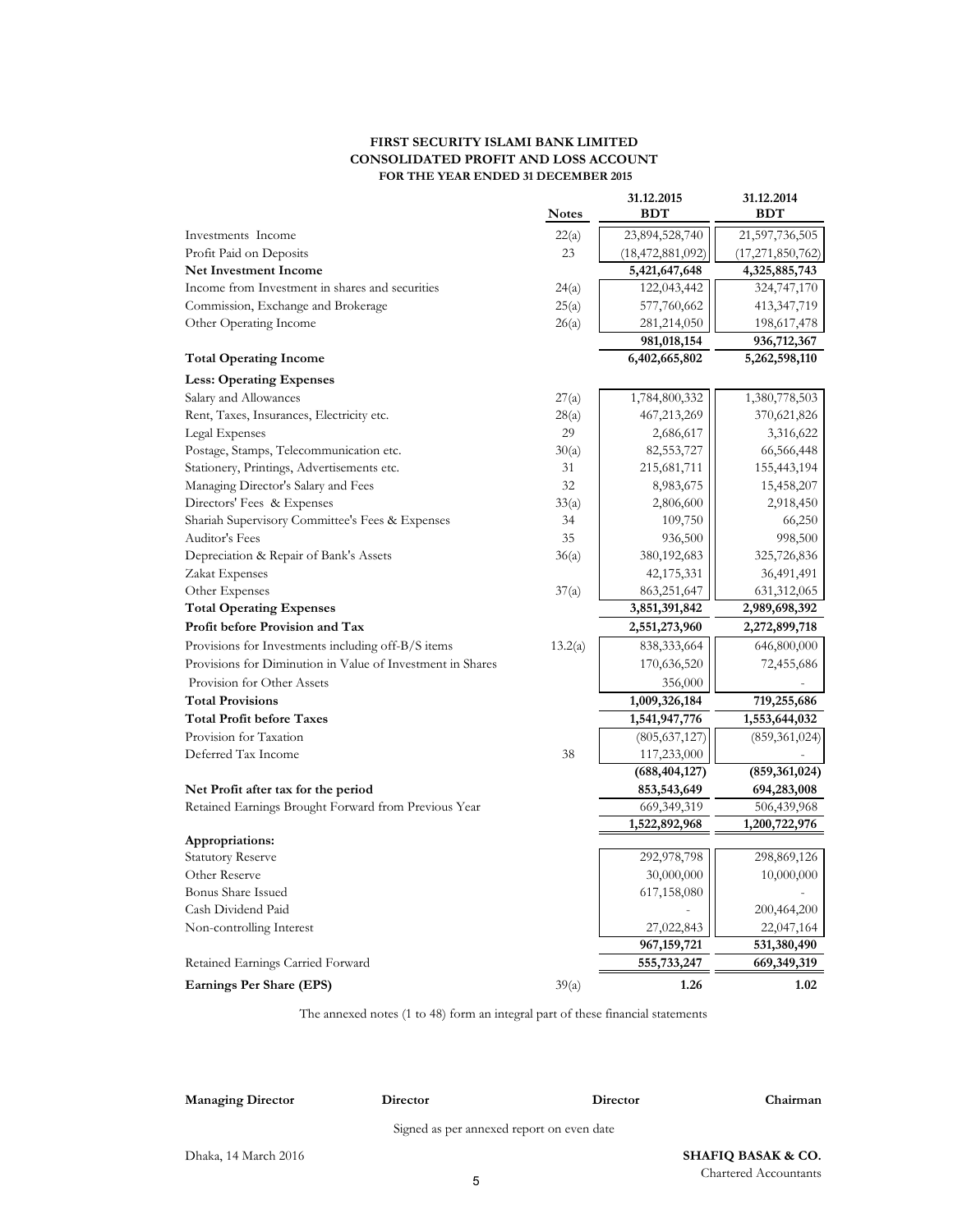#### **FIRST SECURITY ISLAMI BANK LIMITED CONSOLIDATED CASH FLOW STATEMENT FOR THE YEAR ENDED 31 DECEMBER 2015**

|                                                                          | <b>Notes</b> | 31.12.2015<br><b>BDT</b> | 31.12.2014<br><b>BDT</b> |
|--------------------------------------------------------------------------|--------------|--------------------------|--------------------------|
| A. Cash Flow from Operating Activities                                   |              |                          |                          |
| Investment Income receipt                                                |              | 23,767,167,001           | 21,827,051,626           |
| Profit paid on Deposits                                                  |              | (18, 108, 072, 225)      | (16,826,623,374)         |
| Dividend Receipts                                                        |              | 4,799,230                | 4,839,474                |
| Fees & Commission receipt                                                |              | 577,760,662              | 413,347,719              |
| Payment to Employees                                                     |              | (1,793,784,007)          | (1,396,236,710)          |
| Payment to Suppliers                                                     |              | (261, 363, 590)          | (193, 421, 122)          |
| Income Tax Paid                                                          |              | (799, 698, 787)          | (720, 265, 380)          |
| Receipts from Other Operating Activities                                 | 40(a)        | 278,382,495              | 189, 188, 176            |
| Payment for Other Operating Activities                                   | 41(a)        | (1,421,605,511)          | (1,075,800,161)          |
| Operating Profit beforeCchanges in Operating Assets & Liabilities        |              | 2,243,585,268            | 2,222,080,248            |
| Increase / Decrease in Operating Assets & Liabilities                    |              |                          |                          |
| Investments to Customers                                                 |              | (32,291,689,695)         | (29, 446, 428, 948)      |
| Other Assets                                                             | 42(a)        | (1,588,608,866)          | (605, 184, 083)          |
| Deposits Received from Customers                                         |              | 46,512,389,269           | 39,226,386,748           |
| Other Liabilities                                                        | 43(a)        | (432,094,311)            | 344,912,581              |
|                                                                          |              | 12,199,996,397           | 9,519,686,299            |
| <b>Net Cash Inflow from Operating Activities</b>                         |              | 14,443,581,666           | 11,741,766,547           |
| <b>B. Cash Flow from Investing Activities</b>                            |              |                          |                          |
| Investment in Shares and Securities                                      |              | (2,757,623,024)          | (3,314,966,496)          |
| Purchase of Property, Plant and Equipment                                |              | (462, 468, 564)          | (917, 856, 274)          |
| Sale of Property, Plant and Equipment                                    |              | 2,831,555                | 9,429,302                |
| Net Cash Inflow from Investing Activities                                |              | (3,217,260,033)          | (4,223,393,468)          |
| C. Cash Flow from Financing Activities                                   |              |                          |                          |
| Receipts from Issue of Right Shares                                      |              |                          | 1,564,966,255            |
| Receipt/(Payment) of Mudaraba Subordinated Bond                          |              | (500,000,000)            | (118,000,000)            |
| Increase/(Decrease) in Placement from Banks & Fl                         |              | 764,632,599              | (3,712,223,295)          |
| Dividend Paid in Cash                                                    |              |                          | (200, 464, 200)          |
| Net Cash Inflow/(Outflow) from Financing Activities                      |              | 264,632,599              | (2,465,721,240)          |
| D. Net Increase/Decrease of Cash & Cash Equivalent $(A+B+C)$             |              | 11,490,954,231           | 5,052,651,839            |
| Effect of Exchange Rate on Cash & Cash Equivalent                        |              |                          |                          |
| E. Opening Cash & Cash Equivalent                                        |              | 30,981,486,701           | 25,928,834,862           |
| F. Closing Cash & Cash Equivalent (D+E)                                  |              | 42,472,440,933           | 30,981,486,701           |
| The above closing Cash and Cash Equivalents include:                     |              |                          |                          |
|                                                                          |              |                          |                          |
| Cash in Hand (Including Foreign Currencies)                              |              | 1,304,096,013            | 1,269,388,801            |
| Balance with Bangladesh Bank, Other Banks, FIS & Placement<br>Prize Bond |              | 41,168,339,920<br>5,000  | 29,712,091,500<br>6,400  |
|                                                                          |              | 42,472,440,933           | 30,981,486,701           |
|                                                                          |              |                          |                          |

The annexed notes (1 to 48) form an integral part of these financial statements

**Managing Director Director**

**Director Chairman**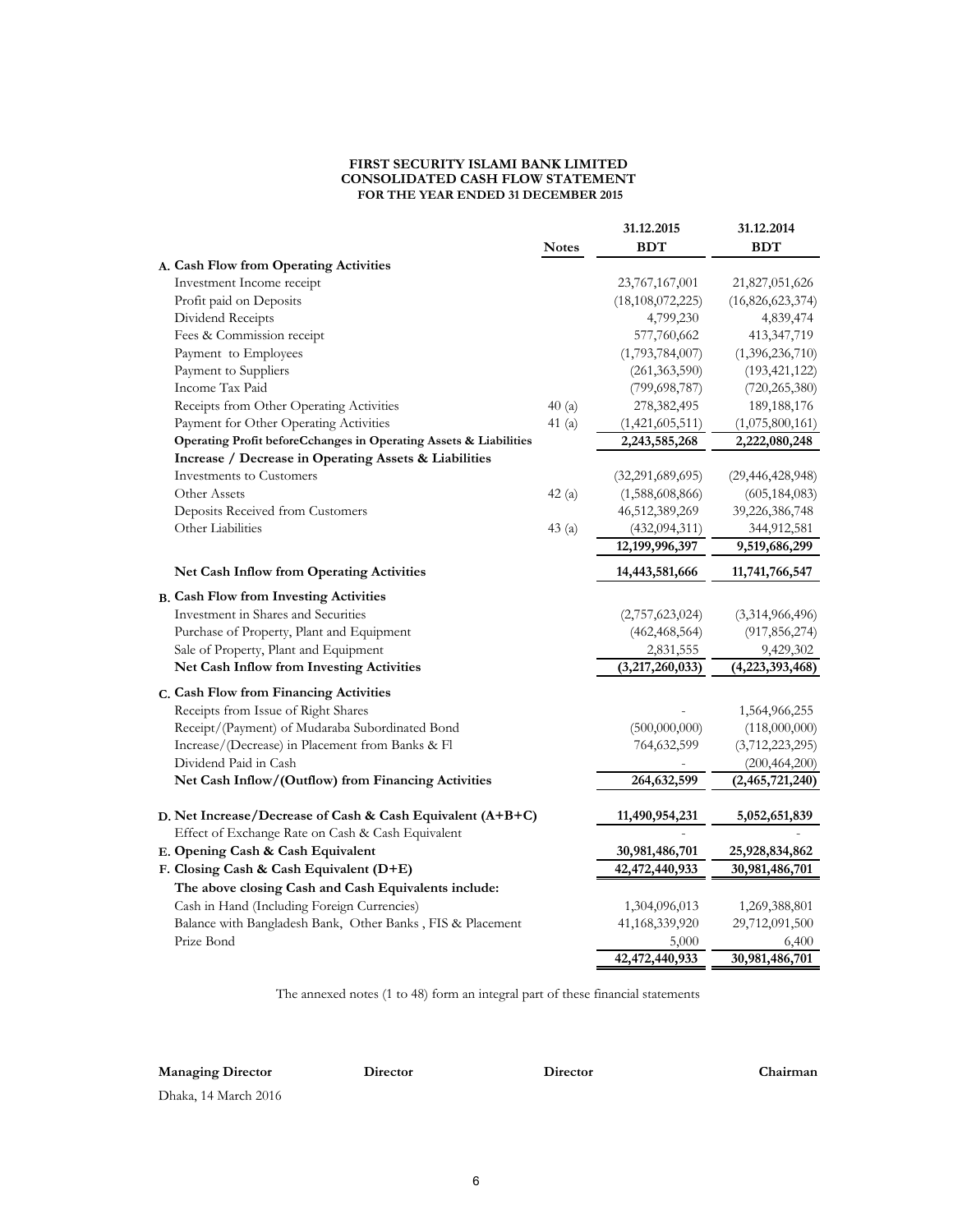#### **FIRST SECURITY ISLAMI BANK LIMITED CONSOLIDATED STATEMENT OF CHANGES IN EQUITY FOR THE YEAR ENDED 31 DECEMBER 2015**

| Particulars                                                                                                                                                                                                                            | Paid-up<br>Capital<br><b>BDT</b> | <b>Right Share</b><br>Deposit<br><b>BDT</b> | Statutory<br>Reserve<br><b>BDT</b> | Other<br>Reserve<br><b>BDT</b> | Assets Reval.<br>Reserve<br><b>BDT</b> | Retained<br>Earnings<br><b>BDT</b>                 | Non-controlling<br>Interest<br><b>BDT</b> | Total<br><b>BDT</b>                                                                    |
|----------------------------------------------------------------------------------------------------------------------------------------------------------------------------------------------------------------------------------------|----------------------------------|---------------------------------------------|------------------------------------|--------------------------------|----------------------------------------|----------------------------------------------------|-------------------------------------------|----------------------------------------------------------------------------------------|
| Balance as on 01 January 2015                                                                                                                                                                                                          | 4,114,387,200                    | 1,564,966,255                               | 1,609,267,996                      | 35,495,817                     | 382,320,802                            | 669,349,319                                        | 270,957,003                               | 8,646,744,392                                                                          |
| Changes in Accounting Policy<br><b>Restated Balance</b>                                                                                                                                                                                | 4,114,387,200                    | 1,564,966,255                               | 1,609,267,996                      | 35,495,817                     | 382,320,802                            | 669,349,319                                        | 270,957,003                               | 8,646,744,392                                                                          |
| Surplus/Deficit on Account of Revaluation of<br>Properties                                                                                                                                                                             |                                  |                                             |                                    |                                |                                        |                                                    |                                           |                                                                                        |
| Surplus/Deficit on Account of Revaluation of<br>Investments                                                                                                                                                                            |                                  |                                             |                                    |                                |                                        |                                                    |                                           |                                                                                        |
| Net Gains and Losses not Recognized in the<br><b>Income Statement</b>                                                                                                                                                                  |                                  |                                             |                                    |                                |                                        |                                                    |                                           |                                                                                        |
| Net Profit for the period                                                                                                                                                                                                              |                                  |                                             |                                    |                                |                                        | 853,543,649                                        |                                           | 853,543,649                                                                            |
| Cash Dividends<br>Transfer to Statutory Reserve<br>Transfer to Other Reserve<br>Revaluation Reserve to Other Reserve<br>Issue of Bonus Share During the Year<br>Receive Money for Right Share<br>Issue of Right Shares During the Year | 617,158,080<br>2,057,193,600     | 492,227,345<br>(2,057,193,600)              | 292,978,798                        | 30,000,000<br>10,061,074       | (10,061,074)                           | (292, 978, 798)<br>(30,000,000)<br>(617, 158, 080) |                                           | 492,227,345                                                                            |
| Capital Increase in Subsidiary<br>Non-controlling Interest<br>Adjustment of Other Reserve                                                                                                                                              |                                  |                                             |                                    |                                |                                        | (27, 022, 843)                                     | 27,022,843                                |                                                                                        |
| Total Group Shareholders' Equity as on 31<br>December 2015                                                                                                                                                                             | 6,788,738,880                    |                                             | 1,902,246,794                      | 75,556,891                     | 372,259,728                            | 555,733,247                                        | 297,979,846                               | 9,992,515,386                                                                          |
| Add: General Provision for Unclassified Investments<br>Less: 50% of Assets Revaluation reserves<br>Add: Mudaraba Subordinated Bond<br>Less: Adjustments<br>Total Regulatory Eligible Capital as on 31 Dec. 2015                        |                                  |                                             |                                    |                                |                                        |                                                    |                                           | 1,437,320,027<br>(186, 129, 864)<br>1,882,000,000<br>(224, 597, 323)<br>12,901,108,226 |

The annexed notes (1 to 48) form an integral part of these financial statements

# **Managing Director Director Director Chairman**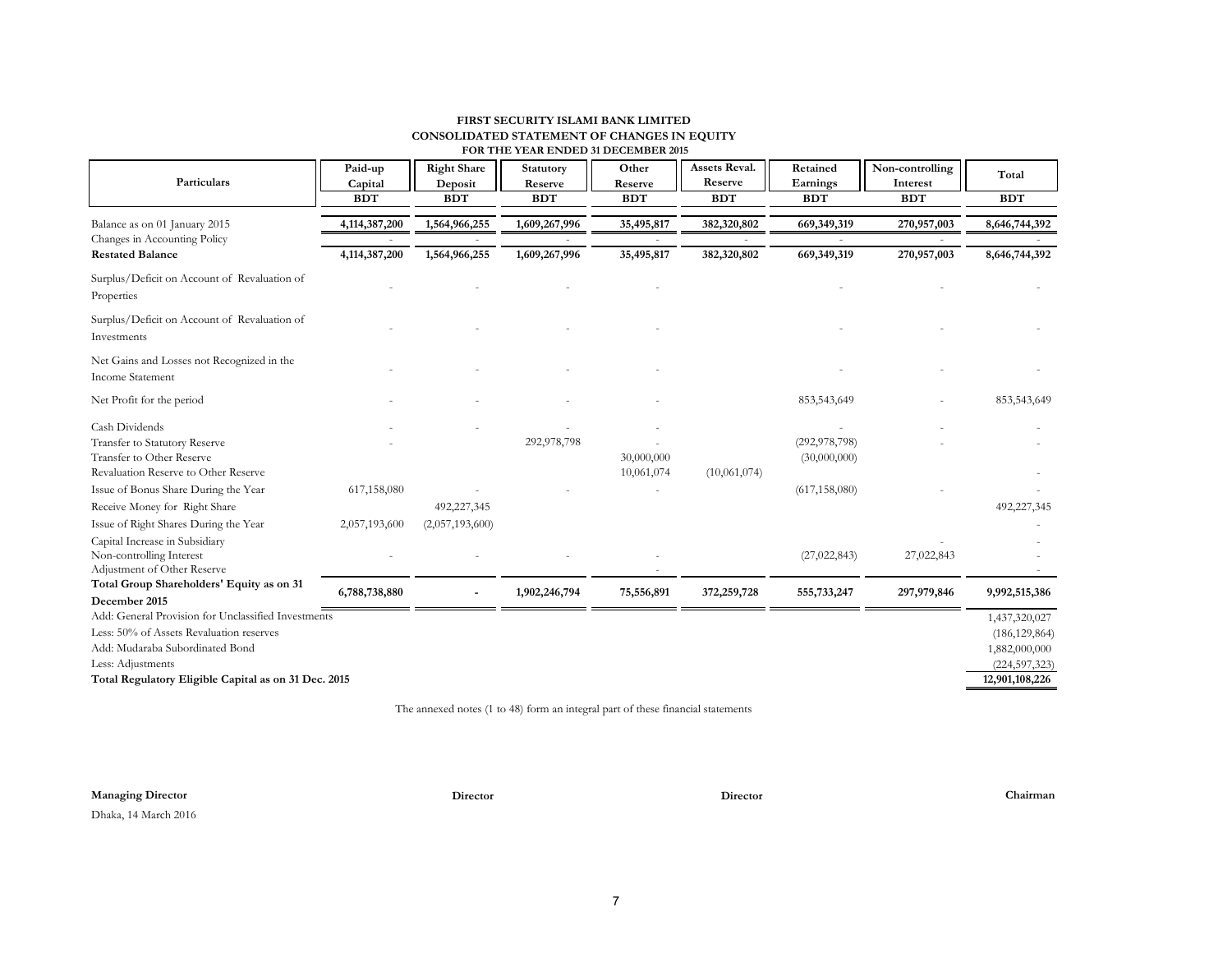# **FIRST SECURITY ISLAMI BANK LIMITED BALANCE SHEET AS AT 31 DECEMBER 2015**

|                                                                    | <b>Notes</b>   | 31.12.2015<br><b>BDT</b>           | 31.12.2014<br><b>BDT</b>         |
|--------------------------------------------------------------------|----------------|------------------------------------|----------------------------------|
| <b>PROPERTY AND ASSETS</b>                                         |                |                                    |                                  |
| Cash                                                               | $\mathfrak{Z}$ | 27,230,976,084                     | 16,290,251,915                   |
| In hand (Including Foreign Currencies)                             |                | 1,304,090,323                      | 1,269,384,425                    |
| Balance with Bangladesh Bank and its Agent Bank(s)                 |                | 25,926,885,761                     | 15,020,867,490                   |
| (Including Foreign Currencies)                                     |                |                                    |                                  |
| <b>Balance with other Banks and Financial Institutions</b>         | 4.1            | 344,460,964                        | 597, 163, 123                    |
| In Bangladesh                                                      |                | 83,347,481                         | 124,239,998                      |
| Outside Bangladesh                                                 |                | 261,113,483                        | 472,923,125                      |
| Placement with Banks & Other Financial Institutions                | 4.2            | 14,895,000,000                     | 14,094,000,000                   |
| <b>Investments in Shares &amp; Securities</b>                      | 5              | 13,064,062,181                     | 10,327,474,814                   |
| Government                                                         |                | 12,200,005,000                     | 9,830,006,400                    |
| Others                                                             |                | 864,057,181                        | 497,468,414                      |
| Investments                                                        | 6              | 187,680,007,932                    | 152,792,319,038                  |
| General Investment etc.                                            | 6.A            | 187, 325, 343, 675                 | 152,490,920,155                  |
| Bills Purchased and Negotiated                                     | 6.B            | 354,664,257                        | 301,398,883                      |
| Fixed Assets Including Premises, Furniture & Intangible<br>Assets  | 7              | 3,239,963,395                      | 3, 102, 485, 519                 |
| <b>Other Assets</b>                                                | $\,8\,$        | 9,000,725,382                      | 7,308,958,621                    |
| <b>Non Banking Assets</b>                                          | 9              | 25, 145, 280                       |                                  |
| <b>Total Assets</b>                                                |                | 255,480,341,218                    | 204,512,653,030                  |
|                                                                    |                |                                    |                                  |
| <b>LIABILITIES AND CAPITAL</b>                                     |                |                                    |                                  |
| Liabilities<br>Placement from Banks & Other Financial Institutions | 10             | 563,260,324                        | 397, 378, 570                    |
|                                                                    |                |                                    |                                  |
| <b>Deposits and Other Accounts</b>                                 | 11             | 231,274,244,689                    | 182,511,812,854                  |
| Al-Wadia Current Deposits and Other Deposit Accounts               | 11.1           | 11,168,952,139                     | 9,598,174,364                    |
| <b>Bills Payable</b>                                               | 11.2<br>11.3   | 881,045,753<br>13,596,802,883      | 954,717,747                      |
| Mudaraba Savings Deposits<br>Mudaraba Term Deposits                | 11.4           | 159,937,995,888                    | 9,525,501,444<br>122,347,027,420 |
| Other Mudaraba Deposits                                            | 11.5           | 45,689,448,026                     | 40,086,391,879                   |
| Mudaraba Subordinated Bond                                         | 12             |                                    |                                  |
| <b>Other Liabilities</b>                                           | 13             | 1,882,000,000<br>12, 121, 442, 955 | 2,382,000,000<br>10,872,690,690  |
| <b>Total Liabilities</b>                                           |                | 245,840,947,968                    | 196, 163, 882, 114               |
| Capital/Shareholders' equity                                       |                |                                    |                                  |
| Paid-up Capital                                                    | 14.1           | 6,788,738,880                      | 4,114,387,200                    |
| <b>Right Share Money Deposit</b>                                   | 14(a)          |                                    | 1,564,966,255                    |
| <b>Statutory Reserve</b>                                           | 15             | 1,902,246,794                      | 1,609,267,996                    |
| Other Reserve                                                      | 16             | 75,556,891                         | 35,495,817                       |
| <b>Assets Revaluation Reserve</b>                                  | 17             | 372,259,728                        | 382,320,802                      |
| Retained Earnings                                                  | 18             | 500,590,957                        | 642,332,846                      |
| <b>Total Shareholders' Equity</b>                                  |                | 9,639,393,250                      | 8,348,770,916                    |
| Total Liabilities and Shareholders' Equity                         |                | 255,480,341,218                    | 204,512,653,030                  |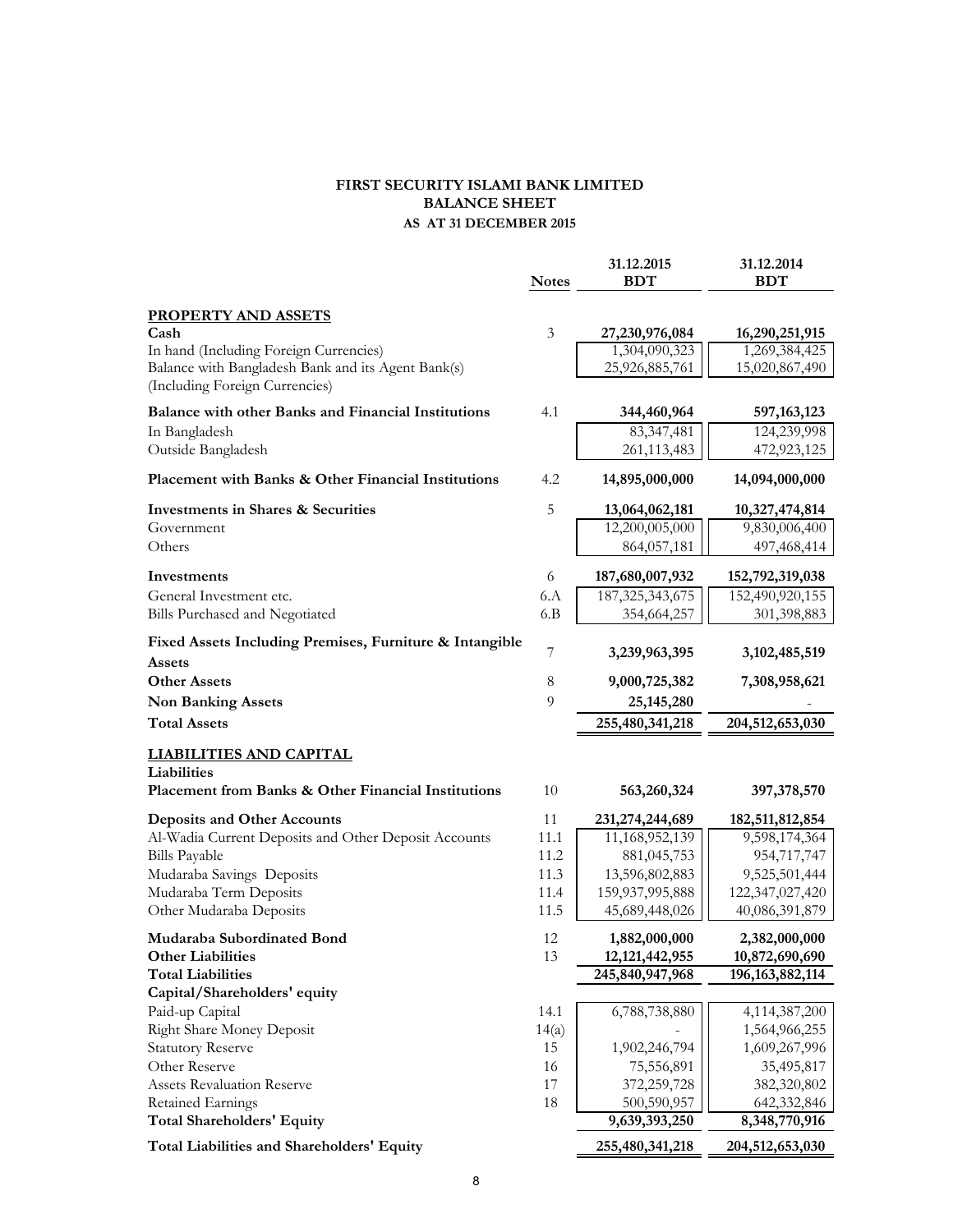#### **FIRST SECURITY ISLAMI BANK LIMITED BALANCE SHEET AS AT 31 DECEMBER 2015**

|                                                             |                                                                                 |              | 31.12.2015     | 31.12.2014                                                    |
|-------------------------------------------------------------|---------------------------------------------------------------------------------|--------------|----------------|---------------------------------------------------------------|
|                                                             |                                                                                 | <b>Notes</b> | <b>BDT</b>     | <b>BDT</b>                                                    |
| <b>OFF- BALANCE SHEET ITEMS</b>                             |                                                                                 |              |                |                                                               |
| <b>Contingent Liabilities</b>                               |                                                                                 |              |                |                                                               |
| Acceptances and Endorsements                                |                                                                                 |              | 16,515,014,236 | 11,433,615,498                                                |
| Letters of Guarantee                                        |                                                                                 | 19           | 6,097,088,677  | 6,381,276,624                                                 |
| Irrevocable Letters of Credit                               |                                                                                 | 20           | 2,219,227,721  | 4,910,289,756                                                 |
| <b>Bills</b> for Collection                                 |                                                                                 | 21           | 1,015,969,601  | 939,777,561                                                   |
| Other Contingent Liabilities                                |                                                                                 |              |                |                                                               |
| Total                                                       |                                                                                 |              | 25,847,300,235 | 23,664,959,439                                                |
| <b>Other Commitments</b>                                    |                                                                                 |              |                |                                                               |
|                                                             | Documentary Credits And Short Term Trade Related Transactions                   |              |                |                                                               |
| Forward Assets Purchased And Forward Deposits Placed        |                                                                                 |              |                |                                                               |
| Undrawn Note Issuance And Revolving Underwriting Facilities |                                                                                 |              |                |                                                               |
|                                                             | Undrawn Formal Standby Facilities, Credit Lines And Other Commitments           |              |                |                                                               |
| Total                                                       |                                                                                 |              |                |                                                               |
|                                                             |                                                                                 |              |                |                                                               |
|                                                             | <b>Total Off-Balance Sheet Items Including Contingent</b>                       |              | 25,847,300,235 | 23,664,959,439                                                |
|                                                             | The annexed notes (1 to 48) form an integral part of these financial statements |              |                |                                                               |
| <b>Managing Director</b>                                    | Director<br>Signed as per annexed report on even date                           |              | Director       | Chairman                                                      |
|                                                             |                                                                                 |              |                |                                                               |
| Dhaka, 14 March 2016                                        |                                                                                 |              |                | <b>SHAFIQ BASAK &amp; CO.</b><br><b>Chartered Accountants</b> |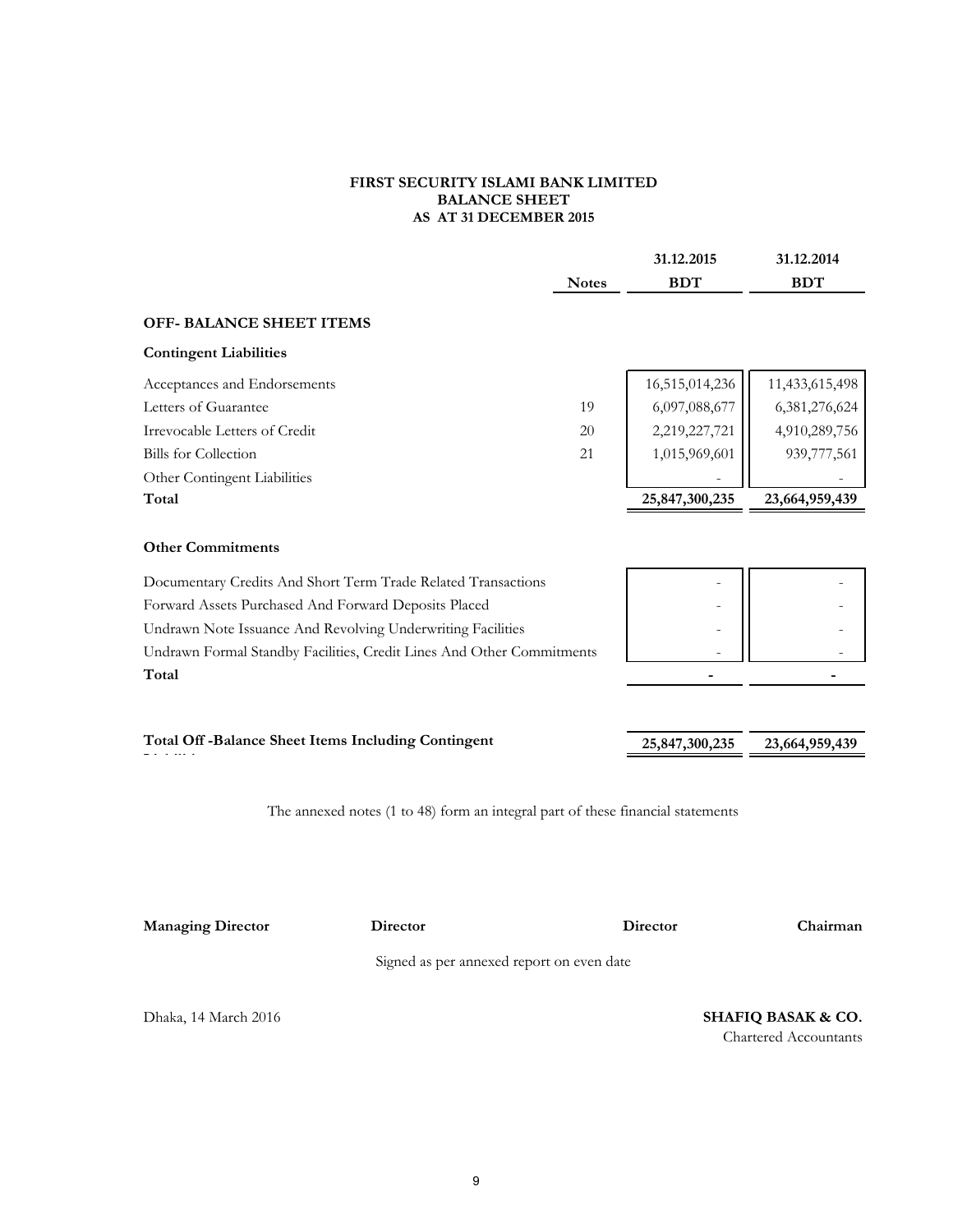#### **FIRST SECURITY ISLAMI BANK LIMITED PROFIT AND LOSS ACCOUNT FOR THE YEAR ENDED 31 DECEMBER 2015**

|                                                            | <b>Notes</b> | 31.12.2015<br><b>BDT</b> | 31.12.2014<br><b>BDT</b> |
|------------------------------------------------------------|--------------|--------------------------|--------------------------|
| Investments Income                                         | 22           | 23,730,665,441           | 21,515,247,422           |
| Profit Paid on Deposits                                    | 23           | (18, 472, 881, 092)      | (17, 271, 850, 762)      |
| <b>Net Investment Income</b>                               |              | 5,257,784,349            | 4,243,396,660            |
| Income from Investment in Shares and Securities            | 24           | 93,221,217               | 291,550,797              |
| Commission, Exchange and Brokerage                         | 25           | 532,584,581              | 388,311,360              |
| Other Operating Income                                     | 26           | 278,678,550              | 195,684,111              |
|                                                            |              | 904,484,348              | 875,546,268              |
| <b>Total Operating Income</b>                              |              | 6, 162, 268, 697         | 5,118,942,928            |
| <b>Less: Operating Expenses</b>                            |              |                          |                          |
| Salary and Allowances                                      | 27           | 1,772,250,637            | 1,370,037,315            |
| Rent, Taxes, Insurances, Electricity etc.                  | 28           | 462,812,269              | 366,220,826              |
| Legal Expenses                                             | 29           | 2,686,617                | 3,316,622                |
| Postage, Stamps, Telecommunication etc.                    | 30           | 82,394,123               | 66, 397, 233             |
| Stationery, Printings, Advertisements etc.                 | 31           | 215,681,711              | 155,443,194              |
| Managing Director's Salary and Fees                        | 32           | 8,983,675                | 15,458,207               |
| Directors' Fees & Expenses                                 | 33           | 2,254,100                | 2,625,200                |
| Shariah Supervisory Committee's Fees & Expenses            | 34           | 109,750                  | 66,250                   |
| Auditor's Fees                                             |              | 730,250                  | 730,250                  |
| Depreciation & Repair of Bank's Assets                     | 36           | 368,405,532              | 314,499,058              |
| Zakat Expenses                                             |              | 42,175,331               | 36,491,491               |
| Other Expenses                                             | 37           | 737,884,105              | 574,835,224              |
| <b>Total Operating Expenses</b>                            |              | 3,696,368,100            | 2,906,120,870            |
| Profit before Provision and Tax                            |              | 2,465,900,597            | 2,212,822,058            |
| Provisions for Investments including off-B/S items         | 13.2         | 837,134,700              | 646,800,000              |
| Provisions for Diminution in Value of Investment in Shares |              | 163,515,908              | 71,676,430               |
| Provision for Other Assets                                 |              | 356,000                  |                          |
| <b>Total Provisions</b>                                    |              | 1,001,006,608            | 718,476,430              |
| <b>Total Profit before Taxes</b>                           |              | 1,464,893,989            | 1,494,345,628            |
| Provision for Taxation                                     |              | (783, 732, 000)          | (845,050,000)            |
| Deferred Tax Income                                        | 38           | 117,233,000              |                          |
|                                                            |              | (666, 499, 000)          | (845,050,000)            |
| Net Profit after tax for the period                        |              | 798,394,989              | 649,295,628              |
| Retained Earnings Brought Forward from Previous Year       |              | 642,332,846              | 502,370,544              |
|                                                            |              | 1,440,727,835            | 1,151,666,172            |
| Appropriations:                                            |              |                          |                          |
| <b>Statutory Reserve</b>                                   |              | 292,978,798              | 298,869,126              |
| Other Reserve                                              |              | 30,000,000               | 10,000,000               |
| <b>Bonus Share Issued</b>                                  |              | 617,158,080              |                          |
| Cash Dividend                                              |              |                          | 200,464,200              |
|                                                            |              | 940,136,878              | 509,333,326              |
| Retained Earnings Carried Forward                          |              | 500,590,957              | 642,332,846              |
| Earnings Per Share (EPS)                                   | 39           | 1.18                     | 0.96                     |

The annexed notes (1 to 48) form an integral part of these financial statements

#### **Managing Director Director**

Signed as per annexed report on even date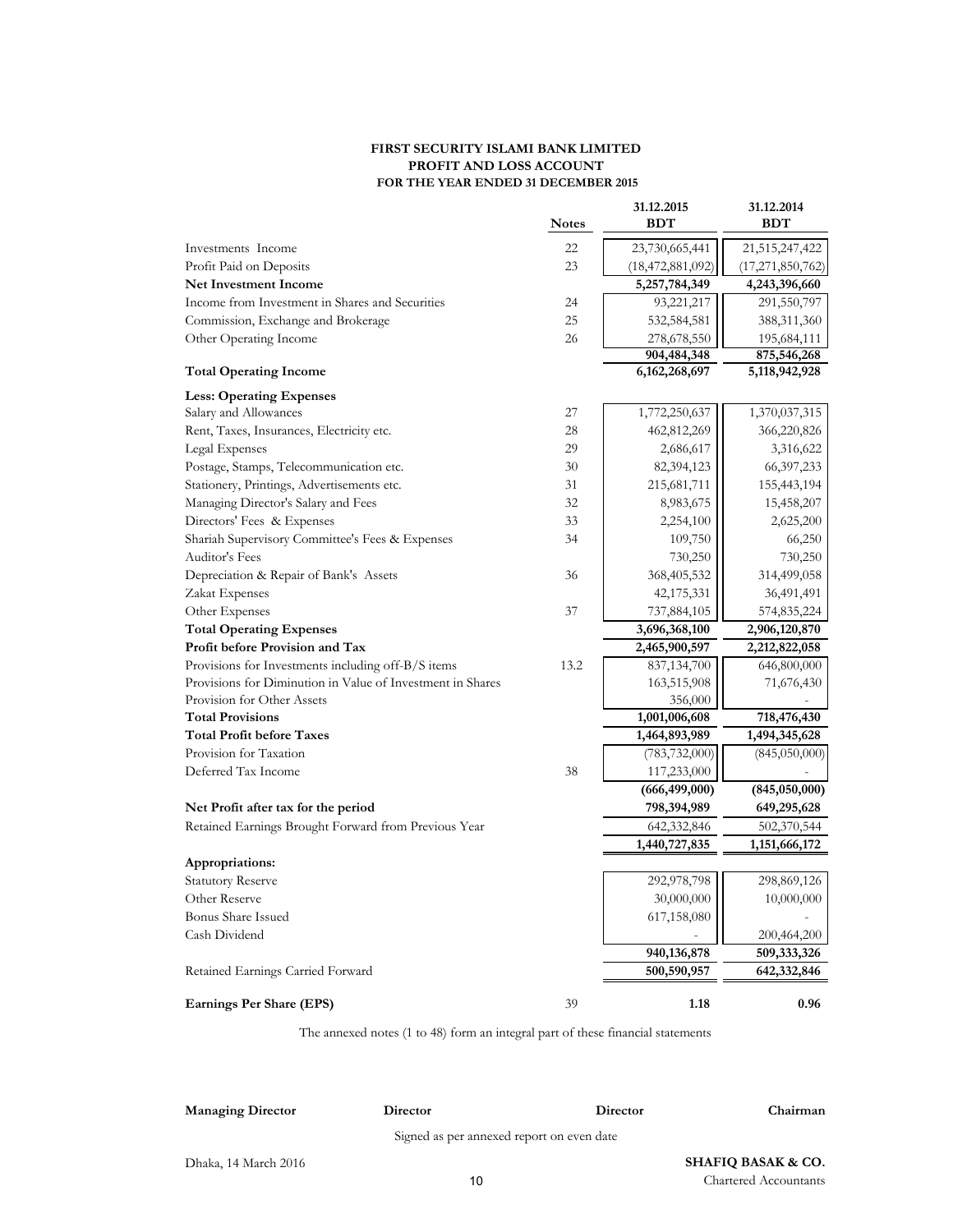#### **FIRST SECURITY ISLAMI BANK LIMITED CASH FLOW STATEMENT FOR THE YEAR ENDED 31 DECEMBER 2015**

|                                                                   |              | 31.12.2015          | 31.12.2014          |
|-------------------------------------------------------------------|--------------|---------------------|---------------------|
|                                                                   | <b>Notes</b> | <b>BDT</b>          | <b>BDT</b>          |
| A. Cash Flow from Operating Activities                            |              |                     |                     |
| <b>Investment Income Receipt</b>                                  |              | 23,603,303,702      | 21,744,562,543      |
| Profit paid on Deposits                                           |              | (18, 108, 072, 225) | (16,826,623,374)    |
| Dividend Receipts                                                 |              | 4,799,230           | 4,839,474           |
| Fees & Commission receipt                                         |              | 532,584,581         | 388,311,360         |
| Payment to Employees                                              |              | (1,781,234,312)     | (1,385,495,522)     |
| Payment to Suppliers                                              |              | (261, 363, 590)     | (193, 421, 122)     |
| Income Tax Paid                                                   |              | (799, 698, 787)     | (720, 265, 380)     |
| Receipts from Other Operating Activities                          | 40           | 275,846,995         | 186,254,809         |
| Payment for other Operating Activities                            | 41           | (1, 288, 871, 213)  | (1,014,191,605)     |
| Operating Profit before changes in Operating Assets & Liabilities |              | 2,177,294,381       | 2,183,971,183       |
| Increase / Decrease in Operating Assets & Liabilities             |              |                     |                     |
| <b>Investments</b> to Customers                                   |              | (32, 336, 253, 486) | (29, 594, 995, 247) |
| Other Assets                                                      | 42           | (822, 199, 050)     | (383,064,894)       |
| Deposits Received from Customers                                  |              | 46,527,240,702      | 39,209,598,821      |
| Other Liabilities                                                 | 43           | (528, 984, 950)     | 348,756,201         |
|                                                                   |              | 12,839,803,216      | 9,580,294,882       |
| Net Cash Inflow from Operating Activities                         |              | 15,017,097,598      | 11,764,266,065      |
| <b>B. Cash Flow from Investing Activities</b>                     |              |                     |                     |
| Investment in Shares and Securities                               |              | (2,736,588,767)     | (3,332,624,778)     |
| Purchase of Property, Plant and Equipment                         |              | (460, 201, 529)     | (902, 574, 587)     |
| Sale of Property, Plant and Equipment                             |              | 2,831,555           | 9,429,302           |
| Net Cash Inflow from Investing Activities                         |              | (3, 193, 958, 741)  | (4,225,770,063)     |
| C. Cash Flow from Financing Activities                            |              |                     |                     |
| Receipts from Issue of Right Shares                               |              |                     | 1,564,966,255       |
| Receipt/(Payment) of Mudaraba Subordinated Bond                   |              | (500,000,000)       | (118,000,000)       |
| Increase/(Decrease) in Placement from Banks & Fl                  |              | 165,881,754         | (3,732,410,272)     |
| Dividend Paid in Cash                                             |              |                     | (200, 464, 200)     |
| Net Cash Inflow/(Outflow) from Financing Activities               |              | (334, 118, 246)     | (2,485,908,217)     |
|                                                                   |              |                     |                     |
| D. Net Increase/Decrease of Cash & Cash Equivalent (A+B+C)        |              | 11,489,020,610      | 5,052,587,785       |
| Effect of Exchange Rate on Cash & Cash Equivalent                 |              |                     |                     |
| E. Opening Cash & Cash Equivalent                                 |              | 30,981,421,438      | 25,928,833,653      |
| F. Closing Cash & Cash Equivalent (D+E)                           |              | 42,470,442,048      | 30,981,421,438      |
| The above closing Cash and Cash Equivalents include:              |              |                     |                     |
| Cash in Hand (Including Foreign Currencies)                       |              | 1,304,090,323       | 1,269,384,425       |
| Balance with Bangladesh Bank, other banks, FIS & Placement        |              | 41, 166, 346, 725   | 29,712,030,613      |
| Prize Bond                                                        |              | 5,000               | 6,400               |
|                                                                   |              | 42,470,442,048      | 30,981,421,438      |

The annexed notes (1 to 48) form an integral part of these financial statements

**Managing Director Director Director Chairman**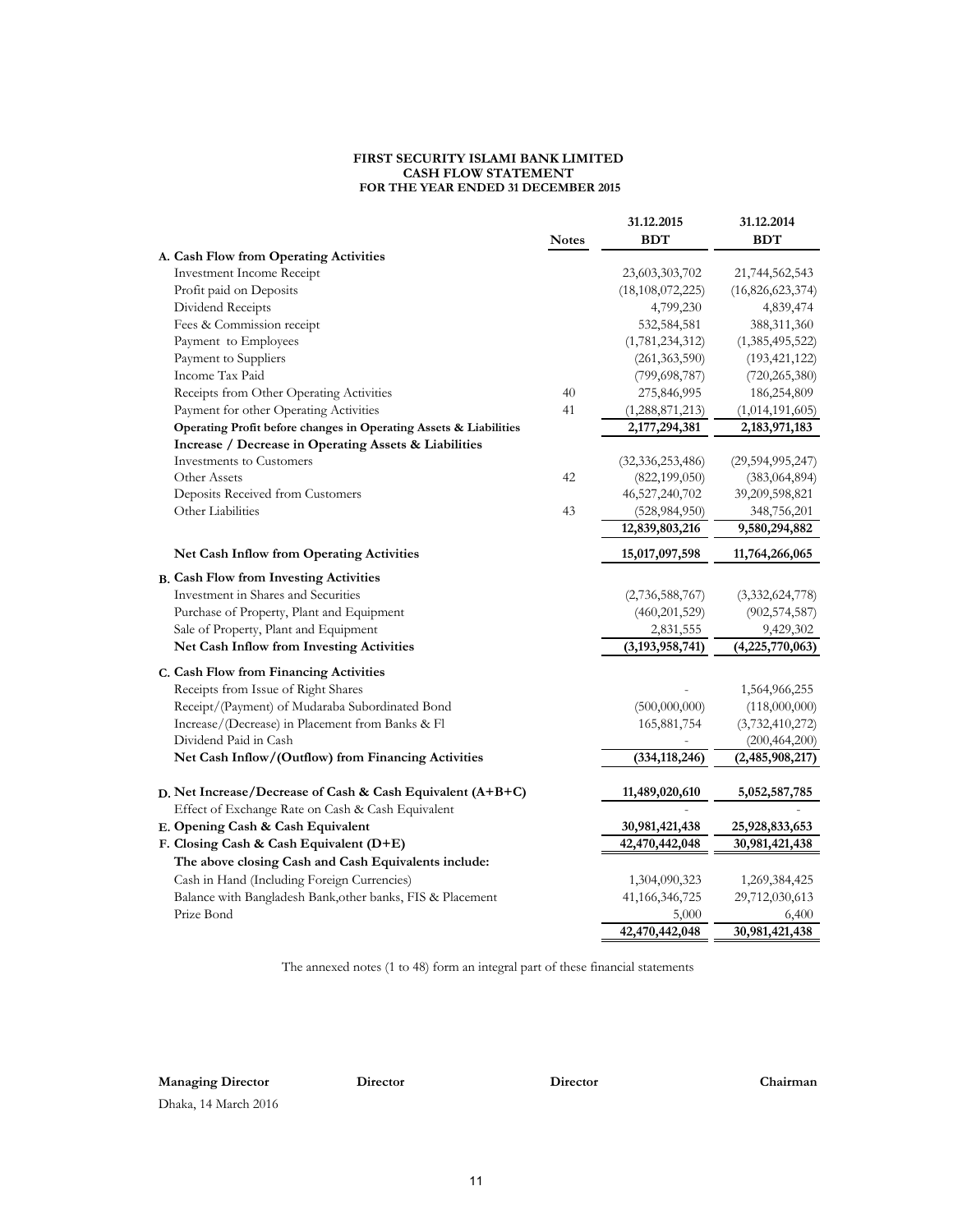#### **FIRST SECURITY ISLAMI BANK LIMITED FOR THE YEAR ENDED 31 DECEMBER 2015 STATEMENT OF CHANGES IN EQUITY**

| Particulars                                                           | Paid-up Capital | <b>Right Share</b><br>Deposit | <b>Statutory Reserve</b> | <b>Other Reserve</b> | <b>Assets Reval.</b><br>Reserve | Retained<br>Earnings            | Total           |
|-----------------------------------------------------------------------|-----------------|-------------------------------|--------------------------|----------------------|---------------------------------|---------------------------------|-----------------|
|                                                                       | <b>BDT</b>      | <b>BDT</b>                    | <b>BDT</b>               | <b>BDT</b>           | <b>BDT</b>                      | <b>BDT</b>                      | <b>BDT</b>      |
| Balance as on 01 January 2015<br>Changes in Accounting Policy         | 4,114,387,200   | 1,564,966,255                 | 1,609,267,996            | 35,495,817           | 382,320,802                     | 642,332,846                     | 8,348,770,916   |
| <b>Restated Balance</b>                                               | 4,114,387,200   | 1,564,966,255                 | 1,609,267,996            | 35,495,817           | 382,320,802                     | 642,332,846                     | 8,348,770,916   |
| Surplus/Deficit on Account of Revaluation of<br>Properties            |                 |                               |                          |                      |                                 |                                 |                 |
| Surplus/Deficit on Account of Revaluation of<br>Investments           |                 |                               |                          |                      |                                 |                                 |                 |
| Net Gains and Losses not Recognized in the<br><b>Income Statement</b> |                 |                               |                          |                      |                                 |                                 |                 |
| Net Gains and Losses not Recognized<br>in the Income Statement        |                 |                               |                          |                      |                                 |                                 |                 |
| Net Profit for the period                                             |                 |                               |                          |                      |                                 | 798,394,989                     | 798,394,989     |
| Cash Dividends                                                        |                 |                               |                          |                      |                                 |                                 |                 |
| Transfer to Statutory Reserve<br>Transfer to Other Reserve            |                 |                               | 292,978,798              | 30,000,000           |                                 | (292, 978, 798)<br>(30,000,000) |                 |
| Revaluation reserve to Other Reserve                                  |                 |                               |                          | 10,061,074           | (10,061,074)                    |                                 |                 |
| Issue of Bonus Share During the Year                                  | 617,158,080     |                               |                          |                      |                                 | (617, 158, 080)                 |                 |
| Receive Money for Right Share                                         |                 | 492,227,345                   |                          |                      |                                 |                                 | 492,227,345     |
| Issue of Right Share During the Year                                  | 2,057,193,600   | (2,057,193,600)               |                          |                      |                                 |                                 |                 |
| Adjustment of Other Reserve<br>Total Shareholders' Equity as on 31    |                 |                               |                          |                      |                                 |                                 |                 |
| December 2015                                                         | 6,788,738,880   |                               | 1,902,246,793            | 75,556,891           | 372,259,728                     | 500,590,957                     | 9,639,393,249   |
| Add: General Provision for Unclassified Investments                   |                 |                               |                          |                      |                                 |                                 | 1,424,374,646   |
| Less: 50% of Assets Revaluation Reserves                              |                 |                               |                          |                      |                                 |                                 | (186, 129, 864) |
| Add: Mudaraba Subordinated Bond                                       |                 |                               |                          |                      |                                 |                                 | 1,882,000,000   |
| Less: Adjustments                                                     |                 |                               |                          |                      |                                 |                                 | (224, 597, 323) |
| Total Regulatory Eligible Capital as on 31 Dec. 2015                  |                 |                               |                          |                      |                                 |                                 | 12,535,040,708  |

The annexed notes (1 to 48) form an integral part of these financial statements

**Managing Director Director Director Chairman**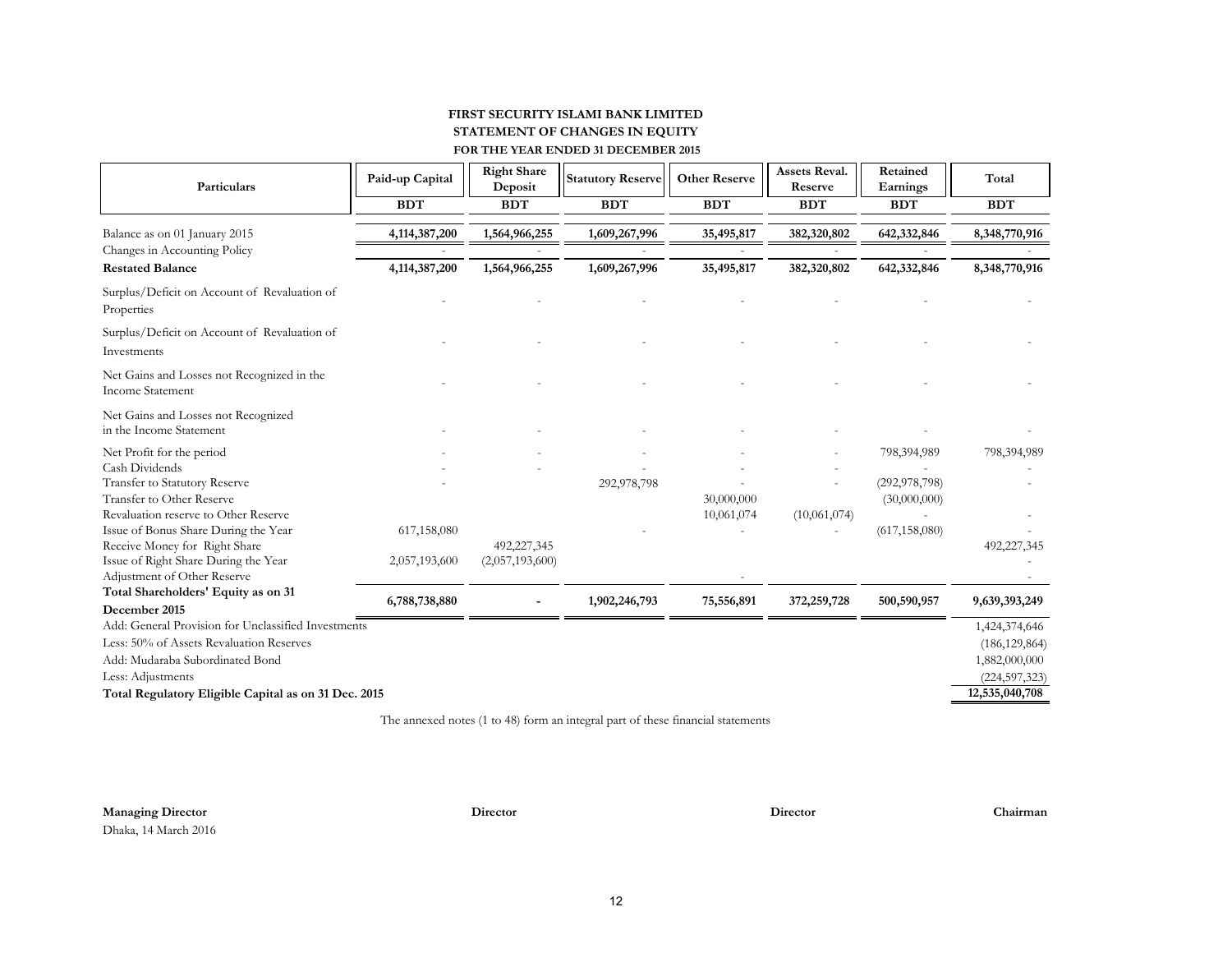# **FIRST SECURITY ISLAMI BANK LIMITED**

# **LIQUIDITY STATEMENT**

# **ASSETS AND LIABILITY ANALYSIS**

#### **AS AT 31 DECEMBER 2015**

|                                                         | $Up$ to $01$   | $01 - 03$      | $03-12$        | $01 - 05$         | More than         | Total              |
|---------------------------------------------------------|----------------|----------------|----------------|-------------------|-------------------|--------------------|
| Particulars                                             | Month          | Months         | Months         | Years             | 05 years          |                    |
|                                                         | <b>BDT</b>     | <b>BDT</b>     | <b>BDT</b>     | <b>BDT</b>        | <b>BDT</b>        | <b>BDT</b>         |
| Assets                                                  |                |                |                |                   |                   |                    |
| Cash in Hand                                            | 12,793,390,323 |                |                |                   | 14,437,585,761    | 27,230,976,084     |
| Balance with other Banks & FIS and Placement            | 82,060,964     | 200,000,000    | 14,957,400,000 |                   |                   | 15,239,460,964     |
| Investments in Shares and Securities                    | 1,565,999,997  | 6,472,129,329  | 5,024,363,405  |                   | 1,569,450         | 13,064,062,181     |
| Investments                                             | 34,255,160,091 | 32,599,853,927 | 40,255,601,267 | 49,496,789,003    | 31,072,603,644    | 187,680,007,932    |
| Fixed Assets including Premises, Furniture and Fixtures |                | 81,935,325     | 245,805,975    | 1,310,965,200     | 1,601,256,895     | 3,239,963,395      |
| Other Assets                                            |                | 2,509,365,732  | 1,106,094,025  | 5, 385, 265, 625  |                   | 9,000,725,382      |
| Non-banking Assets                                      |                |                |                |                   | 25,145,280        | 25,145,280         |
| <b>Total Assets</b>                                     | 48,696,611,375 | 41,863,284,313 | 61,589,264,672 | 56, 193, 019, 828 | 47, 138, 161, 030 | 255,480,341,218    |
| Liabilities                                             |                |                |                |                   |                   |                    |
| Placement from Banks & Other Financial Institutions     |                |                |                | 563,260,324       |                   | 563,260,324        |
| Deposits and Other Accounts                             | 44,864,904,689 | 40,169,647,242 | 55,849,738,761 | 52, 553, 705, 698 | 37,836,248,299    | 231, 274, 244, 689 |
| Mudaraba Subordinated Bond                              | 382,000,000    |                | 118,000,000    | 1,382,000,000     |                   | 1,882,000,000      |
| Other Liabilities                                       | 147,700,000    | 125,000,000    | 4,346,600,000  | 721,214,000       | 6,780,928,955     | 12, 121, 442, 955  |
| <b>Total Liabilities</b>                                | 45,394,604,689 | 40,294,647,242 | 60,314,338,761 | 55,220,180,022    | 44,617,177,254    | 245,840,947,968    |
| Net Liquidity Gap                                       | 3,302,006,686  | 1,568,637,071  | 1,274,925,911  | 972,839,806       | 2,520,983,776     | 9,639,393,250      |

**Managing Director Director Director Chairman**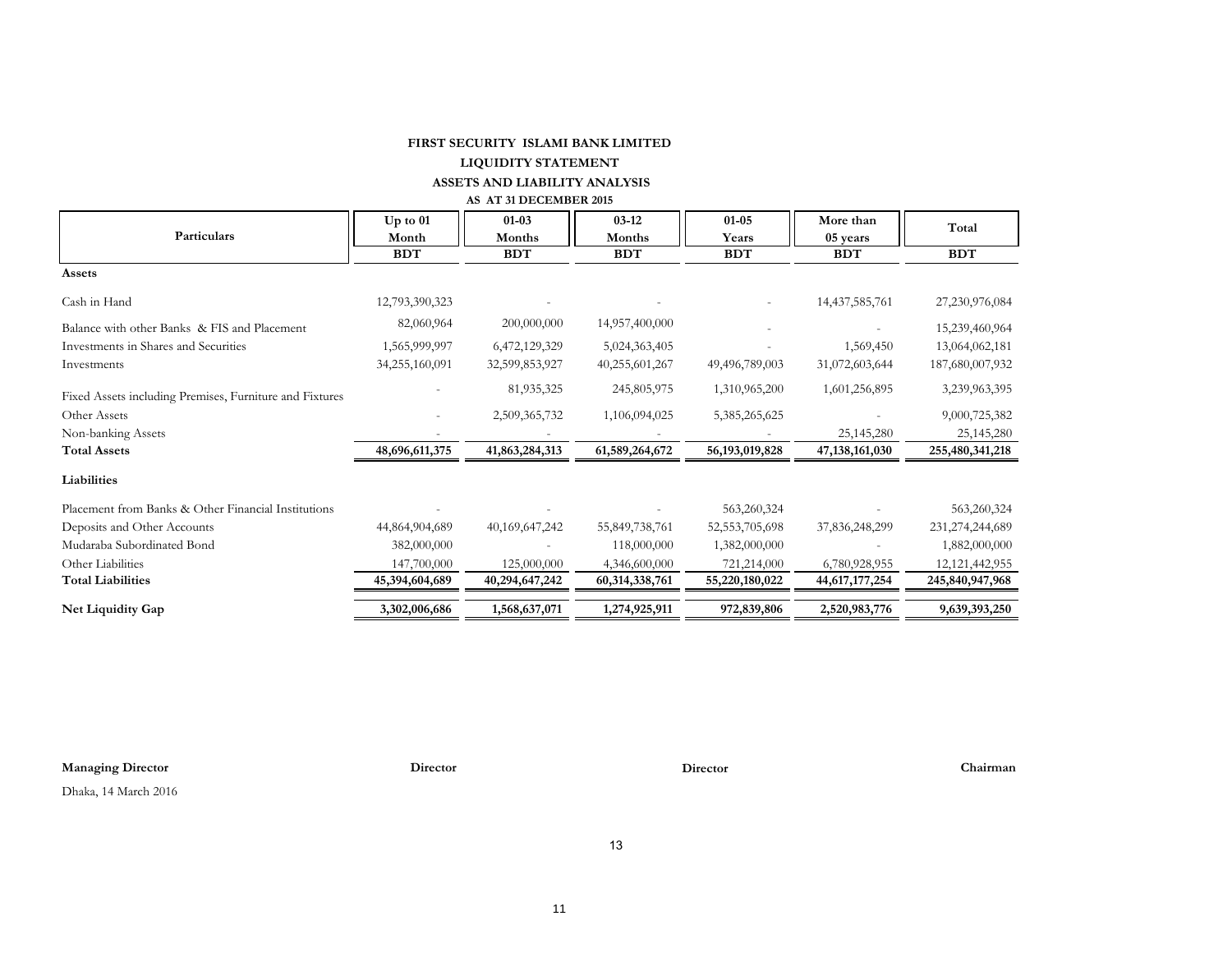# **Notes to the Financial Statements For the year ended 31 December 2015**

# **1. The Bank and its activities:**

#### **1.1 Status of the Bank**

The Bank was incorporated as a Public Limited Company in Bangladesh on 29 August 1999 under Companies Act 1994 to carry on banking business. The Bank converted its banking operation into Islamic Banking based on Islamic Shari"ah from traditional banking operation on 01 January 2009 after obtaining approval from honorable High Court, Ministry of Finance and Bangladesh Bank. It obtained permission from Bangladesh Bank on 22 September 1999 to commence its business. The Bank is one of the interest-free Shari"ah based banks in the country and its modus-operandi are substantially different from other conventional banks. The Bank went for public issue on 20 July 2008 and its shares are listed with Dhaka Stock Exchange (DSE) Ltd. and Chittagong Stock Exchange (CSE) Ltd. Presently the Bank carries banking activities through its one hundred & forty eight (148) branches in the country. The Bank had no overseas branches as at December 31, 2015.

The registered office of the Bank is located at 23, Dilkusha C/A, Dhaka-1000.

#### **1.2 Principal Activities**

#### **1.2.1 Commercial banking services**

All kinds of commercial banking services are provided by the Bank to the customers following the principles of Islamic Shari"ah, the provisions of the Bank Company Act 1991 and Bangladesh Bank"s directives.

The bank renders commercial banking services to all types of customers. The range of services offered by the bank includes accepting deposit, making investment, purchasing bills, conducting domestic and international money transfer, carrying out foreign exchange transactions in addition to international money transfers, and offering other customer services such as safe keeping, collections and issuing guarantees, acceptances and letters of credit. Core business of the bank includes deposit mobilization and investing activities comprising short-term, long-term, import and export financing. Investment activities are extended to different sectors of the economy that could be grouped into several sectors including Rural & agriculture, Garments & Textiles, Jute, Cement & Bricks, Tannery, Steel & Engineering, Food & Beverage, Chemical & Pharmaceuticals, Printing & Packaging, Glass & Ceramics and Miscellaneous.

At a glance, the principal activities of the bank are:

- (a) To facilitate and handle all kinds of commercial banking services to its customers authorized by Bangladesh Bank.
- (b) To handle the export and import trade of Bangladesh
- (c) To take part in international banking etc.

# **1.3 Mobile financial services-" First Pay Sure Cash"**

FSIBL has launched mobile banking services from 2012 under the name of **"**First Pay Sure Cash". First Security Islami Bank offers different services through the Mobile banking services that include free and quick opening of customer account, deposit and withdrawal of cash money, fund transfer from one account to another, receiving remittance from abroad, knowing account balance and mini-statement, giving and receiving salary, mobile recharge and payment of utility bill, merchant bill payment etc.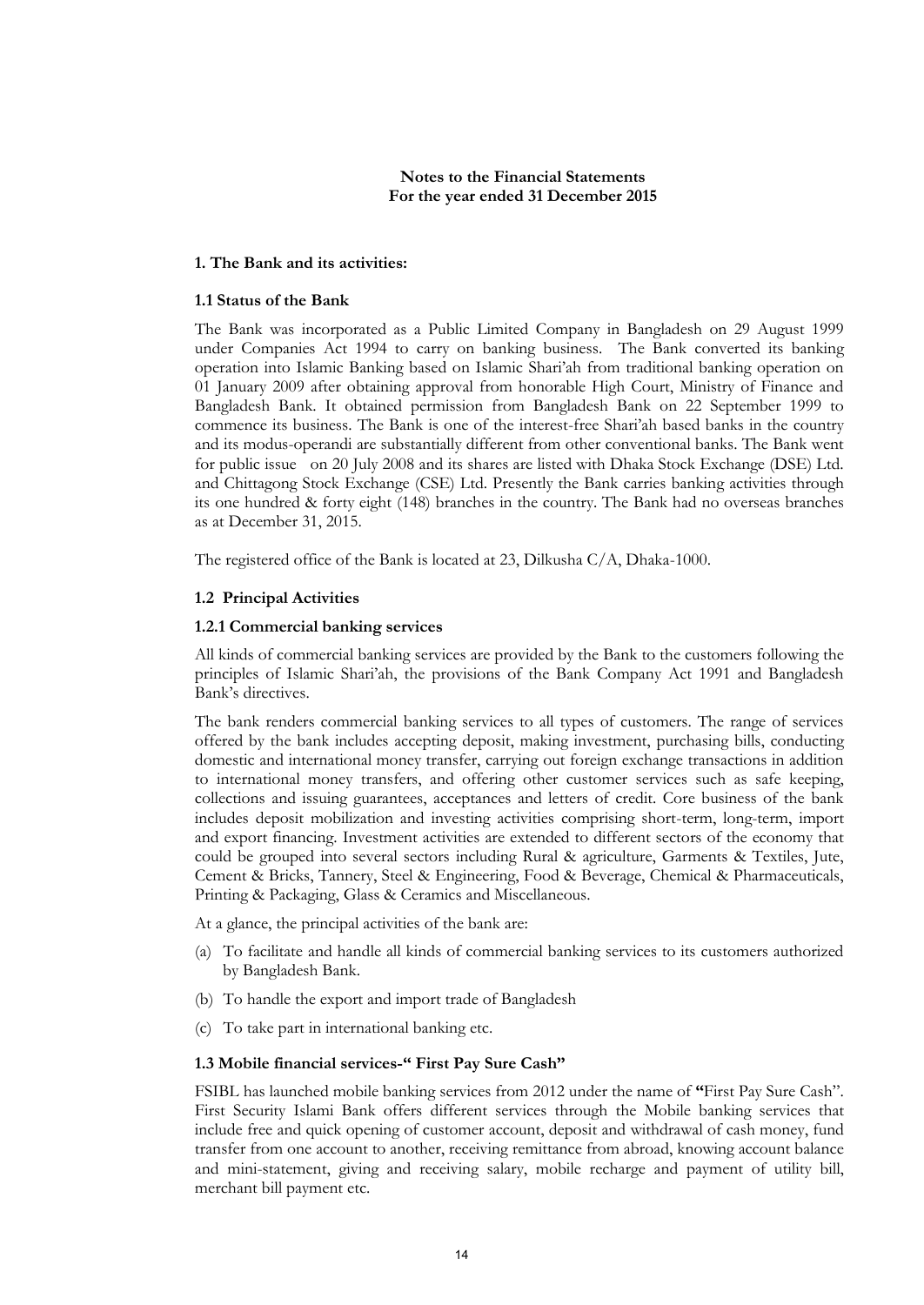# **1.4 First Security Islami Capital & Investment Limited**

First Security Islami Capital & Investment Limited, a private company limited by shares has been formed and registered under the Companies Act, 1994 with the Registrar of Joint Stock Companies, Dhaka vide certificate of incorporation no. C-88567/10 dated 02 December 2010.The Securities and Exchange Commission vide its certificate No. MB-65/2011 dated 27 March 2011 has accorded approval to the bank for a full fledged Merchant Banking operation under the Securities and Exchange Commission Act, 1993. First Security Islami Bank Ltd. holds 51% shares and 49% shares are held by other individuals. The company"s reporting period is January to December.

# **1.5 First Security Islami Exchange Italy S.R.L**

First Security Islami Exchange Italy S.R.L has been formed as per approval of Bangladesh Bank vide their Letter No. BRPD (M) 204/17/2009-95 dated 08 September 2009 for opening an owned subsidiary company. The main activities of the exchange house are to carry on the remittance business and to undertake and participate in transactions activities and operations commonly carried on or undertaken by remittance and exchange houses.

| In compliance with                                                          | <b>BAS</b><br>No. | <b>Status</b>                                                                                                          |
|-----------------------------------------------------------------------------|-------------------|------------------------------------------------------------------------------------------------------------------------|
| Presentation of Financial Statements                                        | 1                 | Applied                                                                                                                |
| Inventories                                                                 | $\overline{2}$    | N/A                                                                                                                    |
| <b>Statement of Cash Flows</b>                                              | $\overline{7}$    | Applied                                                                                                                |
| Accounting Policies, Changes in Accounting<br><b>Estimates and Errors</b>   | 8                 | Applied                                                                                                                |
| Events After the Reporting Period                                           | 10                | Applied                                                                                                                |
| <b>Construction Contracts</b>                                               | 11                | N/A                                                                                                                    |
| <b>Income Taxes</b>                                                         | 12                | Applied                                                                                                                |
| Property, Plant and Equipment                                               | 16                | Applied                                                                                                                |
| Leases                                                                      | 17                | N/A                                                                                                                    |
| Revenue                                                                     | 18                | Applied                                                                                                                |
| <b>Employee Benefits</b>                                                    | 19                | Applied                                                                                                                |
| Accounting for Government Grants and<br>Disclosure of Government Assistance | 20                | N/A                                                                                                                    |
| The Effects of Changes in Foreign Exchange<br>Rates                         | 21                | Applied                                                                                                                |
| <b>Borrowing Costs</b>                                                      | 23                | N/A                                                                                                                    |
| <b>Related Party Disclosures</b>                                            | 24                | Applied                                                                                                                |
| Accounting and Reporting by Retirement<br><b>Benefit Plans</b>              | 26                | N/A                                                                                                                    |
| Consolidated and Separate Financial<br>Statements                           | 27                | Applied                                                                                                                |
| Investments in Associates                                                   | 28                | N/A                                                                                                                    |
| Interests In Joint Ventures                                                 | 31                | N/A                                                                                                                    |
| Financial Instruments: Presentation                                         | 32                | Applied to the context of<br>compliance with BRPD circular<br>no. 15, Dated: 09.11.2009, DOS<br>Circular No. 5, Dated: |

#### **1.6 Compliance of Bangladesh Accounting Standards (BAS) and Bangladesh Financial Reporting standards (BFRS):**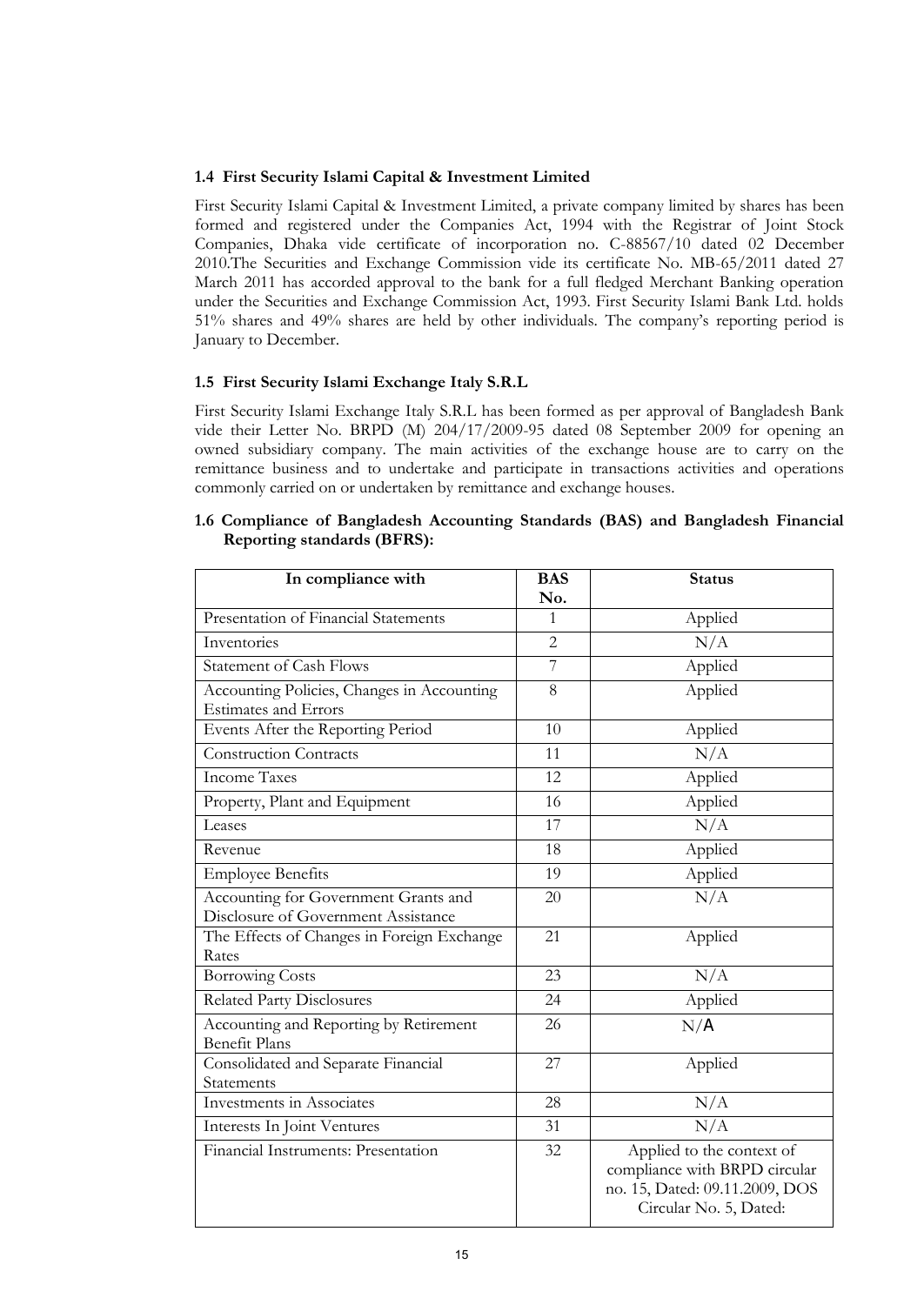|                                                                       |                | 28.01.2009.                                                                                                                                                                      |
|-----------------------------------------------------------------------|----------------|----------------------------------------------------------------------------------------------------------------------------------------------------------------------------------|
|                                                                       |                |                                                                                                                                                                                  |
|                                                                       |                |                                                                                                                                                                                  |
|                                                                       |                |                                                                                                                                                                                  |
| Earnings Per Share                                                    | 33             | Applied                                                                                                                                                                          |
| Interim Financial Reporting                                           | 34             | Applied                                                                                                                                                                          |
| Impairment of Assets                                                  | 36             | Applied                                                                                                                                                                          |
| Provisions, Contingent Liabilities and<br><b>Contingent Assets</b>    | 37             | Applied to the context of<br>compliance with BRPD Circular<br>No.5, Dated: 05.06.2006 and<br>BRPD circular no.14 Dated:<br>14.09.2012.                                           |
| <b>Intangible Assets</b>                                              | 38             | Applied                                                                                                                                                                          |
| Financial Instruments: Recognition and<br>Measurement                 | 39             | Applied to the context of<br>compliance with BRPD Circular<br>No.15, Dated: 09.11.2009, DOS<br>circular no. 5, Dated: 26.05.2008<br>and DOS Circular No.5, Dated:<br>28.01.2009. |
| <b>Investment Property</b>                                            | 40             | N/A                                                                                                                                                                              |
| Agriculture                                                           | 41             | N/A                                                                                                                                                                              |
|                                                                       |                |                                                                                                                                                                                  |
| In compliance with                                                    | <b>BFRS</b>    | <b>Status</b>                                                                                                                                                                    |
|                                                                       | No.            |                                                                                                                                                                                  |
| First-time Adoption of International<br>Financial Reporting Standards | $\mathbf{1}$   | N/A                                                                                                                                                                              |
| Share-based Payment                                                   | $\overline{2}$ | N/A                                                                                                                                                                              |
| <b>Business Combinations</b>                                          | 3              | N/A                                                                                                                                                                              |
| <b>Insurance Contracts</b>                                            | 4              | N/A                                                                                                                                                                              |
| Non-current Assets Held for Sale and<br>Discontinued Operations       | 5              | N/A                                                                                                                                                                              |
| Exploration for and Evaluation of Mineral<br>Assets                   | 6              | N/A                                                                                                                                                                              |
| Financial Instruments: Disclosures                                    |                | Applied to the context of<br>compliance with core risk<br>management guideline<br>of<br>Bangladesh Bank.                                                                         |
| <b>Operating Segments</b>                                             | 8              | Applied                                                                                                                                                                          |
| <b>Consolidated Financial Statements</b>                              | 10             | Applied                                                                                                                                                                          |
| Joint Arrangements                                                    | 11             | N/A                                                                                                                                                                              |
| Disclosure of Interests in other Entities                             | 12             | Applied                                                                                                                                                                          |

# **2. Basis for Preparation of Financial Statements**

# **2.1 Basis of Presentation of Financial Statements and Significant Accounting Policies**

The Financial Statements, namely, Balance Sheet, Profit and Loss Account, Cash Flow Statements, Statements of changes in Equity, Statement of Liquidity Analysis and relevant notes to the financial statements and disclosures thereto, of the Bank are prepared under historical cost convention on a going concern basis.

**2.2 Statements of Compliance**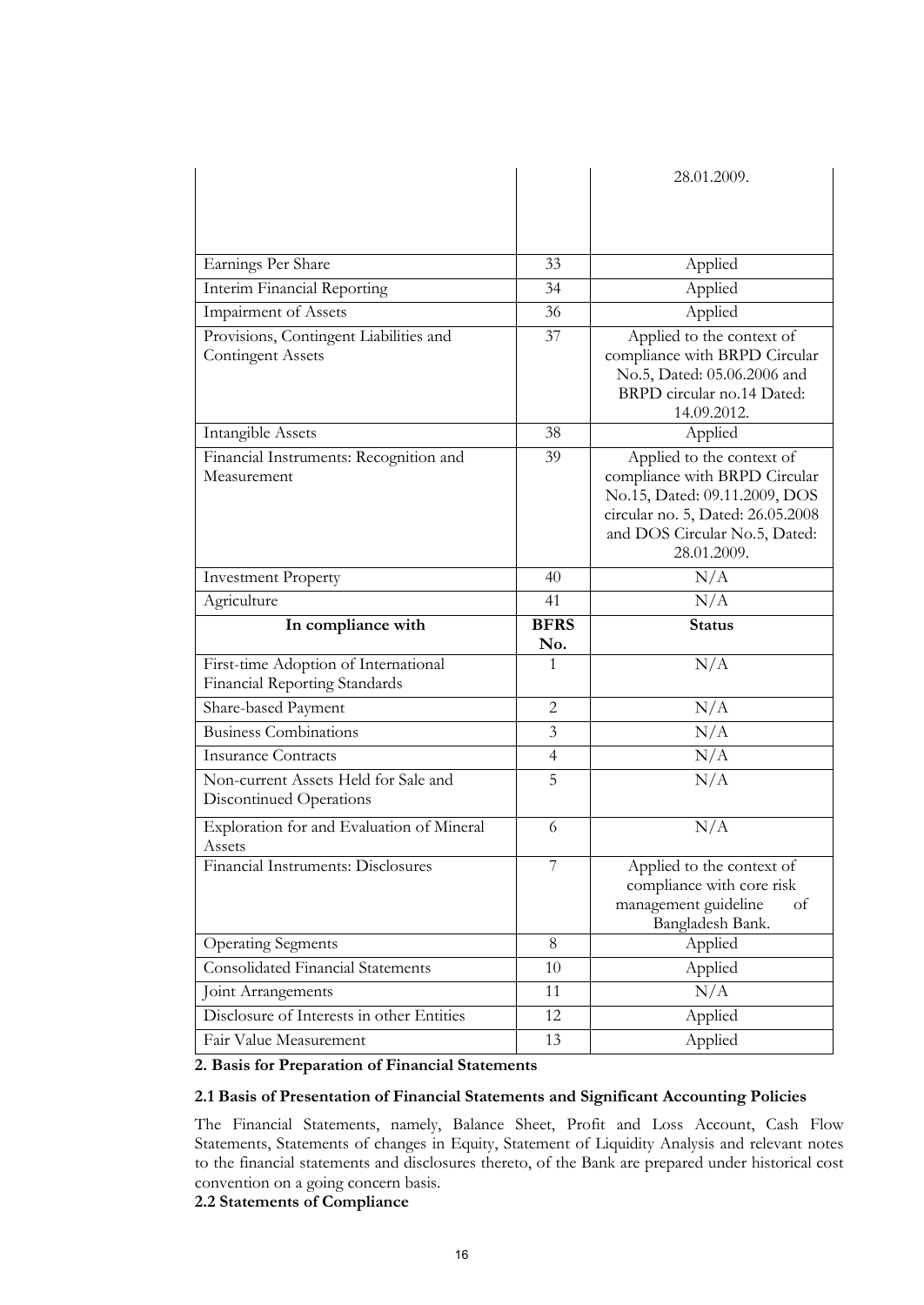The financial statements of the Bank are made up to December 31, 2015 and are prepared under the historical cost convention on a going concern basis and in accordance with the " First Schedule Section 38(4) of the Bank Companies Act, 1991and Amendment 2013, BRPD Circular # 14 dated 25 June 2003, BRPD Circular # 15 dated 09 November 2009, Other Bangladesh bank Circulars, Bangladesh Accounting Standards and Bangladesh Financial Reporting Standards, The Companies Act 1994, The Security and Exchange Rules 1987, Dhaka & Chittagong Stock Exchanges listing regulations, Income Tax Ordinance 1984 and other laws and rules applicable in Bangladesh.

#### **2.3 Investments**

a) Investments are stated in the Balance Sheet at the net amount excluding unearned income.

b) Investments and Provisions

As per BAS-39 impairment assessment should be done by considering whether any objective evidence of impairment exists for financial assets that are individually significant. For financial assets that are not individually significant, the assessment can be performed on an individual or collective (portfolio) basis.

However, provision for classified and unclassified investment is made on the basis of year and review by the management and of instructions contained in Bangladesh Bank BCD Circular No.34 dated 16 November 1989, BCD Circular No.20 dated 27 December 1994, BCD Circular No. 12 dated 04 September 1995, BRPD Circular No. 16 dated 06 December 1998, BRPD Circular No.09 dated 14 May 2001, BRPD Circular Letter No.10 dated 18 September 2007, BRPD Circular No.05 dated 29 April 2008, BRPD Circular Letter No.32 dated 10 October 2010, BRPD Circular No.14 dated 23 September 2012, BRPD Circular No.19 dated 27 December 2012, BRPD Circular No.05 dated 29 May 2013, BRPD Circular No.16 dated 18 November 2014 and BRPD Circular No.08 dated 02 August 2015 at the following rates:

# **Particulars**

|                                                 | Rate               |
|-------------------------------------------------|--------------------|
| <i>General Provision on:</i>                    |                    |
| Contingent Liability/Non Funded Business        | $1\%$              |
| Unclassified Investment (All others Investment) | $1\%$              |
| Investment for small and medium Enterprise      | 0.25%              |
| <b>Investment</b> for Professionals             | $2\%$              |
| Investment for House Financing                  | $2\%$              |
| Investment for Consumer Financing               | $5\%$              |
| Investment for Short term Agri/Micro Investment | $2.5\%$            |
| Special Mention Account                         | (Same as standard) |
| Specific Provision on:                          |                    |
| Substandard Investment                          | 20%                |
| Doubtful Investment                             | 50%                |
| Bad/Loss Investment                             | $100\%$            |

As per BRPD Circular No: 14 dated 23 September 2012, BRPD Circular No: 19 dated 27 December 2012, and BRPD Circular No: 05 dated 29 May 2013 a general provision at 0.25% to 5% under different categories of unclassified investments (good/standard investments) has to be maintained regardless of objective evidence of impairment.

As per same circulars mentioned above we are to maintain provision  $\omega$  20%, 50% and 100% for investments classified as sub-standard, doubtful and bad & loss category respectively depending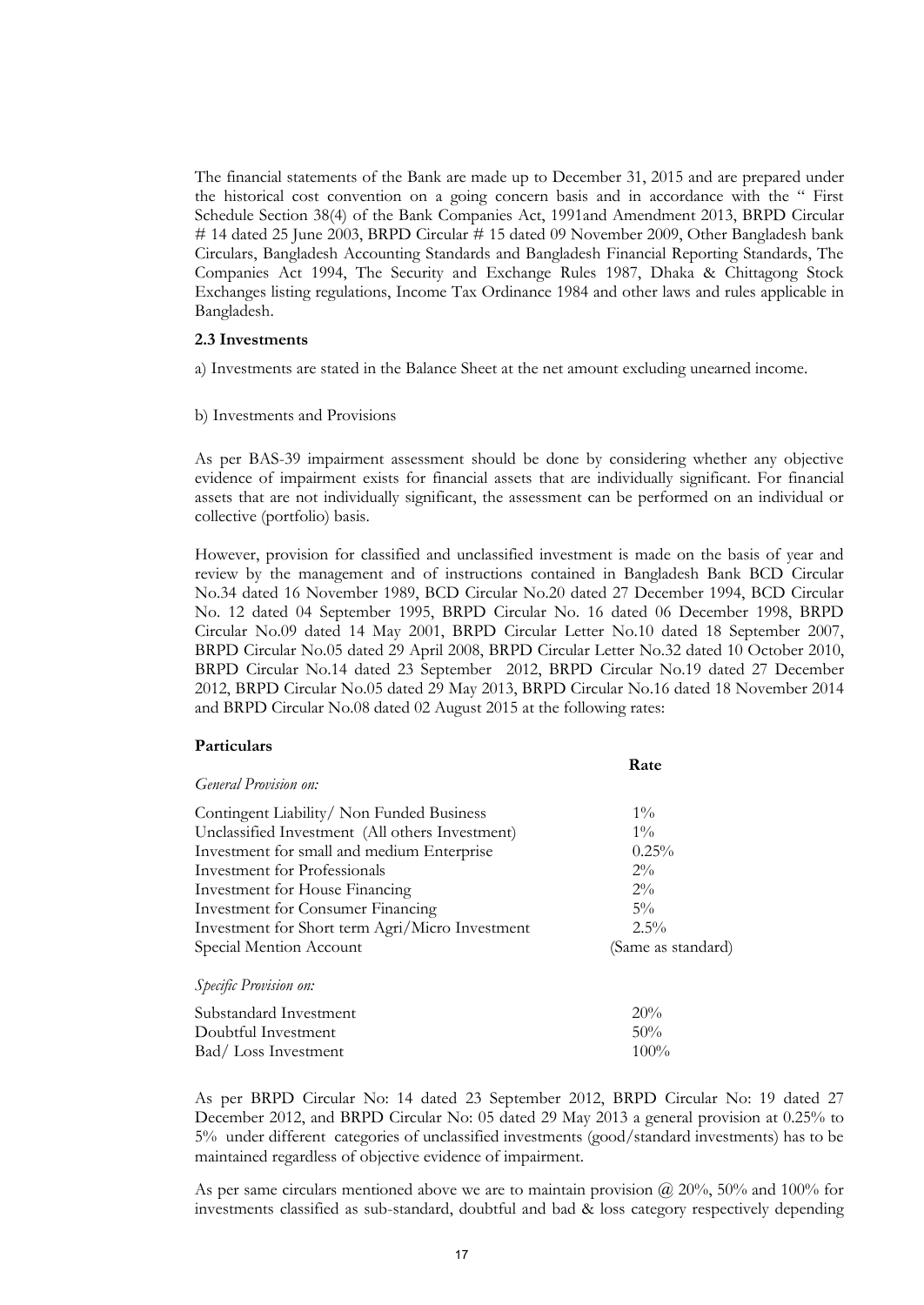on the duration of overdue.

As per BRPD Circular No. 10 dated 18 September 2007 and BRPD Circular No: 14 dated 23 September 2012, a general provision at 1% is required to be provided for all off-balance sheet risk exposures.

c) When an investment is deemed to be uncollectible, it is written off against the related provision for impairments. Subsequent recoveries of such investments are credited to the income statement.

d) Investment are normally written off, when there is no chance of recovery of these amounts in accordance with BRPD Circular no. 2 dated 13 January 2003, BRPD Circular no. 15 dated 23 September 2012 and BRPD circular no. 13 dated November 07, 2013. A separate Investment Monitoring and Recovery Division (IMRD) have been set up at the Head Office, which monitors investment recovery and legal action.

#### **2.4 Investment in Shares and Securities**

a) The bank investment in different securities has been valued on 31.12.2015 as under:

| Quoted Shares                 | At Cost |
|-------------------------------|---------|
| Un-Quoted Shares (CDBL Share) | At Cost |
| Bangladesh Govt. Islamic Bond | At cost |

All investments in securities are initially recognized at cost, including acquisition charges associated with the investment.

As per BRPD Circular No. 15 dated 09 November 2009, investment in quoted shares and unquoted shares are revalued at the year end at market price and as per book value of last audited balance sheet respectively. Provision should be made for any loss arising from diminution in value of investment. As such the company measures and recognizes investment in are higher than the cost. However as per requirements of Bangladesh Accounting Standard (BAS)-39, investment in shares falls either under **"at fair value through profit and loss account"** or under "available for sale" where any change in the fair value at the year-end is taken to profit and loss account or revaluation reserve respectively. FSIBL recognizes its investment in shares and securities as per BAS-39 and accounted for the required provision for diminution in value of shares and securities in the profit and loss account as per BRPD circular no. 04, November 24, 2011 issued by Bangladesh Bank.

b) Revaluation gains/losses on Government Securities

FSIBL is a Bank running on Islamic Shariah Principal. Hence, we do not participate in buying interest bearing Government securities.

#### **2.5 Recognition of Profit Suspense**

# **Profit/Rent/Compensation Suspense Account**

Profit/rent/compensation accrued on classified investments are suspended and accounted for as per BRPD Circular no. 15, dated 09 November 2009 issued by the Bangladesh Bank. Moreover, income that are irregular (doubtful) as per Sharia"h are not included in the distributable income of the Bank.

Income on unclassified overdue investment of Bai-Murabaha and Bai-Muazzal is charged under compensation account instead of showing as income of the Bank.

Interest received from the balances held with foreign banks and foreign currency charging accounts with Bangladesh Bank are also not credited to income as per Islamic Sharia"h.

## **2.6 Other Comprehensive Income**

As per BAS-1 "Presentation of Financial Statements" other comprehensive income (OCI) or components of OCI, as a part of financial statements are to be included in a single Other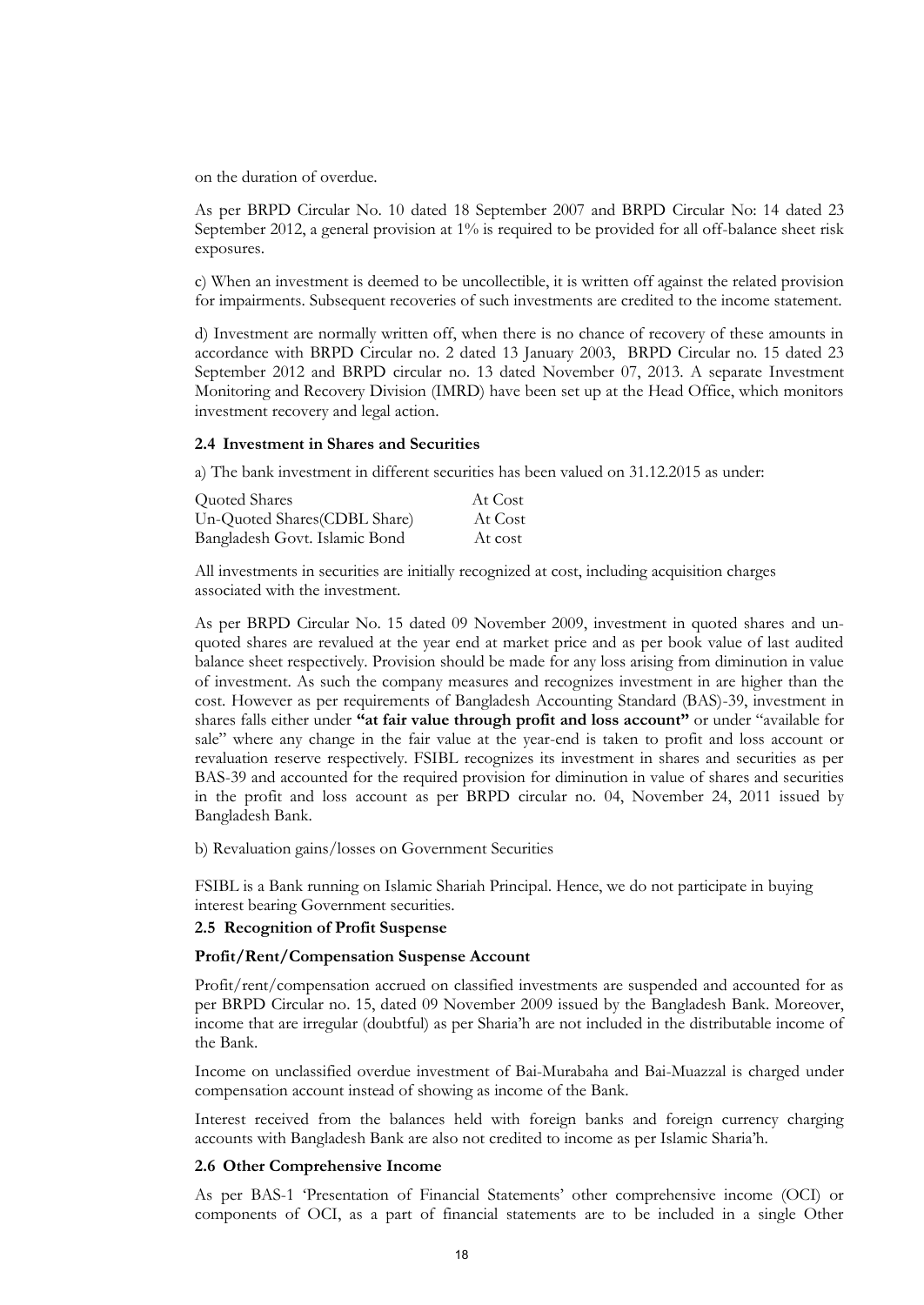Comprehensive Income statement. However, as per BRPD Circular No. 15, dated 09 November 2009, there is no statement of OCI and we follow the template for reporting as per the circular. If there is any component of OCI, it is shown in statement of changes in equity.

#### **2.7 Financial Instruments-Presentation and Disclosure**

Financial instruments-presentation and disclosures are made in several cases as per guidelines and instructions of Bangladesh Bank in particular and respective cases.

#### **2.8 Financial Guarantees and Commitments**

Financial guarantees such as letter of credit, letter of guarantee etc. are treated as off-balance sheet items as per relevant Bangladesh Bank Circular, BRPD no.15, November 09 2009 whereas as per BAS 39, these should be treated as "Other Liability". No liability is recognized for the guarantee except the cash margin. We account for the financial guarantees as per BRPD Circular no.15 dated 09 November 2009 and liability for financial guarantees are not recognized initially at their fair value and the fair value amortization of the same liability is not done either as per BAS 39. So that the financial guarantees are not also carried at the higher of this amortized amount and the present value of any expected payment when a payment under the guarantee has become probable.

Commitments for outstanding forward foreign exchange contracts disclosed in these financial statements are translated at contracted rates. Contingent liabilities/commitments for letters of credit and letters of guarantee denominated in foreign currencies are expressed in Taka terms at the rates of exchange ruling on the balance sheet date. The outstanding balances for the same as at 31 December 2015 have been shown in the Balance Sheet under Off-Balance Sheet items. Exchange rates with major foreign currencies as on 31 December 2015 were as:

| <b>Currency Name</b> | <b>Exchange Rate (TK)</b> |
|----------------------|---------------------------|
| US <sub>s</sub>      | 78.5000                   |
| <b>EURO</b>          | 85.7927                   |
| YEN                  | 0.6518                    |
| <b>ACU</b>           | 78.5000                   |
| <b>GBP</b>           | 116.3527                  |
| <b>CHF</b>           | 79.3571                   |
| SGD                  | 55.5163                   |
| <b>AUD</b>           | 57.3129                   |
| $\bigcirc$ ad        | 56.5970                   |

#### **2.9 Cash and cash equivalent**

As per BRPD circular no 15, dated 09 November 2009, cash and cash equivalents include notes and coins in hand, balances lying with ATM, unrestricted balances held with Bangladesh Bank and its agent Bank, balance with other Banks and Financial Institutions.

For the purpose of the cash flow statement of Banks and Similar Financial Institutions, cash and cash equivalents comprise balances with less than 90 days maturity from the date of acquisition including: cash and balances with central banks and other eligible bills, amounts due from other banks and dealing securities other than those which are not available to finance the FSIBL day to day operations. However, presentation and reconciliation is done in line with BRPD circular 15 and BAS 7.

#### **2.10 Balance with Bangladesh Bank (Cash Reserve Requirement, CRR)**

BAS 7 requires balance with Bangladesh Bank to be treated as other assets. However, as per BRPD circular no 15, FSIBL treats balance with Bangladesh Bank as cash and cash equivalent though the amount is restricted for CRR purpose and cannot be used in our day to day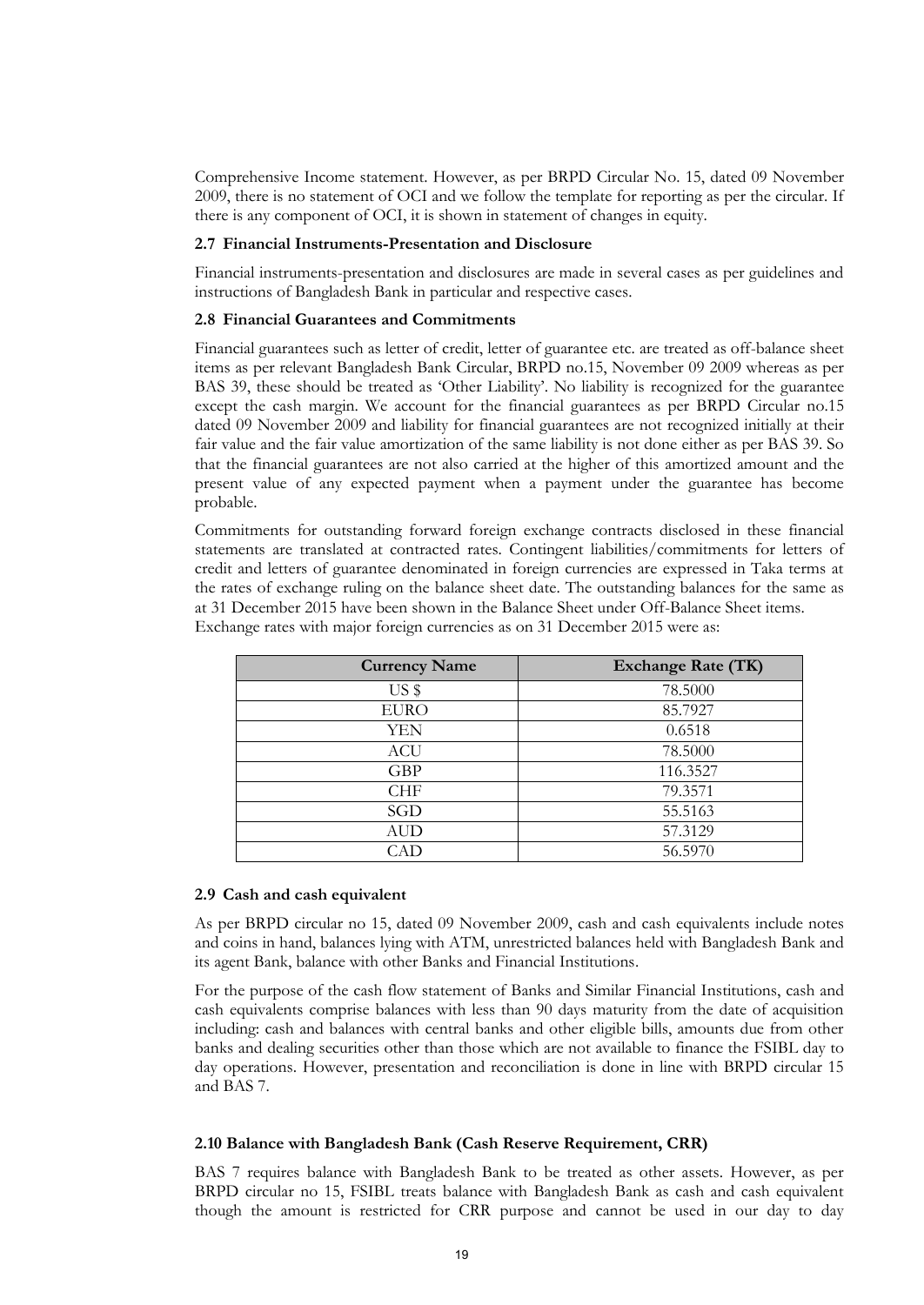operational requirement.

# **2.11 Presentation of Intangible Asset**

As per BAS 38, intangible assets are accounted for and amortized. Related necessary disclosures for the intangible asset; i.e. computer software is given in note 7.

# **2.12 Off-balance sheet items**

#### **Contingent Liabilities**

Any possible obligation that arises from past events and the existence of which will be confirmed only by the occurrence or non-occurrence of one or more uncertain future events not wholly within the control of the Bank; or any present obligation that arises from past events but is not recognized because:

\* It is not probable that an outflow of resources embodying economic benefits will be required to settle the obligation; or

\* The amount of the obligation cannot be measured with sufficient reliability.

As per BAS-37, Contingent liabilities are not recognized but disclosed in the financial statements unless the possibility of an outflow of resources embodying economic benefits is reliably estimated. Contingent assets are not recognized in the financial statements as this may results in the recognition of income which may never be realized. However, the amount of cash margin is recognized as liability. As per BRPD circular no. 15, contingent liabilities are disclosed as off balance sheet items.

# **2.13 Basis of Consolidation**

The consolidated Financial Statements include the financial statements of First Security Islami Bank Limited and its subsidiary company First Security Islami Capital & Investment Limited made up to the end of the December 31, 2015. The consolidated financial statements have been prepared in accordance with Bangladesh Financial Reporting Standards 10-"Consolidated Financial Statements". The Consolidated Financial Statements are prepared for the common financial year ended 31 December 2015.

All intra-group transactions, balances, are eliminated at the time of consolidation. Profit and loss resulting from transactions is also eliminated from consolidated financial statements.

# **2.14 Use of Estimates and Judgments**

In the preparation of the financial statements management is required to make judgments, estimates and assumptions that affect the application of accounting policies and the reported amounts of assets, liabilities, income and expenses. Actual results may differ from these estimates. Estimates and underlying assumptions are reviewed on an ongoing basis. Revisions to accounting estimates are recognized in the period in which the estimate is revised and in any future periods affected.

# **2.15 Accruals & Deferrals**

Accruals and deferrals have been made as per the guidance of BAS # 1: Presentation of Financial Statements. In order to meet their objectives, financial statements except for Statement of Cash Flow and related information are prepared on accrual basis of accounting. Under this basis, the effects of transactions and other events are recognized when they occur (and not when cash or its equivalent is received or paid) and they are recorded in accounts and reported in the financial statements of the periods to which they relate.

# **2.16 Revenue Recognition**

The revenues during the period are recognized on an accrual basis, which comply with the conditions of revenue recognition as provided in BAS # 18: Revenue.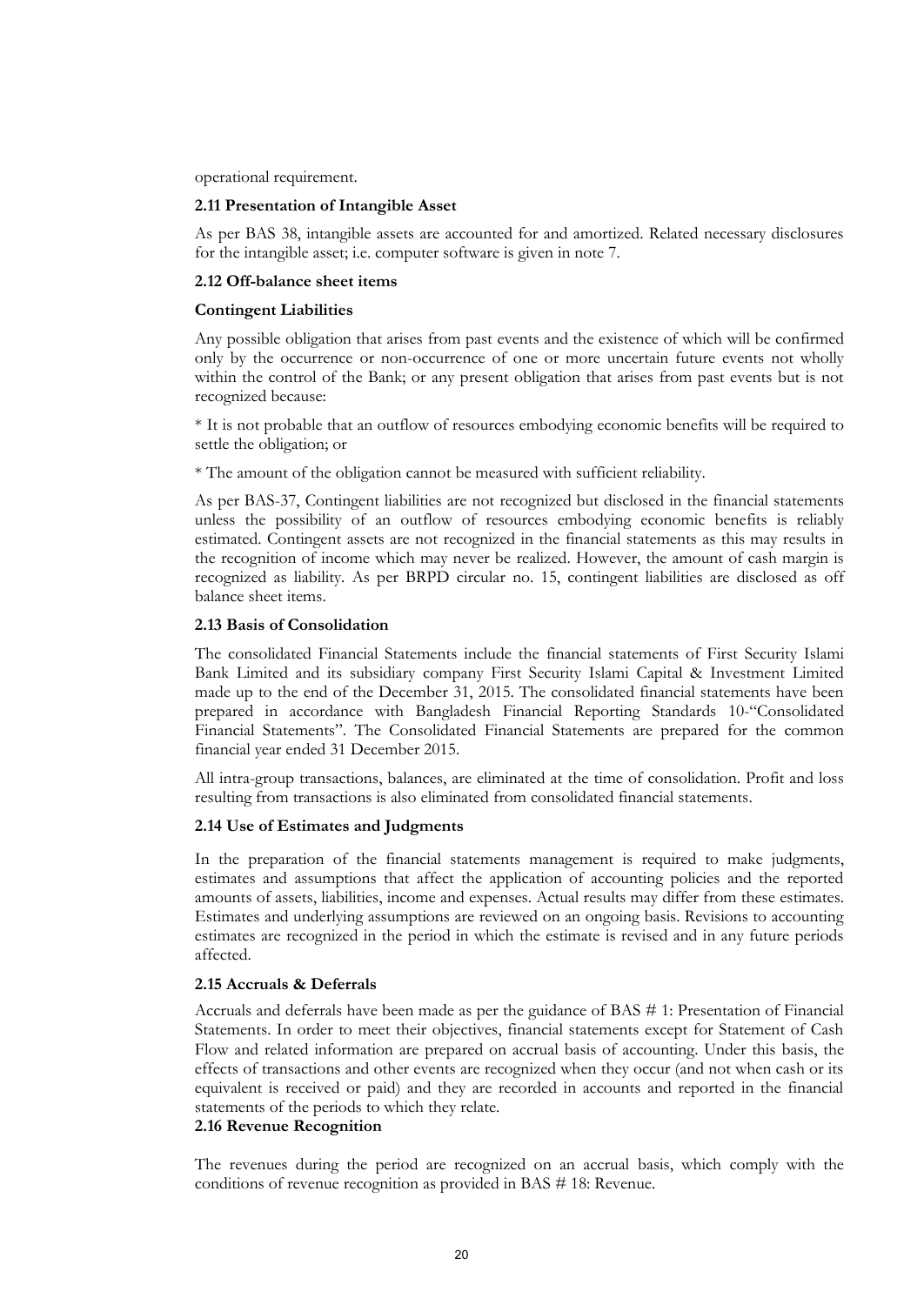# **2.16.1 Income from Investments**

Profit on investments and deposits are recognized against the investment of fund under Mudaraba, Musharaka, Murabaha, Bai-Muazzal and Hire Purchase etc. in line with related approved policy of the Bank. Profit on investment ceases to be taken into income when such investment accounts are classified. It is then kept in compensation/rent suspense account and the same is accounted for on cash basis as and when recovered or de-classified as per related BRPD circular. Fees and commission income are recognized when it is earned.

# **2.16.2 Income from Investments in Securities**

- Dividend income on shares is accounted for on actual basis when it is received.
- Gain on sale of shares and securities are recognized as income on actual basis except. Bangladesh Govt. Mudaraba Bond.
- Profit on investment of Bangladesh Govt. Mudaraba Bond is recognized on accrual basis.

# **2.16.3 Commission Income**

Commission and discount on Bills Purchased and Negotiated are recognized at the time of realization. Commission charged to customers on letter of credit and guarantees are credited to income at the time of effecting the transactions.

# **2.16.4 Profit paid and other expenses**

In terms of the provision of BAS # 1: Presentation of Financial Statements, Profit paid on deposits and other expenses are recognized on accrual basis.

# **2.16.5 Dividend Payments**

Interim dividend is recognized when they are paid to shareholders. Final dividend is recognized when it is approved by the shareholders. The proposed dividend for the year ended December 31 2015 has not been recognized as a liability in the balance sheet in accordance with the BAS-10: Events After the Balance Sheet Date.

Dividend payable to the Bank"s shareholders is recognized as a liability and deducted from the shareholders" equity in the period in which the shareholders" right to receive payment is established.

# **2.17 Foreign Currency Transactions**

# **2.17.1 Foreign Currency**

Items included in the financial statements of each entity of the bank are measured using the currency of the primary economic environment in which entity operates i.e. functional currency. The financial statements of the bank are presented in Taka which is bank"s functional and presentation currency.

# **2.17.2 Foreign Currency Transaction**

Foreign currency transactions are converted into equivalent Taka currency at the ruling exchange rates on the respective dates of such transactions as per BAS-21. Assets and liabilities in foreign currencies as at 31 December 2015 have been converted into Taka currency at the average of the prevailing buying and selling rates of the concerned foreign currencies at that date except "balances with other banks and financial institutions" which have been converted as per directives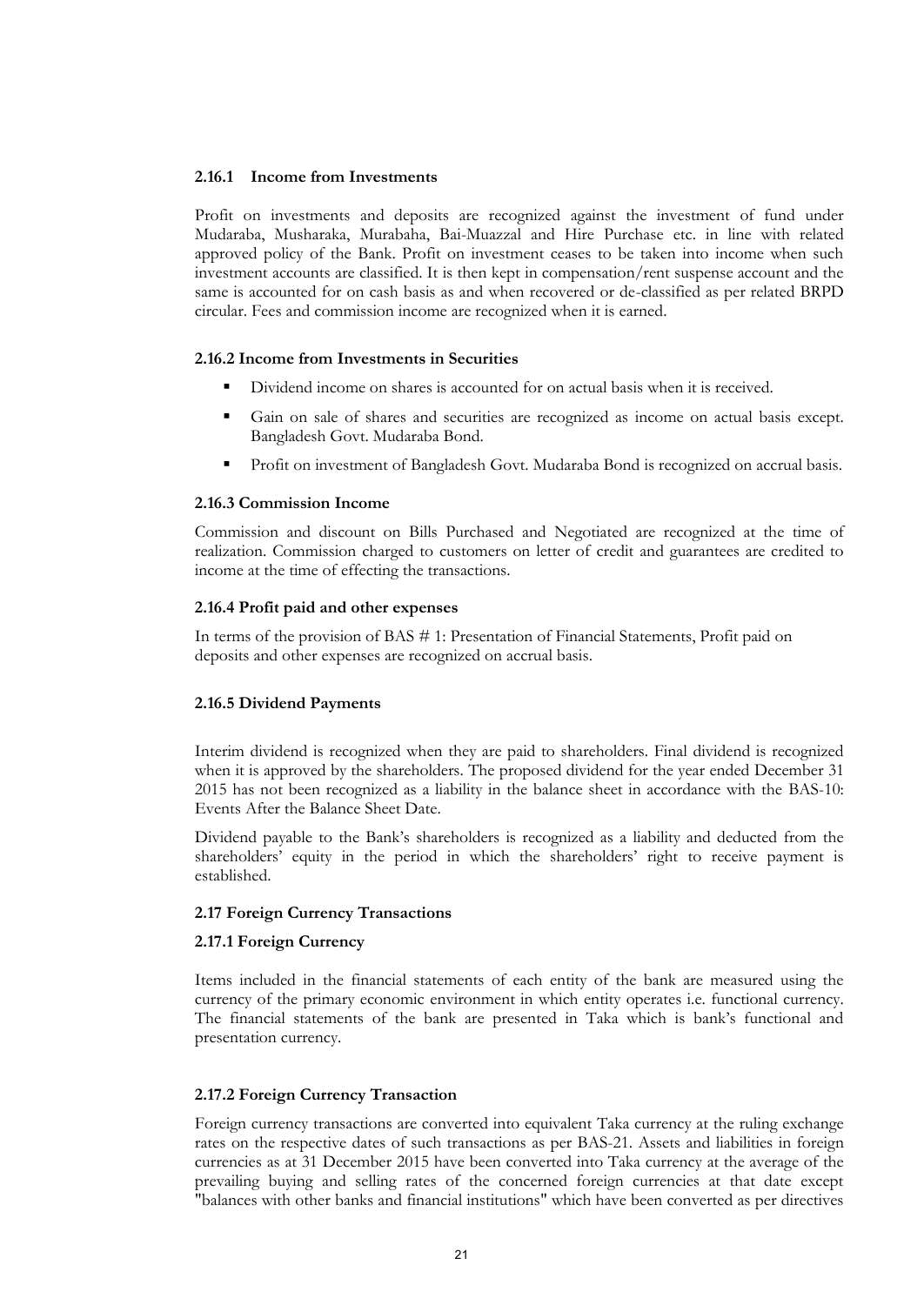of Bangladesh Bank vide its circular no BRPD(R) 717/2004-959 dated 21 November 2004.

# **2.17.3 Transaction gains and losses**

As per provision of BAS-21: The Effects of Changes in Foreign Exchange Rates, foreign currency transactions are translated into Taka at rates prevailing (contracting) on the dates of such transactions. The resulting exchange transaction gains and losses arising through foreign currency buying and selling transactions effected on different dates of the year have been adjusted by debiting /crediting exchange gain or loss account.

# **2.18 Offsetting Financial Instruments**

Financial assets and liabilities are offset and the net amount reported in the balance sheet when there is a legally enforceable right to offset the recognized amounts and there is an intention to settle on a net basis, or realize the asset and settle the liability simultaneously.

# **2.19 Property, Plant and Equipment**

All property and equipment are classified and grouped on the basis of their nature as required in as per provision of BAS-16: Property, Plant and Equipment. The major categories of property and equipment held by the bank are furniture and fixtures, office equipments, motor vehicles and books.

As guided in paragraph 30 of BAS-16 Property Plant and Equipment: all property and equipment are stated at historical cost less accumulated depreciation. The opening and closing carrying amounts of all property and equipment are presented including the amount of additions, disposals and depreciation charged during the period as required by paragraph 73 (a-e)of BAS-16. Maintenance expenses that does not increase the value of assets is charged to profit & loss account.

# **2.19.1 Depreciation on Property, Plant and Equipment**

As required in paragraph 43 of BAS 16 Property Plant and Equipment depreciation has been charged on property and office equipment at the following rates using reducing balance method, except on motor vehicles and building on which straight-line method is applied.

| <b>Nature of Assets</b> | <b>Rate of Depreciation</b>     | <b>Method of Depreciation</b> |  |
|-------------------------|---------------------------------|-------------------------------|--|
| Building                | $2.5\%$<br>Straight Line Method |                               |  |
| Furniture and Fixtures  | $10\%$                          | Reducing Balance Method       |  |
| Office Equipments       | 20%                             | Reducing Balance Method       |  |
| Vehicles                | 20%                             | Straight Line Method          |  |
| <b>Books</b>            | 20%                             | Reducing Balance Method       |  |

Depreciation on addition to fixed assets is charged when the asset is available for use and the charge of depreciation is ceased after the asset is sold out/disposed off/fully depreciated. **2.19.2 Revaluation** 

Land and building are revalued as per Bangladesh Accounting Standard (BAS)-16, "Property, Plant and Equipment' as well as Bangladesh Bank BCD Circular Letter No. 12 & 18, dated 20 April 1993 & 15 June 1993, respectively and BRPD Circular No. 10 and 09, dated 25 November 2002 and 31 December 2008 respectively.

The Bank revalued its land & building in the year 2012. Reserve is created by the sum of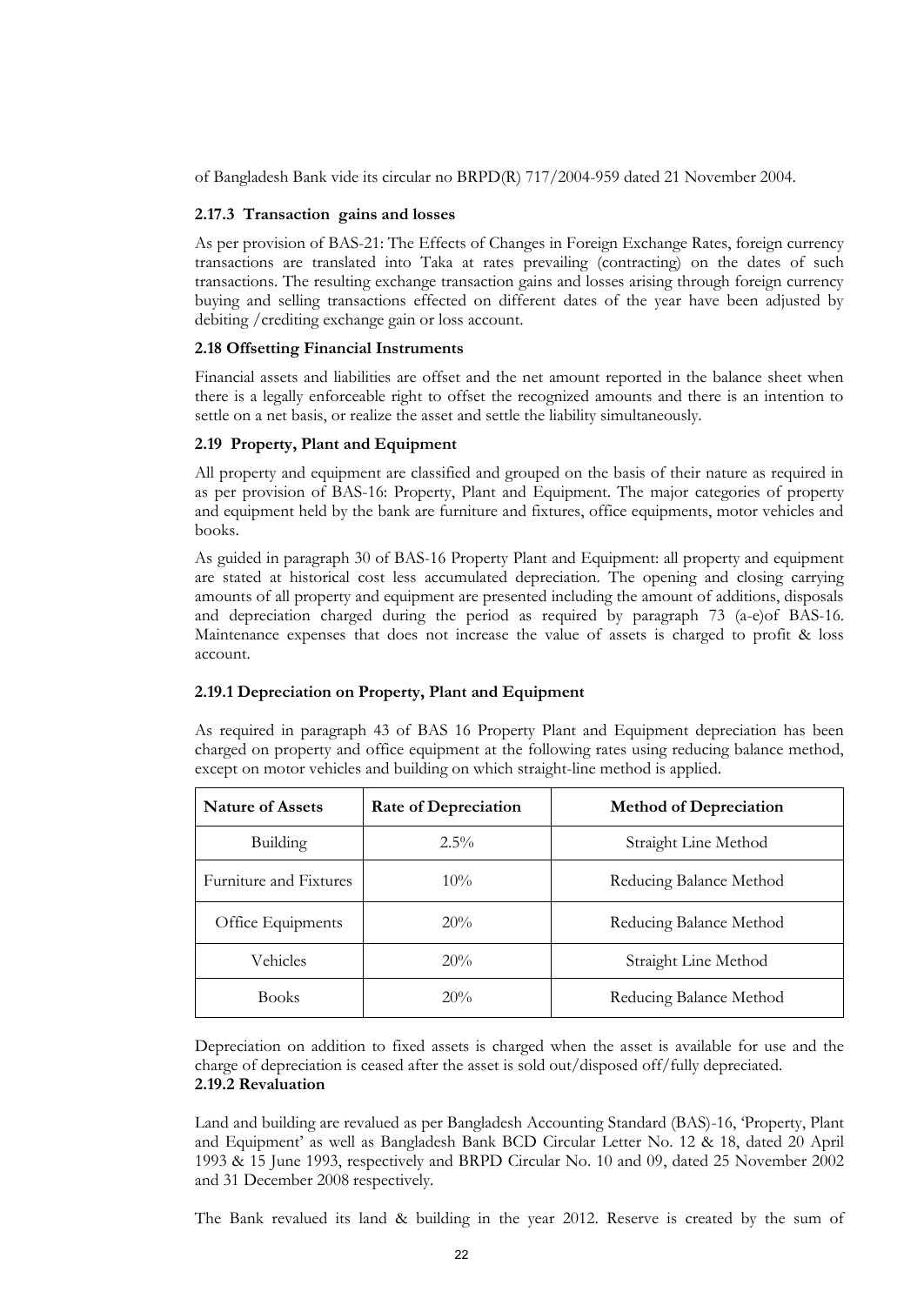revaluation surplus and depreciation is charged on the revalued assets except land as per the respective rate of depreciation.

# **2.20 Capital/Shareholders' Equity**

# **2.20.1 Authorized capital**

Authorized capital is the maximum amount of share capital that the Bank is authorized by its Memorandum and Articles of Association.

# **2.20.2 Paid up Capital**

Paid up capital represents total amount of shareholder capital that has been paid in full by the ordinary shareholders. Holders of ordinary shares are entitled to receive dividends as declared from time to time and are entitled to vote at shareholders" meetings. In the event of a winding-up of the Bank, ordinary shareholders rank after all other shareholders and creditors and are fully entitled to any residual proceeds of liquidation. Details are shown in Note-14.1.

# **2.20.3 Statutory Reserve**

Statutory reserve has been maintained  $\omega$  20% of profit before tax in accordance with provisions of section 24 of the Bank Companies Act, 1991 (as amended up to 2013) until such reserve equal to its paid up capital together with the share premium.

# **2.21 Liabilities and Provision**

# **2.21.1 Taxation**

Tax expenses represent the sum of the tax which are payable during the current period.

# **2.21.2 Current Tax**

Provision for corporate current income tax has been made  $\omega$  40.00% for business income and other applicable rate for other operating income as prescribed in the Finance Act 2015 of the accounting profit made by the Bank after considering some of the add backs to income and disallowances of expenditure as per income tax laws incompliance with BAS-12: Income Taxes.

# **2.21.3 Deferred Tax**

As per BAS-12 Deferred tax asset are the amounts of income taxes recoverable in future periods in respect of deductible temporary differences. Deferred tax liabilities are the amounts of income taxes payable in future periods in respect of taxable temporary differences. Deferred tax assets and liabilities are recognized for the future tax consequences of timing differences arising between the carrying values of assets, liabilities, income and expenditure and their respective tax bases. Deferred tax is provided using the liability method for all temporary difference arising between the tax base of assets and liabilities and their carrying value for financial reporting purposes. The tax rate (40.00%) prevailing at the balance sheet date is used to determine deferred tax. Deferred tax asset is recognized to the extents which are expected to recover in future.

# **2.21.4 Retirement Benefits of Employees**

Required in BAS-19: Employee Benefit, provident fund and gratuity benefits are given to eligible staff of the bank in accordance with the locally registered rules and the entity shall disclose the amount recognized as an expense for defined contribution plan.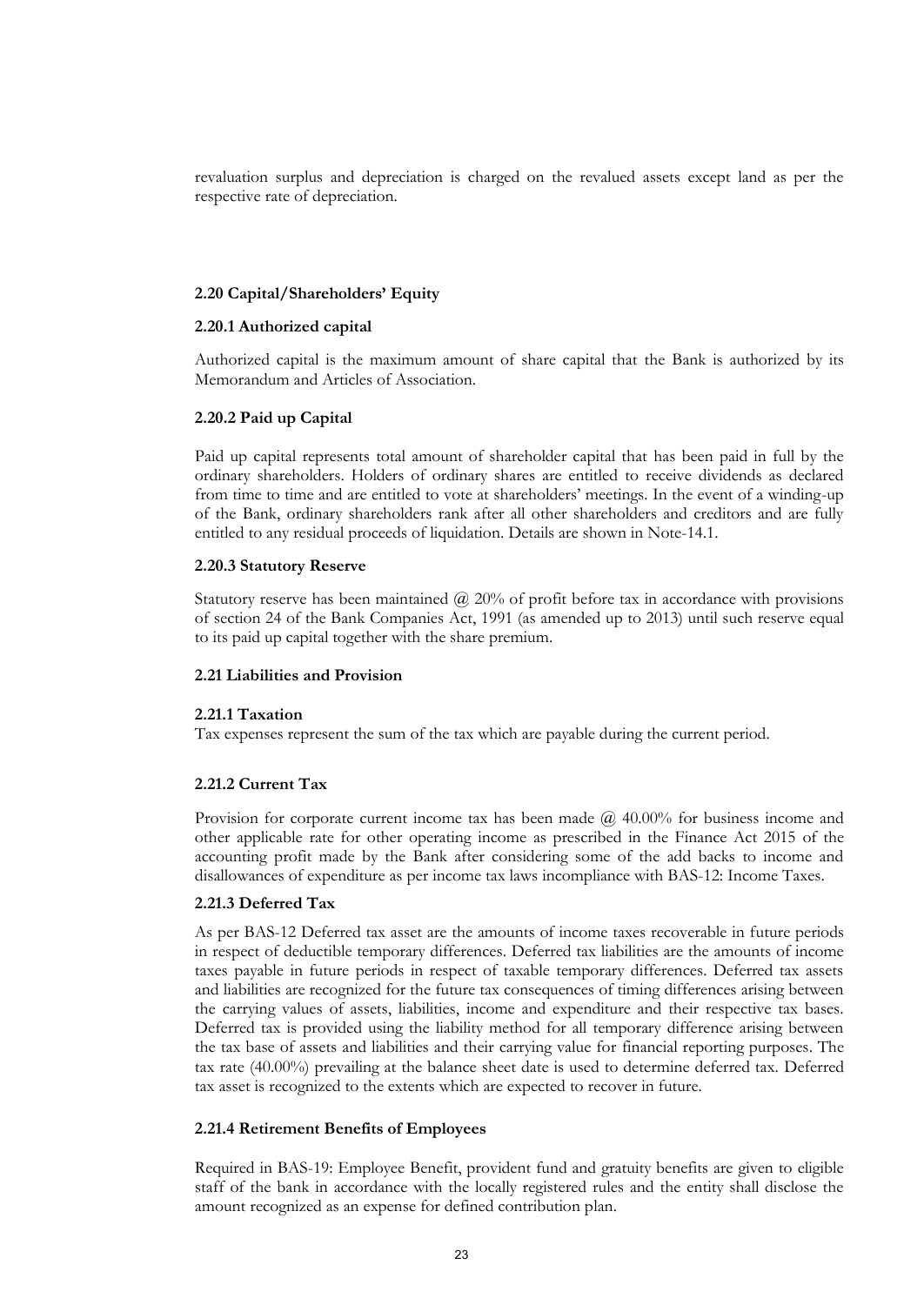# **2.21.5 Provident Fund**

Provident fund benefits are given to staffs of FSIBL in accordance with the locally registered Provident Fund Rules. The employees' provident fund is administered by a Board of Trustees and is funded by contributions of both employees and the Bank at predetermined rate  $\omega$  10% of basic salary in equal portion. These contributions are invested separately from the assets of FSIBL and the profit on such contributions credited to the members' account. The Fund recognized by the National Board of Revenue.

# **2.21.6 Gratuity**

The Company operates an unfunded gratuity scheme for its permanent employees, under which an employee is entitled to get the benefits if his length of service is six (06) years in accordance with prevailing service rule as on December 31, 2015.

# **2.21.7 Social Security Benevolent Fund**

The Bank operates a social security benevolent fund by all employees" contribution for the sake of death and disability of employees.

# **2.22 Deposits and Other Accounts**

Deposit includes Al-wadiah Current (non-profit bearing) Deposits, Mudaraba Saving Deposits, Mudaraba Term Deposits etc. They are brought to account at the gross value of the outstanding balance. Profit paid is charged to the Income Statement.

# **2.23 Sharing of Investment Income**

In case of investments, Mudaraba fund gets preference over cost free fund. The investment income earned through deployment of Mudaraba fund is shared by the bank and the Mudaraba depositors at the pre-determined ratio fixed by the bank.

# **2.24 Zakat**

Zakat is paid by the bank at the rate of 2.58% (instead of 2.50% as the bank maintains its account following Gregorian year) on the closing balances of statutory reserve, general reserve and exchange equalization account. Payment of zakat on paid up capital and deposits is the responsibility of the shareholders and depositors respectively.

# **2.25 Statement of Cash Flow**

Cash flow statement is to be prepared as it provides information about cash flows of the enterprise which is useful in providing users of financial statements with a basis to assess the ability of the enterprise to generate cash and cash equivalents and the needs of the enterprise to utilize those cash flows. Cash flow statement has been prepared under a adopted method of direct and indirect for the period, classified by operating, investing and financing activities in accordance with the BRPD Circular No. 15, dated 09 November 2009 issued by Bangladesh Bank as well as requirements of Bangladesh Accounting Standard (BAS)-7.

# **2.26 Liquidity Statement**

The liquidity statement of assets and liabilities as on the reporting date has been prepared on residual maturity term as per the following basis.

- Balance with other Banks and financial institutions, money at call and short notice, etc. are on the basis of their residual maturity term;
- Investments are on the basis of their respective residual maturity;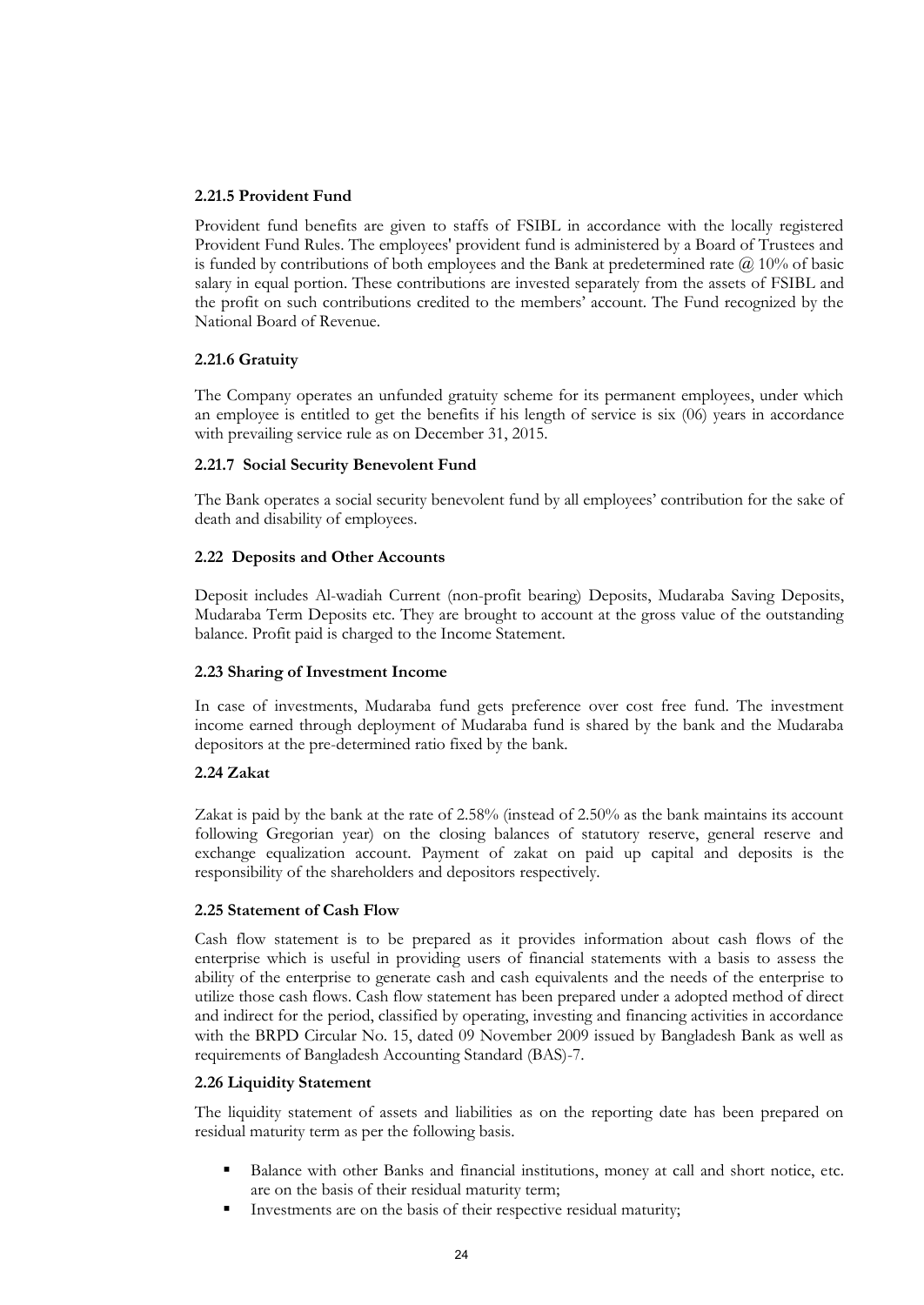- General Investments are on the basis of their repayment schedule.
- Fixed assets are on the basis of their useful life;
- Other assets are on the basis of their realization / amortization;
- Borrowing from other Banks, financial institutions and agents, etc. are as per their residual maturity / repayment term;
- Deposits and other accounts are on the basis of their residual maturity term and past trend of withdrawal by the depositors;
- Provisions and other liabilities are on the basis of their payment / adjustments schedule.

# **2.27 Statement of Changes in Equity**

The statement of changes in equity reflects information about the increase or decrease in net assets or wealth.

# **2.28 Comparative Information**

As guided in paragraph 36 and 38 of BAS-1 Presentation of Financial Statements, comparative information in respect of the previous year have been presented in all numerical information in the financial statements and the narrative and descriptive information where, it is relevant for understanding of the current period's financial statements.

# **2.29 Earnings Per Share (EPS)**

# **2.29.1 Basic Earnings per Share**

Earnings per share have been calculated in accordance with BAS-33 "Earning Per Share" (EPS) which has been shown on the face of profit and loss account. This has been calculated by dividing the basic earnings by the weighted average number of ordinary shares outstanding during the period.

# **2.29.2 Diluted Earnings per Share**

No diluted earnings per share is required to calculate for the period as there was no scope for dilution during the period under review.

# **2.30 Functional and presentation currency**

The financial statements are presented in Bangladesh Taka (BDT). All values are rounded to the nearest Taka.

# **2.31 Risk Management**

In the ordinary course of business, the bank is exposed to a variety of risks the most important of which are investments risk, liquidity risk, market risk, operational risk, legal risk, and profit rate risk. These risks should be identified, measured and monitored through various control mechanisms across the bank in order to price its products and services on a risk-adjusted basis and to prevent undesirable concentrations. The policies and procedures for managing these risks are outlined in the notes below. The Bank has designed and implemented a framework of controls to identify, monitor and manage these risks, which are as follows:

# **2.31.1 Investments Risk**

Investments risk is the risk that one party to a financial instrument will fail to discharge an obligation and cause the other party to incur a financial loss. Concentration of investments risk arises when a number of counter parties are engaged in similar business activities, or activities in the same geographical region, or have similar economic features that would cause their ability to meet contractual obligations to be similarly affected by changes in economic, political or other conditions. To manage investments risk, the bank applies investment limits to its customers and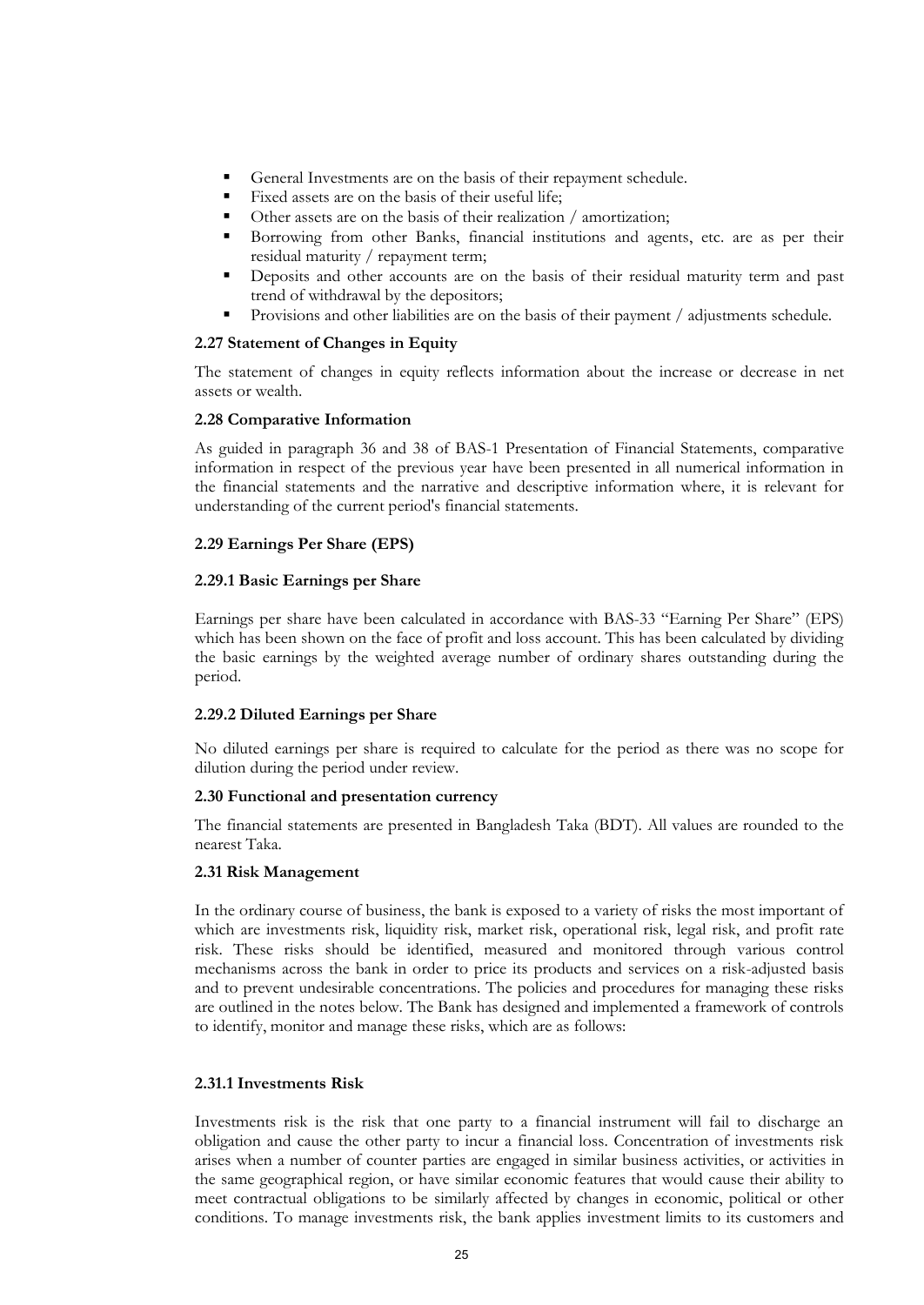obtains adequate collaterals. Investments risk in the First Security Islami Bank's portfolio is monitored, reviewed and analyzed by the Investments Risk Management (IRM).

First Security Islami Bank Ltd. established Asset-Liability Management Committee (ALCO) to screen out the banks/financial institutions and determine the maximum risk exposure on each of them. ALCO also assesses recommends and controls cross border/country risk. To manage the Non-Performing Investments (NPI), First Security Islami Bank Ltd. has in place comprehensive remedial management policy, which includes a framework of controls to identify weak investments and monitoring of these accounts.

#### **2.31.2 Foreign Exchange Risk**

Since Foreign Exchange Risk involves purchase and sale of any national currency against other national currency, thus Foreign Exchange Risk is the chance of loss due to unexpected movement of market price of the currencies of different countries or the price of the assets denominated by foreign currencies. The Foreign Exchange Risk of the bank is minimal as all the transactions are carried out on behalf of the customers against underlying Foreign Exchange transactions.

Treasury Division independently conducts the transactions and the Back Office of treasury is responsible for verification of the deals and passing of their entries in the books of account. All foreign exchange transactions are revalued at Mark-to-Market rate as determined by Bangladesh Bank at the month end. All Nostro accounts are reconciled on daily basis and outstanding entries beyond 30 days are reviewed by the Management for their settlement.

# **2.31.3 Asset Liability Management**

Asset Liability Management is the key success of any financial intermediary especially for Banks. Asset Liability Committee (ALCO) of the Bank monitors Balance Sheet Risk and liquidity risks of the bank. The Balance Sheet Risk encompasses most part of the Asset Liability risk and deal with change in earnings due to change in rate of profit, foreign exchange rates which are not of trading nature on the other hand, liquidity risk can be defined as the risk or chance of failure to meet up any withdrawal /disbursement request by a counterparty/customer. Asset Liability Committee (ALCO) reviews Liquidity requirement of the bank, the maturity of assets and liabilities, deposits and investments pricing strategy and the Liquidity contingency plan. The primary objective of the Asset Liability Committee (ALCO) is to monitor and avert significant volatility in Net Investments Income (NII), investment value and exchange earnings for the purpose of taking future action plan for better interest of the organization.

## **2.31.4 Prevention of Money Laundering**

Money Laundering is the criminal practice of filtering ill-gotten gains or dirty money through a series of transaction so as to give the money a clean look that it appears to have originated from legal activities. It is a process of filtering money obtained through predicate offence such as corruption, fraud, drug trafficking, terrorist financing etc. through the financial system. Money Laundering and Terrorist Financing now a days are the two challenges that the Governments, Banks and Financial Institutions face in the globalized financial system. Both Money Laundering and Terrorist Financing have a worst impact on country"s overall financial sector.

First Security Islami Bank Limited identified the "Money Laundering and Terrorist Financing" as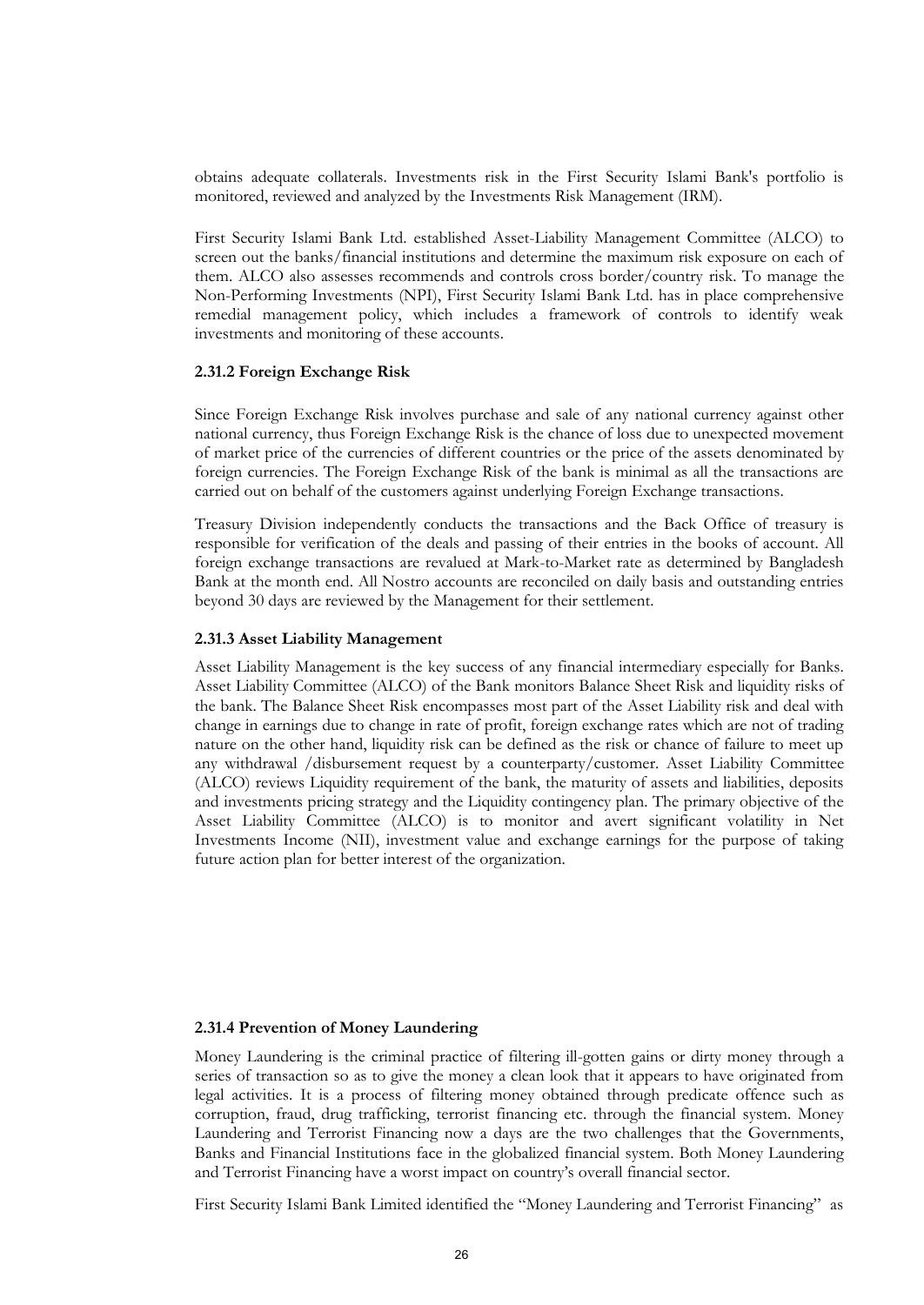one of its core risk areas and has been making all out efforts to prevent money laundering and terrorist financing. For mitigating the risk, the bank has a designated Chief Anti-Money Laundering Compliance Officer (CAMLCO) at Central Compliance Unit (CCU) who supervises the Anti-Money Laundering Division (AMLD), Head Office and has sufficient authority to implement and enforce AML policy, procedures & measures as well as reports directly to the Senior Management and the Board of Directors. Moreover, every branch of our bank has a designated Branch Anti-Money Laundering Compliance Officer (BAMLCO) who independently reviews the transaction of accounts by prudent banking experience with verification of Know Your Customer (KYC), Transaction Profile (TP) and evaluates reasons of Suspicious Transactions. They are also updating accounts and sending Cash Transaction Report (CTR) to the Anti Money Laundering Division, Head Office on monthly basis as per requirements of recently implemented goAML Software and traditional FIU Reporting System Software provided by Bangladesh Bank. AMLD finally submits the same through goAML and FIU to Bangladesh Financial Intelligence Unit (BFIU) of Bangladesh Bank after proper scrutiny, data modification and error correction. Bank"s AMLD in co-operation with Training Institute also arranges Training/Workshop for developing awareness and skill regarding AML & CFT activities of Executives and Officers of the bank and conducts inspection regarding AML& CFT activities of all branches. Bank has its own Policy Manual for Prevention of Money Laundering and Combating Financing of Terrorism, Customer Acceptance Policy and AML Guide book as per requirement of Guidance Notes on Prevention of Money Laundering of Bangladesh Bank approved by Board of Directors of the bank. The bank through its AMLD issues circulars time to time giving specific guidelines in accordance with Bangladesh Bank guidelines, regulations, Anti-Money Laundering Act, 2012, Anti Terrorism Act, 2009 & Anti Terrorism(Amendment)Act,2013 etc. All the guidelines and circulars issued by Bangladesh Bank from time to time are being strictly complied by CCU as well as AMLD and branches of the Bank.

# **2.31.5 Internal Control and Compliance**

Internal Control & Compliance is considered as an eye of an organization. It is a mirror of operations and keeps record of the same. The primary objectives of internal control system are to help the bank to perform in a better height through the use of its resources & under the guidance of Internal Control system; bank identifies its weakness and takes appropriate measures to overcome the same. The main objectives of Internal Control are to ascertain the efficiency and effectiveness of activities, reliability, completeness and timeliness of financial and management information, compliance with applicable laws and regulations.

Operational loss arises for the cause of errors and fraud due to lack of internal control and compliance. Internal Control & Compliance Division undertakes periodical and special audit & inspection of its branches and departments/divisions of Head Office for reviewing its operation and compliance of the statutory requirement. The Audit Committee of the Board of Directors plays a vital role in providing a bridge between the Board and Management. The committee reviews the Financial Reporting process, Audit process and the Bank"s process for compliance with laws, regulations and code of conduct.

# **2.31.6 Guideline on Information & Communication Technology:**

Banks are increasingly using sophisticated digital technology for banking activities with a view to achieve more customer satisfaction with less cost. In addition, it increases the efficiency of the banking and payment system, benefiting consumers and merchants leading to bringing additional risks. These risks must be balanced against benefits i.e. must be controlled. Under this advanced and highly technical ICT environment banks must ensure that critical systems are not threatened by the risk exposures the banks take. For this purpose, a risk management process consisting of assessing risks, controlling risk exposure, and monitoring risks should be in place.

Information assets are critical to the services provided by the Bank to its customers. Protection and maintenance of these assets are vital to its sustainability. In order to ensure protection of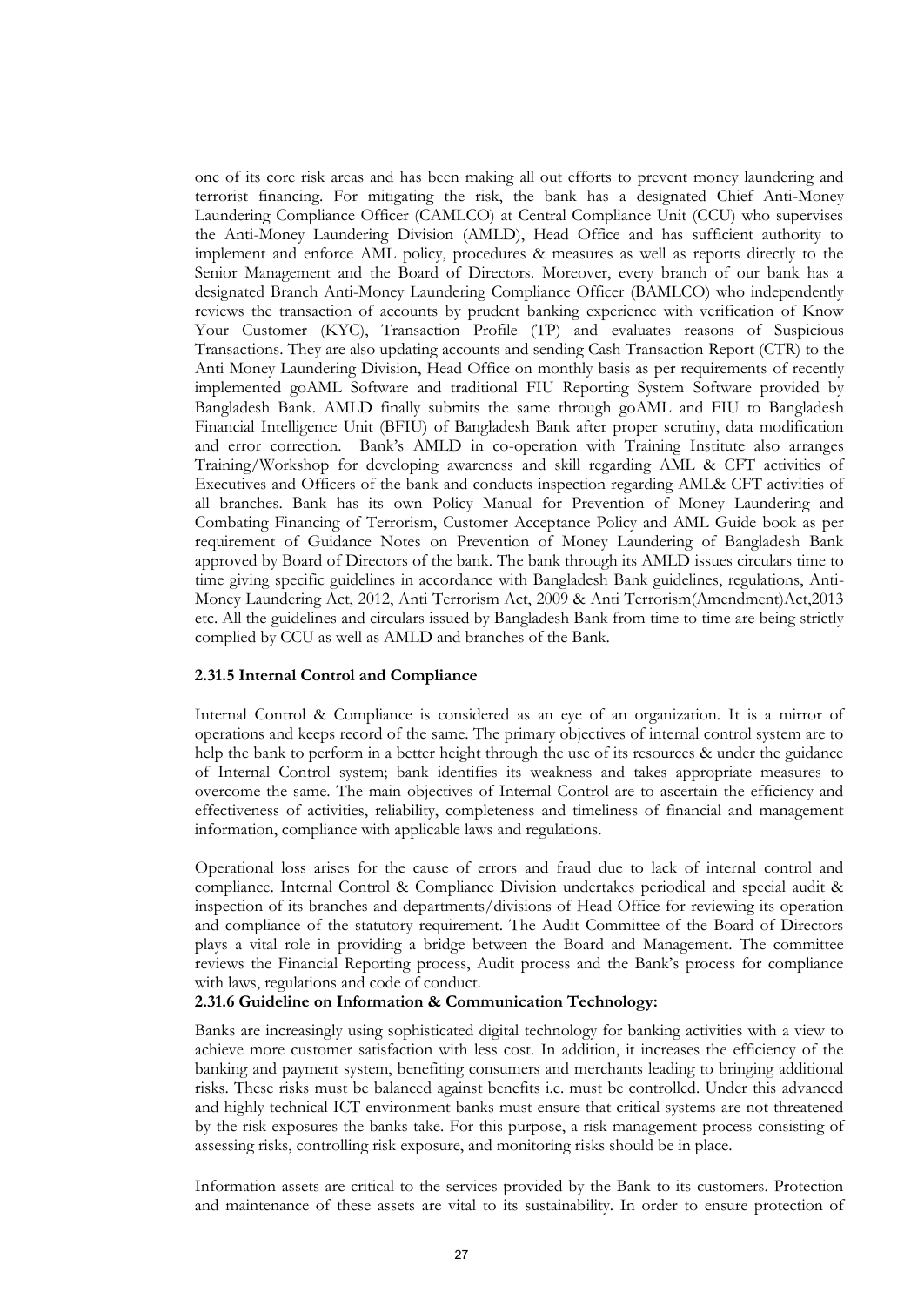critical IT assets from unauthorized access, modification, disclosure and destruction the Bank has already taken initiatives, which safeguard the interest of customers.

In this context bank is implementing a core banking software (Bank Ultimus) ensuring adequate security. To protect sensitive information of core banking software and other software in the event of any disaster, the bank has implemented a disaster recovery site. The Bank has already developed its own ICT policies for various operation and services which are closely in line with the ICT guidelines of Bangladesh Bank.

The Bank has developed fault tolerance plan of human resources with detail job description for each IT personnel, segregation of duties of IT tasks and system support in respect of severity. Training is a key component of ICT Risk Management. The Bank has been continuously conducting training sessions on sensitive IT tasks (i.e. operational procedure, Business Continuity Planning, Disaster Recovery Planning etc.) for relevant employees. The Bank management has been putting continuous efforts to improve IT Operation Management, Problem Management, Change Management, Asset Management and Request Management to maintain maximum uptime of automated banking business. The Bank has been maintaining adequate physical security inside its workplace to properly protect ICT resources. The Bank is strictly following the Information Security Standard of Bangladesh Bank covering Password Control, User ID Maintenance, Input Control, Network Security, Data Encryption, Virus Protection and Access Control to Internet and Emailing. The bank is regularly conducting internal ICT audit to all its' branches and Head Office divisions to ensure proper implementation of the ICT policies.

# **2.32 Risk Based Capital ( Basel-III)**

To comply with the international best practice and to make the bank"s capital more risk sensitive as well as to build the banking industry more shock absorbent and stable, Bangladesh Bank is aimed to implement Basel-III reporting from 2015. As per the directive of Bangladesh Bank, all schedule banks in Bangladesh are now required to report risk based capital adequacy for banks under Basel-III. All scheduled banks are also required to disclose capital adequacy in both quantitative terms as per Bangladesh Bank BRPD Circular No. 18 Dated December 21, 2014.

#### **2.33 Stress Testing**

Stress testing is one of the sophisticated risk management techniques that have been used to determine the reactions of different financial institution under a set of exceptional, but plausible assumptions through a series of test. At institutional level, stress testing techniques provide a way to quantity the impact of change in a number of risk factors on the assets and liabilities portfolio of the institution. Presently stress testing is being done by considering five different risk factors namely interest rate, sale value of collateral, non-performing loans, stock price and foreign exchange rate.

FSIBL supplements their analysis of risk with stress testing. They perform stress tests because value-at-risk calculations are based on relatively recent historical data and only purport to estimate risk up to a defined confidence level. Therefore, they only reflect possible losses under relatively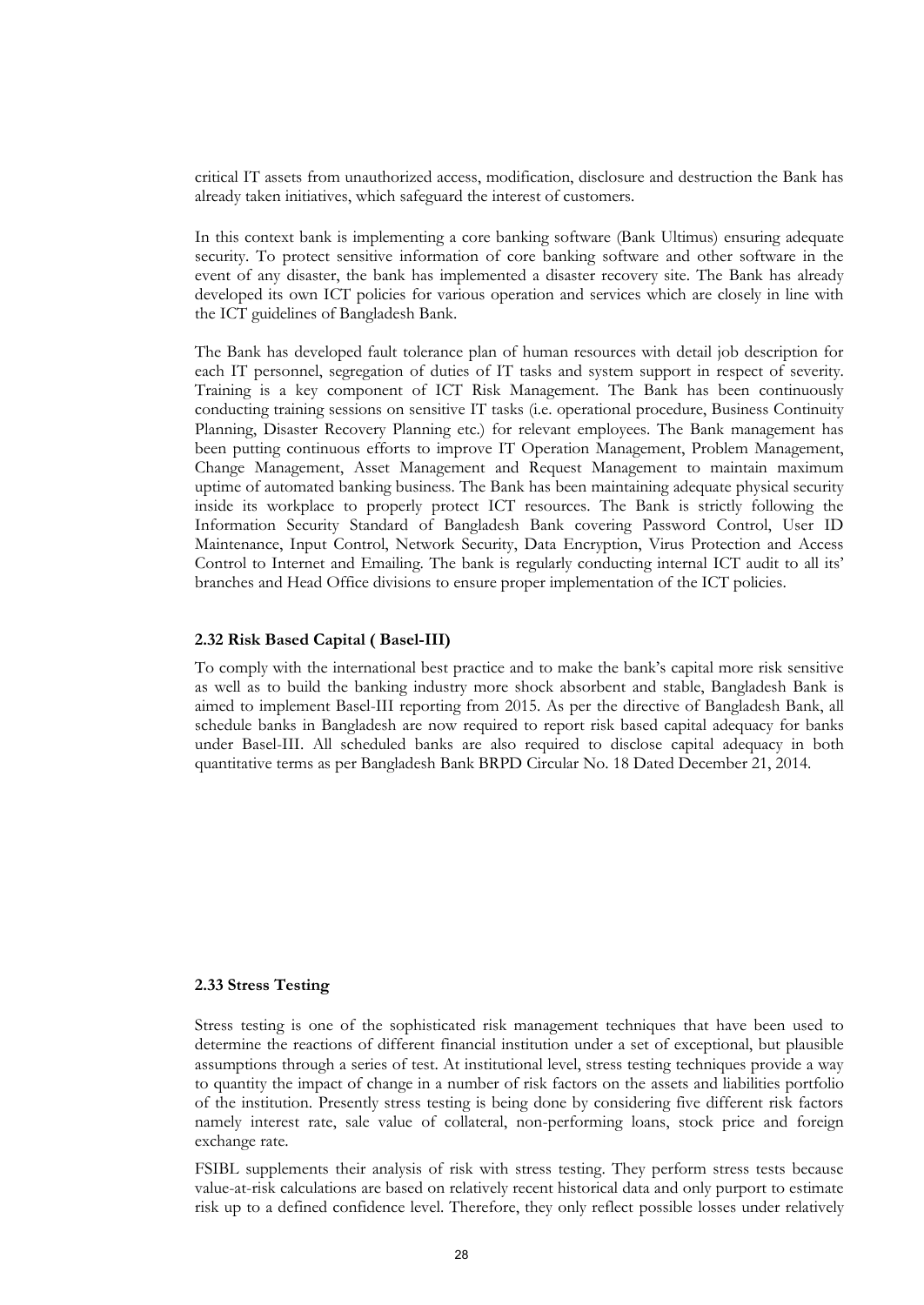normal market conditions.

# **2.34 General**

 Wherever considered necessary, previous year"s figures have been rearranged for the purpose of comparison;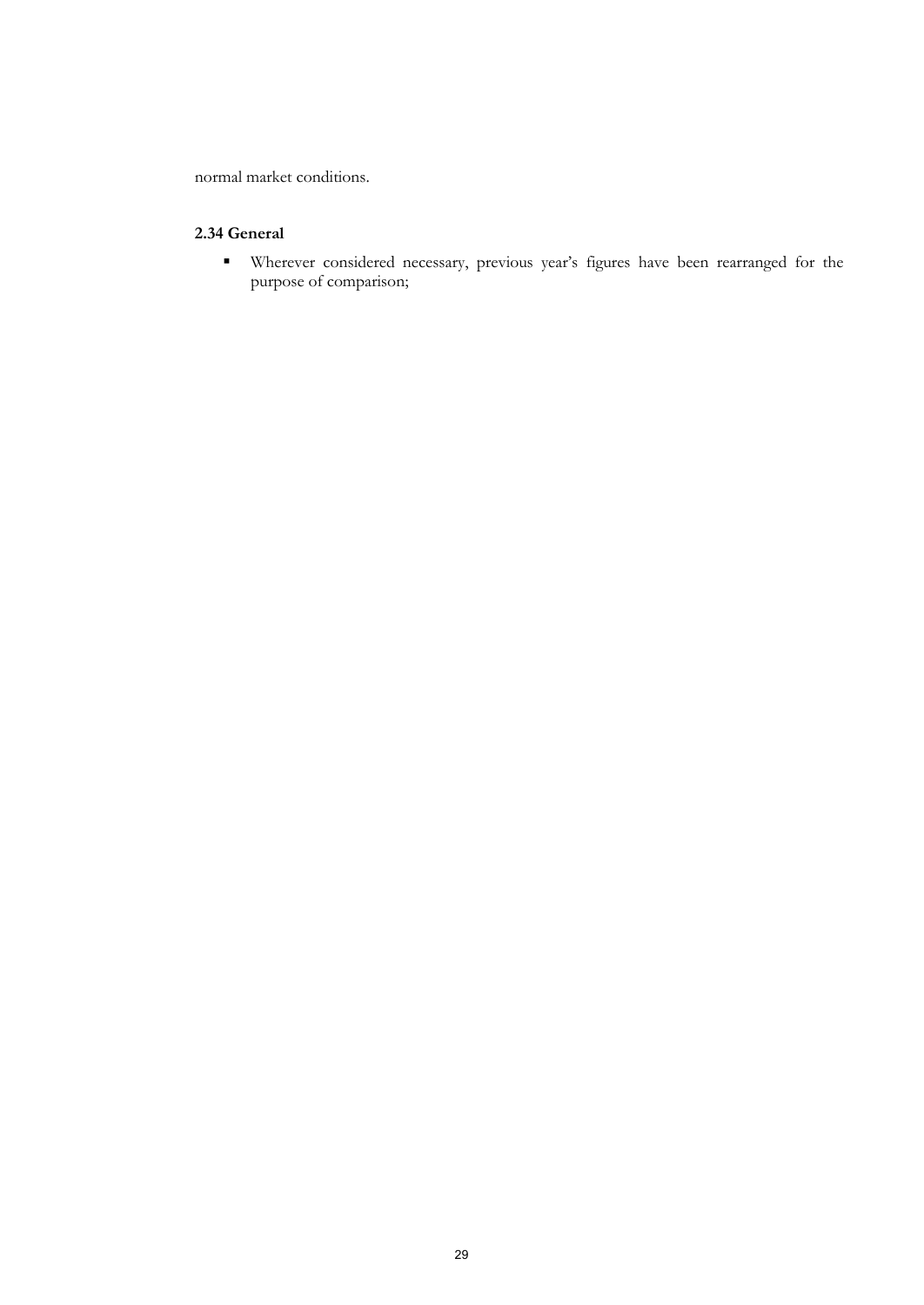|       |                                                                    | 31.12.2015     | 31.12.2014     |
|-------|--------------------------------------------------------------------|----------------|----------------|
|       |                                                                    | <b>BDT</b>     | <b>BDT</b>     |
| 3     | <b>CASH</b>                                                        |                |                |
| 3.1   | Cash in Hand                                                       |                |                |
|       | In Local Currency                                                  | 1,172,728,898  | 1,159,022,772  |
|       | In Foreign Currencies                                              | 5,087,625      | 12,550,953     |
|       | <b>ATM Balance</b>                                                 | 126,273,800    | 97,810,700     |
|       |                                                                    | 1,304,090,323  | 1,269,384,425  |
| 3.2   | Balance with Bangladesh Bank and its Agent Bank                    |                |                |
|       | Balance with Bangladesh Bank (Note-3.2.1)                          | 25,741,336,868 | 14,904,842,709 |
|       | Balance with Sonali Bank Ltd. (Note-3.2.2)                         | 185,548,893    | 116,024,781    |
|       |                                                                    | 25,926,885,761 | 15,020,867,490 |
|       |                                                                    | 27,230,976,084 | 16,290,251,915 |
| 3.2.1 | <b>Balance with Bangladesh Bank (Including Foreign Currencies)</b> |                |                |
|       | In Local Currency                                                  | 25,585,653,336 | 14,727,870,221 |
|       | In Foreign Currencies                                              | 155,683,532    | 176,972,488    |
|       |                                                                    | 25,741,336,868 | 14,904,842,709 |
|       | 3.2.2 Balance with Sonali Bank Ltd. (as Agent of Bangladesh Bank)  |                |                |
|       | In Local Currency                                                  | 185,548,893    | 116,024,781    |

#### **3.3 Cash Reserve Ratio (CRR) and Statutory Liquidity Ratio (SLR)**

Cash Reserve Ratio (CRR) and Statutory Liquidity Ratio (SLR) have been calculated and maintained in accordance with the Section 25 & 33 of the Bank Companies Act. 1991 and subsequent BCD Circular No. 13 dated May 24, 1992; BRPD Circular No. 12 dated September 06, 1998, BRPD Circular No.12, dated September 20, 1999, BRPD Circular No. 22 dated November 06, 2003, BRPD Circular No. 03 dated 17 February, 2005 and BRPD Circular No. 11 & 12 dated 25 August 2005, Bangladesh Bank Letter # DOS (SR) 1153/120-A/2009-46 dated 22 March 2009, MPD circular # 01 dated 04 May 2010, MPD circular # 04 & 05 dated 01 December 2010, DOS Circular#1 dated 19/01/2014 and MPD Circular#1 dated 23/06/2014.

#### **3.4 Cash Reserve Ratio (CRR): 6.50% of Average Demand and Time Liabilities:**

| Surplus/(Short)           | 11,141,966,000 | 3,046,902,000  |
|---------------------------|----------------|----------------|
| Actual Reserve maintained | 25,579,475,000 | 14,704,295,000 |
| Required Reserve          | 14,437,509,000 | 11,657,393,000 |
|                           |                |                |

# **3.5 Statutory Liquidity Ratio (SLR): 5.50% of Average Demand and Time Liabilities:**

|     | Required Reserve                                               | 12,216,354,000 | 9,863,948,000  |
|-----|----------------------------------------------------------------|----------------|----------------|
|     | Actual Reserve held                                            | 24,831,610,000 | 14,259,346,000 |
|     | Surplus/(Short)                                                | 12,615,256,000 | 4,395,398,000  |
| 3.6 | FICIU IOI JULIUIOI Y LIQUIUILY<br>$\mathbf{D}$ at $\mathbf{L}$ |                |                |
|     | Cash in Hand                                                   | 1,304,090,000  | 1,266,413,000  |
|     | Balance with Bangladesh Bank and its agent Bank                | 11,327,520,000 | 3,162,927,000  |
|     | Bangladesh Govt. Islamic Bond                                  | 12,200,000,000 | 9,830,006,000  |
|     |                                                                | 24,831,610,000 | 14,259,346,000 |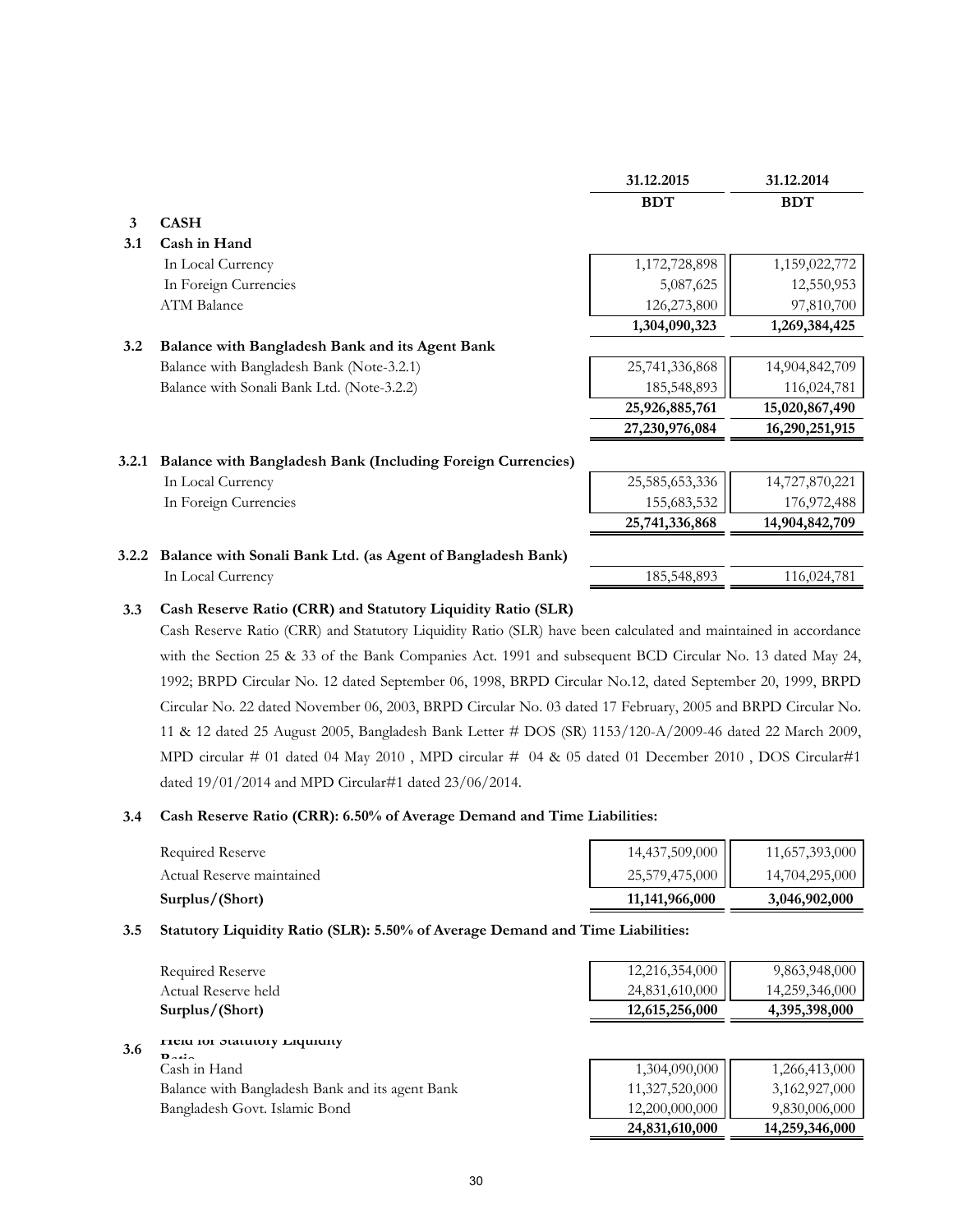|        |                                                        | 31.12.2015     | 31.12.2014     |
|--------|--------------------------------------------------------|----------------|----------------|
|        |                                                        | <b>BDT</b>     | <b>BDT</b>     |
| 3(a)   | <b>CASH</b>                                            |                |                |
| 3.1(a) | Cash in Hand                                           |                |                |
|        | First Security Islami Bank Limited (Note-3.1)          | 1,304,090,323  | 1,269,384,425  |
|        | First Security Islami Capital & Investment Limited     | 5,690          | 4,376          |
|        |                                                        |                |                |
|        |                                                        | 1,304,096,013  | 1,269,388,801  |
|        | 3.2(b) Balance with Bangladesh Bank and its Agent Bank |                |                |
|        | First Security Islami Bank Limited (Note-3.2)          | 25,926,885,761 | 15,020,867,490 |
|        | First Security Islami Capital & Investment Limited     |                |                |
|        |                                                        | 25,926,885,761 | 15,020,867,490 |

# **4 BALANCE WITH OTHER BANKS AND FINANCIAL INSTITUTIONS AND PLACEMENT**

# **4.1 Balance With Other Banks & Financial Institutions**

#### **A. Inside Bangladesh**

**Current Accounts** Agrani Bank Limited Brac Bank Ltd. Trust Bank Ltd.

|                                                        | 9,047,679  |
|--------------------------------------------------------|------------|
| $\begin{array}{c} 10,723,966 \\ 9,992,545 \end{array}$ | 31,573,367 |
| 1,207,015                                              | 226,990    |
| 21,923,526                                             | 40,848,036 |

# **Mudaraba Short Notice Deposits**

| Southeast Bank Ltd. (Islamic Banking Branch) | 8,804,011  | 32,895,323 |
|----------------------------------------------|------------|------------|
| Social Islami Bank Ltd.                      | 6,217,520  | 6,093,010  |
| Dhaka Bank Ltd. (Islamic Banking Branch)     | 319,389    | 310,607    |
| AB Bank Ltd. (Islamic Banking Branch)        | 586,821    | 577,566    |
| Islami Bank Bangladesh Ltd.                  | 45,228,307 | 39,464,939 |
| Pubali Bank Ltd. (Islamic Banking Branch)    | 267,907    | 4,050,517  |
|                                              | 61,423,955 | 83,391,962 |

# **Total Inside Bangladesh 83,347,481 124,239,998**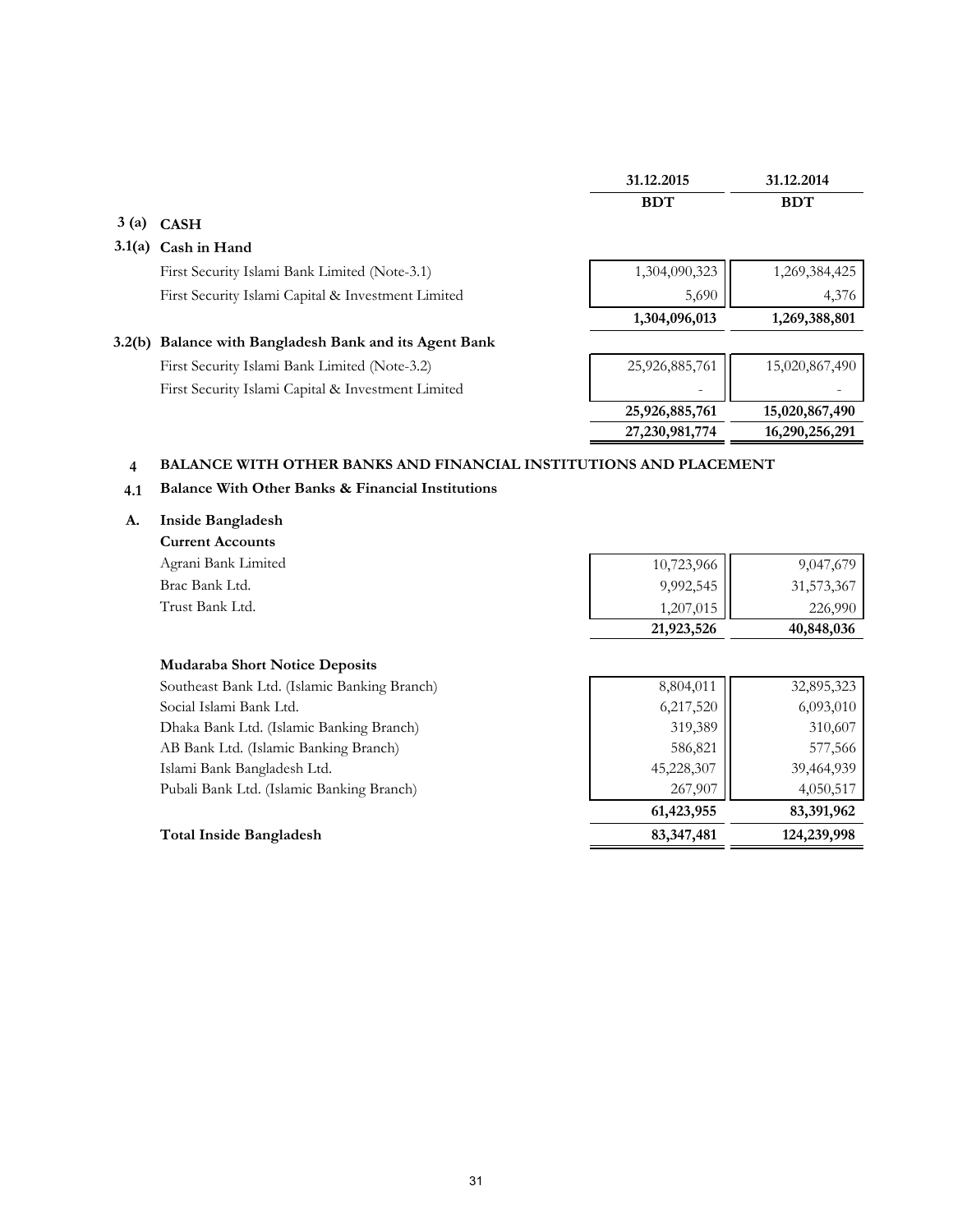|                                                            |              |               |         | 31.12.2015    | 31.12.2014    |
|------------------------------------------------------------|--------------|---------------|---------|---------------|---------------|
|                                                            |              |               |         | <b>BDT</b>    | <b>BDT</b>    |
| <b>B.</b><br><b>Outside Bangladesh</b>                     | Lurre        |               |         |               |               |
| <b>Current Account:</b>                                    | new          | <b>Amount</b> | Rate    |               |               |
| 1. Mashreq Bank, PSC, London                               | <b>GBP</b>   | 5,522.59      | 116.353 | 642,568       | 1,145,846     |
| 2. Mashreq Bank, PSC, London.                              | <b>EURO</b>  | 28,788.73     | 85.793  | 2,469,863     | 1,074,530     |
| 3. Mashreq Bank, PSC, Newyork                              | $_{\rm USD}$ | 1,581,586.29  | 78.500  | 124,154,524   | 412,985,420   |
| 4. Mashreq Bank, PSC, London                               | <b>USD</b>   | 23,974.44     | 78.500  | 1,881,994     | 3,391,244     |
| 5. National Australia Bank Ltd.                            | <b>AUD</b>   | 20,151.71     | 57.313  | 1,154,953     | 2,469,717     |
| 6. NIB Bank Ltd. Karachi, Pakistan                         | ACU\$        | 7,690.91      | 78.500  | 603,736       | 3,700,392     |
| 7. Commerz Bank AG, Frankfurt,<br>Germany                  | <b>EURO</b>  | 113,235.51    | 85.793  | 9,714,780     | 11,601,588    |
| 8. Bank of Bhutan, Thimpo, Bhutan                          | ACU\$        | 13,018.10     | 78.500  | 1,021,921     | 184,582       |
| 9. Sonali Bank, Kolkata, India                             | ACU\$        | 31,144.50     | 78.500  | 2,444,843     | 2,427,558     |
| 10. Union De Banques Arabes Et<br>Feancauses, Tokyo, Japan | J.YEN        | 1,549,074.96  | 0.652   | 1,009,687     | 338,834       |
| 11. AB Bank Ltd, Mumbai, India                             | ACU\$        | 60,351.11     | 78.500  | 4,737,562     | 4,036,040     |
| 12. Standard Chartered Bank, Colombo                       | ACU\$        |               |         |               | 2,674,293     |
| 13. ICICI bank Ltd, Hongkong                               | <b>USD</b>   | 105,015.98    | 78.500  | 8,243,754     | 8,885,619     |
| 14. ICICI bank Ltd, Kolkata, India                         | ACU\$        | 35,638.98     | 78.500  | 2,797,660     | 5,478,295     |
| 15. Habib Bank, Zurich, Switzerland                        | ${\rm CHF}$  | 52,139.17     | 79.357  | 4,137,613     | 5,383,878     |
| 16. Habib Metropolitan Bank Limited,<br>Karachi, Pakistan  | ACU\$        | 95,924.36     | 78.500  | 7,530,062     | 3,135,080     |
| 17. Habib American Bank, N,Y                               | <b>USD</b>   | 347,994.52    | 78.500  | 27,314,287    | 4,010,210     |
| 18. Banca UBAE SPA, Rome, Italy                            | $_{\rm USD}$ | 29,872.85     | 78.500  | 2,345,019     |               |
| 19. Banca UBAE SPA, Rome, Italy                            | <b>EURO</b>  | 686,639.50    | 85.793  | 58,908,657    |               |
| <b>Total Outside Bangladesh</b>                            |              |               |         | 261, 113, 483 | 472,923,125   |
| Total (A+B)                                                |              |               |         | 344,460,964   | 597, 163, 123 |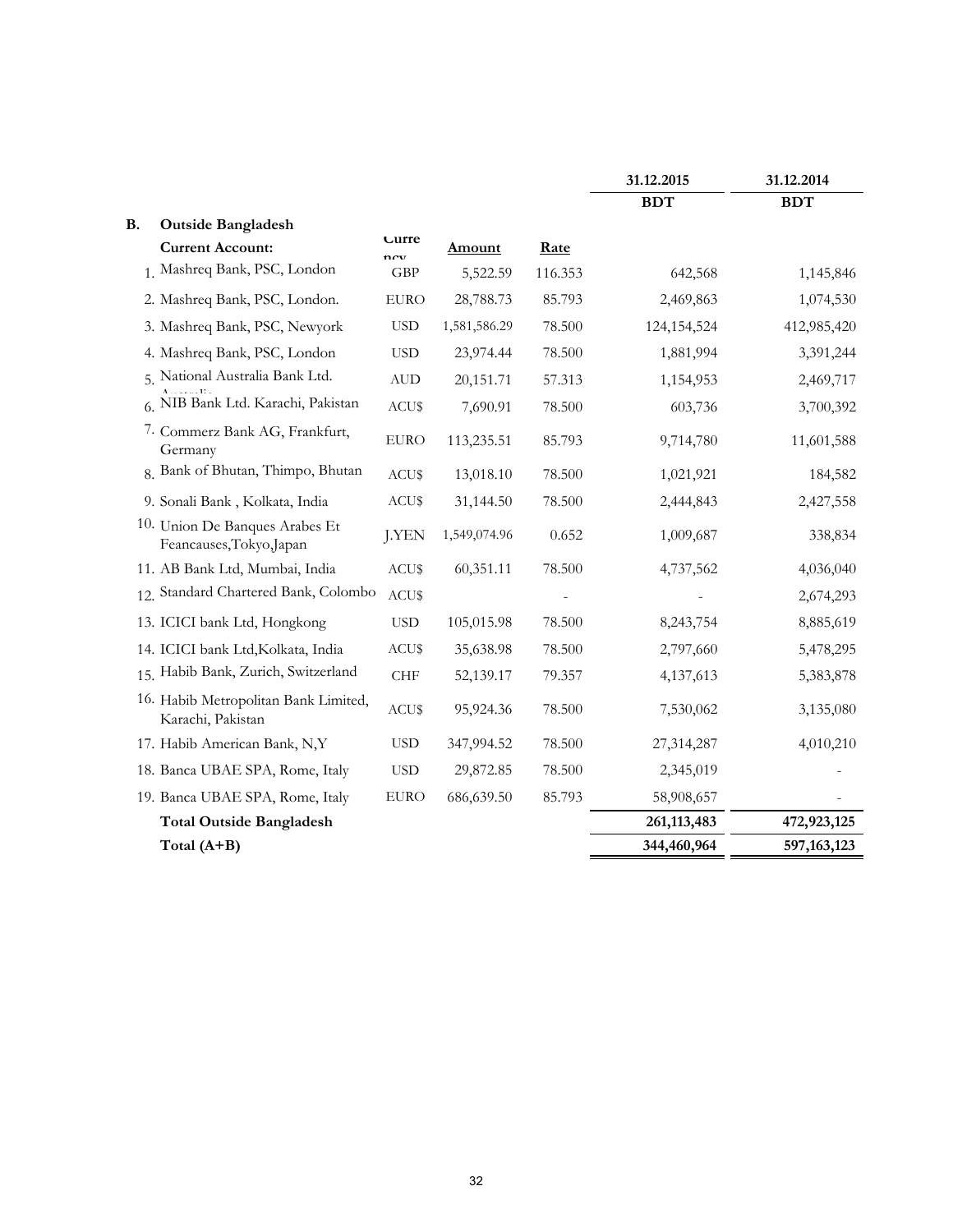|        |                                                                                         | 31.12.2015      | 31.12.2014     |
|--------|-----------------------------------------------------------------------------------------|-----------------|----------------|
|        |                                                                                         | <b>BDT</b>      | <b>BDT</b>     |
| 4.1(a) | BALANCE WITH OTHER BANKS AND FINANCIAL INSTITUTIONS                                     |                 |                |
|        | In Bangladesh:                                                                          |                 |                |
|        | First Security Islami Bank Limited (Note-4.1 (A))                                       | 83,347,481      | 124,239,998    |
|        | First Security Islami Capital & Investment Limited                                      | 16,844,628      | 8,690,351      |
|        | Inter-company Transaction                                                               | (14, 851, 433)  | (8,629,464)    |
|        |                                                                                         | 85,340,676      | 124,300,885    |
|        | <b>Outside Bangladesh:</b>                                                              |                 |                |
|        | First Security Islami Bank Limited (Note-4.1 (B))                                       | 261,113,483     | 472,923,125    |
|        | First Security Islami Capital &                                                         |                 |                |
|        |                                                                                         | 261,113,483     | 472,923,125    |
|        |                                                                                         | 346, 454, 159   | 597,224,010    |
| 4.2    | Placement with Banks & other Financial Institutions                                     |                 |                |
|        | Premier Bank Ltd.(Islamic Branch)                                                       |                 | 400,000,000    |
|        | Reliance Finance Limited                                                                | 14,895,000,000  | 13,694,000,000 |
|        |                                                                                         | 14,895,000,000  | 14,094,000,000 |
|        |                                                                                         |                 |                |
|        | Total Balance With Other Banks & Financial Institutions and<br>Placement (Note 4.1+4.2) | 15,239,460,964  | 14,691,163,123 |
|        |                                                                                         |                 |                |
| 4.3    | Maturity-wise Grouping (Inside & Outside Bangladesh and Placement with Banks)           |                 |                |
|        | Up to One Month                                                                         | 6, 161, 851, 97 | 5,940,144,374  |
|        | Up to Three Months                                                                      | 4,595,281,384   | 4,429,954,374  |
|        | Three Months to One Year                                                                | 4,482,327,583   | 4,321,064,375  |
|        | One Year to Five Years                                                                  |                 |                |
|        | <b>Above Five Years</b>                                                                 |                 |                |
|        |                                                                                         | 15,239,460,964  | 14,691,163,123 |
| 5      | <b>INVESTMENTS IN SHARES AND SECURITIES</b>                                             |                 |                |
|        | <b>Government Securities</b>                                                            |                 |                |
|        | Bangladesh Govt. Islamic Bonds                                                          | 12,200,000,000  | 9,830,000,000  |
|        | Prize Bonds                                                                             | 5,000           | 6,400          |
|        |                                                                                         | 12,200,005,000  | 9,830,006,400  |
|        |                                                                                         |                 |                |
|        | Quoted/Unquoted Shares (Note - 5.1)                                                     | 864,057,181     | 497,468,414    |
|        |                                                                                         | 13,064,062,181  | 10,327,474,814 |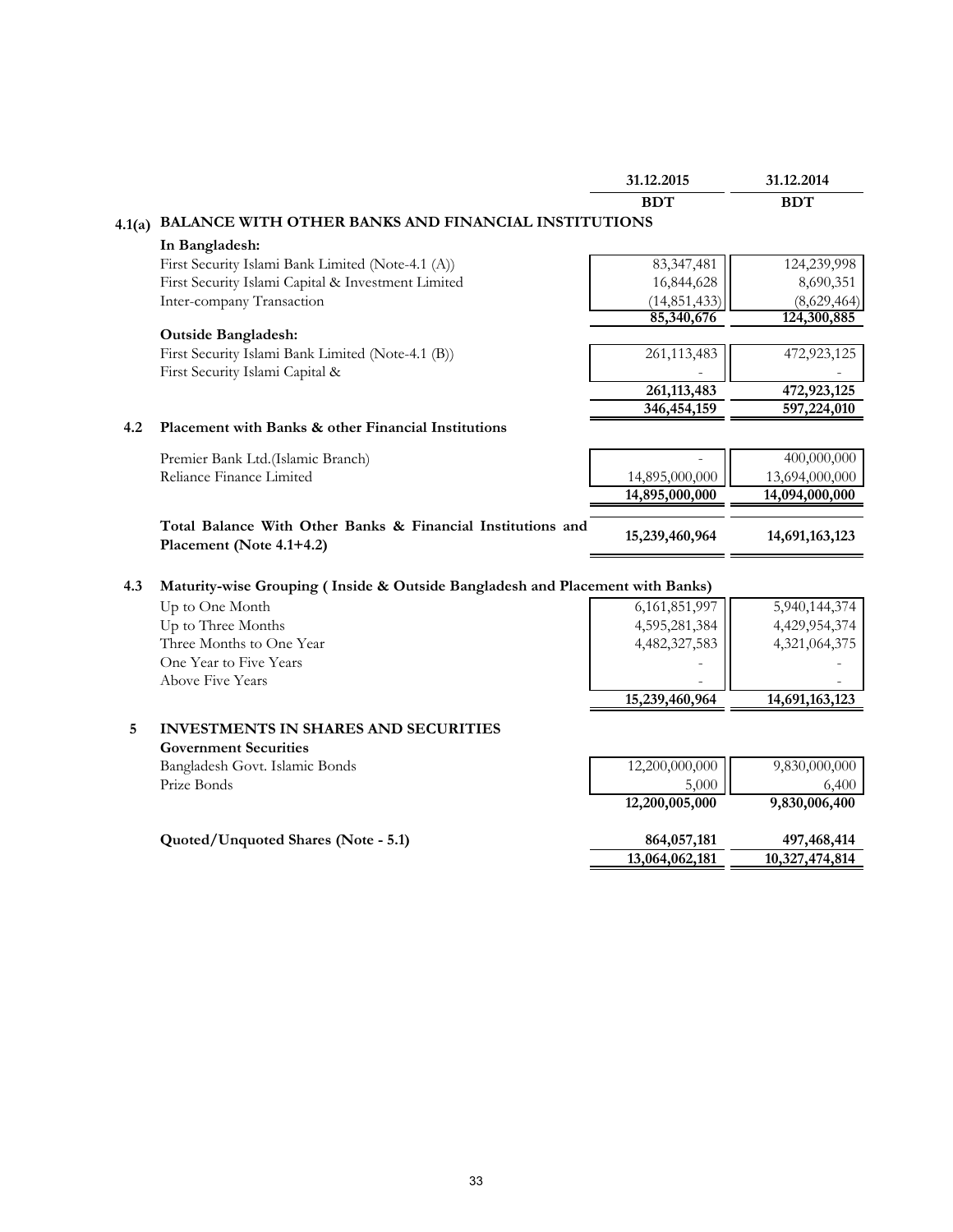|                                           | 31.12.2015                 | 31.12.2014                 |
|-------------------------------------------|----------------------------|----------------------------|
|                                           | <b>BDT</b>                 | <b>BDT</b>                 |
| <b>Quoted/Unquoted Shares</b>             |                            |                            |
| <b>Name of Companies</b>                  | Acquisition cost<br>(Taka) | Acquisition cost<br>(Taka) |
| Quoted:                                   |                            |                            |
| Islami Bank Bangladesh Ltd.               |                            | 2,120                      |
| Social Islami Bank Ltd.                   |                            | 5,469,712                  |
| Beximco Ltd.                              |                            | 598                        |
| Power Grid Company of BD Ltd              | 13,168,272                 | 13,168,272                 |
| Al-Arafa Islami Bank Ltd.                 |                            | 822                        |
| <b>BSRM</b> Steel Ltd.                    |                            | 4,434                      |
| Shahjalal Islami Bank Ltd.                | 3,144,216                  | 3,144,216                  |
| National Tubes Ltd.                       | 27,582,087                 | 28,073,680                 |
| Maxsons Spinning Mills Ltd.               | 556,092                    | 556,092                    |
| Beximco Pharmaceuticals Ltd.              | 1,913,082                  |                            |
| MJL Bangladesh Ltd.                       |                            | 8,163,642                  |
| Lafarge Surma Cement Ltd.                 | 157,108,119                | 214,566,880                |
| Confidence Cement Ltd.                    | 49,874,637                 | 39,439,940                 |
| CVO Petrochemical Refinery Limited        | 34,076,291                 | 4,764,093                  |
| Delta Brac Housing Finance Corp. Ltd      |                            | 141,188                    |
| Grameenphone Ltd.                         | 12,423,414                 | 3,589,283                  |
| Saiham Cotton Mills Ltd.                  | 621,853                    | 621,853                    |
| Salvo Chemical Industry Ltd.              |                            | 6,681                      |
| Bangladesh Shipping Corporation           | 29,964,578                 | 32,910,569                 |
| Bangladesh Submarine Cables Co. Ltd       | 16,194,322                 | 13,210,066                 |
| JMI Syringes Medical Devices Ltd.         |                            | 3,124,547                  |
| Orion Pharma Ltd.                         | 61,445                     | 61,445                     |
| Padma Oil Company Ltd.                    | 44,544,440                 | 38,015,323                 |
| Usmania Glass Sheet Factory Ltd.          | 4,790,275                  | 4,790,275                  |
| Agricultural Marketing Company Ltd (PRAN) |                            | 6,932,941                  |
| Rahima Food Corporation Ltd.              | 2,610,852                  | 4,205,806                  |
| Tallu Spimming Mills Ltd.                 | 5,964,433                  | 6,203,455                  |
| Barkatullah Electro Dynamic Ltd.          |                            | 1,206,336                  |
| FAR Chemicals Ltd.                        |                            | 28,514                     |
| Paramount Textile Ltd.                    | 6,536,568                  | 6,536,568                  |
| Shahazibazar Power Company Ltd.           | 90,208,724                 | 54,717,871                 |
| Western Marine Ship Yard                  |                            | 2,241,742                  |
| Emerald Oil Industries Ltd.               | 621,932                    |                            |
| Quasem Drycells Ltd.                      | 608,926                    |                            |
| Al-Haj Textile Ltd.                       | 298,960                    |                            |
| Heidelberg Cement Bd. Ltd.                | 3,359,108                  |                            |
| National Bank Ltd.                        | 356,255,105                |                            |
| Total                                     | 862, 487, 731              | 495,898,964                |
| Unquoted:                                 |                            |                            |
| Central Depository Bangladesh Ltd.        | 1,569,450                  | 1,569,450                  |
|                                           | 864,057,181                | 497,468,414                |
| Market Value of Quoted Shares             | 698,971,823                | 524,695,040                |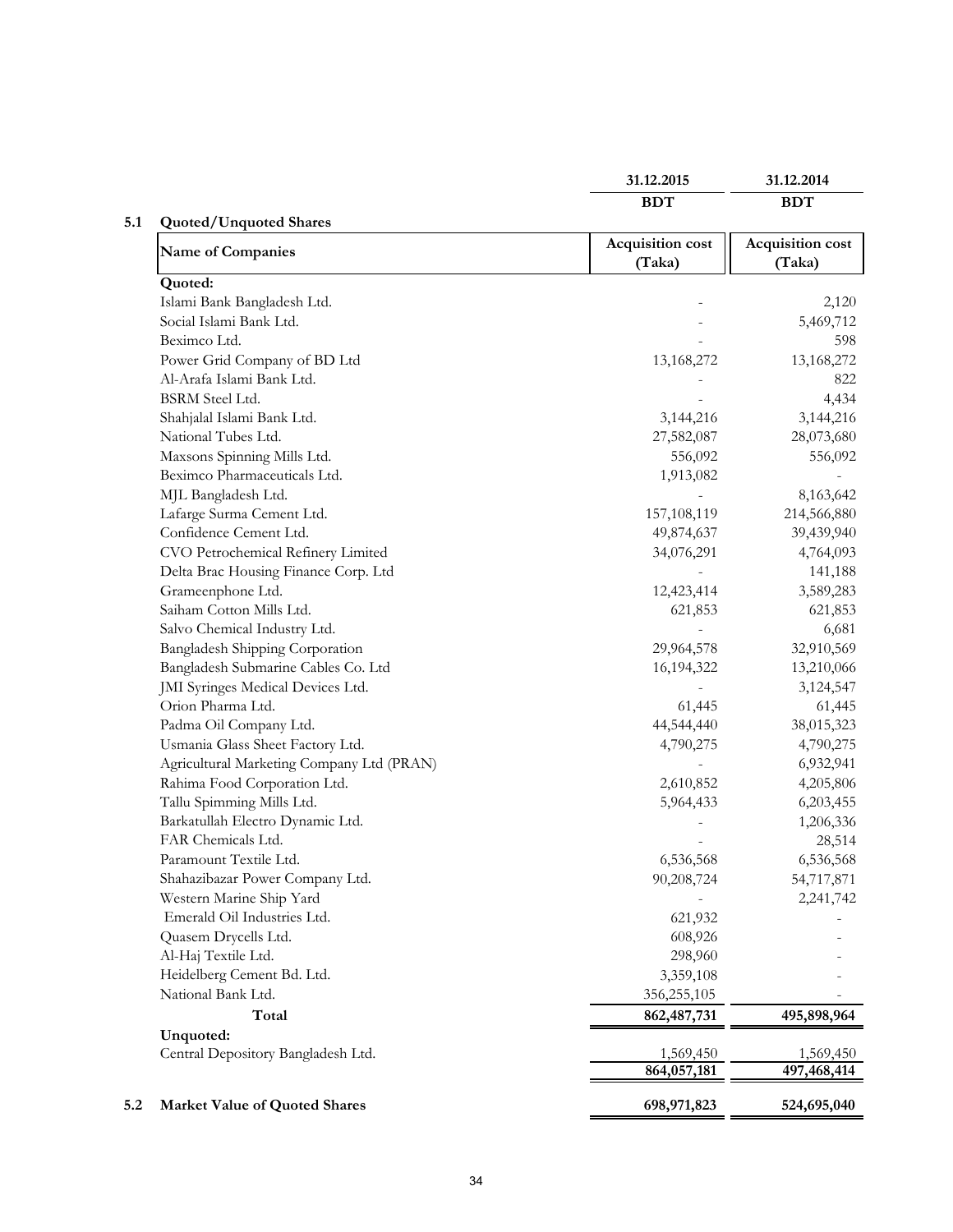|      |                                                           | 31.12.2015         | 31.12.2014        |
|------|-----------------------------------------------------------|--------------------|-------------------|
|      |                                                           | <b>BDT</b>         | <b>BDT</b>        |
| 5.3  | Maturity Grouping of Investments in Shares and Securities |                    |                   |
|      | On Demand                                                 | 669,712            | 529,425           |
|      | Within One Month                                          | 1,565,330,285      | 616,966,278       |
|      | One Month to three Months                                 | 6,472,129,329      | 849,994,704       |
|      | Three Months to One Year                                  | 5,024,363,405      | 4,129,992,703     |
|      | One Year to Five Years                                    |                    | 4,728,422,254     |
|      | More than Five Years                                      | 1,569,450          | 1,569,450         |
| 5(a) | <b>INVESTMENTS IN SHARES AND SECURITIES</b>               | 13,064,062,181     | 10,327,474,814    |
|      | <b>Government Securities</b>                              |                    |                   |
|      | First Security Islami Bank Limited (Note-5)               | 12,200,005,000     | 9,830,006,400     |
|      | First Security Islami Capital & Investment Limited        |                    |                   |
|      |                                                           | 12,200,005,000     | 9,830,006,400     |
|      | Others                                                    |                    |                   |
|      | First Security Islami Bank Limited (Note-5)               | 864,057,181        | 497,468,414       |
|      | First Security Islami Capital & Investment Limited        | 276,796,716        | 255,761,059       |
|      |                                                           | 1,140,853,897      | 753,229,473       |
|      |                                                           | 13,340,858,897     | 10,583,235,873    |
| 6    | <b>INVESTMENTS</b>                                        |                    |                   |
|      | General Investment etc. (Note-6.A)                        | 187, 325, 343, 675 | 152,490,920,155   |
|      | Bills Purchased and Negotiated (Note - 6.B)               | 354,664,257        | 301,398,883       |
|      |                                                           | 187,680,007,932    | 152,792,319,038   |
|      |                                                           |                    |                   |
| 6.A  | General Investment etc.                                   |                    |                   |
|      | Inside Bangladesh (Mode wise)                             |                    |                   |
|      | Bai-Murabaha                                              | 165, 537, 788, 835 | 133,249,670,099   |
|      | Hire-Purchase Sirkatul Meelk                              | 21, 183, 831, 227  | 18,323,801,496    |
|      | Bai-Muajjal                                               | 5,057,598          | 10,083,577        |
|      | Bai-Salam                                                 | 217,243,884        | 259,929,268       |
|      | Wajira Bill Okalah                                        | 21,884,933         | 14,737,108        |
|      | Quard                                                     | 359,537,198        | 632,698,607       |
|      |                                                           | 187, 325, 343, 675 | 152,490,920,155   |
|      | <b>Outside Bangladesh</b>                                 |                    |                   |
|      |                                                           | 187, 325, 343, 675 | 152,490,920,155   |
| 6.B  | <b>Bills Purchased and Negotiated</b>                     |                    |                   |
|      | Payable in Bangladesh                                     | 312,933,306        | 231,710,502       |
|      | Payable outside Bangladesh                                | 41,730,951         | 69,688,381        |
|      |                                                           | 354,664,257        | 301,398,883       |
|      |                                                           | 187,680,007,932    | 152,792,319,038   |
| 6.1  | <b>Maturity Grouping of Investments</b>                   |                    |                   |
|      | Payable on Demand                                         | 34,255,160,091     | 26,022,041,896    |
|      | Up to Three Months                                        | 32,599,853,927     | 29,856,742,920    |
|      | Three Months to One Year                                  | 40,255,601,267     | 34,294,743,595    |
|      | One Year to Five Years                                    | 49,496,789,003     | 37, 322, 248, 808 |
|      | <b>Above Five Years</b>                                   | 31,072,603,644     | 25,296,541,819    |
|      |                                                           | 187,680,007,932    | 152,792,319,038   |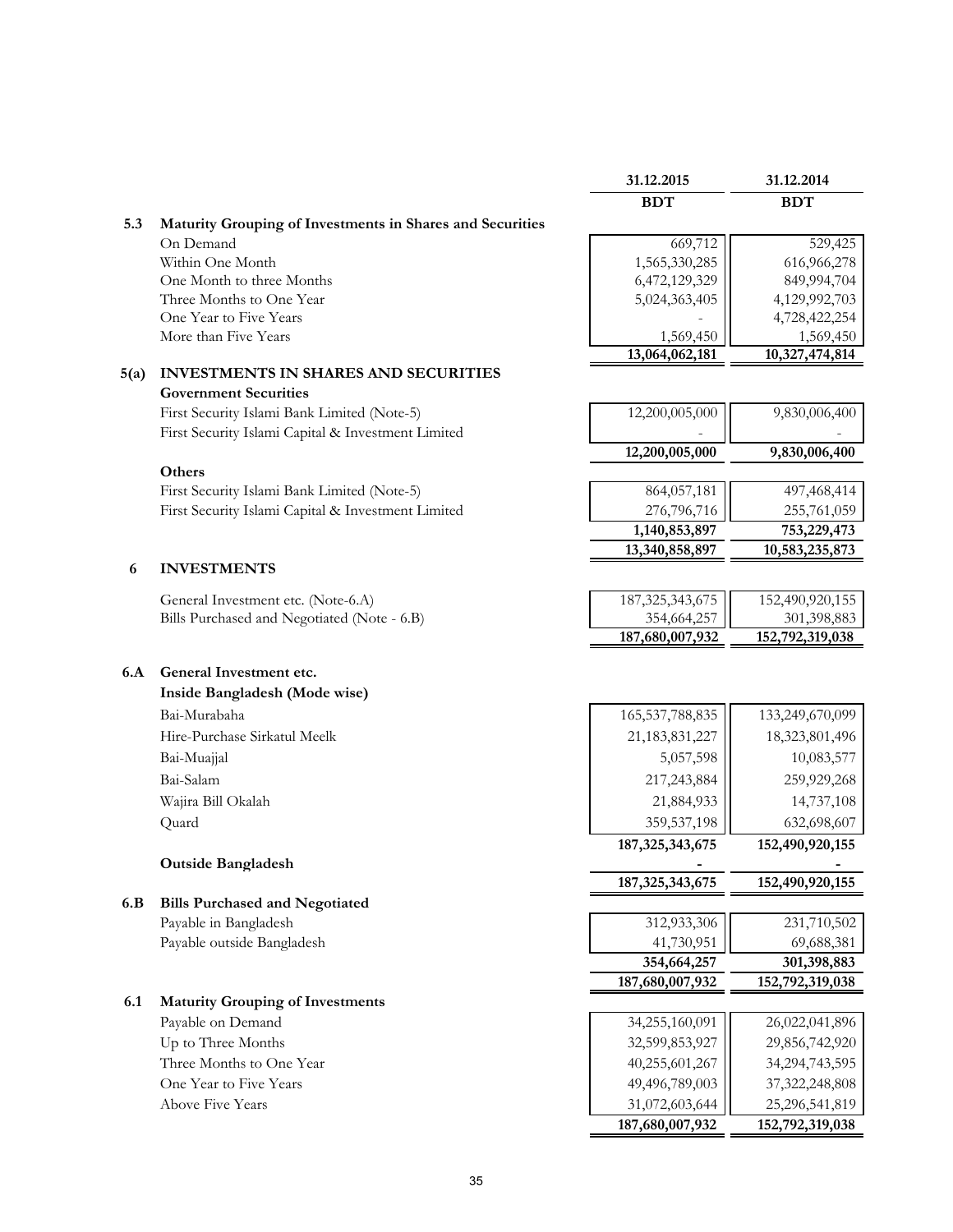|     |                                                                              | 31.12.2015         | 31.12.2014      |
|-----|------------------------------------------------------------------------------|--------------------|-----------------|
|     |                                                                              | <b>BDT</b>         | <b>BDT</b>      |
| 6.2 | Investments on the basis of Significant Concentration                        |                    |                 |
|     | Investments to Directors of Other Banks                                      | 22,375,776,000     | 20,127,267,444  |
|     | Investments to Chief Executive and Other high Officials                      |                    | 47,264,000      |
|     | Investments to Customers Group                                               | 151, 305, 775, 726 | 119,927,954,981 |
|     | Investments to Industry                                                      | 13,385,000,000     | 12,348,700,000  |
|     | Investment to Staff                                                          | 613,456,206        | 341, 132, 613   |
|     |                                                                              | 187,680,007,932    | 152,792,319,038 |
| 6.3 | Investments to Customers for more than 10% of FSIBL's Total Eligible Capital |                    |                 |
|     | Number of Clients                                                            | 40                 | 47              |
|     | Amount of Outstanding Investments                                            |                    |                 |

|                                     | 68,688,200,000 | 63,473,700,000 |
|-------------------------------------|----------------|----------------|
| Non-funded                          | 10,252,900,000 |                |
| Funded                              | 58,435,300,000 | 63,473,700,000 |
| Alliount of Outstanding Investments |                |                |

|  |  |  |  | 6.4 Economic Sector wise Investments |
|--|--|--|--|--------------------------------------|
|--|--|--|--|--------------------------------------|

| Agriculture:                              |                 |                 |
|-------------------------------------------|-----------------|-----------------|
| Fishing                                   | 427,100,000     | 269,400,000     |
| Others                                    | 2,807,000,000   | 1,865,400,000   |
| <b>Textile and Readymade Garments:</b>    |                 |                 |
| Garments                                  |                 |                 |
| Readymade Garments - Export               | 1,347,500,000   | 2,519,800,000   |
| Textile and Textile Products- Import      | 5,773,600,000   | 5,771,800,000   |
| Others -Export                            | 1,420,700,000   | 2,318,300,000   |
| Others - Import                           | 26,873,500,000  | 18,461,700,000  |
| Contractor Finance                        | 4,359,900,000   | 4,573,300,000   |
| Transport                                 | 1,269,600,000   | 834,600,000     |
| Steel and Engineering                     |                 |                 |
| <b>Internal Trade Finance:</b>            |                 |                 |
| Whole Sale Trading                        | 50,918,100,000  | 43,772,700,000  |
| Retail Trading                            | 14,663,500,000  | 13,230,900,000  |
| Others                                    | 27,644,200,000  | 27,301,800,000  |
| House Building:                           |                 |                 |
| Residential & Commercial                  | 15,332,800,000  | 14,251,400,000  |
| Staff                                     | 613,500,000     | 311,100,000     |
| <b>Special Program:</b>                   |                 |                 |
| Consumer Finance and Hire Purchase Scheme | 226,900,000     | 133,500,000     |
| Others                                    | 34,002,107,932  | 17,176,619,038  |
|                                           | 187,680,007,932 | 152,792,319,038 |

| <b>Geographical Location-wise</b><br>6.5 |  |
|------------------------------------------|--|
|------------------------------------------|--|

**Urban** Chittagong<br>Barisal

|              | 184,695,463,872 | 150,820,985,937 |
|--------------|-----------------|-----------------|
| Sylhet       | 815, 179, 234   | 898, 857, 418   |
| Rangpur      | 158,643,485     | 105,336,115     |
| Khulna       | 772,915,125     | 566,699,044     |
| Rajshahi     | 392,690,818     | 260, 273, 147   |
| Barisal      | 132,495,092     | 103,982,896     |
| Chittagong   | 121,454,700,779 | 95,096,735,306  |
| Dhaka        | 60,968,839,339  | 53,789,102,011  |
| <b>UIDan</b> |                 |                 |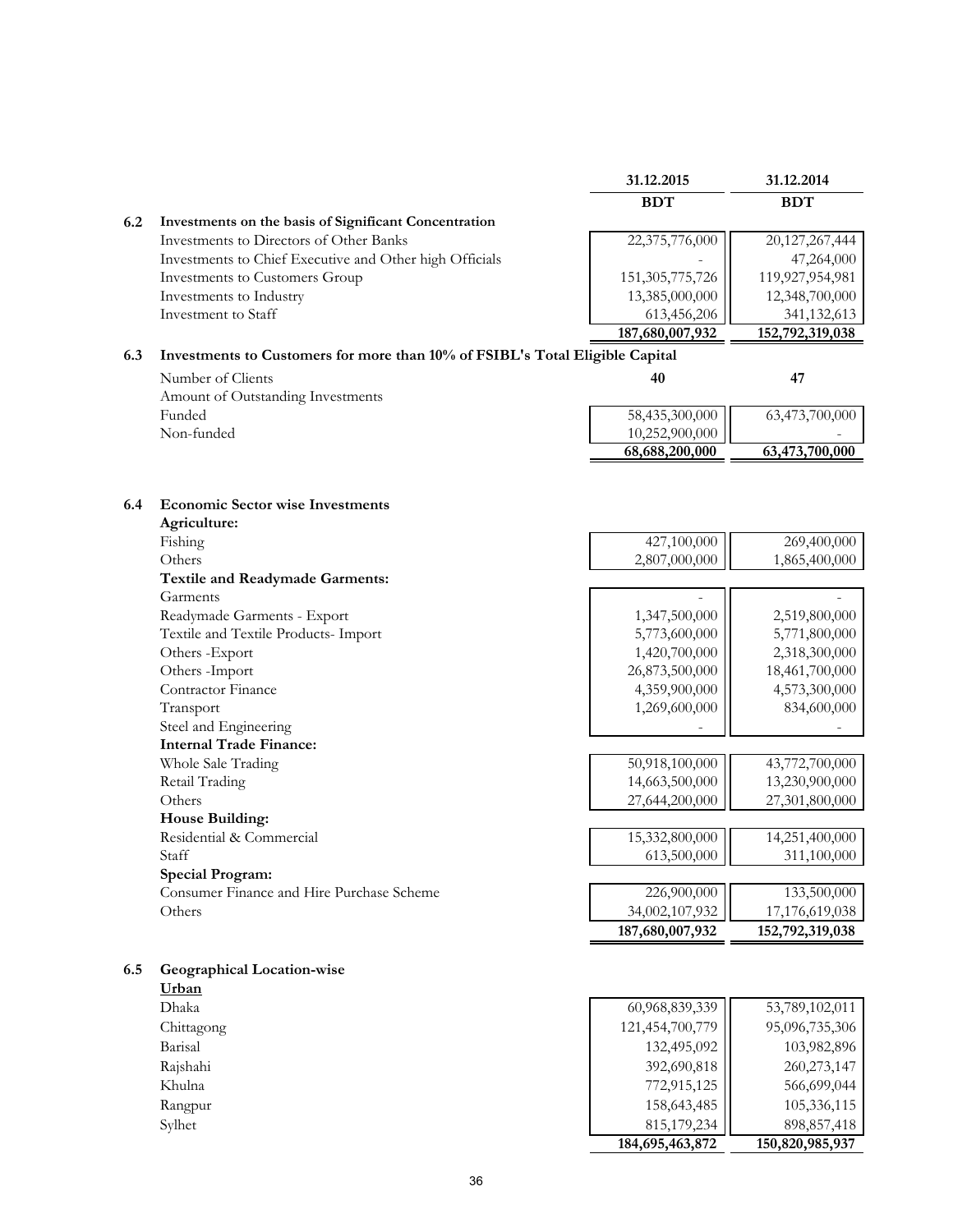|     |                                                               | 31.12.2015         | 31.12.2014      |
|-----|---------------------------------------------------------------|--------------------|-----------------|
|     |                                                               | <b>BDT</b>         | <b>BDT</b>      |
|     | Rural                                                         |                    |                 |
|     | Dhaka                                                         | 803,273,166        | 400,867,736     |
|     | Chittagong                                                    | 1,584,033,360      | 1,289,578,486   |
|     | Barisal                                                       | 64,783,866         | 24,809,801      |
|     | Rajshahi                                                      | 52,136,290         | 15,692,168      |
|     | Khulna                                                        | 422,440,973        | 182,105,640     |
|     | Sylhet                                                        | 57,876,405         | 58,279,270      |
|     |                                                               | 2,984,544,060      | 1,971,333,101   |
|     |                                                               | 187,680,007,932    | 152,792,319,038 |
| 6.6 | Classification of Investments as per Bangladesh Bank Circular |                    |                 |
|     | Unclassified                                                  |                    |                 |
|     | Standard                                                      | 169,992,318,796    | 149,175,429,318 |
|     | Special Mention Account                                       | 12,500,453,033     | 219,991,249     |
|     |                                                               | 182, 492, 771, 829 | 149,395,420,567 |
|     | Classified:                                                   |                    |                 |
|     | Sub-standard                                                  | 1,668,450,287      | 52,432,752      |
|     | Doubtful                                                      | 525,819,512        | 432,033,728     |
|     | Bad & Loss                                                    | 2,992,966,304      | 2,912,431,991   |
|     |                                                               | 5, 187, 236, 103   | 3,396,898,471   |
|     |                                                               | 187,680,007,932    | 152,792,319,038 |

# **6.7 Particulars of Required Provision for Investments**

| <b>Classification status</b> |
|------------------------------|
| Unclassified                 |
| Standard                     |
| Special Mention Account      |
| Off-Balance Sheet Exposure   |

# **Classified:**

| Sub - Standard |
|----------------|
| Doubtful       |
| Bad and Loss   |

# **Required provision**

| Unclassified                                        |               |               |
|-----------------------------------------------------|---------------|---------------|
| Standard                                            | 1,574,758,026 | 1,461,305,741 |
| Special Mention Account                             | 267,334,992   | 1,997,676     |
| Off-Balance Sheet Exposure                          | 258,473,002   | 236,649,594   |
|                                                     | 2,100,566,020 | 1,699,953,011 |
| Classified:                                         |               |               |
| Sub - Standard                                      | 251,333,505   | 2,138,144     |
| Doubtful                                            | 98,348,001    | 76,474,997    |
| Bad and Loss                                        | 1,358,253,494 | 1,176,354,211 |
|                                                     | 1,707,935,000 | 1,254,967,352 |
|                                                     | 3,808,501,020 | 2,954,920,363 |
| <b>Total Required Provision against Investments</b> | 3,808,501,020 | 2,954,920,363 |
| <b>Total Provision Maintained</b>                   | 3,812,429,803 | 2,975,295,103 |
| <b>Provision Excess/ (Shortfall)</b>                | 3,928,783     | 20,374,740    |
|                                                     |               |               |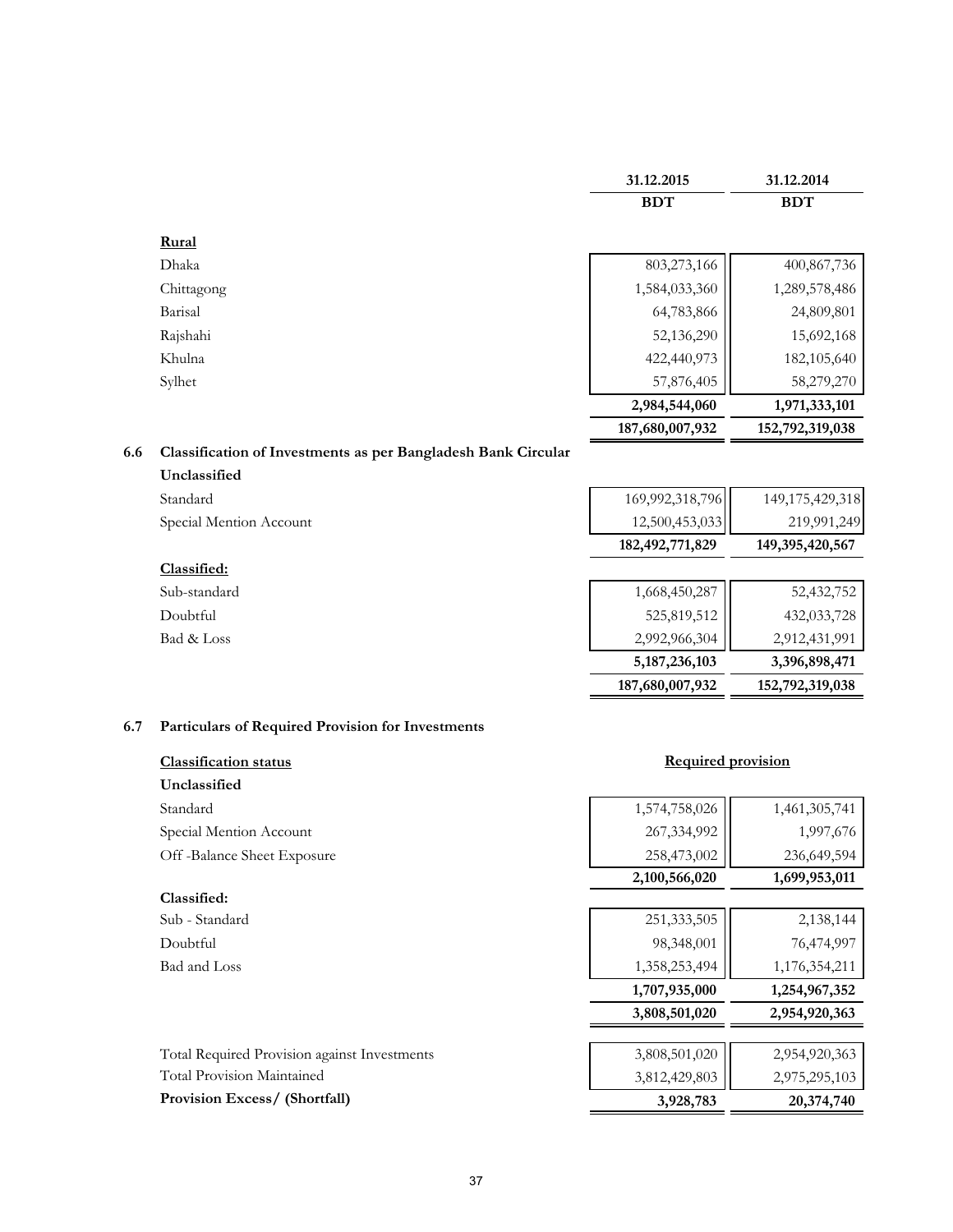|                                                                                                                                                                                                                                                                                      | 31.12.2015                                                       | 31.12.2014        |
|--------------------------------------------------------------------------------------------------------------------------------------------------------------------------------------------------------------------------------------------------------------------------------------|------------------------------------------------------------------|-------------------|
|                                                                                                                                                                                                                                                                                      | <b>BDT</b>                                                       | <b>BDT</b>        |
| <b>Particulars of Investments</b>                                                                                                                                                                                                                                                    |                                                                  |                   |
| Investments considered good in respect of which the Bank Company<br>is fully secured.                                                                                                                                                                                                | 101,151,300,000                                                  | 82,919,624,281    |
| Investments considered good for which the bank holds no Security<br>other than the debtors personal security.                                                                                                                                                                        | 66,528,700,000                                                   | 54,446,728,288    |
| Investment considered good and secured by the personal security of<br>one or more parties in addition to the personal security of the debtors.                                                                                                                                       | 20,000,007,932                                                   | 15,425,966,469    |
| Investments adversely classified; provision not maintained there<br>against.                                                                                                                                                                                                         |                                                                  |                   |
|                                                                                                                                                                                                                                                                                      | 187,680,007,932                                                  | 152,792,319,038   |
| Investments due by directors or executives of the banking company or<br>any of them taken either separately or jointly with any other person.                                                                                                                                        | 22,377,556,000                                                   | 20, 127, 267, 444 |
| Investments due by companies or firms in which the directors of the<br>bank company are interested as directors partners or managing agents<br>or in case of private companies, as members.                                                                                          |                                                                  |                   |
| Maximum total amount of investments, including temporary advances<br>made at any time during the year to directors or managers or officers<br>of the banking company or any of them either separately or jointly<br>with any other person.                                           |                                                                  |                   |
|                                                                                                                                                                                                                                                                                      |                                                                  |                   |
| Maximum total amount of investments, including temporary advances<br>granted during the year to the companies or firms in which the<br>directors of the banking company are interested as directors, partners<br>or managing agents or in the case of private companies, as members. |                                                                  |                   |
| Investment due from other banking companies                                                                                                                                                                                                                                          |                                                                  |                   |
| Total amount of classified Investments on which profit is not credited<br>to income                                                                                                                                                                                                  | 5, 187, 236, 103                                                 | 3,396,898,471     |
| Movement of classified Investments                                                                                                                                                                                                                                                   |                                                                  |                   |
| Opening balance                                                                                                                                                                                                                                                                      | 3,396,898,471                                                    | 2,483,816,896     |
| Increase/ (Decrease) during the year                                                                                                                                                                                                                                                 | 1,790,337,631                                                    | 913,081,575       |
|                                                                                                                                                                                                                                                                                      |                                                                  | 3,396,898,471     |
| reporting date of Balance Sheet                                                                                                                                                                                                                                                      | 1,707,935,000                                                    | 1,254,967,352     |
| Profit credited to the profit/Rent/Compensation Suspense Account                                                                                                                                                                                                                     | 198,757,243                                                      | 136,210,576       |
|                                                                                                                                                                                                                                                                                      | Amount of provision kept against classified investment as on the | 5, 187, 236, 102  |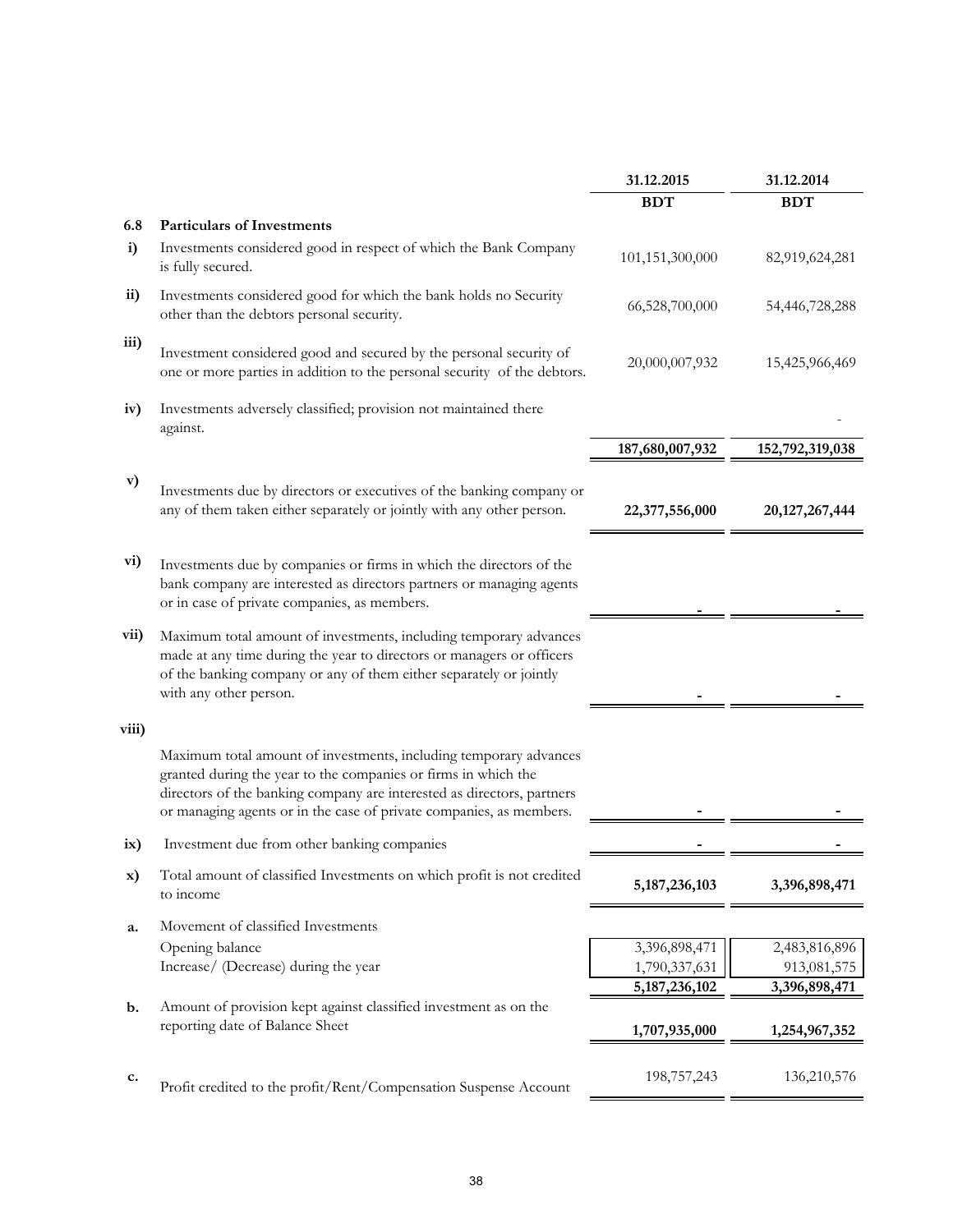|       |                                                                         | 31.12.2015         | 31.12.2014      |
|-------|-------------------------------------------------------------------------|--------------------|-----------------|
|       |                                                                         | <b>BDT</b>         | <b>BDT</b>      |
| xi)   | Amount of written off Investment:                                       |                    |                 |
| a.    | Cumulative amount                                                       |                    |                 |
| b.    | Amount written off during the period                                    |                    |                 |
| c.    | Total amount of written off $(a+b)$                                     |                    |                 |
| d.    | Amount recovered against such written- off up to this year              |                    |                 |
| e.    | Amount of investment written- off against which suit has been filled to |                    |                 |
|       | recover the same.                                                       |                    |                 |
| 6.9   | Security against Investments including bills purchased & negotiated:    |                    |                 |
|       | Collateral of movable/immovable assets                                  | 116,581,476,060    | 55,022,930,663  |
|       | Local banks & financial institutions guarantee                          | 2,071,700,000      | 1,065,675,223   |
|       | Export documents                                                        | 1,420,667,000      | 4,436,696,760   |
|       | Own MTDR                                                                | 9,034,800,000      | 16,973,866,693  |
|       | MTDR of other Banks                                                     |                    | 1,567,540,801   |
|       | Government Bonds                                                        |                    | 750,825,596     |
|       | Personal guarantee                                                      | 45,746,362,582     | 30,417,708,843  |
|       | Other security                                                          | 12,672,845,392     | 42,103,343,806  |
|       | Unsecured                                                               | 152,156,898        | 453,730,653     |
|       |                                                                         | 187,680,007,932    | 152,792,319,038 |
| 6.10  | Maturity Grouping of Bills Purchased and Negotiated                     |                    |                 |
|       | Payable within one month                                                | 2,877,737          | 2,445,543       |
|       | Over one month but less than three months                               | 7,682,855          | 6,529,003       |
|       | Over three months but less than six months                              | 123,628,150        | 105,061,014     |
|       | Six Months and Above                                                    | 220,475,515        | 187, 363, 323   |
|       |                                                                         | 354,664,257        | 301,398,883     |
| 6A(a) | <b>GENERAL INVESTMENT ETC. (All Inside Bangladesh)</b>                  |                    |                 |
|       | First Security Islami Bank Limited (Note-6.A)                           | 187, 325, 343, 675 | 152,490,920,155 |
|       | First Security Islami Capital & Investment Limited                      |                    |                 |
|       | Less: Inter-company transaction (Investment in Subsidiary)              | (440, 930, 533)    | (421, 611, 441) |
|       |                                                                         | 186, 884, 413, 142 | 152,069,308,714 |
|       |                                                                         |                    |                 |

#### **7 Fixed Assets including premises, Furniture & Intangible Assets at cost less accumulated depreciation (Annexure-A)**

| Land                           | 96,546,000       | 96,546,000       |
|--------------------------------|------------------|------------------|
| Building                       | 1,242,651,774    | 1,242,651,774    |
| Furniture & Fixtures           | 1,696,800,597    | 1,484,701,329    |
| Office Equipment               | 1,098,962,167    | 917,725,072      |
| Vehicles                       | 199,713,909      | 156, 447, 157    |
| <b>Books</b>                   | 606,516          | 603,477          |
|                                | 4,335,280,963    | 3,898,674,809    |
| Less: Accumulated Depreciation | 1,177,958,421    | 878, 482, 521    |
|                                | 3, 157, 322, 542 | 3,020,192,288    |
| <b>Intangible Assets</b>       |                  |                  |
| Software -core banking         | 129,178,081      | 111,672,703      |
| Less: Accumulated amortization | 46,537,228       | 29,379,472       |
|                                | 82,640,853       | 82,293,231       |
|                                | 3,239,963,395    | 3, 102, 485, 519 |
|                                |                  |                  |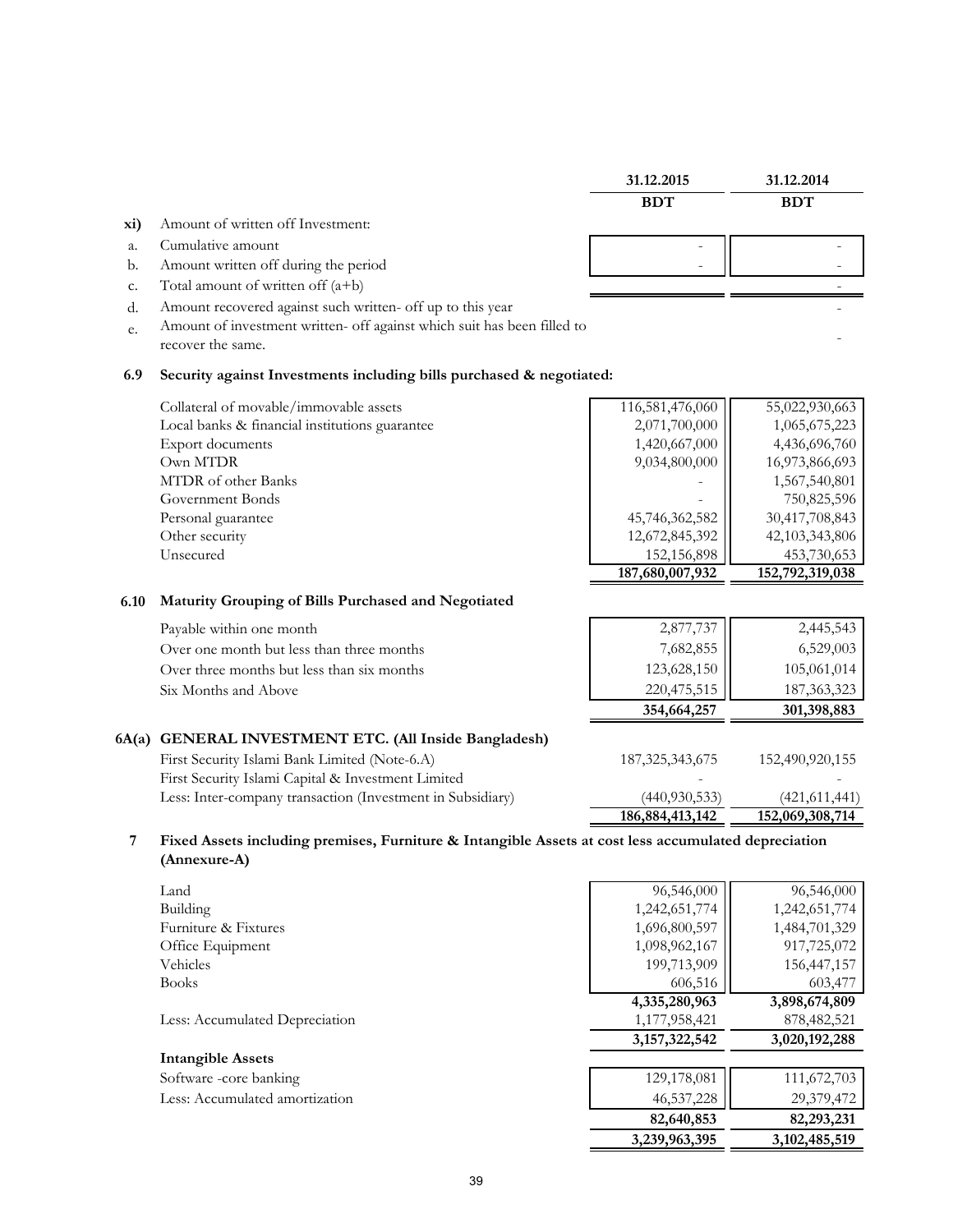| 31.12.2015 | 31.12.2014  |
|------------|-------------|
| RDT        | ANT<br>ו טט |

# **7(a) Fixed Assets including premises, Furniture & Intangible Assets at cost less accumulated depreciation**

|                                                        | 3,239,963,395 |                  |
|--------------------------------------------------------|---------------|------------------|
| First Security Islami Bank Limited (Note-7)            |               | 3,102,485,519    |
| First Security Islami Capital & Investment Limited     | 21,078,281    | 30,340,911       |
|                                                        | 3,261,041,676 | 3, 132, 826, 430 |
| 8<br><b>OTHER ASSETS</b>                               |               |                  |
| Inter - branch Transaction Account (*)                 | 15,584,775    | 139,448,850      |
| Accrued Income (Note - 8.1)                            | 1,144,485,061 | 928,701,335      |
| Advances, Deposits and Prepayment (Note -8.2)          | 2,841,905,632 | 2,281,694,653    |
| Advance Income Tax                                     | 4,072,546,313 | 3,272,847,526    |
| Stock of Stationery                                    | 31,892,340    | 22,236,927       |
| Suspense Account (Note-8.3)                            | 107,590,028   | 163,282,700      |
| <b>Advance Deposits</b>                                | 269,768,090   | 177,924,118      |
| Stamps on Hand                                         | 2,380,085     | 1,982,453        |
| Investment in FSI Capital & Investment Ltd. (Note-1.5) | 255,000,000   | 178,500,000      |
| Investment in FSIEL Italy S.R.L (Note-1.6)             | 62,340,058    | 62,340,059       |
| Deferred Tax Assets (Note-8.4)                         | 197,233,000   | 80,000,000       |
|                                                        | 9,000,725,382 | 7,308,958,621    |

(\*) Inter-branch transaction account represents net outstanding balance between Inter-branch and Head Office transaction(net) originated but yet to be responded at the balance sheet date. However, the status of non-respondent entries on 31.12.2015 have been reconciled on 29.02.2016.

#### **8.1 Accrued Income**

|     | Bangladesh Govt. Islamic Bond                               | 245,745,228   | 239,961,959 |
|-----|-------------------------------------------------------------|---------------|-------------|
|     | Mudarabah Term Deposit                                      | 519,402,847   | 541,652,556 |
|     | Inland Documentary Bills Purchased (Foreign currency bills) | 13,169,494    | 13,169,494  |
|     | <b>HPSM House Building</b>                                  | 1,731,971     |             |
|     | Bai Murabaha General                                        | 102,340,752   |             |
|     | Bai Murabaha (Hypo)                                         | 210,655,715   | 128,714,281 |
|     | Bai Salam - Export                                          | 5,120,072     | 5,120,072   |
|     | Quard against PF                                            | 82,973        | 82,973      |
|     | HPSM (Scheme)                                               | 478,172       |             |
|     | Bai-Muajjal (General)                                       | 45,757,837    |             |
|     |                                                             | 1,144,485,061 | 928,701,335 |
| 8.2 | <b>Advance, Deposits and Prepayment</b>                     |               |             |
|     | Advance expirat Dont Office                                 | 251604012     | 257.470.610 |

Advance against Rent - Office Advance against Rent - Godown Excise Duty on Term Deposits Clearing Adjustment Account (under BACH) Remittance Settlement Account Demand draft paid without advice Prepayment Prepaid Insurance Advance Against Security Deposit Mobile Banking Receivable A/C

| 251,684,912   | 257,479,619   |
|---------------|---------------|
| 3,640,000     | 3,676,000     |
| 589,520       | 755,718       |
| 14,035,236    | 7,137,336     |
| 124,458,251   | 97,244,983    |
|               | 1,895,460     |
| 2,430,323,982 | 1,910,025,973 |
| 364,551       | 410,579       |
| 16,528,169    | 2,787,974     |
| 281,011       | 281,011       |
| 2,841,905,632 | 2,281,694,653 |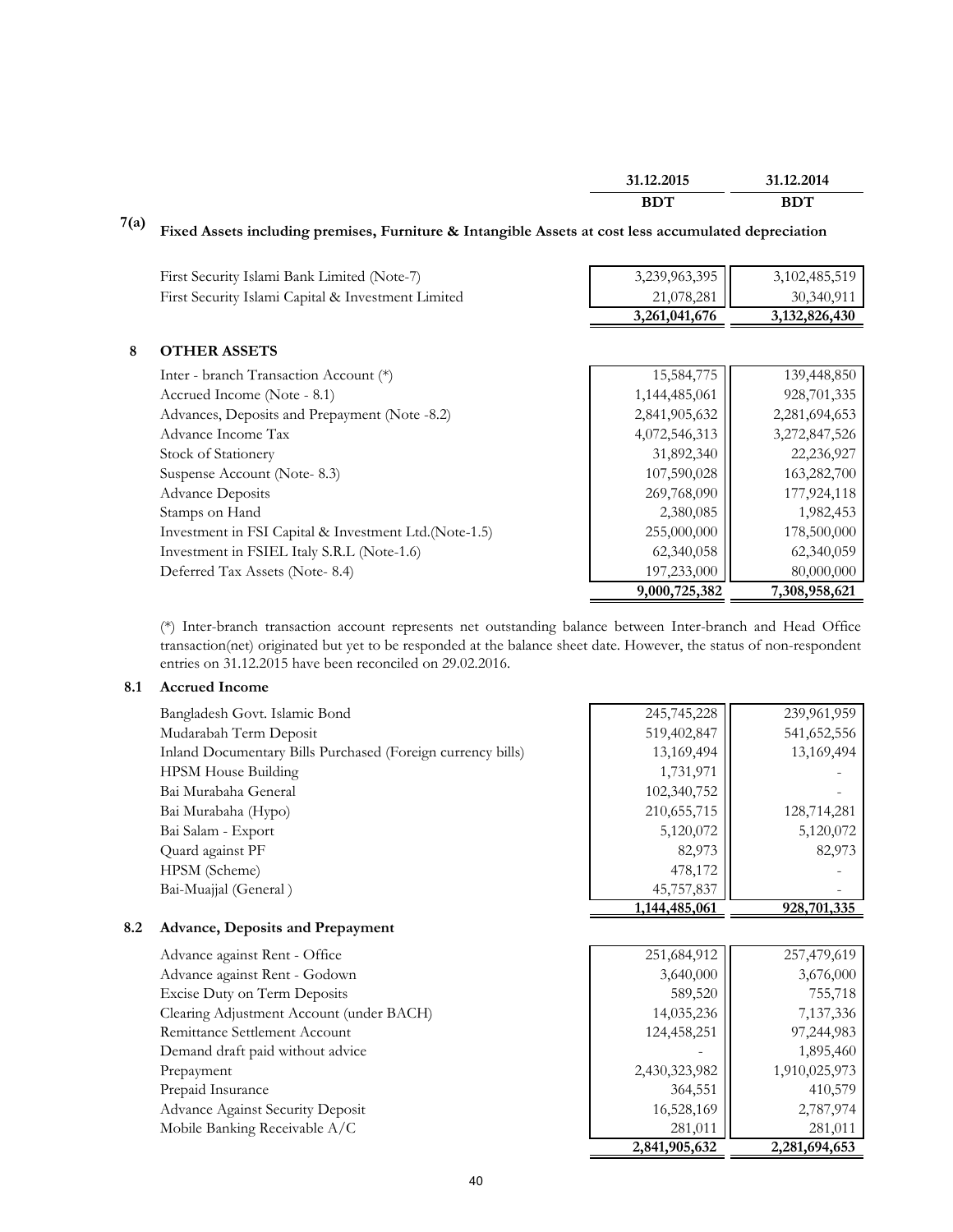|     |                                 | 31.12.2015               | 31.12.2014  |
|-----|---------------------------------|--------------------------|-------------|
|     |                                 | <b>BDT</b>               | <b>BDT</b>  |
| 8.3 | <b>Suspense Account</b>         |                          |             |
|     | Sundry Debtors                  | 106,779,028              | 160,617,533 |
|     | Advance against TA/DA           | 811,000                  | 443,900     |
|     | Encashment of PSP/BSP           | $\overline{\phantom{0}}$ | 46,000      |
|     | Advance against New Branch      | -                        | 2,134,163   |
|     | Profit on PSP/BSP               | $\overline{\phantom{a}}$ | 41,104      |
|     |                                 | 107,590,028              | 163,282,700 |
| 8.4 | <b>Deferred Tax Assets</b>      |                          |             |
|     | Opening Balance                 | 80,000,000               | 80,000,000  |
|     | Add: Addition During the period | 117,233,000              |             |
|     | <b>Closing Balance</b>          | 197,233,000              | 80,000,000  |

As per Bangladesh Accounting Standard (BAS)- 12 deferred tax is recognized since December 2007. Deferred tax assets have been arrived at Tk. 197.23 million as on December 31, 2015. However during the year 2015 deferred tax assets has been increased by Tk. 117.23 million as a result of increasing deferred tax income by Tk. 117.23 million. According to BRPD Circular No. 11 Dated 12 December 2011, amount of the net income after tax increased due to the recognition of deferred tax on such provisions will not be distributed as dividend.

#### **8(a) OTHER ASSETS**

| First Security Islami Bank Limited (Note-8)               | 9,000,725,382  | 7,308,958,621 |
|-----------------------------------------------------------|----------------|---------------|
| Less: Inter-company transaction(Investment in Subsidiary) | 255,000,000 II | 255,000,000   |
|                                                           | 8,745,725,382  | 7,053,958,621 |
| First Security Islami Capital & Investment Limited        | 1,520,656,061  | 754,246,245   |
|                                                           | 10,266,381,443 | 7,808,204,866 |

#### **9 NON-BANKING ASSETS**

The Bank has been awarded ownership of the mortgage properties of M/s. Ranuka Knit Fashion (Pvt.) Ltd. according to the verdict of the Honorable Court in accordance with section 33(7) of " Arharin Adalat -2003". An amount of Tk. 25,145,280/- is reported in the financial Statements as Non-Banking Assets through the adjustment of outstanding investment against the client. The value of Non-Banking Assets has been determined on the basis of valuation report of an Independent surveyor Company.

#### **10 PLACEMENT FROM BANK & OTHER FINANCIAL INSTITUTION Inside Bangladesh**

|    | Bangladesh Bank (IMM Wings & Refinance Scheme) | 14,198,886  | 65,250,348    |
|----|------------------------------------------------|-------------|---------------|
|    | Bangladesh Bank (EDF)                          | 549,061,438 | 332,128,222   |
|    |                                                | 563,260,324 | 397, 378, 570 |
|    | <b>Outside Bangladesh</b>                      |             |               |
|    |                                                | 563,260,324 | 397, 378, 570 |
| А. | Security-wise grouping                         |             |               |
|    | Secured Placement                              |             |               |
|    | Unsecured Placement                            | 563,260,324 | 397, 378, 570 |
|    |                                                | 563,260,324 | 397, 378, 570 |
| B. | <b>Repayment Nature wise Grouping</b>          |             |               |

Repayable on demand

| ິ<br>Repayable on demand | $\overline{\phantom{a}}$ |               |
|--------------------------|--------------------------|---------------|
| Others                   | 563,260,324              | 397,378,570   |
|                          | 563,260,324              | 397, 378, 570 |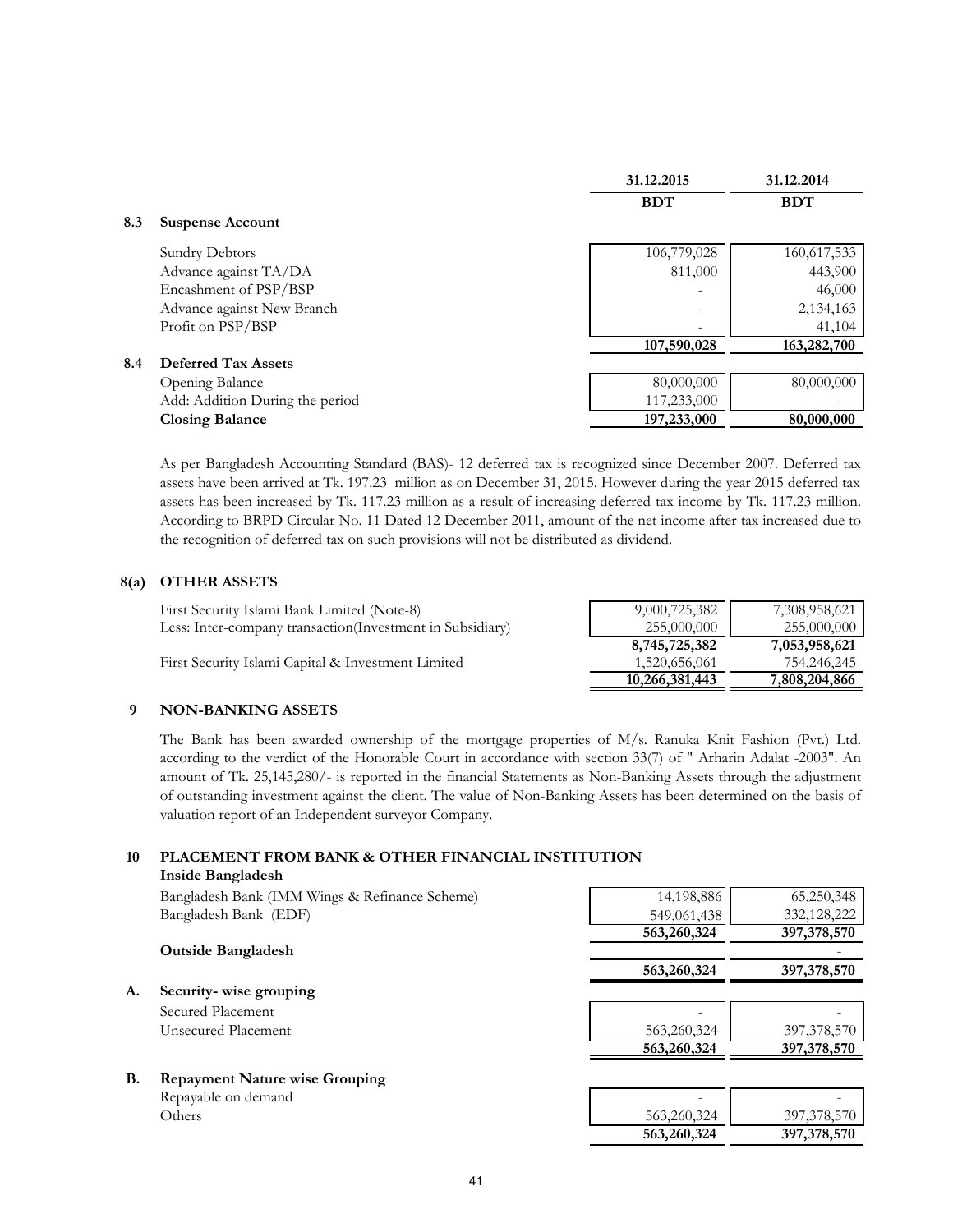|           |                                                          | 31.12.2015      | 31.12.2014      |
|-----------|----------------------------------------------------------|-----------------|-----------------|
|           |                                                          | <b>BDT</b>      | <b>BDT</b>      |
| C.        | <b>Maturity Analysis</b>                                 |                 |                 |
|           | Repayable on Demand                                      |                 |                 |
|           | Repayable within One Month                               |                 |                 |
|           | One Month to Six Months                                  |                 |                 |
|           | Six Month to One Year<br>One Year to Five Years          | 563,260,324     | 397,378,570     |
|           | Five Years to Ten Years                                  |                 |                 |
|           | Unclaimed Deposits Ten Years and Over                    |                 |                 |
|           |                                                          | 563,260,324     | 397,378,570     |
|           | 10 (a) PLACEMENT FROM BANK & OTHER FINANCIAL INSTITUTION |                 |                 |
|           | First Security Islami Bank Limited                       | 563,260,324     | 397,378,570     |
|           | First Security Islami Capital & Investment Limited       | 618,937,822     | 20,186,977      |
|           |                                                          | 1,182,198,146   | 417,565,547     |
|           |                                                          |                 |                 |
| 11        | DEPOSITS AND OTHER ACCOUNTS                              |                 |                 |
| A.        | Deposits Received from Banks (Note A-1)                  | 186,000,000     | 635,400,000     |
| <b>B.</b> | Other than Bank                                          |                 |                 |
|           | Payable on Demand (Note B-1)                             | 7,277,536,662   | 6,025,609,590   |
|           | Other Deposits (Note B-2)                                | 223,996,708,027 | 175,850,803,264 |
|           |                                                          | 231,274,244,690 | 181,876,412,854 |
|           |                                                          | 231,460,244,690 | 182,511,812,854 |
| C.        | Maturity wise Grouping of Deposits and Other Accounts    |                 |                 |
|           | Repayable within One Month                               | 46,710,704,689  | 36,862,104,572  |
|           | One Month to Three Months                                | 46,210,547,242  | 36,467,401,554  |
|           | Three Months to One Year                                 | 50,164,638,761  | 39,587,802,670  |
|           | One Year to Five Years                                   | 48,515,905,698  | 38,286,692,550  |
|           | Repayable over Five Years                                | 39,672,448,299  | 31,307,811,508  |
|           | <b>Deposits Received from Banks</b>                      | 231,274,244,689 | 182,511,812,854 |
| $A-1$     | Islami Bank Bangladesh Ltd.                              | 10,500,000      |                 |
|           | Premier Bank Ltd                                         |                 | 400,000,000     |
|           | Exim Bank Ltd.                                           | 35,600,000      | 10,000,000      |
|           | Union Bank Ltd.                                          | 130,800,000     | 206,100,000     |
|           | NRB Global Bank Ltd.                                     | 9,100,000       | 19,300,000      |
|           |                                                          | 186,000,000     | 635,400,000     |
|           | Maturity wise Grouping of Deposits Received from Banks   |                 |                 |
|           | Repayable on Demand                                      | 186,000,000     | 235,400,000     |
|           | Repayable within One Month                               |                 |                 |
|           | Repayable over One Month but within Six Months           |                 |                 |
|           | Repayable over Six Months but within one Year            |                 | 400,000,000     |

Repayable over One Year but within Five Years Repayable over Five Years but within Ten Years

Unclaimed Deposits for Ten Years and above - -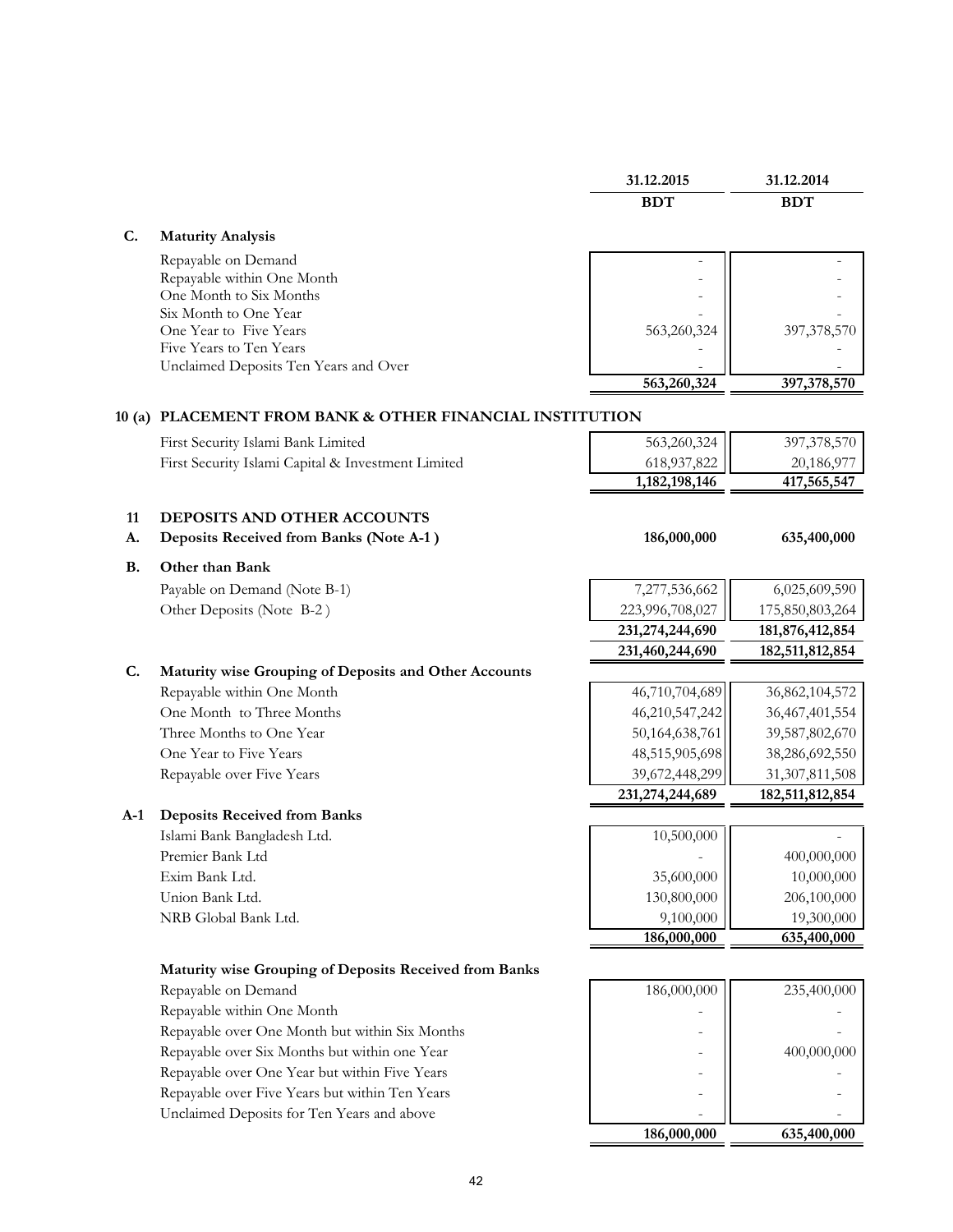|         |                                                     | 31.12.2015                  | 31.12.2014      |
|---------|-----------------------------------------------------|-----------------------------|-----------------|
|         |                                                     | <b>BDT</b>                  | <b>BDT</b>      |
|         |                                                     |                             |                 |
| $B-1$   | Payable on Demand<br>Al-wadiah Current Deposits     | 4, 151, 371, 250            | 3,364,482,420   |
|         |                                                     |                             |                 |
|         | Mudaraba Saving Deposits (9%) (Note-11.3)           | 1,223,712,259               | 857,295,130     |
|         | Security Deposit Receipt                            | 22,818,861                  | 12,323,867      |
|         | Sundry Deposits (Note-11.1.1)                       | 1,879,634,292               | 1,791,508,173   |
|         |                                                     | 7,277,536,662               | 6,025,609,590   |
| $B - 2$ | <b>Other Deposits</b>                               |                             |                 |
|         | Mudaraba Saving Deposits (91%) (Note-11.3)          | 12,373,090,624              | 8,668,206,314   |
|         | Mudaraba Term Deposits                              | 159,937,995,888             | 121,947,027,419 |
|         | Mudaraba Short Notice Deposits                      | 4,991,905,142               | 4,111,906,181   |
|         | Bills Payable (Note-11.2)                           | 881,045,753                 | 954,717,747     |
|         | <b>Bearer Certificates of Deposits</b>              |                             |                 |
|         | Mudaraba Deposit under Schemes (Note-11.5)          | 45,689,448,026              | 40,086,391,879  |
|         | Foreign Currency Deposits                           | 123,222,594                 | 82,553,724      |
|         |                                                     | 223,996,708,027             | 175,850,803,264 |
| 11.1    | Al-Wadiah Current Accounts & Other Deposit Accounts |                             |                 |
|         | Al-wadiah Current Deposits                          | 4, 151, 371, 250            | 3,364,482,420   |
|         | Mudaraba Short Notice Deposits                      | 4,991,905,142               | 4,347,306,180   |
|         | Sundry Deposits (Note-11.1.1)                       | 1,879,634,292               | 1,791,508,173   |
|         | Security Deposit Receipt                            | 22,818,861                  | 12,323,867      |
|         | Foreign Currency Deposits                           | 123,222,594                 | 82,553,724      |
|         |                                                     | $\overline{11,168,952,139}$ | 9,598,174,364   |
| 11.1(a) | Al-Wadiah Current Accounts & Other Deposit Accounts |                             |                 |
|         | First Security Islami Bank Limited (Note-11.1)      | 11,168,952,139              | 9,598,174,364   |
|         | First Security Islami Capital & Investment Limited  |                             |                 |
|         | Less: Inter-company transaction                     | (14, 851, 433)              | (8,629,464)     |
|         |                                                     | 11,154,100,706              | 9,589,544,900   |
|         | 11.1.1 Sundry Deposits                              |                             |                 |
|         | Margin on Letters of Credit                         | 356,892,836                 | 384,721,413     |
|         | Foreign Bills Awaiting Remittance                   | 101,490,332                 | 126,467,234     |
|         | Margin on Letter of Guarantee                       | 329,833,417                 | 332,097,219     |
|         | Ready cash card (Reload)                            | 43,200                      | 1,200           |
|         | Sundry Creditors                                    | 97,324,064                  | 172,741,455     |
|         | Outward Clearing Charge                             | 164,157                     | 752,091         |
|         | ATM Charge collection Account (ITCL)                | 169,279                     | 177,007         |
|         | Unreconciled ATM Cash Balance                       | 79,175                      | 673,582         |
|         | <b>Export Bills</b>                                 | 554,329                     | 543,409         |
|         | Fixed Deposits - Export Bills                       | 5,806,840                   | 5,658,171       |
|         | Risk Fund on Hire Purchase Scheme                   | 2,777,405                   | 2,622,239       |
|         | Courier Charges                                     | 1,146,329                   | 406,595         |
|         | Margin account-Export                               | 5,952,000                   | 6,012,000       |
|         | <b>Exporters Commission (Letter Acceptance)</b>     | 1,372,755                   | 1,374,478       |
|         | Margin on Consumer Finance Scheme                   | 88,297                      | 64,447          |
|         | Margin on Payment Orders Demand, Draft              | 1,323,120                   | 1,323,120       |
|         |                                                     |                             |                 |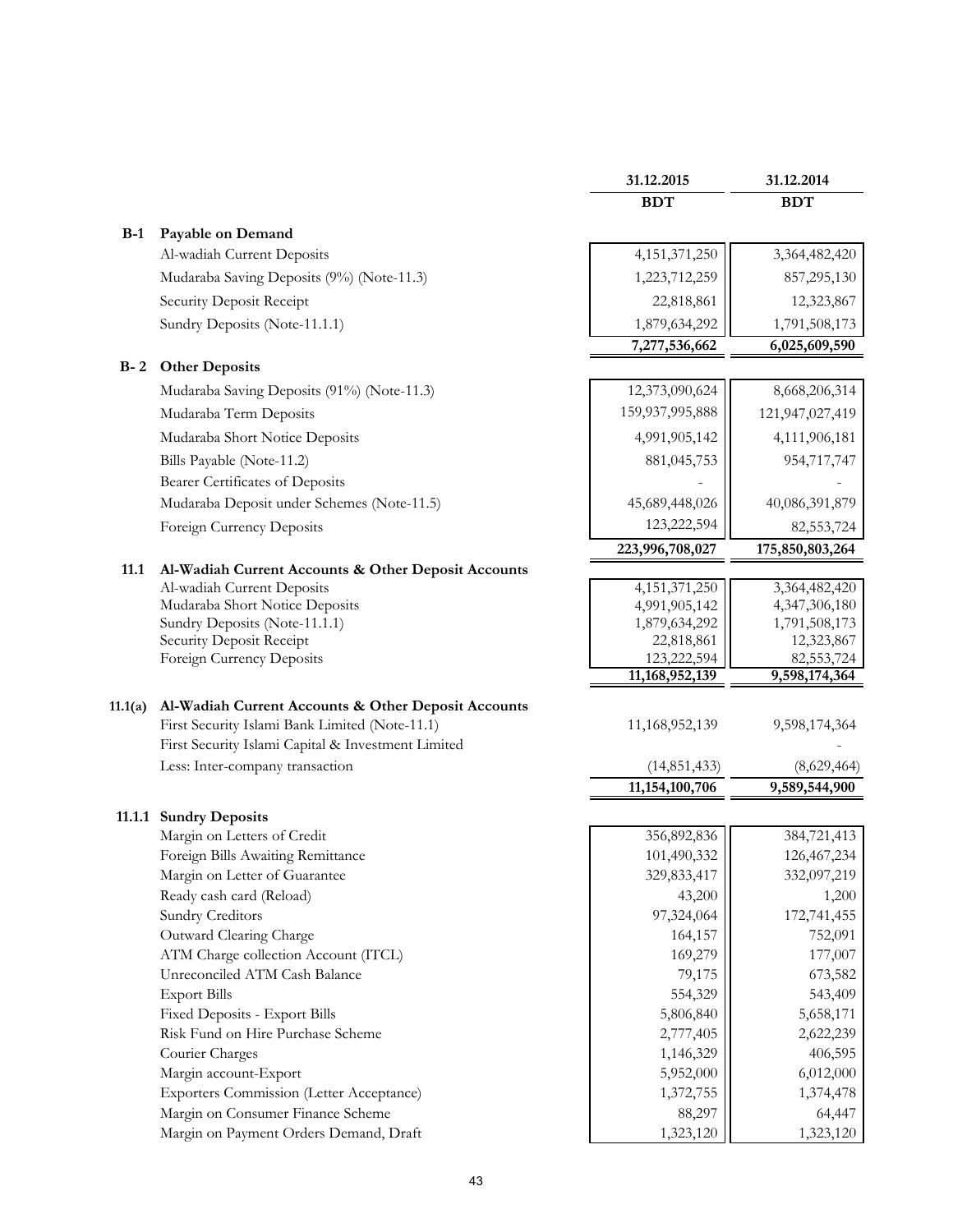|                                                           | 31.12.2015    | 31.12.2014    |
|-----------------------------------------------------------|---------------|---------------|
|                                                           | <b>BDT</b>    | <b>BDT</b>    |
| Excise Duty on Deposit                                    | 229,033,661   | 99,929,778    |
| Excise Duty on Investments A/C                            | 7,486,804     | 497,384       |
| VAT Deduction on Letter of Credit - Commission            | 22,962,688    | 12,653,315    |
| VAT on Investment Processing fee                          | 561,609       | 502,536       |
| VAT on Online Charge                                      | 214,843       | 175,710       |
| VAT on Commission TT/DD/PO/LG                             | 1,712,155     | 849,185       |
| VAT Deduction - Indenting Commission                      | 116,592       | 98,460        |
| VAT on ATM                                                | 179,501       | 524,385       |
| VAT on Service Charge and Others                          | 7,138,535     | 6,284,092     |
| VAT Deduction Bills Paid                                  | 12,817,482    | 7,836,375     |
| VAT on Rent and Others                                    | 2,152,500     | 1,433,896     |
| VAT on Local Export Bill                                  | 31,087        | 957,243       |
| VAT on Payable on E-Cash Service Charge                   | 14,523        | 6,493         |
| Income Tax Deduction at Source - Letter of Credit         | 7,109,676     | 4,139,355     |
| Income Tax Deduction at Source - Office rent              | 769,316       | 578,877       |
| Income Tax Deduction at Source - Indenting Commission     | 47,809        | 64,188        |
| Income Tax Deduction at Source - Bills                    | 5,970,043     | 3,428,859     |
| Income Tax Deduction at Source - Agent of Foreign Buyer   | 2,607,306     | 3,108,757     |
| Income Tax Deduction at Source - Prof. & Tech. Service    | 346,686       | 776,595       |
| Income Tax Deduction at Source - Private Security Service | 150,801       | 118,652       |
| Income Tax Deduction at Source - Cash Incentives          | 39,060        | 805,240       |
| Income Tax Deduction at Source - Advertising Bill         | 469,011       | 502,035       |
| Income Tax Deduction at Source -Profit on Deposit         | 657,104,720   | 604,764,428   |
| Income Tax Deduction at Source (Export Bills)             | 2,567,551     | 1,650,888     |
| Income Tax Deduction at Source - Import Bill              |               | 672,169       |
| Income Tax Deduction at Source-Salaries                   | 3,494,367     | 2,120,690     |
| Income Tax Payable on MSB                                 | 886,127       | 1,260,991     |
| Income Tax International Phone Call                       | 158,052       |               |
| Income Tax Rent ATM Booth                                 | 36,830        | 32,725        |
| Tax on Local Agent Commission                             | 133,304       | 94,762        |
| Impress Fund-Cash Incentive                               | 4,450         | 4,450         |
| Income Tax Deduction from the Payment of Certain services | 105,406       |               |
| Income Tax on Directors Meeting Fees                      | 20,800        |               |
| Income Tax on Non-Residents Income                        | 249,217       |               |
| VAT on Income from SMS Banking Services                   | 7,878,105     |               |
| VAT on Income from Internet Banking Services              | 46,140        |               |
|                                                           | 1,879,634,292 | 1,791,508,173 |

#### **11.2 Bills Payable**

| Pay Order Issued     | 857, 143, 587 | 908, 324, 121 |
|----------------------|---------------|---------------|
| Demand Draft Payable | 23,603,163    | 44,379,585    |
| Pay Slips Issued     | 299,003       | 2.014.041     |
|                      | 881,045,753   | 954,717,747   |

# **11.3 Mudaraba Savings Deposits**

As per BRPD Circular No. 06, dated 24 June 07, total saving deposits amo

9 % of total Mudaraba Savings Deposits

91% of total Mudaraba Savings Deposits

| ount is bifurcated into:                                               |                              |
|------------------------------------------------------------------------|------------------------------|
| $\begin{array}{ c c }\n 1,223,712,259 \\ 12,373,090,624\n \end{array}$ | 857,295,130<br>8,668,206,314 |
|                                                                        |                              |
| 13,596,802,883                                                         | 9,525,501,444                |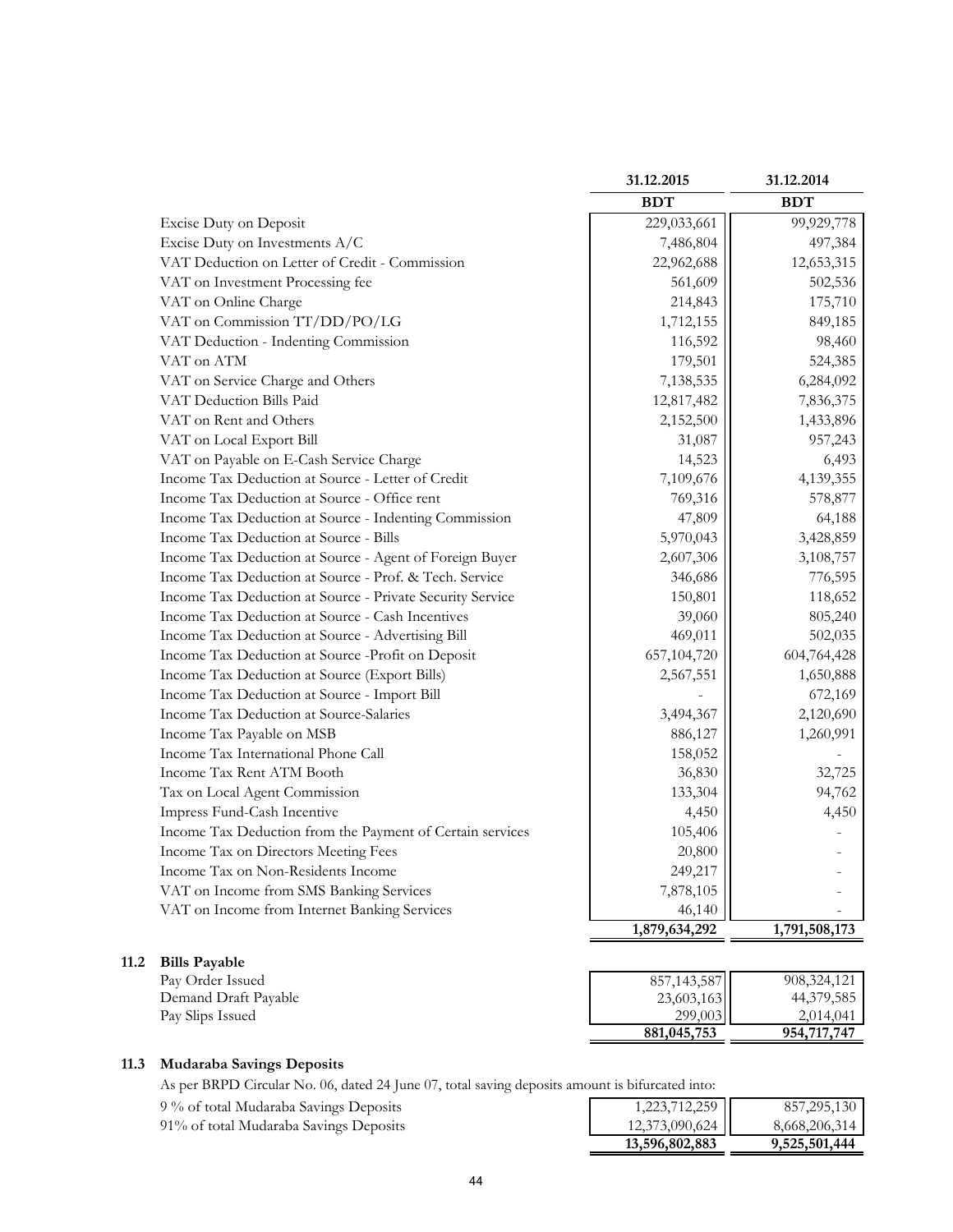|      |                                                                            | 31.12.2015      | 31.12.2014      |
|------|----------------------------------------------------------------------------|-----------------|-----------------|
|      |                                                                            | <b>BDT</b>      | <b>BDT</b>      |
|      | 11.4 Mudaraba Term Deposits including other Banks - Maturity wise Grouping |                 |                 |
|      | Payable on Demand                                                          | 1,890,542,489   | 1,243,304,404   |
|      | Up to Three Months                                                         | 72,372,226,337  | 52,507,719,919  |
|      | From Three Months to Six Months                                            | 25,041,411,083  | 17,308,896,409  |
|      | Above Six Months to One Year                                               | 60,504,149,337  | 51,180,045,517  |
|      | Above One Year to Two Years                                                | 58,290,925      | 40,585,727      |
|      | Above Two Years                                                            | 71,375,717      | 66,475,444      |
|      |                                                                            | 159,937,995,888 | 122,347,027,420 |
| 11.5 | <b>Other Mudaraba Deposits</b>                                             |                 |                 |
|      | Mudaraba Deposit under Schemes:                                            |                 |                 |
|      | Mudaraba Monthly Savings Scheme                                            | 8,541,691,257   | 7,600,166,165   |
|      | Mudaraba Double Benefit Deposits Scheme                                    | 18,231,918,605  | 17,736,445,016  |
|      | Mudaraba Monthly Benefit Scheme                                            | 10,994,576,443  | 10,216,332,351  |
|      | Mudaraba Hajj Scheme                                                       | 62,792,209      | 32,969,361      |
|      | Mudaraba Marriage Scheme                                                   | 562,959,723     | 237,351,018     |
|      | Mudaraba Health Care Scheme                                                | 2,880,742,752   | 1,477,550,180   |
|      | Mudaraba Education Deposit Scheme                                          | 574,683,971     | 274,170,469     |
|      | Mudaraba Pension Deposit Scheme                                            | 501,928,078     | 259,375,218     |
|      | Mudaraba Millionaire Deposit Scheme                                        | 641,926,820     | 322,615,223     |
|      | Mudaraba Kroropoti Deposit Scheme                                          | 418,027,669     | 227,489,684     |
|      | Mudaraba Triple Times Deposit Scheme                                       | 527,668,950     | 438,740,515     |
|      | Mudaraba Four Times Deposit Scheme                                         | 1,480,944,918   | 1,116,093,376   |
|      | Mudaraba Probashi Deposit Scheme                                           | 138,171,900     | 73,309,130      |
|      | Mudaraba Money Plant Deposit Scheme                                        | 2,124,299       | 1,176,624       |
|      | Mudaraba Gift Cheque                                                       | 6,857,958       | 6,149,692       |
|      | Mudaraba Griheni Deposit Scheme                                            | 91,660,591      | 52,710,946      |
|      | Mudaraba New Generation Deposit Scheme                                     | 1,708,127       | 13,145,484      |
|      | Mudaraba Cash Waqf. Deposit Scheme                                         | 29,063,757      | 601,427         |
|      |                                                                            | 45,689,448,026  | 40,086,391,879  |
| 12   | <b>MUDARABA SUBORDINATED BOND</b>                                          | 1,882,000,000   | 2,382,000,000   |

The Bank issued Redeemable non-convertible FSIBL Mudaraba Subordinated Bond to the tune of Taka 2,500,000,000.00 as Supplementary Capital (Tier-2) of the Bank for a term of 6 years to strengthen the capital base of the Bank under Basel-II on the consent of SEC vide their letter no.SEC/CI/CPLC-44/2003-1516 dated 05.09.2012 as well as on the approval of Bangladesh Bank Vide their letter no. BRPD(BIC)661/14B(P)/2012-241 dated 09.10.2012. We have received as fully paid Tk. 2,500,000,000.00 as on 02.01.2013. The amount of Tk. 118,000,000.00 paid in 2014 and amount of Tk. 500,000,000.00 has been paid during the year 2015, as principal redemption.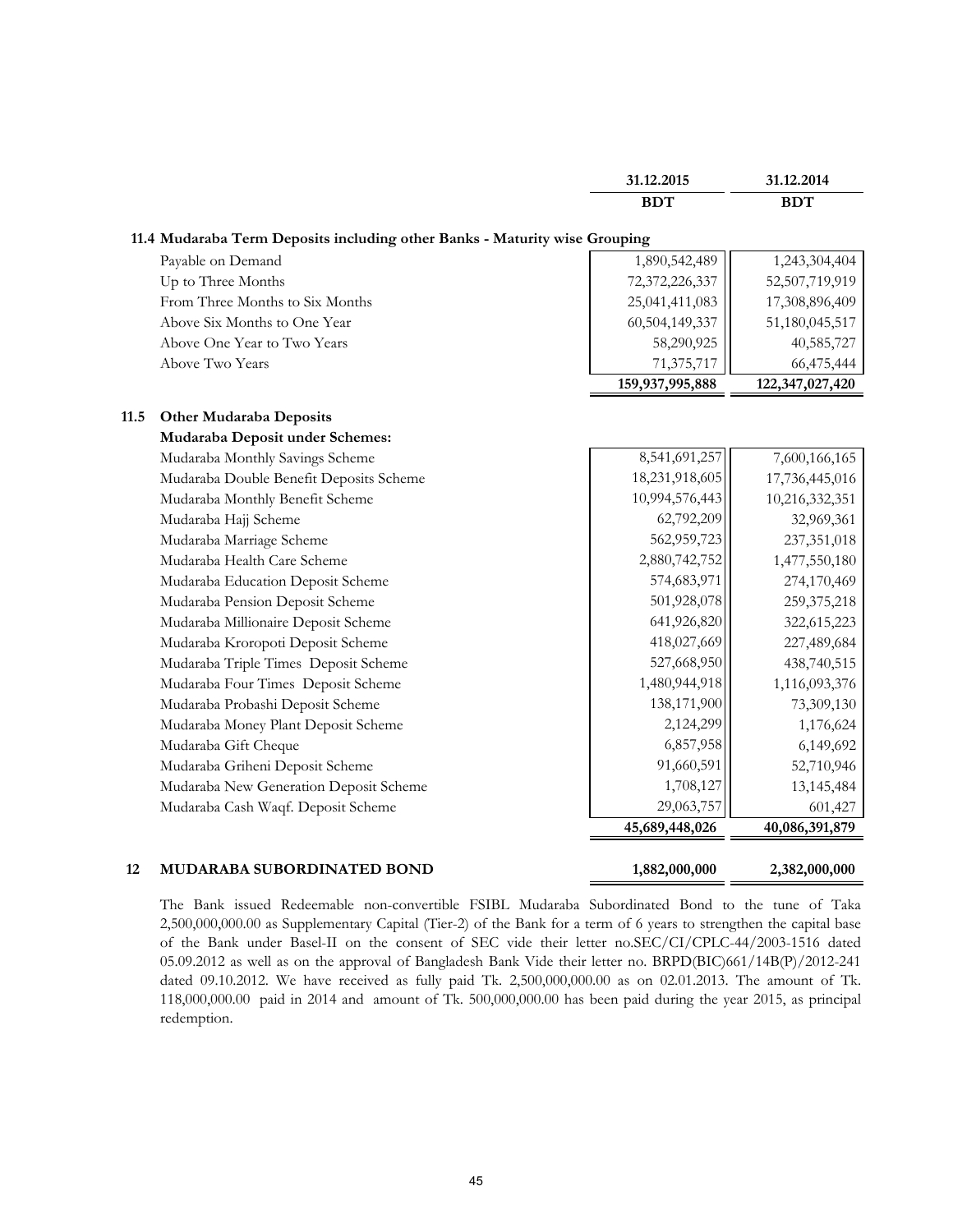|    |                                                              | 31.12.2015        | 31.12.2014     |
|----|--------------------------------------------------------------|-------------------|----------------|
|    |                                                              | <b>BDT</b>        | <b>BDT</b>     |
| 13 | <b>OTHER LIABILITIES</b>                                     |                   |                |
|    | Provision for Taxation (Note-13.1)                           | 4,567,675,852     | 3,783,943,852  |
|    | Accumulated Provision against Investments (Note-13.3)        | 3,812,429,803     | 2,975,295,103  |
|    | Profit/Rent/Compensation Suspense Account (Note -13.4)       | 198,757,243       | 136,210,576    |
|    | Accrued Profit and Expenses Payable (Note-13.5)              | 3,294,356,731     | 3,898,043,103  |
|    | Provisions for diminution in value of Investments(Note-13.6) | 163,515,908       |                |
|    | Provisions for Other Assets                                  | 356,000           |                |
|    | Provision for Zakat                                          | 41,475,331        | 48,476,724     |
|    | Provident Fund                                               | 12,662            | 3,972          |
|    | <b>Benevolent Fund</b>                                       | 1,000             | 58,850         |
|    | Non-Resident Accounts                                        | 10,616,259        | 7,766,577      |
|    | Compensation Realised                                        | 21,228,921        | 15,193,867     |
|    | Others                                                       | 11,017,245        | 7,698,066      |
|    | Total                                                        | 12, 121, 442, 955 | 10,872,690,690 |
|    | 13.1 Provision for Taxation during the year                  |                   |                |
|    | Opening Balance                                              | 3,783,943,852     | 2,938,893,852  |
|    | Add : Provision Made during the year                         | 783,732,000       | 845,050,000    |
|    | <b>Closing Balance</b>                                       | 4,567,675,852     | 3,783,943,852  |

Assessment for the year 1999, 2002, 2005, 2006 and 2009 have been settled. Assessment order of 2000, 2001, 2003 and 2004 are pending with High Court and 2007,2008, 2010 & 2011 are pending with Appellate Tribunal, 2012, 2013 & 2014 assessment is not yet completed by DCT level and 2015 is not yet due.

# **13.2 Provision for Investments during the year**

| Specific Provision for Classified Investments      | 452,935,000   | 249,900,000 |
|----------------------------------------------------|---------------|-------------|
| General Provision                                  | 362,349,294   | 278,905,959 |
| Off-Balance Sheet exposure                         | 21,850,406    | 117,994,041 |
|                                                    | 837, 134, 700 | 646,800,000 |
| 13.2 (a) Provision for Investments during the year |               |             |
| First Security Islami Bank Limited                 | 837, 134, 700 | 646,800,000 |
| First Security Islami Capital & Investment Limited | 1,198,964     |             |

#### **13.3 Accumulated Provision for Investments**

Specific Provision for Classified Investments (Note -13.3.1) General Provision (Note -13.3.2) Off -Balance Sheet exposure (Note -13.3.3)

| 838, 333, 664                                                                                             | 646,800,000   |
|-----------------------------------------------------------------------------------------------------------|---------------|
|                                                                                                           |               |
|                                                                                                           | 1,255,000,000 |
|                                                                                                           | 1,483,645,509 |
| $\left  \begin{array}{c} 1{,}707{,}935{,}000 \ 1{,}845{,}994{,}803 \ 258{,}500{,}000 \end{array} \right $ | 236,649,594   |
| 3,812,429,803                                                                                             | 2,975,295,103 |

#### **13.3.1 Movement in Specific Provision for Classified Investments**

Provision held at the beginning of the year Fully Provided Debts written off Recoveries of amounts previously written off Specific Provision for the year Recoveries and Provisions no longer required Net Charge to Profit and Loss Account **Provision held at the end of the year**  $=$ 

| 1,255,000,000 | 1,005,100,000 |
|---------------|---------------|
|               |               |
|               |               |
|               |               |
| 452,935,000   | 249,900,000   |
|               |               |
|               |               |
| 1,707,935,000 | 1,255,000,000 |
|               |               |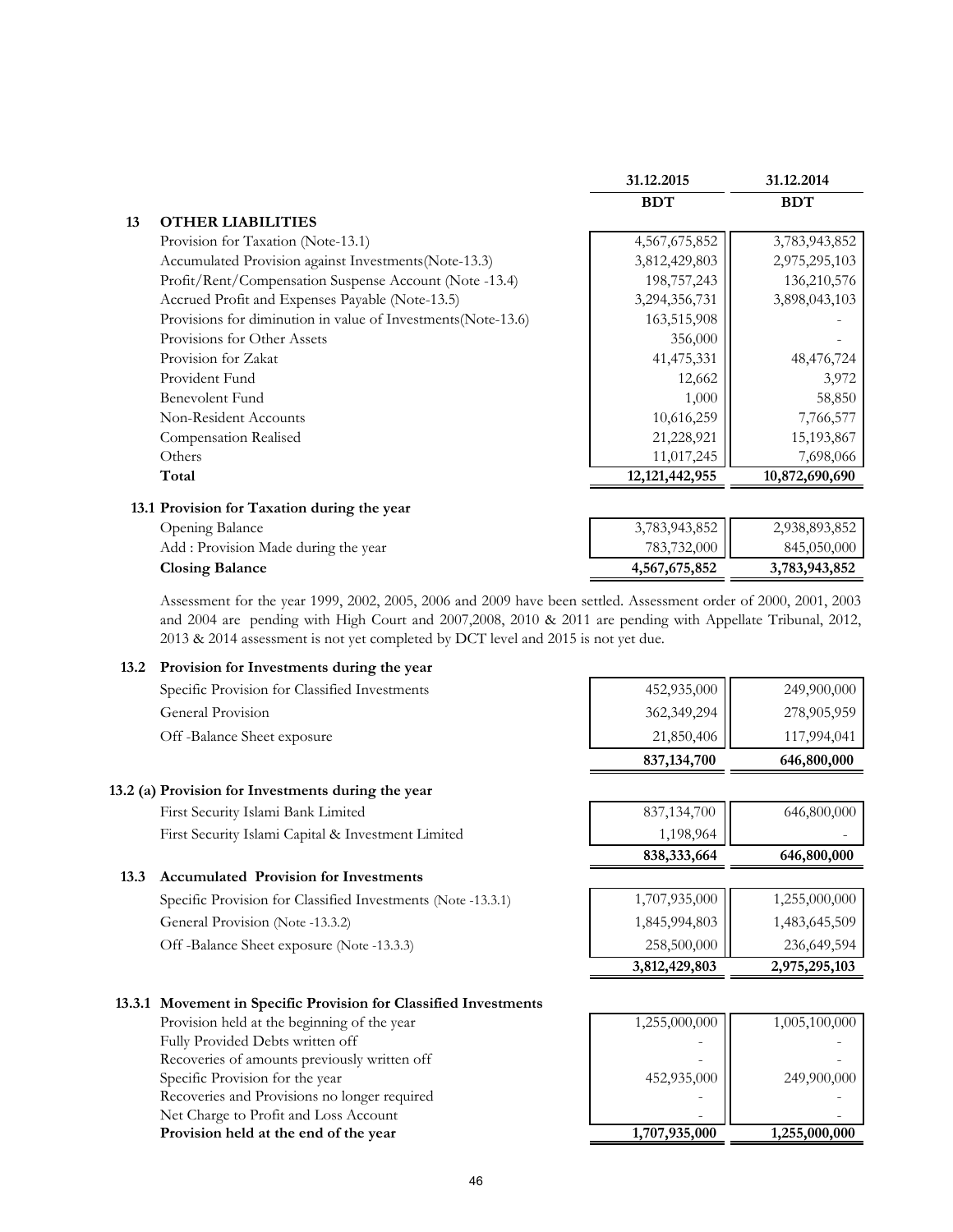|      |                                                                            | 31.12.2015                | 31.12.2014      |
|------|----------------------------------------------------------------------------|---------------------------|-----------------|
|      |                                                                            | <b>BDT</b>                | <b>BDT</b>      |
|      | 13.3.2 General Provision                                                   |                           |                 |
|      | Provision held at the beginning of the year                                | 1,483,645,509             | 1,204,739,550   |
|      | Addition/(transfer) during the year                                        | 362,349,294               | 278,905,959     |
|      |                                                                            | 1,845,994,803             | 1,483,645,509   |
|      | 13.3.3 Off-balance sheet exposure                                          |                           |                 |
|      | Provision held at the beginning of the year                                | 236,649,594               | 118,655,553     |
|      | Addition/(transfer) during the year                                        | 21,850,406                | 117,994,041     |
|      |                                                                            | 258,500,000               | 236,649,594     |
|      | 13.4 Profit/Rent/Compensation Suspense Account<br>A) Profit Suspense (Old) |                           |                 |
|      | Opening Balance                                                            | 34,996,451                | 42,521,009      |
|      | Add: Transferred during the year                                           |                           |                 |
|      |                                                                            | 34,996,451                | 42,521,009      |
|      | Less: Recovered during the year                                            | (1,227,933)               | (7,524,558)     |
|      | Less: Amount Written off/waived during the year                            |                           |                 |
|      | Balance at the end of the year                                             | 33,768,518                | 34,996,451      |
|      | <b>B)</b> Compensation Suspense Account                                    |                           |                 |
|      | Opening Balance                                                            | 101,214,125               |                 |
|      |                                                                            |                           | 52,532,639      |
|      | Add: Addition during the year                                              | 69,809,654<br>171,023,779 | 48,681,486      |
|      | Less: Adjustment during the year                                           | (6,035,054)               | 101,214,125     |
|      |                                                                            |                           |                 |
|      | Less: Amount Written off/waived during the year                            |                           |                 |
|      | Balance at the end of the year                                             | 164,988,725               | 101,214,125     |
|      | Total $(A+B)$                                                              |                           |                 |
|      |                                                                            | 198,757,243               | 136,210,576     |
| 13.5 | <b>Accrued Profit and Expenses Payable</b>                                 |                           |                 |
|      | Profit Payable on MTDR                                                     | 3,070,932,513             | 3,599,986,728   |
|      | Profit Payable on Monthly Benefit Savings Scheme                           | 877,904                   | 327,556         |
|      | Profit Payable on Cash Waqf Deposit Scheme                                 | 112,033                   | 4,075           |
|      | Profit Payable on Money Plant Deposit                                      | 12,786                    | 11,642          |
|      | Power and Electricity                                                      | 1,722,774                 | 1,720,838       |
|      | Telephone                                                                  | 261,345                   | 226,778         |
|      | Office Rent                                                                | 1,965,509                 | 1,652,839       |
|      | Wages                                                                      | 135,804                   | 43,000          |
|      | Insurance                                                                  | 2,834,059                 | 2,203,180       |
|      | <b>Audit Fees</b>                                                          | 730,250                   | 805,250         |
|      | Telex, Fax and E-mail                                                      | 920                       | 3,110           |
|      | Printing and Stationery                                                    | 269,008                   | 30,116          |
|      | Rates & Taxes                                                              | 11,450                    | 18,800          |
|      | Clearing Adjustment                                                        | 959                       | 10,985,975      |
|      | Online Clearing Parking Charges                                            | 1,011,350                 | 476,756         |
|      | Profit Payable on Mudaraba Subordinated Bond                               | 88,467,985                | 124,882,087     |
|      | Others                                                                     | 125,010,082               | 154,664,373     |
|      |                                                                            | 3,294,356,731             | 3,898,043,103   |
| 13.6 | Provisions for diminution in value of Investments                          |                           |                 |
|      | Opening Balance                                                            |                           | 221,500,000     |
|      | Add: Addition during the year                                              | 163,515,908               | 71,676,430      |
|      | Less: Adjustment for realized Loss during the year                         | 163,515,908               | (293, 176, 430) |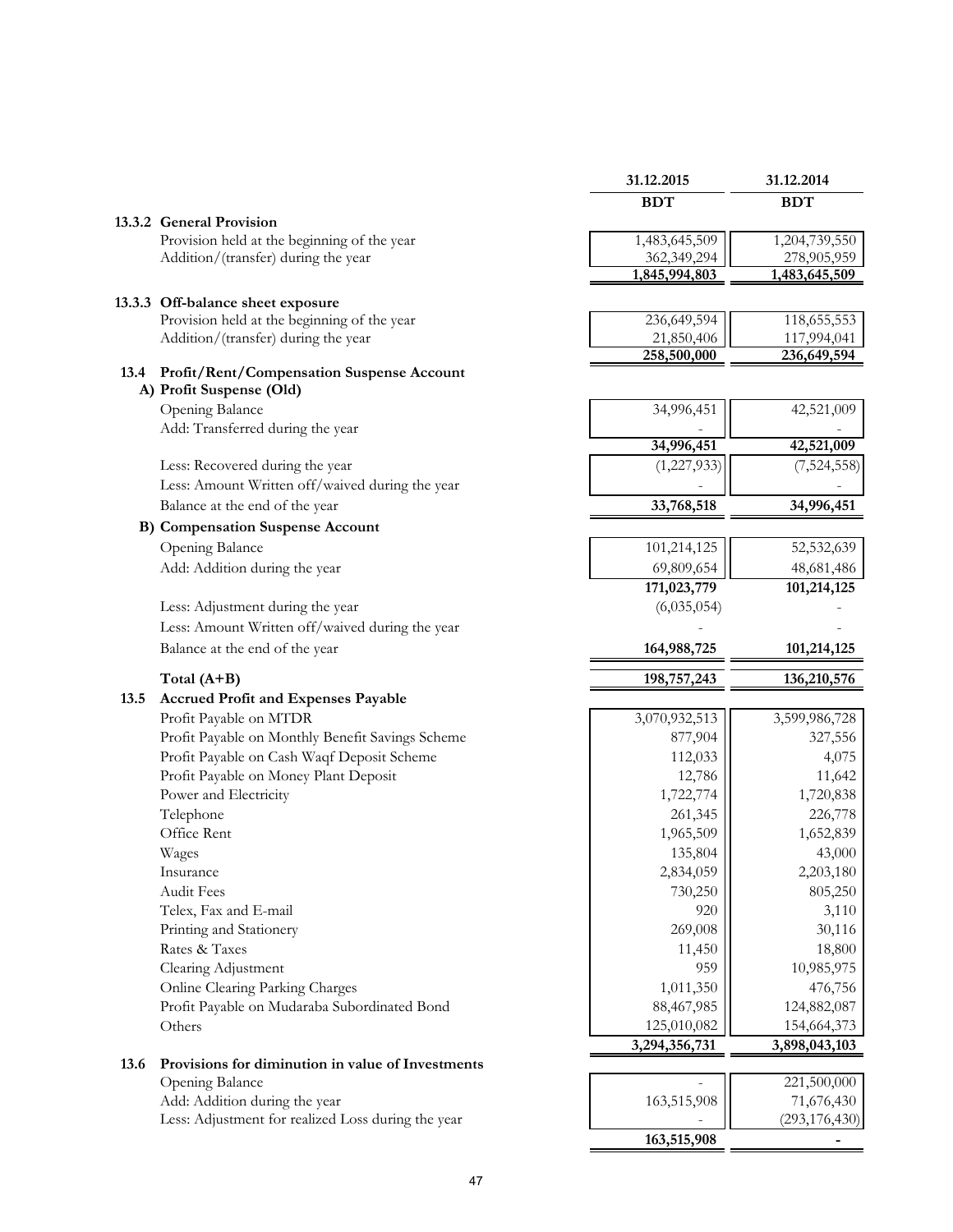|        |                                                    | 31.12.2015     | 31.12.2014       |
|--------|----------------------------------------------------|----------------|------------------|
|        |                                                    | <b>BDT</b>     | <b>BDT</b>       |
| 13(a)  | <b>OTHER LIABILITIES</b>                           |                |                  |
|        | First Security Islami Bank Limited (Note-13)       | 12,121,442,955 | 10,872,690,690   |
|        | First Security Islami Capital & Investment Limited | 167,390,883    | 54,271,048       |
|        |                                                    | 12,288,833,838 | 10,926,961,738   |
| 14     | <b>CAPITAL</b>                                     |                |                  |
|        | <b>AUTHORISED CAPITAL</b>                          |                |                  |
|        | 1,000,000,000 Ordinary shares of Taka 10 each.     | 10,000,000,000 | 10,000,000,000   |
| 14.1   | Issued, Subscribed and Paid-Up Capital             |                |                  |
|        | 678,873,888 Ordinary Shares of Taka 10 each issued | 6,788,738,880  | 4,114,387,200    |
|        |                                                    | 6,788,738,880  | 4, 114, 387, 200 |
| 14 (a) | <b>Right Share Deposit Money</b>                   |                | 1,564,966,255    |

The amount representing Right share Deposit Money has been received up to 31.12.2014 against the Right Issue offer (1R:2 Share) by the Bank which has been approved duly by Bangladesh Securities and Exchange Commission (BSEC) vide letter No. BSEC/CI/ RI-96/2014/731 dated October 29, 2014. subsequently it has been transferred to ordinary shares as per approval of Bangladesh Security Exchange Commission Letter no. BSEC/CI/RI-96/2014/195 dated March 25, 2015.

#### **14.2 Category of shareholding as at 31 December 2015**

| <b>Name of Category</b>  | $Percentage(\%)$ | $Percentage$ <sup>(%)</sup> |
|--------------------------|------------------|-----------------------------|
| Sponsors/Directors       | 49.56            | 49.28                       |
| Financial Institute      | 19.69            | 14.07                       |
| Non-Resident Bangladeshi | 0.23             | 0.32                        |
| General Public           | 29.35            | 35.11                       |
| Foreign Investor         | 1.17             | 1.22                        |
|                          | 100.00           | 100.00                      |

## **14.3 Classification of Shareholders by holding position as at 31 December 2015**

| <b>Shareholding Range</b>   | No. of Shares | No. of Shares |
|-----------------------------|---------------|---------------|
| Up to 500 Shares            | 4,746,797     | 268,002,811   |
| 501 to 5000 Shares          | 49,377,450    | 39,800,460    |
| 5001 to 10,000 Shares       | 16,795,424    | 9,656,971     |
| 10,001 to 20,000 Shares     | 18,451,915    | 3,663,386     |
| 20,001 to 30,000 Shares     | 10,848,886    | 3,146,422     |
| 30,001 to 40,000 Shares     | 5,592,101     | 6,047,977     |
| 40,001 to 50,000 Shares     | 5,359,169     | 13,329,939    |
| 50,001 to 100,000 Shares    | 16,077,876    | 13,926,606    |
| 100,001 to 1,000,000 Shares | 62,272,813    | 48, 333, 776  |
| Over 1,000,000 Shares       | 489, 351, 457 | 5,530,372     |
|                             | 678,873,888   | 411,438,720   |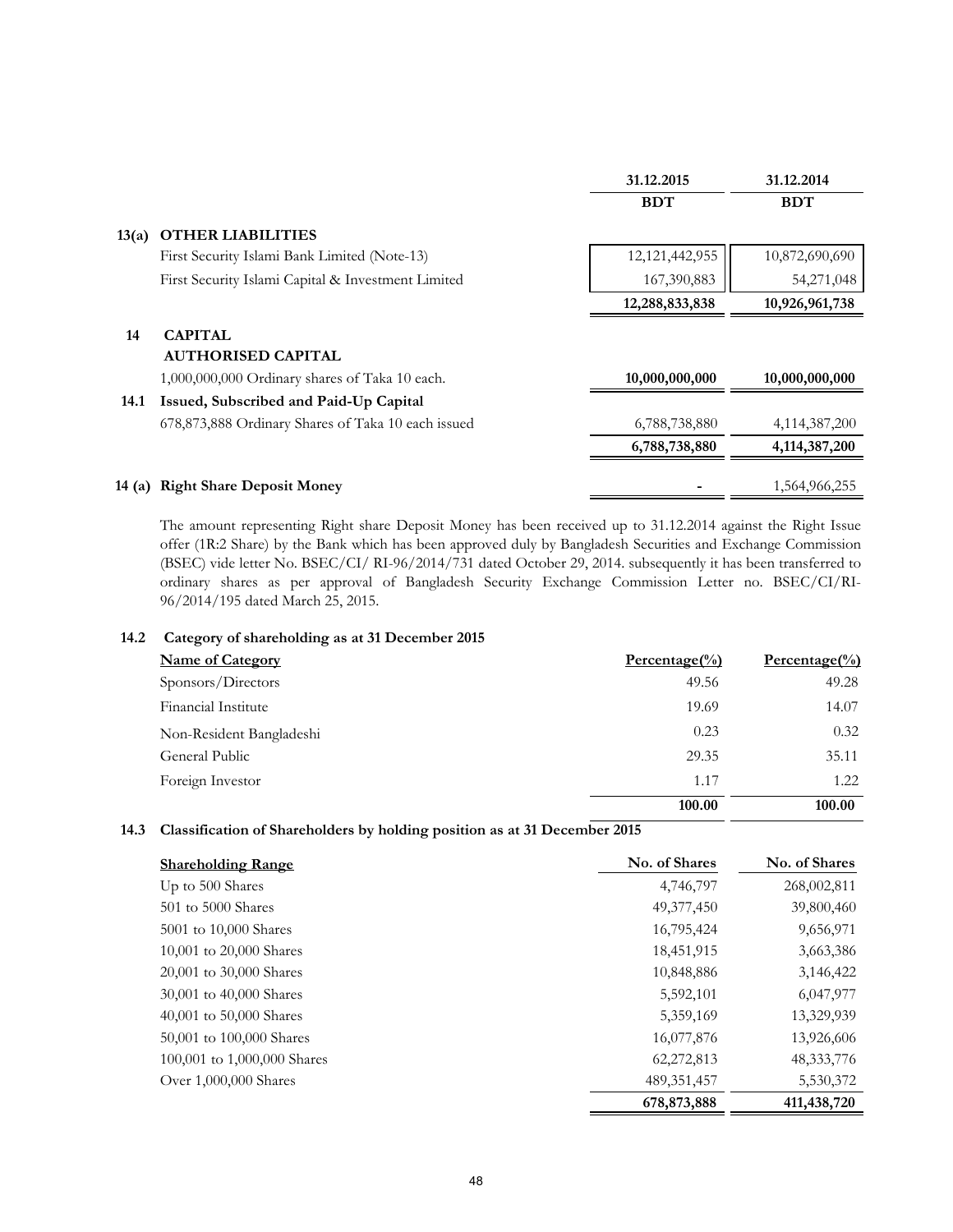|                                                                           | <b>BDT</b>      | <b>BDT</b>      |
|---------------------------------------------------------------------------|-----------------|-----------------|
| Capital to Risk Weighted Assets Ratio (CRAR) Under Basel-III (Solo Basis) |                 |                 |
| Tier-1 Capital:                                                           |                 |                 |
| Common Equity Tire-1 Capital (CET-1):                                     |                 |                 |
| Paid up Capital                                                           | 6,788,738,880   | 4,114,387,200   |
| <b>Statutory Reserve</b>                                                  | 1,902,246,794   | 1,609,267,996   |
| Other Reserve                                                             | 75,556,891      | 35,495,817      |
| Retained Earnings                                                         | 500,590,957     | 642,332,846     |
| Adjustment for Deferred Tax Assets                                        | (197, 233, 000) |                 |
| Right Share Deposit Money                                                 |                 | 1,564,966,255   |
| Others (5% of Deferred Tax Assets)                                        | 9,861,650       |                 |
|                                                                           | 9,079,762,171   | 7,966,450,114   |
| Additional Tire-1 Capital (AT-1)                                          |                 |                 |
|                                                                           | 9,079,762,171   | 7,966,450,114   |
| Tier-2 Capital:                                                           |                 |                 |
| General Provision                                                         | 1,424,374,646   | 1,720,295,103   |
| <b>Assets Revaluation Reserves</b>                                        | 186,129,864     | 191,160,401     |
| Subordinated Debt                                                         | 1,882,000,000   | 2,382,000,000   |
| Adjustment (Assets Revaluation Reserves @ 20%)                            | (37, 225, 973)  |                 |
|                                                                           | 3,455,278,537   | 4,293,455,504   |
| A. Total Regulatory Capital                                               | 12,535,040,708  | 12,259,905,618  |
| <b>B. Total Risk Weighted Assets</b>                                      | 122,051,062,260 | 104,502,691,033 |
| C. Capital to Risk Weighted Assets Ratio (CRAR) (A/B)*100                 | 10.27           | 11.73           |
| D. Common Equity Tire-1 To RWA (A-CET/B)*100                              | 7.44%           | 7.62%           |
| Requirement (Minimum)                                                     | 4.50%           |                 |
| E. Tier-1 Capital to RWA (A -CET/B)*100                                   | 7.44%           | 7.62%           |
| Requirement (Minimum)                                                     | 4.50%           |                 |
| F. Tier-1 Capital to RWA (A- AT/B)*100                                    | 2.83%           | 4.11%           |
| G. Minimum Capital Requirement (MCR)                                      | 12,205,106,226  | 10,450,269,103  |
| Capital Surplus / (Deficiency) (A-G)                                      | 329,934,482     | 1,809,636,515   |

**31.12.2015 31.12.2014**

# **14.4(a) Capital to Risk Weighted Assets Ratio (CRAR) Under Basel-III (Consolidated Basis) Tier-1 Capital:**

| -- - --------                           |                 |               |
|-----------------------------------------|-----------------|---------------|
| Common Equity Tire-1 Capital (CET-1):   |                 |               |
| Paid up Capital                         | 6,788,738,880   | 4,114,387,200 |
| <b>Statutory Reserve</b>                | 1,902,246,794   | 1,609,267,996 |
| Other Reserve                           | 75,556,891      | 35,495,817    |
| Retained Earnings                       | 555,733,247     | 669, 349, 319 |
| Non-controlling Interest                | 297,979,846     | 270,957,003   |
| Adjustment for Deferred Tax Assets      | (197, 233, 000) |               |
| <b>Right Share Deposit Money</b>        |                 | 1,564,966,255 |
| Others (5% of Deferred Tax Assets)      | 9,861,650       |               |
|                                         | 9,432,884,308   | 8,264,423,590 |
| <b>Additional Tire-1 Capital (AT-1)</b> |                 |               |
|                                         | 9,432,884,308   | 8,264,423,590 |
|                                         |                 |               |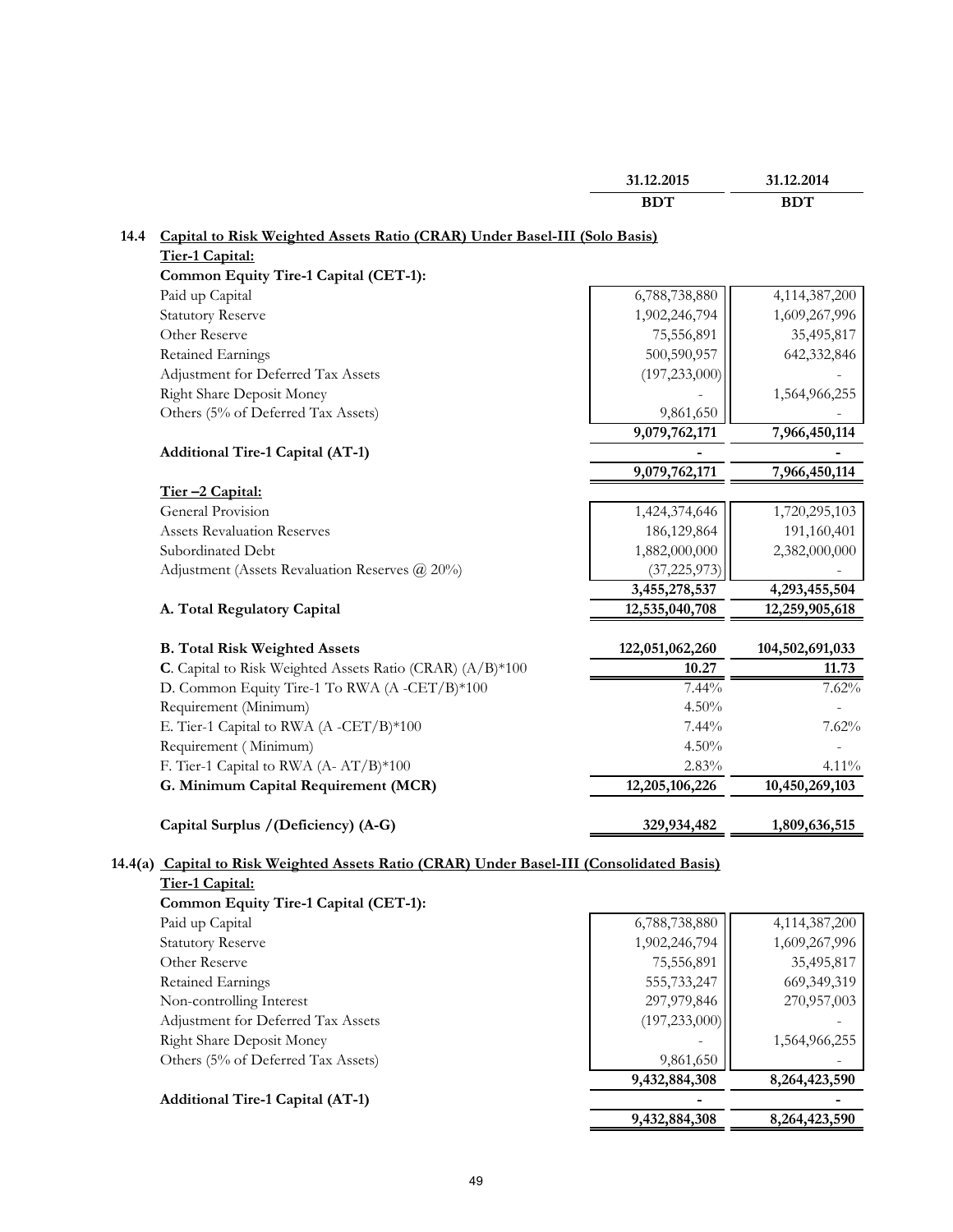|                                                           | 31.12.2015      | 31.12.2014      |
|-----------------------------------------------------------|-----------------|-----------------|
|                                                           | <b>BDT</b>      | <b>BDT</b>      |
| Tier-2 Capital:                                           |                 |                 |
| <b>General Provision</b>                                  | 1,437,320,027   | 1,720,295,103   |
| <b>Assets Revaluation Reserves</b>                        | 186, 129, 864   | 191,160,401     |
| Subordinated Debt                                         | 1,882,000,000   | 2,382,000,000   |
| Adjustment (Assets Revaluation Reserves @ 20%)            | (37, 225, 973)  |                 |
|                                                           | 3,468,223,918   | 4,293,455,504   |
| A. Total Regulatory Capital                               | 12,901,108,226  | 12,557,879,094  |
| <b>B. Total Risk Weighted Assets</b>                      | 123,756,629,283 | 105,330,296,101 |
| C. Capital to Risk Weighted Assets Ratio (CRAR) (A/B)*100 | 10.42%          | 11.92%          |
| D. Common Equity Tire-1 To RWA (A -CET/B)*100             | 7.62%           | 7.85%           |
| Requirement (Minimum)                                     | 4.50%           |                 |
| E. Tier-1 Capital to RWA (A -CET/B)*100                   | 7.62%           | 7.85%           |
| Requirement (Minimum)                                     | 4.50%           |                 |
| F. Tier-1 Capital to RWA (A-AT/B)*100                     | 2.80%           | 4.08%           |
| G. Minimum Capital Requirement (MCR)                      | 12,375,662,928  | 10,533,029,610  |
| Capital Surplus / (Deficiency) (A-G)                      | 525,445,298     | 2,024,849,484   |
| <b>STATUTORY RESERVE</b>                                  |                 |                 |
| Opening Balance                                           | 1,609,267,996   | 1,310,398,870   |
| Add: Addition during the year                             | 292,978,798     | 298,869,126     |
| <b>Closing Balance</b>                                    | 1,902,246,794   | 1,609,267,996   |

This has been done at least @ 20% or more of the net profit before tax according to Sec. 24 of Bank Companies Act, 1991 Amendment 2013 and shall be maintained until & unless it equals to Paid-up Capital.

#### **16 OTHER RESERVE**

| <b>Opening Balance</b>                          | 35,495,817 | 114,061,074  |
|-------------------------------------------------|------------|--------------|
| Add: Addition during the year                   | 30,000,000 | 10,000,000   |
| Add: Transferred from Asset Revaluation Reserve | 10,061,074 | 10,061,074   |
| Less: Adjustment of Loss of FSIEL               | -          | (98,626,331) |
| <b>Closing Balance</b>                          | 75,556,891 | 35,495,817   |

#### **17 ASSETS REVALUATION RESERVE**

| Opening Balance                 | 382,320,802   | 392,381,876  |
|---------------------------------|---------------|--------------|
| Less: Transfer to Other Reserve | (10,061,074)  | (10,061,074) |
| <b>Closing Balance</b>          | 372, 259, 728 | 382,320,802  |

The Bank revalued the entire land and building during the year 2012 by an independent valuation firm according to paragraph 36 of BAS-16 as per approval of the meeting of 129th Board of Directors of the Bank. As per BAS-16, Revaluation reserve is transferred to Other Reserve in each year during the lifetime of those assets.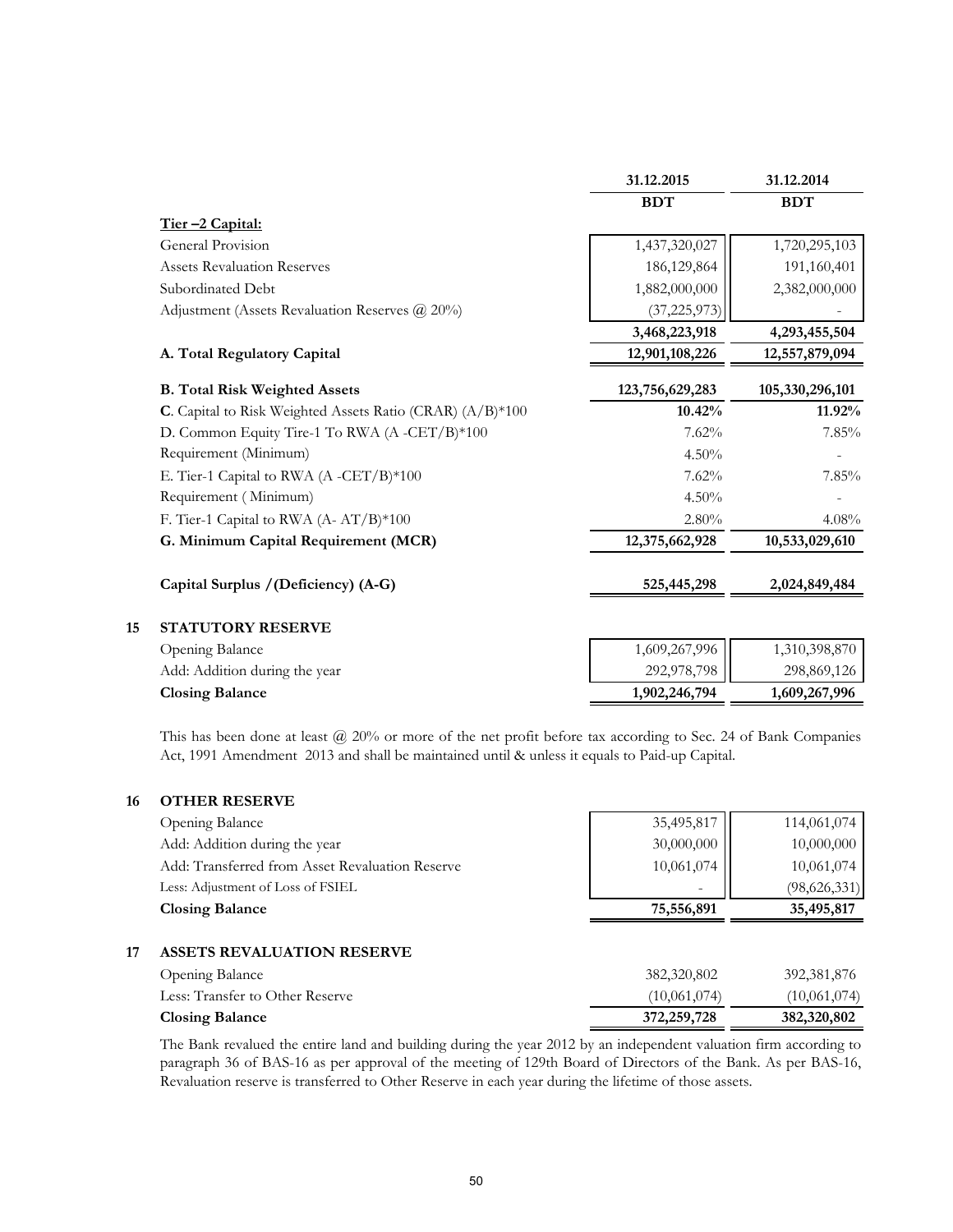|       |                                                    | 31.12.2015      | 31.12.2014      |
|-------|----------------------------------------------------|-----------------|-----------------|
|       |                                                    | <b>BDT</b>      | <b>BDT</b>      |
| 18    | <b>RETAINED EARNINGS</b>                           |                 |                 |
|       | Opening Balance                                    | 642,332,846     | 502,370,544     |
|       | Add: Post tax profit for the period                | 798,394,989     | 649,295,628     |
|       | Less: Transfer to Statutory Reserve                | (292, 978, 798) | (298, 869, 126) |
|       | Less: Transfer to Other Reserve                    | (30,000,000)    | (10,000,000)    |
|       | Less: Capitalized during the period                | (617, 158, 080) |                 |
|       | Less: Cash Dividend paid during the period         |                 | (200, 464, 200) |
|       | <b>Closing Balance</b>                             | 500,590,957     | 642,332,846     |
| 18(a) | <b>RETAINED EARNINGS</b>                           |                 |                 |
|       | First Security Islami Bank Limited (Note-18)       | 500,590,957     | 642,332,846     |
|       | First Security Islami Capital & Investment Limited | 55,142,289      | 27,016,473      |
|       |                                                    | 555,733,247     | 669,349,319     |
| 18(b) | NON-CONTROLLING INTEREST                           |                 |                 |

| <b>Opening Balance</b>              | 270,957,003 | 175,409,839 |
|-------------------------------------|-------------|-------------|
| Add: Capital Increase in Subsidiary |             | 73,500,000  |
| Add: Transfer during the period     | 27,022,843  | 22,047,164  |
| <b>Closing Balance</b>              | 297,979,846 | 270,957,003 |
|                                     |             |             |

#### **19 LETTER OF GUARANTEES**

Money for which the Bank is contingently liable in respect of guarantees are given favoring:

| Letters of Guarantee - Local  | 6,092,697,670 | 6,381,276,624 |
|-------------------------------|---------------|---------------|
| Letter of Guarantee - Foreign | 4,391,007     |               |
|                               | 6,097,088,677 | 6,381,276,624 |

# **19.1 Money for Which the Bank is Contingently Liable in respect of Guarantees:**

| Directors                             |
|---------------------------------------|
| Government                            |
| Banks and Other Financial Institution |
| Others                                |

| Directors                              |  |               |               |
|----------------------------------------|--|---------------|---------------|
| Government                             |  | ۰             |               |
| Banks and Other Financial Institutions |  | -             |               |
| Others                                 |  | 6,097,088,677 | 6.381.276.624 |
|                                        |  | 6,097,088,677 | 6,381,276,624 |

# **20 IRREVOCABLE LETTERS OF CREDIT**

| Letters of Credit - Cash                 | 1,395,861,683 | 4,232,270,161 |
|------------------------------------------|---------------|---------------|
| Letter of Credit - Cash Inland           |               |               |
| Back to Back letters of Credit - Local   | 710,763,684   | 521,421,232   |
| Back to Back letters of Credit - Foreign | 112,602,354   | 156,598,363   |
|                                          | 2,219,227,721 | 4,910,289,756 |

# **21 BILLS FOR COLLECTION ISSUED BY THE BANK**

| Foreign Documentary Bills | 476,661,752   | 362,387,436 |
|---------------------------|---------------|-------------|
| Outward Bills             | 247,760 II    | 732,988     |
| Inland Documentary Bills  | 539,060,089   | 576,657,137 |
|                           | 1,015,969,601 | 939,777,561 |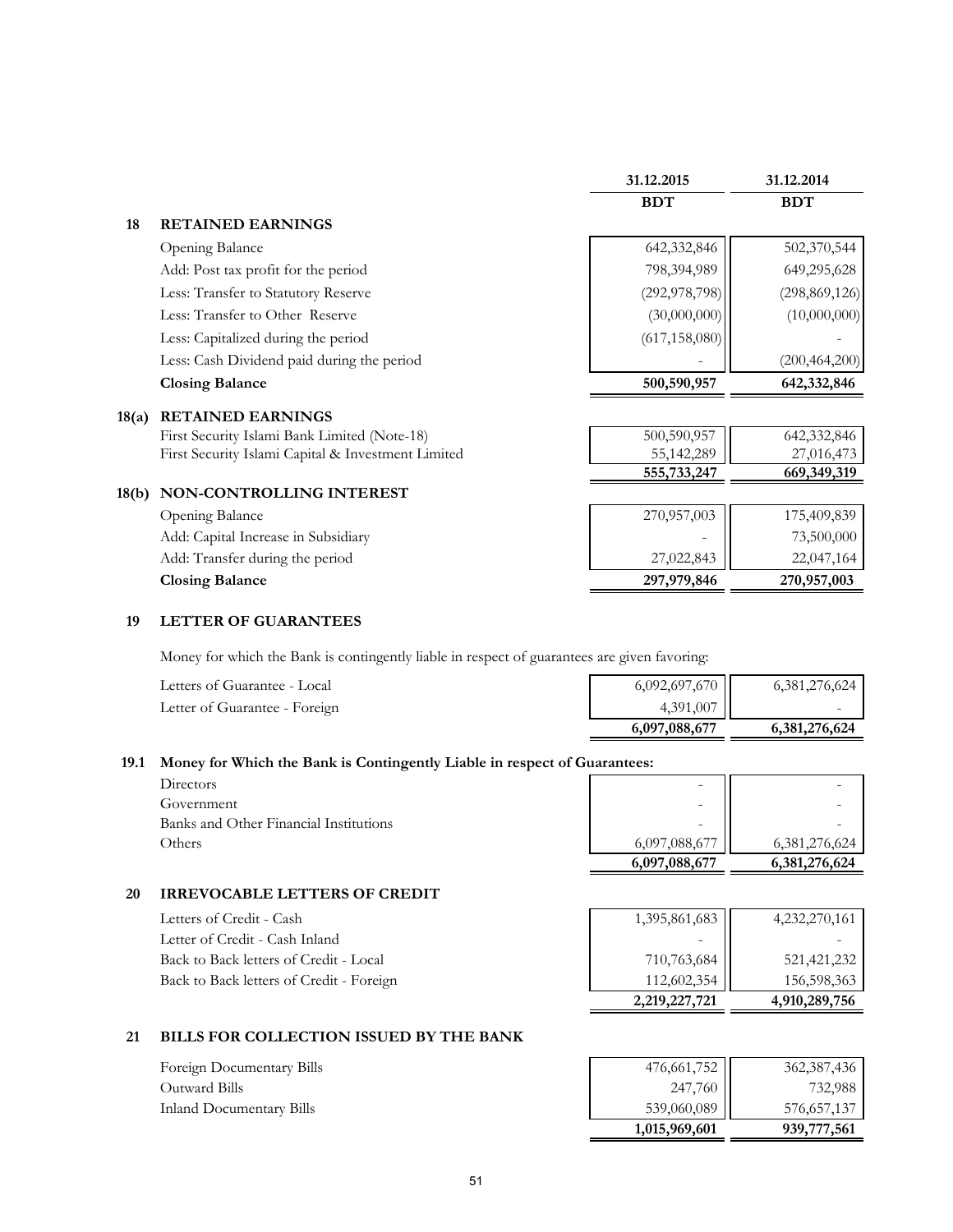|    |                                                                | 31.12.2015     | 31.12.2014     |
|----|----------------------------------------------------------------|----------------|----------------|
|    |                                                                | <b>BDT</b>     | <b>BDT</b>     |
| 22 | <b>INVESTMENT INCOME</b>                                       |                |                |
|    | <b>Profit Received from:</b>                                   |                |                |
|    | Deposit with Other Banks                                       | 1,985,025,505  | 1,968,492,431  |
|    | Bai Murabaha - General                                         | 1,663,119,329  | 2,597,191,367  |
|    | Bai Murabaha Hypothecation                                     | 12,383,631,274 | 10,266,977,959 |
|    | Bai Murabaha against MTD                                       | 1,382,098,608  | 570,292,712    |
|    | Bai Murabaha Post Import (LTR)                                 | 909,500,129    | 1,919,925,285  |
|    | Bai Murabaha Post Import (Pledge)                              | 30,616         | 1,342,205      |
|    | Bai Murabaha Real Estate                                       | 4,336,111      | 4,072,091      |
|    | Bai Murabaha Import Bill                                       | 552,449,834    | 466,179,348    |
|    | Bai Murabaha Import                                            | 67,235,238     | 123,360,355    |
|    | Bai Murabaha Export                                            | 32,012,634     | 31,119,984     |
|    | Bai Murabaha SME Investment                                    | 522,527,273    | 228,535,493    |
|    | Bai-Murabaha (EMI) Investment                                  | 511,432,321    | 56,078,596     |
|    | Bai-Murabaha(General) Under SME Invest                         | 41,932,610     | 14,762,035     |
|    | Bai-Murabaha Post Import(TR)-Under SME                         | 15,787,633     | 2,033,775      |
|    | Bai-Murabaha (EQI) Investment                                  | 847,035,222    | 19,611,041     |
|    | Mudaraba Foreign Currency Investment (EDF)                     | 1,784,265      |                |
|    | Inland Documentary Bills Purchased (Foreign Currency<br>Bills) | 46,964,627     | 86,587,154     |
|    | Bai Muajjal General                                            | 1,498,112      | 365,872,486    |
|    | Pre-shipment Investment                                        | 27,340,235     | 22,652,222     |
|    | HPSM Transport                                                 | 147,660,830    | 148,547,472    |
|    | <b>HPSM Real Estate</b>                                        | 528,174,453    | 474,017,104    |
|    | <b>HPSM</b> Consumer                                           | 51,294,771     | 40,887,766     |
|    | <b>HPSM</b> Agriculture                                        | 3,888,559      | 6,800,534      |
|    | <b>HPSM SME</b>                                                | 23,492,387     | 35,412,043     |
|    | HPSM HBL Commercial                                            | 1,131,667,786  | 1,076,584,025  |
|    | HPSM Industrial                                                | 256,361,467    | 260,458,296    |
|    | Rent on HPSM Scheme                                            | 349,192,886    | 492,519,272    |
|    | HPSM House Building - Staff                                    | 18,605,328     | 12,275,320     |
|    | Bai Muajjal                                                    | 478,037        | 569,044        |
|    | Agriculture Investment                                         | 218,149,884    | 214,769,645    |
|    | Investment against Provident Fund (Staff)                      | 1,519,465      | 1,220,057      |
|    | Investment against Car Lease Scheme                            | 1,843,821      | 2,510,687      |
|    | Quard against MTDR                                             | 1,094,415      | 863,149        |
|    | Wajira Bill Okalah                                             | 1,499,775      | 2,726,469      |
|    |                                                                | 23,730,665,441 | 21,515,247,422 |

# **22(a) INVESTMENT INCOME**

| First Security Islami Bank Limited (Note-22)       | 23,730,665,441 | 21,515,247,422 |
|----------------------------------------------------|----------------|----------------|
| First Security Islami Capital & Investment Limited | 163,863,299    | 82,489,083     |

| 23,894,528,740 | 21,597,736,505 |
|----------------|----------------|
| 163,863,299    | 82,489,083     |
| 23,730,665,441 | 21,515,247,422 |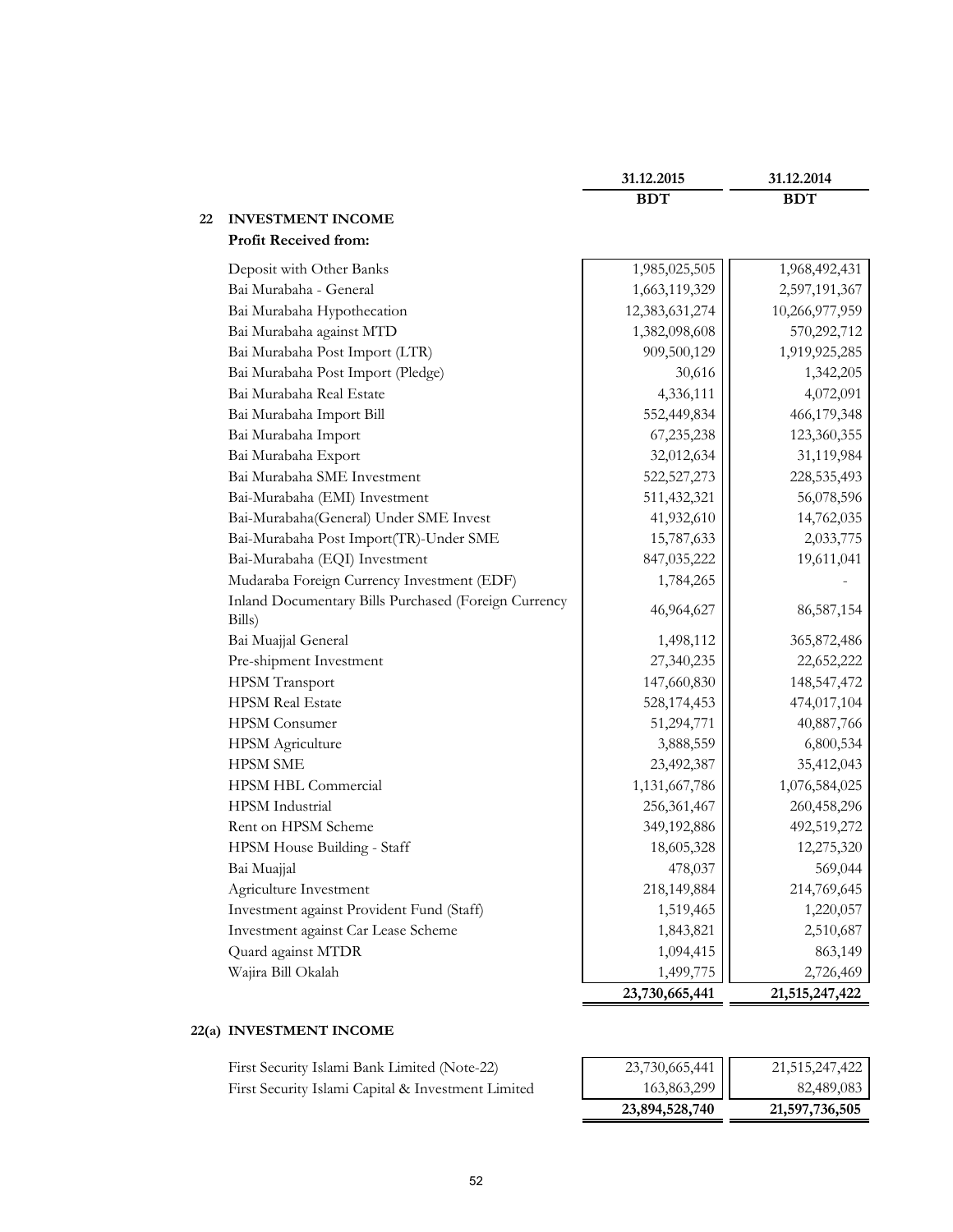|    |                                         | <b>BDT</b>     | <b>BDT</b>     |
|----|-----------------------------------------|----------------|----------------|
| 23 | PROFIT PAID ON DEPOSITS                 |                |                |
|    | Profit Paid on:                         |                |                |
|    | Mudaraba Term Deposit                   | 12,679,172,180 | 12,544,942,391 |
|    | Mudaraba Double Benefit Deposits Scheme | 2,087,687,758  | 1,725,709,153  |
|    | Mudaraba Monthly Savings Scheme         | 825,631,909    | 729,776,487    |
|    | Mudaraba Monthly Benefit Savings Scheme | 1,386,323,106  | 1,057,681,672  |
|    | Mudaraba Savings Deposits               | 388,475,479    | 267,739,154    |
|    | Mudaraba Short Notice Deposits          | 190,451,316    | 171,674,004    |
|    | MSB & Placement from Other Banks        | 222,176,223    | 409,254,305    |
|    | Mudaraba Hajj Deposit Scheme            | 5,276,378      | 2,779,278      |
|    | Mudaraba Student SB AC                  | 5,559,400      | 3,395,092      |
|    | Mudaraba Salary A/C                     | 3,033,224      | 1,325,469      |
|    | Mudaraba Senior Citizen AC              | 3,631,987      | 1,647,051      |
|    | Mudaraba Marriage Scheme                | 41,865,542     | 17,115,612     |
|    | Mudaraba Health Care Scheme             | 229, 164, 118  | 108,149,946    |
|    | Mudaraba Education Deposit Scheme       | 44,009,426     | 20,498,575     |
|    | Mudaraba Pension Deposit Scheme         | 39,486,955     | 19,373,215     |
|    | Mudaraba Millionaire Deposit Scheme     | 52,473,264     | 23,444,204     |
|    | Mudaraba Kroropoti Deposit Scheme       | 33,240,912     | 17,359,945     |
|    | Mudaraba Triple Times Deposit Scheme    | 60,822,135     | 42,006,195     |
|    | Mudaraba Four Times Deposit Scheme      | 145,229,615    | 95,096,393     |
|    | Mudaraba Probashi Deposit Scheme        | 11,305,156     | 5,576,377      |
|    | Mudaraba Money Plant Deposit Scheme     | 157,400        | 94,500         |
|    | Mudaraba Griheni Deposit Scheme         | 7,494,470      | 3,973,697      |
|    | Mudaraba Gift Cheque                    | 155,430        | 109,858        |
|    | Agent Savings A/C-Mobile Bank           | 431,393        | 154,390        |

**31.12.2015 31.12.2014**

Mudaraba Shramajibi Savings 2,954,750 | 2,954,750 | 147,795 Mudaraba Cash Waqf.Deposit Scheme 107,957 | 9,284  **18,472,881,092 17,271,850,762**

# **24 INCOME FROM INVESTMENT IN SHARES & SECURITIES**

| Bangladesh Govt. Islamic Investment Bond | 78,532,917 | 281,711,323 |
|------------------------------------------|------------|-------------|
| Dividend on Shares                       | 4,799,230  | 4,839,474   |
| Profit on Sale of Shares                 | 9.889.070  | 5,000,000   |
|                                          | 93,221,217 | 291,550,797 |

#### **24(a) INCOME FROM INVESTMENT IN SHARES & SECURITIES**

| First Security Islami Bank Limited (Note-24)       | 93,221,217  | 291,550,797 |
|----------------------------------------------------|-------------|-------------|
| First Security Islami Capital & Investment Limited | 28,822,225  | 33,196,373  |
|                                                    | 122,043,442 | 324,747,170 |

Mudaraba New Generation Savings Scheme 4,328,747 | 1,976,029 Mudaraba New Generation Deposit Scheme 2,234,862 | 840,691

#### **25 COMMISSION, EXCHANGE AND BROKERAGE**

| Commission          | 430,745,984  | 298,048,020 |
|---------------------|--------------|-------------|
| Exchange Gain       | 101,838,597  | 90,263,340  |
| Exchange Earning    | 129,941,372  | 109,512,987 |
| Less: Exchange Loss | 28, 102, 775 | 19,249,647  |
| --                  | 532,584,581  | 388,311,360 |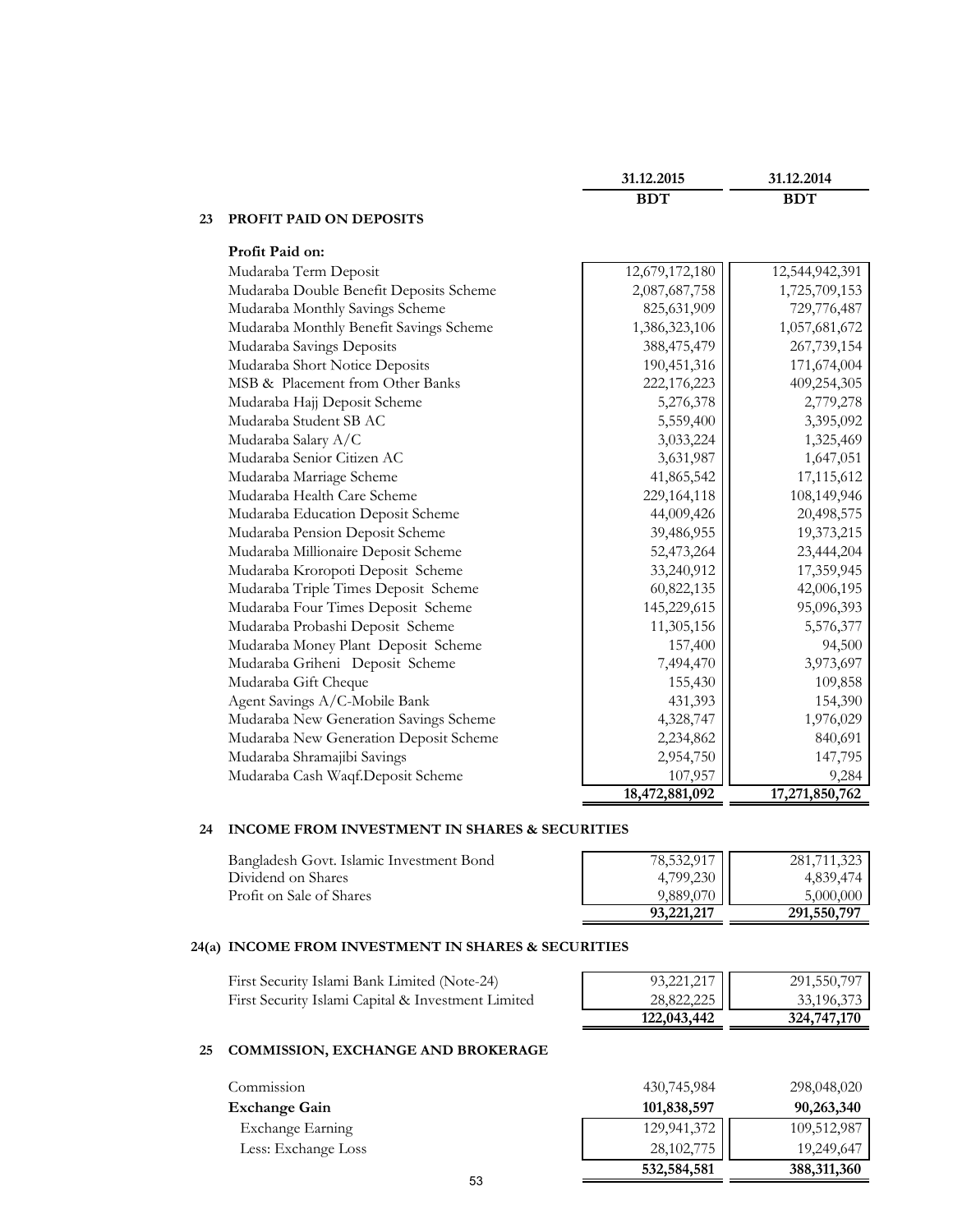|    |                                                    | 31.12.2015    | 31.12.2014    |
|----|----------------------------------------------------|---------------|---------------|
|    |                                                    | <b>BDT</b>    | <b>BDT</b>    |
|    | 25(a) COMMISSION, EXCHANGE AND BROKERAGE           |               |               |
|    | First Security Islami Bank Limited (Note-25)       | 532,584,581   | 388,311,360   |
|    | First Security Islami Capital & Investment Limited | 45,176,081    | 25,036,359    |
|    |                                                    | 577,760,662   | 413, 347, 719 |
| 26 | OTHER OPERATING INCOME                             |               |               |
|    | Charges on Account Closing                         | 5,791,899     | 4,967,156     |
|    | <b>Standing Instruction Charges</b>                | 179,309       | 8,800         |
|    | Gain on sale of fixed assets                       | 2,831,555     | 9,429,302     |
|    | Service Charge on HP                               | 406,464       | 1,199,715     |
|    | Service charge on Quard                            | 7,611,513     | 7,794,500     |
|    | Other Income (Note-26.1)                           | 261,857,811   | 172,284,638   |
|    |                                                    | 278,678,550   | 195,684,111   |
|    | 26.1 Other Income                                  |               |               |
|    | Postage Recoveries - Local                         | 120,142       | 221,611       |
|    | Tel/Fax/E-mail Chg. Recoveries                     | 12,950,333    | 11,939,258    |
|    | Incidental Charge on Al-Wadiah CD A/C              | 27,104,817    | 23,063,081    |
|    | Incidental Charge on Mudaraba SB A/C               | 47,811,655    | 36,416,749    |
|    | Incidental Charge on Mudaraba SND A/C              | 6,472,423     | 5,838,000     |
|    | Income from online                                 | 13,528,404    | 9,824,186     |
|    | Investment processing fee                          | 22,424,912    | 25,425,774    |
|    | Income from ATM                                    | 21,078,619    | 12,804,443    |
|    | Income from SMS Banking Services                   | 52,185,540    |               |
|    | Miscellaneous Earnings                             | 58,180,965    | 46,751,536    |
|    |                                                    | 261,857,811   | 172,284,638   |
|    | 26(a) OTHER OPERATING INCOME                       |               |               |
|    | First Security Islami Bank Limited (Note-26)       | 278,678,550   | 195,684,111   |
|    | First Security Islami Capital & Investment Limited | 2,535,500     | 2,933,367     |
|    |                                                    | 281,214,050   | 198,617,478   |
| 27 | <b>SALARY &amp; ALLOWANCES</b>                     |               |               |
|    | <b>Basic Salary</b>                                | 587,524,029   | 463,895,650   |
|    | Bonus                                              | 245,898,555   | 199,007,258   |
|    | Allowances                                         | 830,490,590   | 640,483,335   |
|    | Bank's Contribution to Staff Provident Fund        | 48,313,805    | 37,854,993    |
|    | Gratuity                                           | 60,023,658    | 28,796,079    |
|    |                                                    | 1,772,250,637 | 1,370,037,315 |
|    | 27(a) SALARY & ALLOWANCES                          |               |               |
|    | First Security Islami Bank Limited (Note-27)       | 1,772,250,637 | 1,370,037,315 |
|    | First Security Islami Capital & Investment Limited | 12,549,695    | 10,741,188    |

# 54

 **1,784,800,332 1,380,778,503**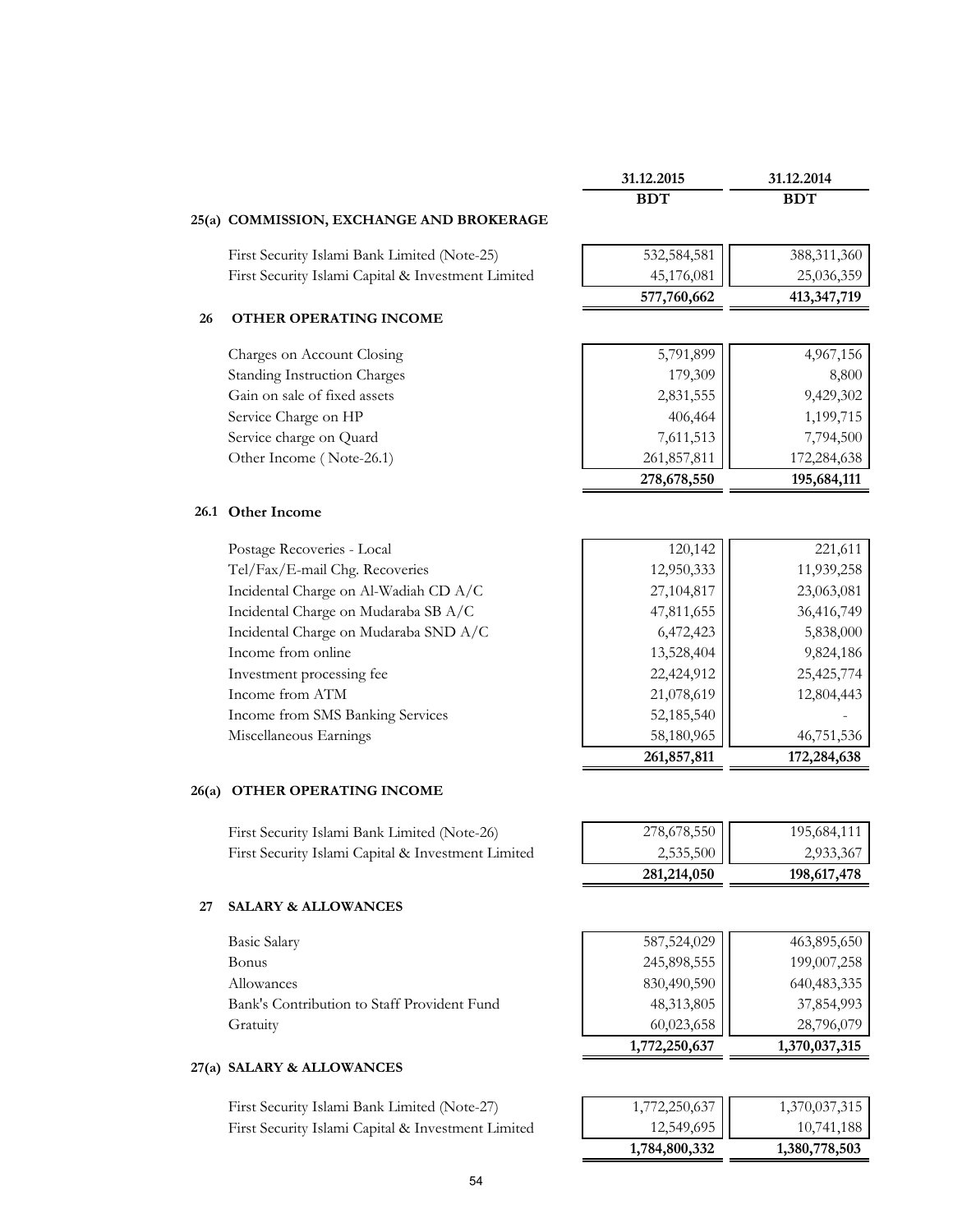|                                                | 31.12.2015  | 31.12.2014   |
|------------------------------------------------|-------------|--------------|
|                                                | <b>BDT</b>  | <b>BDT</b>   |
| RENT, TAXES, INSURANCE, ELECTRICITY ETC.<br>28 |             |              |
| Rent                                           | 251,633,916 | 218,539,110  |
| Insurance                                      | 118,242,175 | 84,030,752   |
| Rates and Taxes                                | 27,085,797  | 4,580,718    |
| Water Charges                                  | 2,609,128   | 2,232,502    |
| Gas Charges                                    | 1,315,265   | 1,265,600    |
| Electric Bills                                 | 61,925,988  | 55, 572, 144 |
|                                                | 462,812,269 | 366,220,826  |

#### **28(a) RENT, TAXES, INSURANCE,ELECTRICITY ETC.**

| First Security Islami Bank Limited (Note-28)       | 462,812,269   | 366,220,826 |
|----------------------------------------------------|---------------|-------------|
| First Security Islami Capital & Investment Limited | 4,401,000     | 4,401,000   |
|                                                    | 467, 213, 269 | 370,621,826 |

#### **29 LEGAL EXPENSES**

| Legal fee & charges  | 445,367   | 282,724   |
|----------------------|-----------|-----------|
| Other legal expenses | 2,241,250 | 3,033,898 |
|                      | 2,686,617 | 3,316,622 |

#### **30 POSTAGE, STAMP AND TELECOMMUNICATION ETC.**

| Postage               | 7,959,895  | 6,626,481    |
|-----------------------|------------|--------------|
| Stamp                 | 167,423    | 106,748      |
| Telephone - Office    | 10,353,586 | 9,710,820    |
| Telex, Fax and Email  | 2,769,766  | 2,090,364    |
| Telephone - Residence | 85,098     | 64,557       |
| Data Communication    | 61,058,355 | 47,798,263   |
|                       | 82,394,123 | 66, 397, 233 |

#### **30 (a) POSTAGE, STAMP AND TELECOMMUNICATION ETC.**

| First Security Islami Bank Limited (Note-30)       | 82,394,123 | 66, 397, 233 |
|----------------------------------------------------|------------|--------------|
| First Security Islami Capital & Investment Limited | $159,604$  | 169.215      |
|                                                    | 82,553,727 | 66,566,448   |

#### **31 STATIONERY, PRINTING AND ADVERTISEMENT ETC.**

|                             | 215,681,711 | 155,443,194 |
|-----------------------------|-------------|-------------|
| Computer Stationery         | 7,446,148   | 7,092,673   |
| Printing and Stationery     | 75,037,456  | 59,281,993  |
| Publicity and Advertisement | 133,198,107 | 89,068,528  |

## **32 MANAGING DIRECTOR'S SALARY AND FEES**

|                              | 8,983,675 | 15,458,207 |
|------------------------------|-----------|------------|
| Other Allowance              | 1,016,129 | 1,050,000  |
| House Maintenance Allowance  | 1,319,637 | 1,121,016  |
| Bonus                        | 1,500,000 | 2,400,000  |
| Leave Fare Allowance.        | 1,092,221 | 2,180,393  |
| <b>House Rent Allowances</b> | 1,300,283 | 1,139,766  |
| Basic Pay                    | 2,755,405 | 7,567,032  |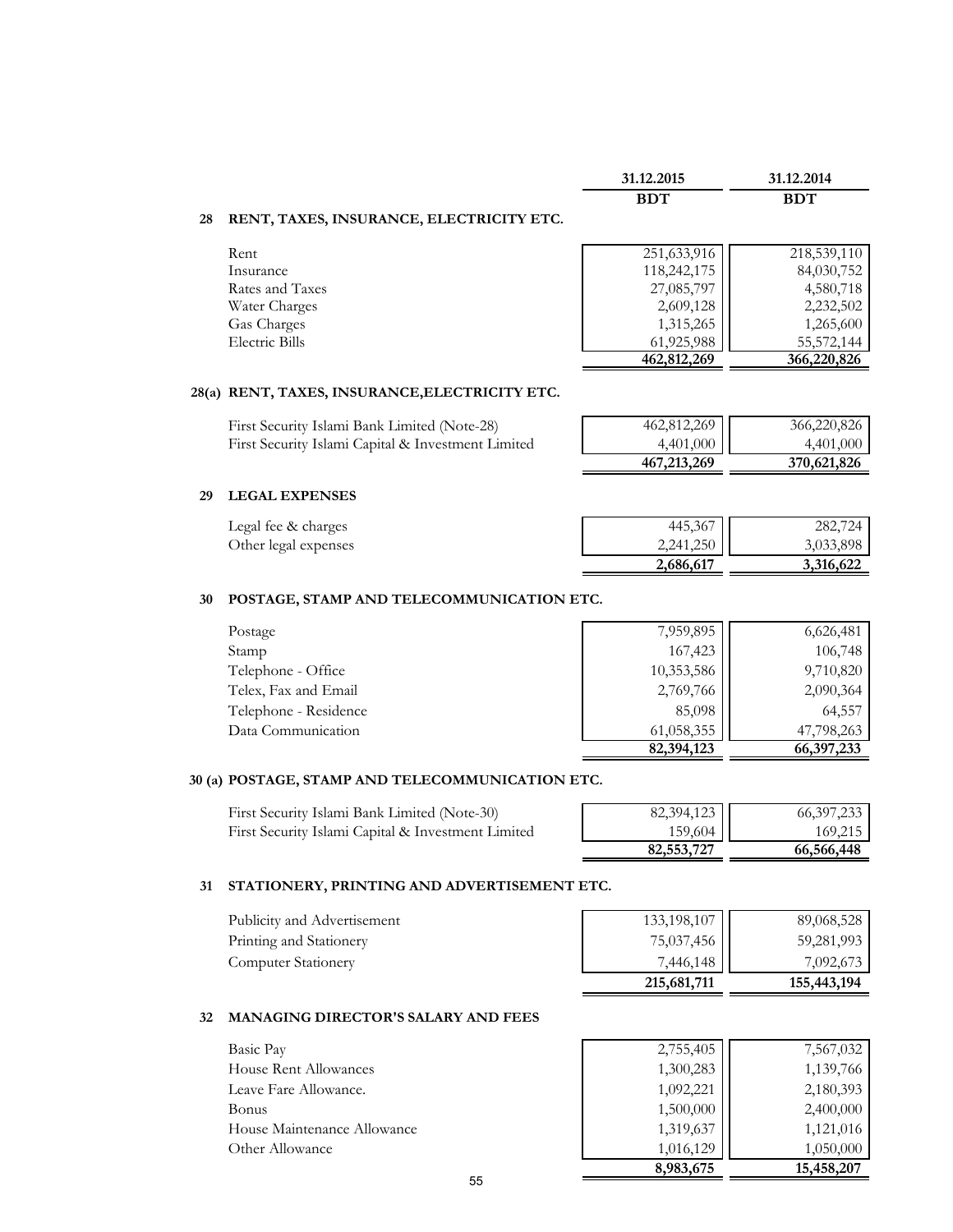|    |                                                            | 31.12.2015 | 31.12.2014 |
|----|------------------------------------------------------------|------------|------------|
|    |                                                            | <b>BDT</b> | <b>BDT</b> |
| 33 | <b>DIRECTORS' FEES &amp; EXPENSES</b>                      |            |            |
|    | Directors Fees                                             | 1,231,650  | 1,000,500  |
|    | Meeting Expenses                                           | 1,022,450  | 1,624,700  |
|    |                                                            | 2,254,100  | 2,625,200  |
|    | 33 (a) DIRECTORS' FEES & EXPENSES                          |            |            |
|    | First Security Islami Bank Limited (Note-33)               | 2,254,100  | 2,625,200  |
|    | First Security Islami Capital & Investment Limited         | 552,500    | 293,250    |
|    |                                                            | 2,806,600  | 2,918,450  |
| 34 | <b>SHARIAH SUPERVISORY COMMITTEE'S FEES &amp; EXPENSES</b> |            |            |

| Shariah Council Meeting Expenses | 109,750 | 66,250 |
|----------------------------------|---------|--------|
|                                  | 109,750 | 66,250 |

# **35 AUDITORS' FEES**

| First Security Islami Bank Limited                 | 730,250   | 730,250 |
|----------------------------------------------------|-----------|---------|
| First Security Islami Capital & Investment Limited | $206,250$ | 268,250 |
|                                                    | 936,500   | 998,500 |

#### **36 DEPRECIATION AND REPAIRS OF BANK'S ASSETS**

| Depreciation on Fixed Assets (Annexure - A) | 322,723,653 | 276,521,130 |
|---------------------------------------------|-------------|-------------|
| Repairs:                                    | 45,681,879  | 37,977,928  |
| Office equipment                            | 10,851,623  | 10,628,500  |
| Renovation and Repair of Office Premises    | 10,625,738  | 9,494,861   |
| Furniture and Fixtures                      | 919,617     | 802,746     |
| Maintenance and Services of SWIFT           | 303,820     | 110,928     |
| Maintenance of Routers                      | 1,771,448   | 1,726,826   |
| Elect. Fitt. Rep. & Replacement             | 4,972,885   | 4,330,370   |
| Office Maintenance Expenses                 | 12,611,022  | 7,754,633   |
| Maintenance of Software                     | 3,400,727   | 3,129,064   |
| Maintenance Expenses of ATM Machine         | 225,000     |             |
|                                             | 368,405,532 | 314,499,058 |

# **36 (a) DEPRECIATION AND REPAIRS OF FIXED ASSETS**

|                                                    | 380, 192, 683 | 325,726,836 |
|----------------------------------------------------|---------------|-------------|
| First Security Islami Capital & Investment Limited | $11,787,151$  | 11,227,778  |
| First Security Islami Bank Limited (Note-36)       | 368,405,532   | 314,499,058 |
|                                                    |               |             |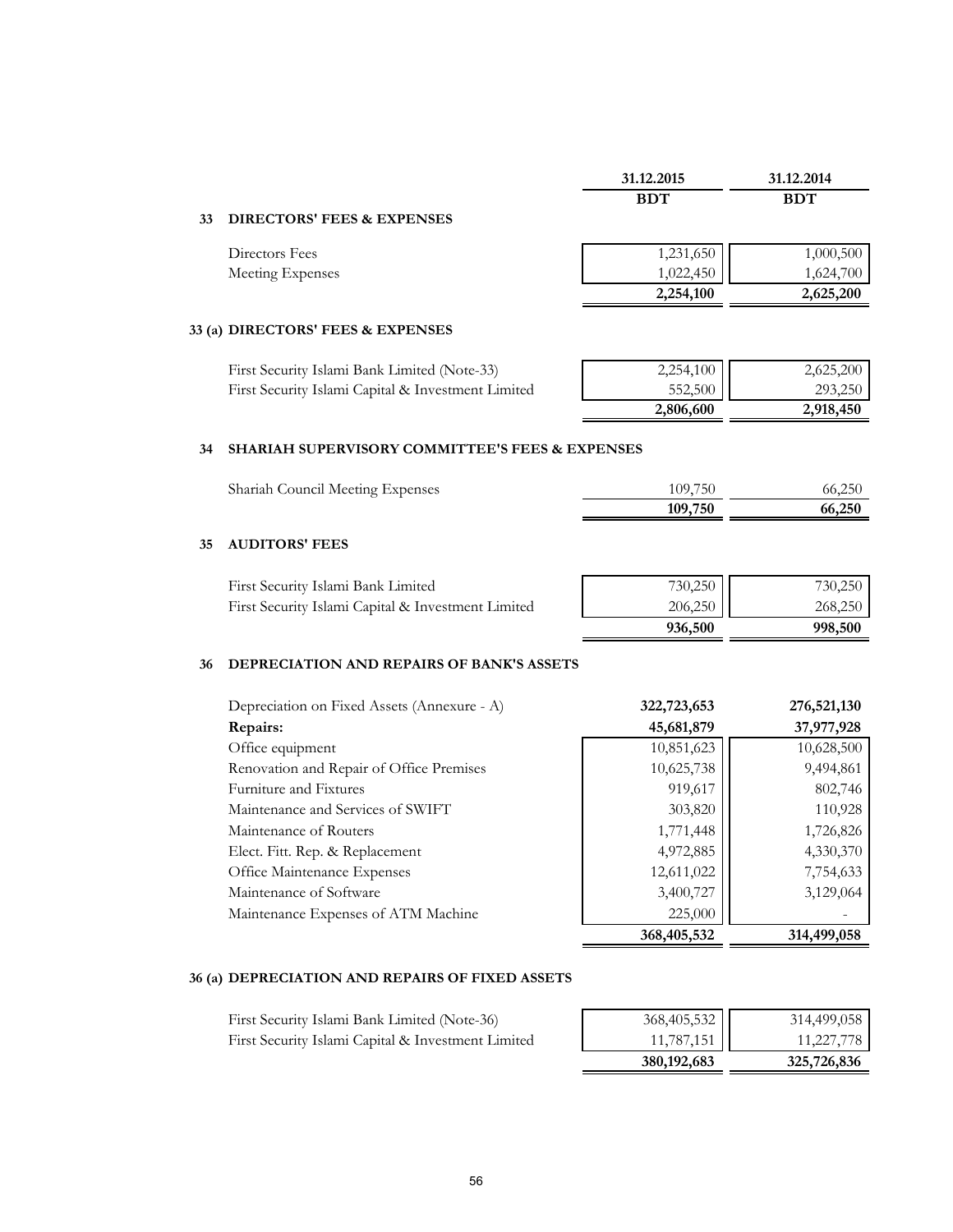|    |                                  | 31.12.2015  | 31.12.2014   |
|----|----------------------------------|-------------|--------------|
|    |                                  | <b>BDT</b>  | <b>BDT</b>   |
| 37 | <b>OTHER EXPENSES</b>            |             |              |
|    | Training, Seminar and Workshop   | 8,175,604   | 8,724,204    |
|    | Entertainment                    | 35,643,612  | 31,254,144   |
|    | Traveling                        | 28,732,667  | 16,790,606   |
|    | Donation                         | 200,280,102 | 154,064,224  |
|    | Subscription                     | 23,803,331  | 11,700,163   |
|    | Newspaper and Periodicals        | 609,255     | 577,784      |
|    | Wages                            | 212,398,478 | 177,884,429  |
|    | Conveyance                       | 10,532,013  | 10,952,626   |
|    | <b>Business Development</b>      | 45,686,932  | 28, 235, 533 |
|    | Plantation                       | 1,664,090   | 1,600,955    |
|    | Liveries and Uniform             | 2,167,132   | 1,704,986    |
|    | Photocopying                     | 5,312,727   | 5,130,651    |
|    | Generator Fuel                   | 10,521,300  | 11,702,274   |
|    | Car Expense                      | 98,068,047  | 71,024,446   |
|    | Cash Carrying                    | 11,238,822  | 10,209,309   |
|    | Washing and Cleaning             | 4,725,768   | 3,913,049    |
|    | Cartage and Freight              | 81,725      | 33,680       |
|    | Staff Welfare                    | 283,418     | 153,851      |
|    | Office Maintenance               | 930,518     | 294,920      |
|    | <b>ATM</b> Expenses              | 12,183,697  | 11,508,114   |
|    | Meeting Expenses                 | 7,018,233   | 4,718,077    |
|    | Right Issue Expense              | 6,112,224   | 3,095,791    |
|    | Recruitment Expenses             |             | 2,075,424    |
|    | Mobile Financial Service Expense | 3,119,697   | 297,981      |
|    | <b>Bank Charges</b>              | 20,000      | 1,412,322    |
|    | <b>Sundry Expenses</b>           | 8,574,713   | 5,775,681    |
|    |                                  | 737,884,105 | 574,835,224  |

# **37 (a) OTHER EXPENSES**

|    | First Security Islami Bank Limited (Note-37)       | 737,884,105   | 574,835,224  |
|----|----------------------------------------------------|---------------|--------------|
|    | First Security Islami Capital & Investment Limited | 125, 367, 542 | 56,476,841   |
|    |                                                    | 863,251,647   | 631,312,065  |
| 38 | DEFERRED TAX INCOME/(EXPENSE)                      |               |              |
|    | Closing balance of Deferred Tax Assets             | 197,233,000   | 80,000,000   |
|    | Less: Opening balance of Deferred Tax Assets       | (80,000,000)  | (80,000,000) |
|    | Deferred Tax Income                                | 117,233,000   |              |
| 39 | <b>EARNINGS PER SHARE</b>                          |               |              |
|    | Net Profit after Tax                               | 798,394,989   | 649,295,628  |
|    | Number of Ordinary Shares                          | 678,873,888   | 678,873,888  |
|    | Earnings Per Share (EPS)                           | 1.18          | 0.96         |
|    |                                                    |               |              |

Earnings per share has been calculated as per BAS-33: "Earnings Per Share".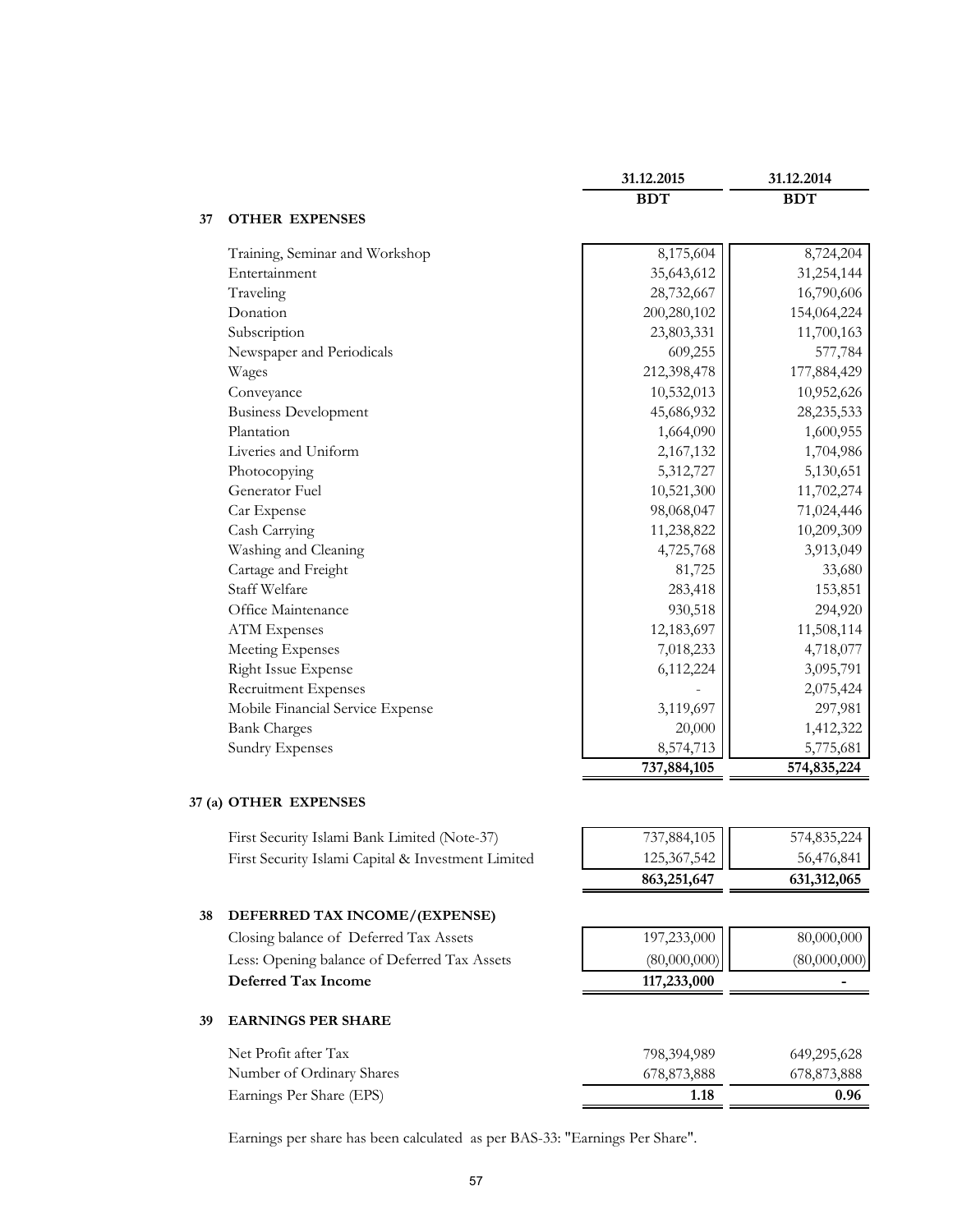| 31.12.2015  | 31.12.2014  |
|-------------|-------------|
| <b>BDT</b>  | <b>BDT</b>  |
|             |             |
| 853,543,649 | 694,283,008 |
| 678,873,888 | 678,873,888 |
| 1.26        | 1.02        |
|             |             |

#### **40 RECEIPTS FROM OTHER OPERATING ACTIVITIES**

| Charges on Account Closing          | 5,791,899   | 4,967,156   |
|-------------------------------------|-------------|-------------|
| <b>Standing Instruction Charges</b> | 179,309     | 8,800       |
| Service Charge on HP                | 406,464     | 1,199,715   |
| Service Charge on Quard             | 7,611,513   | 7,794,500   |
| Other Income(26.1)                  | 261,857,811 | 172,284,638 |
|                                     | 275,846,995 | 186,254,809 |

#### **40 (a) RECEIPTS FROM OTHER OPERATING ACTIVITIES**

| First Security Islami Bank Limited (Note-40)       | 275,846,995 | 186,254,809   |
|----------------------------------------------------|-------------|---------------|
| First Security Islami Capital & Investment Limited | $2,535,500$ | 2,933,367     |
|                                                    | 278,382,495 | 189, 188, 176 |

# **41 PAYMENT FOR OTHER OPERATING ACTIVITIES**

|                                                 | 1,288,871,213 | 1,014,191,605 |
|-------------------------------------------------|---------------|---------------|
| Other Expenses                                  | 737,884,104   | 574,835,224   |
| Shariah Supervisory Committee's Fees & Expenses | 109,750       | 66,250        |
| Directors' fees                                 | 2,254,100     | 2,625,200     |
| Auditors' Fees & Expenses                       | 730,250       | 730,250       |
| Postage, Stamps, Telecommunications etc.        | 82,394,123    | 66,397,233    |
| Legal Expenses                                  | 2,686,617     | 3,316,622     |
| Rent, Taxes, Insurances, Electricity etc.       | 462,812,269   | 366,220,826   |

# **41 (a) PAYMENT FOR OTHER OPERATING ACTIVITIES**

First Security Islami Bank Limited (Note-41) First Security Islami Capital & Investment Limited

|                                                                              | 1,014,191,605 |
|------------------------------------------------------------------------------|---------------|
| $\begin{array}{ c c }\n 1,288,871,213 \\ \hline\n 132,734,298\n \end{array}$ | 61,608,556    |
| 1,421,605,511                                                                | 1,075,800,161 |

## **42 INCREASE /DECREASE OF OTHER ASSETS**

| 4,398,021,236 | 3,575,822,186 |
|---------------|---------------|
| 2,380,085     | 1,982,453     |
| 269,768,090   | 177,924,118   |
| 107,590,028   | 163,282,700   |
| 31,892,340    | 22,236,927    |
| 2,841,905,632 | 2,281,694,653 |
| 1,144,485,061 | 928,701,335   |
|               |               |

(Increase)/Decrease during the period **(822,199,050) (383,064,894)**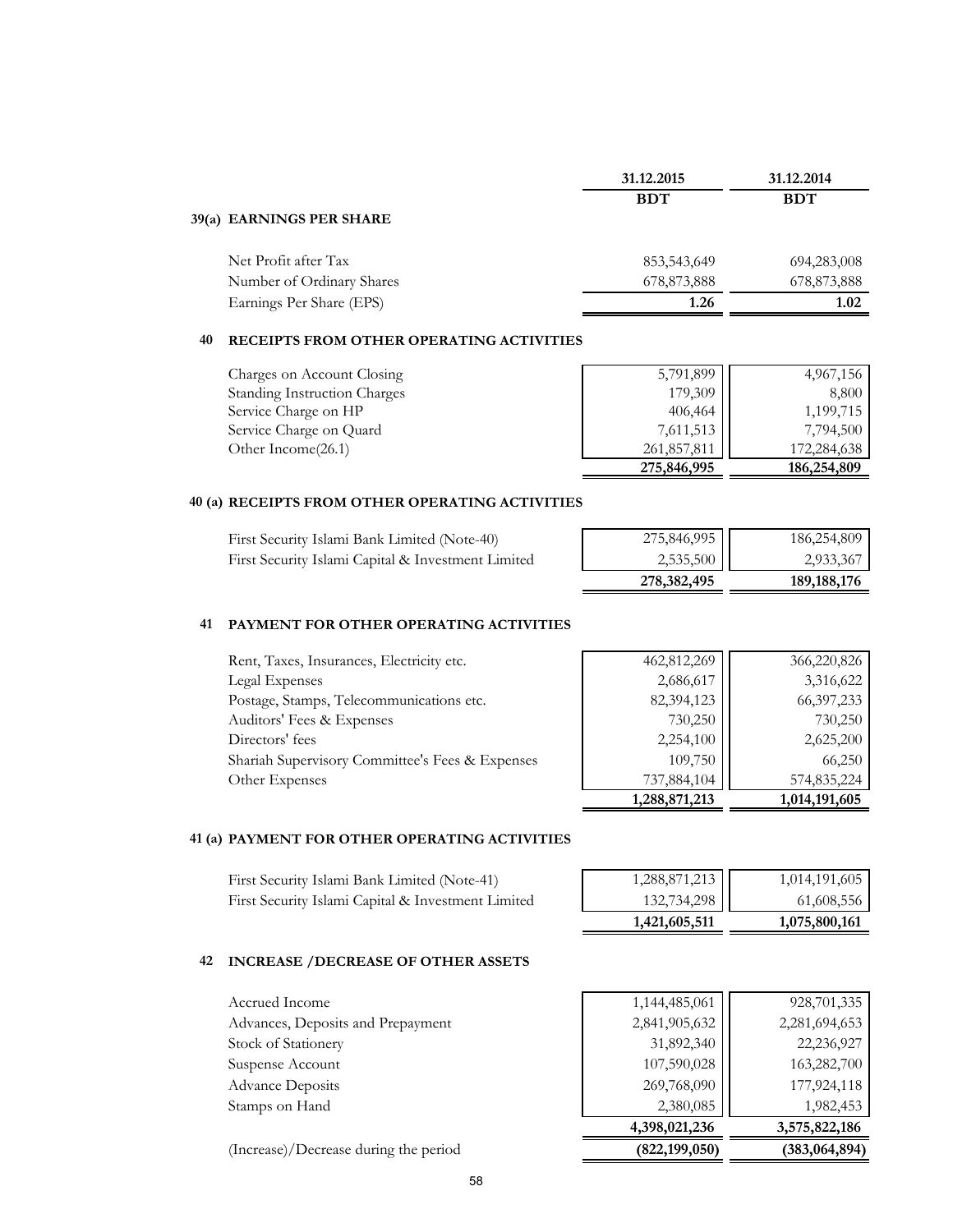|                                                      | 31.12.2015      | 31.12.2014      |
|------------------------------------------------------|-----------------|-----------------|
|                                                      | <b>BDT</b>      | <b>BDT</b>      |
| 42 (a) INCREASE / DECREASE OF OTHER ASSETS           |                 |                 |
| First Security Islami Bank Limited (Note-42)         | (822, 199, 050) | (383, 064, 894) |
| First Security Islami Capital & Investment Limited   | (766, 409, 816) | (222, 119, 189) |
|                                                      | (1,588,608,866) | (605, 184, 083) |
| 43<br><b>INCREASE /DECREASE OF OTHER LIABILITIES</b> |                 |                 |
| Profit/Rent/Compensation Suspense Account            | 198,757,243     | 136, 210, 576   |
| Accrued profit and Expenses Payable                  | 3,294,356,731   | 3,898,043,103   |
| Provident Fund                                       | 12,662          | 3,972           |
| Benevolent Fund                                      | 1,000           | 58,850          |
| Non-Resident Accounts                                | 10,616,259      | 7,766,577       |
| Compensation Realized                                | 21,228,921      | 15,193,867      |
| Others                                               | 11,017,244      | 7,698,065       |
|                                                      | 3,535,990,060   | 4,064,975,010   |

Increase /(Decrease) during the period **(528,984,950) 348,756,201**

# **43 (a) INCREASE /DECREASE OF OTHER LIABILITIES**

| First Security Islami Bank Limited (Note-43)       | (528, 984, 950) | 348,756,201 |
|----------------------------------------------------|-----------------|-------------|
| First Security Islami Capital & Investment Limited | 96,890,639      | (3,843,620) |
|                                                    | (432, 094, 311) | 344,912,581 |

# **44 NUMBER OF EMPLOYEES**

| <b>Executives and Officers</b> | 2.270 | 2,169 |
|--------------------------------|-------|-------|
| Members of Staff (Contractual) | 541   | 504   |
|                                | 2,820 | 2.673 |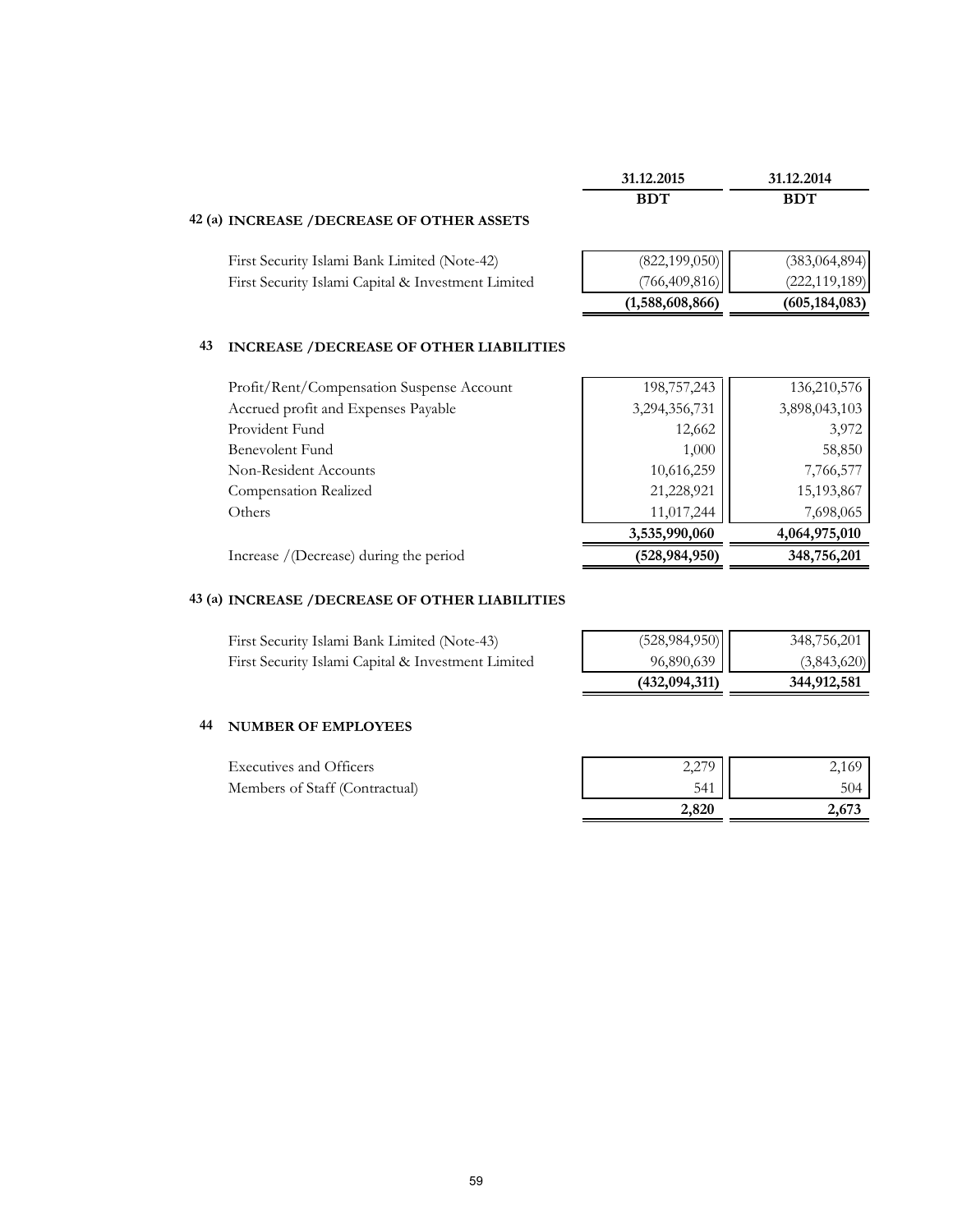#### **45 RELATED PARTY TRANSACTIONS**

During the year, the Bank carried out some transactions with related party in the normal course of business and on an arm's length basis. The name of this related party, nature of this transaction and total value has been set out in accordance with provisions of Bangladesh Accounting Standard 24 (BAS: 24) Related Party disclosure and as defined in the BRPD Circular no. 14 issued by the Bangladesh Bank on June 25, 2003. The significant related party transactions during the year were as follows:

## **i) Significant Contracts where Bank is a Party and wherein Directors have Interest**

| <b>Name of the Party</b>                                                                                                                                       | Nature of<br><b>Transaction</b> | Nature of<br>Relationship | Total Value (in Tk.) |
|----------------------------------------------------------------------------------------------------------------------------------------------------------------|---------------------------------|---------------------------|----------------------|
| Northern General Insurance<br>Company Ltd.                                                                                                                     | Insurance<br>Premium            | Common Director           | 9,411,835            |
| Northern General Insurance<br>Company Ltd.                                                                                                                     | Deposit                         | Common Director           | 57,068,230           |
| Reliance Finance Ltd.                                                                                                                                          | Deposit                         | Common Director           | 3,642,760            |
| Reliance Finance Ltd.                                                                                                                                          | Balance with<br>NBFI(MTDR)      | Common Director           | 14,895,000,000       |
| ii) Related Party Transactions                                                                                                                                 |                                 |                           | Nil                  |
| iii) Shares issued to Directors and Executives without consideration or<br>exercisable at discount                                                             |                                 |                           | Nil                  |
| iv) Lending to Related Parties is effected as per requirements of Section 27<br>(1) of the Bank Companies Act, 1991.                                           |                                 |                           | Nil                  |
| v) Business other than banking business with any related concern of the<br>Directors as per Section 18(2) of the Bank Companies Act, 1991 (as<br>amended 2013) | Nil                             |                           |                      |
| vi) Investment in the Securities of Directors and their related concern.                                                                                       |                                 |                           | Nil                  |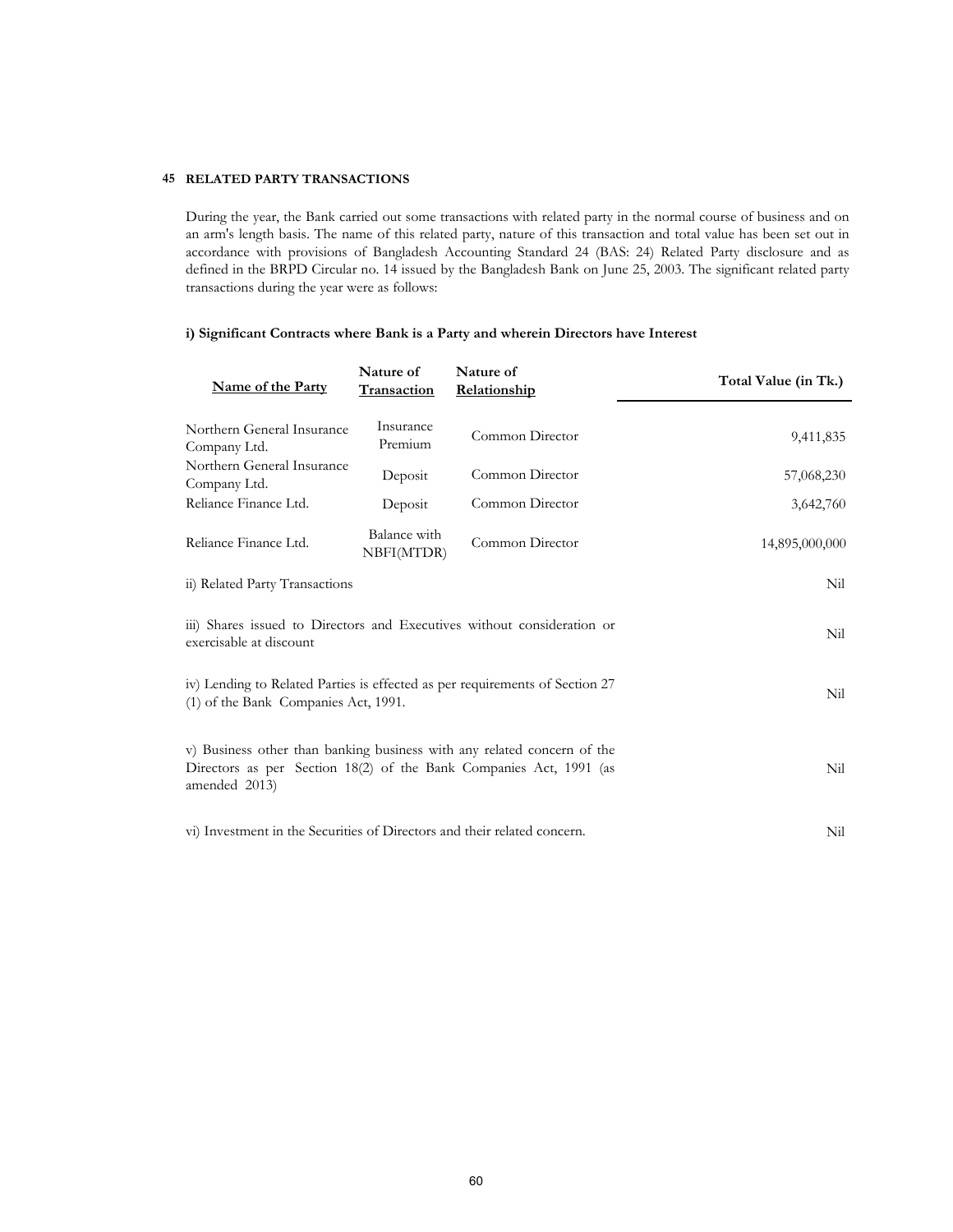| S1.<br>No | Name of the Directors  | Status with the<br>Bank | Names of firms/companies in which<br>interested as proprietor, partner, director,<br>managing agent, guarantor, employee, etc. |
|-----------|------------------------|-------------------------|--------------------------------------------------------------------------------------------------------------------------------|
|           | 1 Mohammed Saiful Alam | Chairman                | Chairman/Board of Director                                                                                                     |
|           |                        |                         | First Security Islami Capital & Investment Ltd.                                                                                |
|           |                        |                         | Reliance Finance Limited.                                                                                                      |
|           |                        |                         | Reliance Brokerage Services Limited.                                                                                           |
|           |                        |                         | Karnaphuli Prakritik Gas Ltd.                                                                                                  |
|           |                        |                         | <b>Managing Director</b>                                                                                                       |
|           |                        |                         | S. Alam Steels Ltd.                                                                                                            |
|           |                        |                         | S. Alam Cement Ltd.                                                                                                            |
|           |                        |                         | S. Alam Brothers Ltd.                                                                                                          |
|           |                        |                         | S. Alam Hatchery Ltd.                                                                                                          |
|           |                        |                         | S. Alam Trading Company (Pvt.) Ltd.                                                                                            |
|           |                        |                         | S. Alam Bag Manufacturing Mills Ltd.                                                                                           |
|           |                        |                         | S. Alam Soyaseed Extraction Plant Ltd.                                                                                         |
|           |                        |                         | S. Alam Refined Sugar Industries Ltd.                                                                                          |
|           |                        |                         | S. Alam Cold Rolled Steels Ltd.                                                                                                |
|           |                        |                         | S. Alam Luxury Chair Coach Services Ltd.                                                                                       |
|           |                        |                         | S. Alam Power Generation Ltd.                                                                                                  |
|           |                        |                         | S. Alam Tank Terminal Ltd.                                                                                                     |
|           |                        |                         | S. Alam Properties Ltd.                                                                                                        |
|           |                        |                         | Sonali Cargo Logistics (Pvt.) Ltd.                                                                                             |
|           |                        |                         | Fatehabad Farm Ltd.                                                                                                            |
|           |                        |                         | Portman Cements Ltd.                                                                                                           |
|           |                        |                         | Director                                                                                                                       |
|           |                        |                         | Northern General Insurance Co. Ltd.                                                                                            |
|           |                        |                         | <b>Sponsor Shareholder</b>                                                                                                     |
|           |                        |                         | Al-Arafah Islami Bank Ltd.                                                                                                     |
|           |                        |                         | S. Alam Super Edible Oil Ltd.                                                                                                  |
|           |                        |                         | S. Alam Vegetable Oil Ltd.                                                                                                     |
|           |                        |                         | Shah Amanat Prakritik Gas Company Ltd.                                                                                         |
|           |                        |                         | Proprietor                                                                                                                     |
|           |                        |                         | S. Alam & Co.                                                                                                                  |

# **46 DIRECTORS' INTEREST IN DIFFERENT BUSINESSES OR ENTITIES:**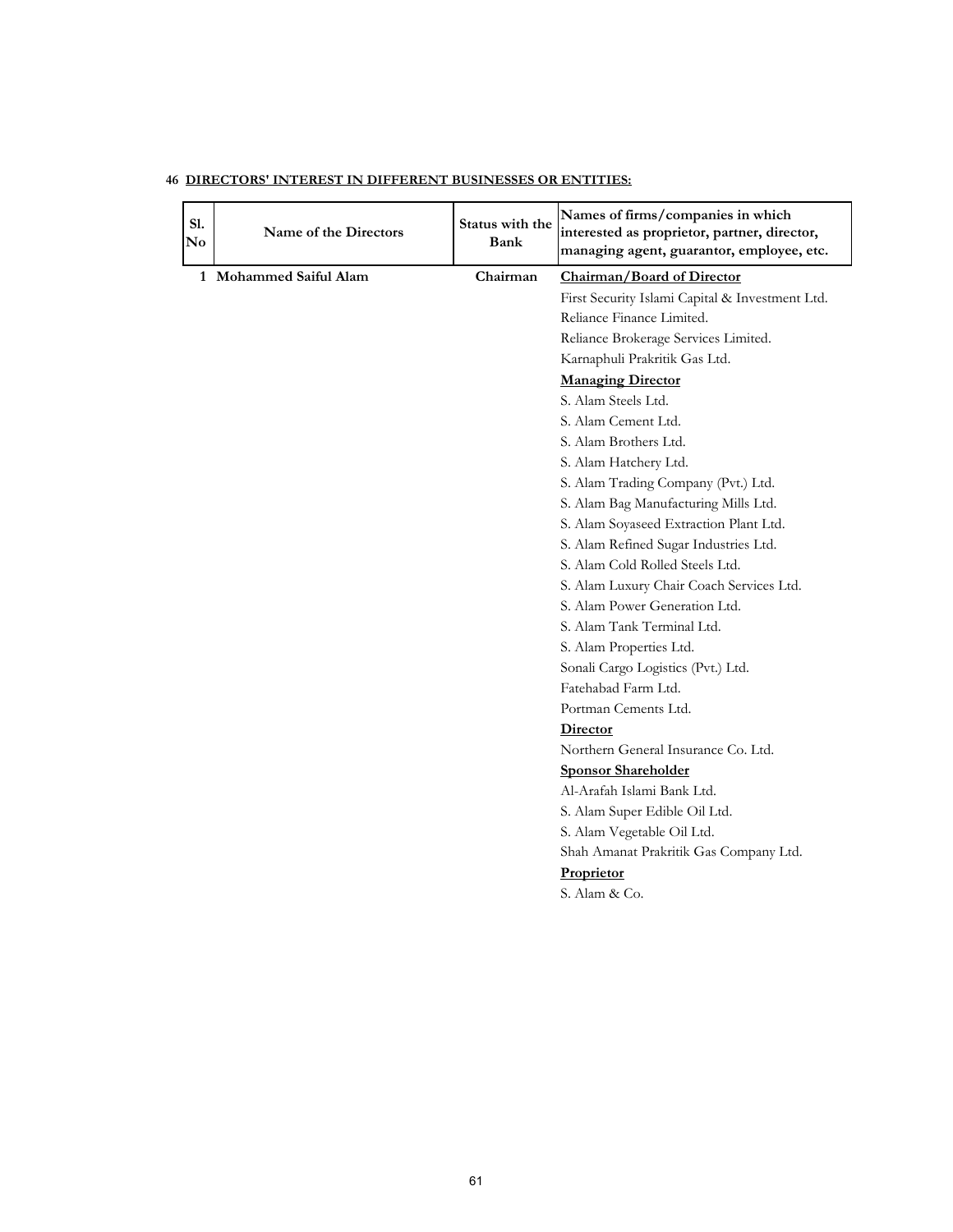| S1.<br>$\mathbf{N}\mathbf{o}$ | Name of the Directors          | Status with the<br>Bank | Names of firms/companies in which<br>interested as proprietor, partner, director,<br>managing agent, guarantor, employee, etc.                                                                                                                                                                                                                                                                                                                                                                                                              |
|-------------------------------|--------------------------------|-------------------------|---------------------------------------------------------------------------------------------------------------------------------------------------------------------------------------------------------------------------------------------------------------------------------------------------------------------------------------------------------------------------------------------------------------------------------------------------------------------------------------------------------------------------------------------|
|                               | 2 Alhaj Mohammed Abdul Maleque | Vice Chairman Chairman: | Jesco Capital Management Ltd.<br>ABM Tower Ltd.<br>Bengal Center Ltd.<br><b>Chairman &amp; Managing Director:</b><br>Jesco Bangladesh Ltd.<br>Kharana Fish & Poultry Ltd.<br><b>Managing Director:</b><br>Chittagong Board and Paper Mills Ltd.<br>Director:<br>Central Hospital Ltd.<br>First Security Islami Capital & Investment Ltd.<br>Ex-Chairman & Sponsor Shareholder :<br>Central Insurance Co. Ltd.<br>Ex-Director:<br>Chittagong Chamber of Commerce & Industry<br>Proprietor:<br>M/S. Bengal Corporation<br>M/S. Bengal Trading |
|                               | 3 Ms. Farzana Parveen          | Director                | M/S. Lucky Electronics<br><b>Director</b><br>First Security Islami Capital & Investment Ltd.<br>Reliance Finance Limited<br>Reliance Brokerage Services Limited<br>S. Alam Vegetable Oil Ltd.<br>Prasad Paradise Resorts Ltd.<br>S. Alam Power Plant Ltd.<br>S. Alam Properties Ltd.<br>Sonali Cargo Logistics (Pvt.) Ltd.<br>Shareholder<br>S. Alam Steels Ltd.<br>S. Alam Cold Rolled Steels Ltd.<br>Union Bank Ltd.<br><b>Proprietor</b><br>Fairy Trade International                                                                    |
|                               | 4 Ms. Rahima Khatun            | Director                | <u> Chairman:</u><br>Marsa Aviation Ltd.<br>M/s. Mortoza Assets Ltd.<br><b>Managing Director:</b><br>Marsa Fishing Ltd.<br>Proprietor:<br>R. M. Trading                                                                                                                                                                                                                                                                                                                                                                                     |
|                               | 5 Ms. Atiqur Nesa              | Director                | Proprietor:<br>Atique Enterprise<br>Partner:<br>Rafe Enterprise<br>Khorshed Paribahan Sangstha<br>Shareholder:<br>Reliance Finance Ltd.                                                                                                                                                                                                                                                                                                                                                                                                     |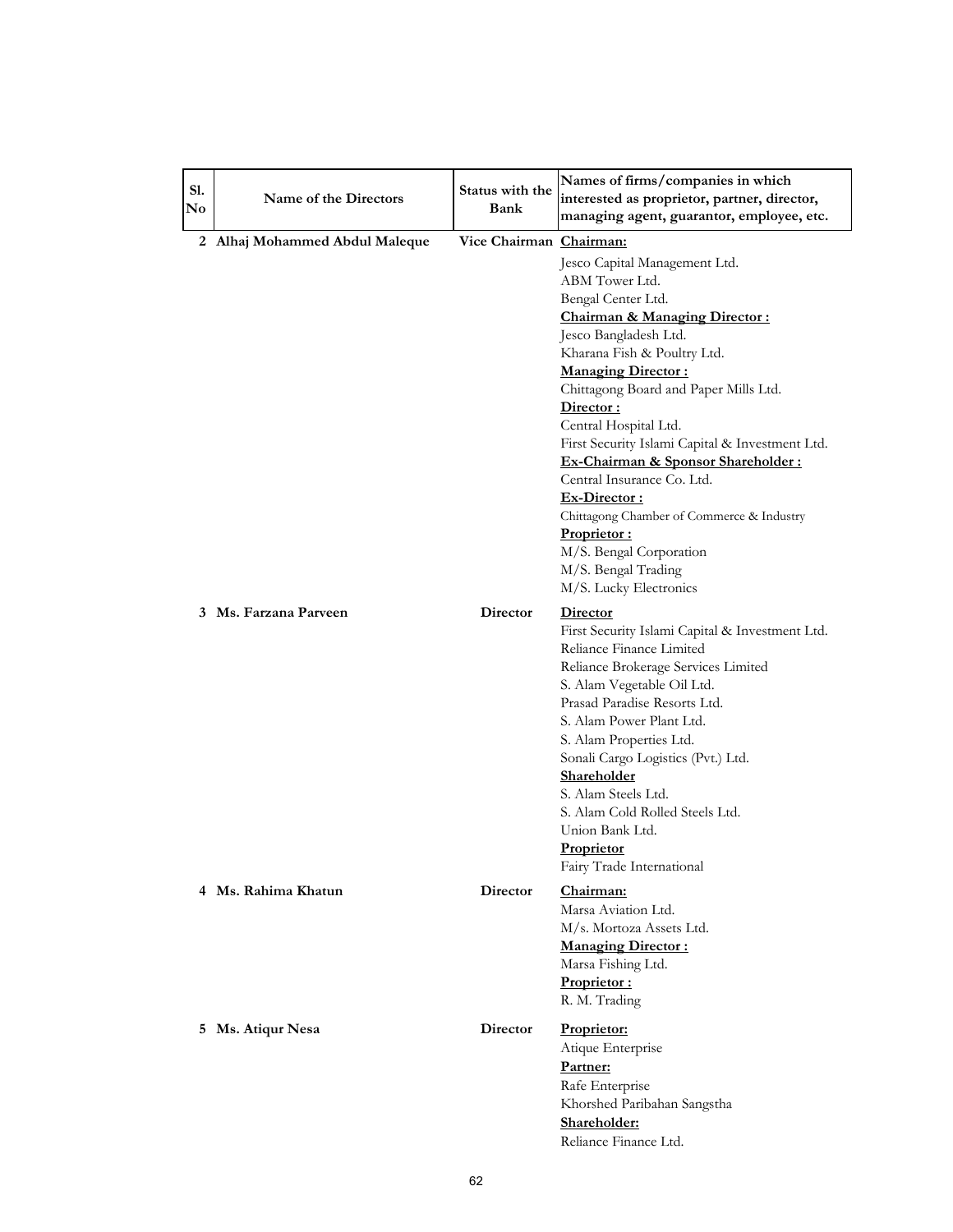| S1.<br>No | Name of the Directors      | Status with the<br>Bank        | Names of firms/companies in which<br>interested as proprietor, partner, director,<br>managing agent, guarantor, employee, etc.                                                               |
|-----------|----------------------------|--------------------------------|----------------------------------------------------------------------------------------------------------------------------------------------------------------------------------------------|
|           | 6 Md. Wahidul Alam Seth    | Director                       | Director:<br>Reliance Brokerage Services Limited<br>Proprietor:<br><b>INTRA</b><br>Digi Print                                                                                                |
|           | 7 Shahidul Islam           | Director                       | <b>Managing Director:</b><br>Platinum Shrimp Hatchery Ltd.<br>Director<br>Treatment Hospital Limited.<br>Proprietor:<br>S.S. Corporation                                                     |
|           | 8 Mohammed Oheidul Alam    | <b>Director</b>                | Vice-Chairman:<br>C & A Real Estate<br>Proprietor:<br>M/S. Land Mark Hotel & Restaurant<br>Car Shop<br>The Travel World<br>Taysar Trade<br><b>Managing Partner:</b><br>Orchid Business Hotel |
|           | 9 Mohammed Kutub Uddowllah | Independent<br><b>Director</b> | Director:<br>Reliance Finance Ltd.<br>First Security Islami Capital & Investment Ltd.<br>Director & CEO:<br>D.S. Line Limited                                                                |
|           | 10 Mohammad Ishaque        | Independent<br><b>Director</b> | A retired Bureaucrat.<br><b>Independent Director</b><br>S. Alam Cold Rolled Steels Ltd.                                                                                                      |
|           | 11 Ms. Khurshid Jahan      | Depositor<br>Director          | <b>Director</b><br>MD. Brothers (Pvt.) Ltd.                                                                                                                                                  |
|           | 12 Ahmed Muktadir Arif     | Independent<br>Director        | Brigadier General (Retired)<br>Bangladesh Army.                                                                                                                                              |
|           | 13 Khandkar Iftekhar Ahmad | Nominated<br>Director          | Air Commodore (Retired)<br>Bangladesh Air Force.                                                                                                                                             |

# **47 POST BALANCE SHEET EVENTS**

No material events occurring after balance sheet date came to our notice, which could affect the values reported in the financial statements significantly.

The Board of Directors in its 170th meeting held on 14 March 2016 recommended @ 10% cash dividend only for shareholders excluding Sponsors/Directors for the year 2015 to be approved in the Annual General Meeting.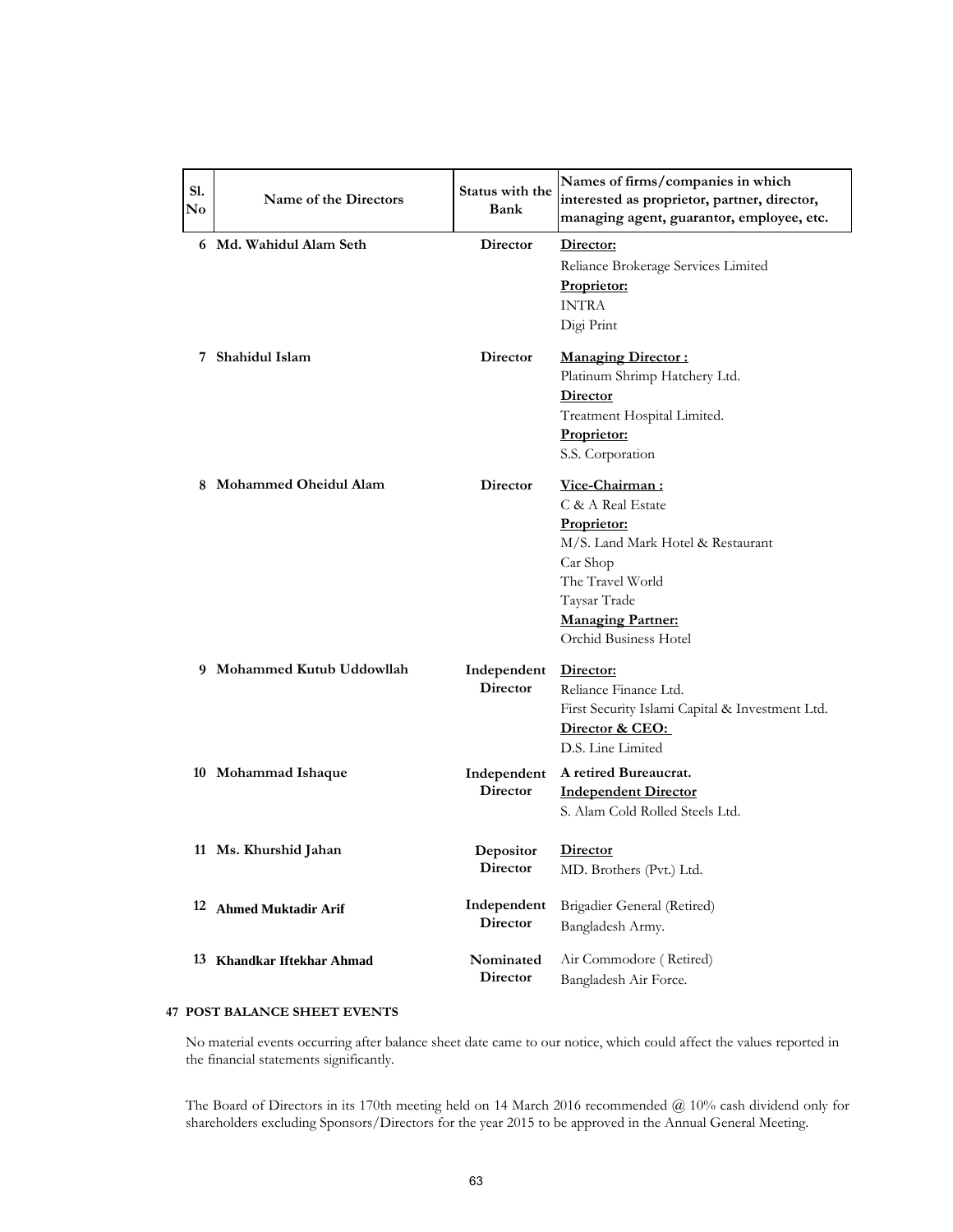#### **48 AUDIT COMMITTEE**

#### **a) Constitution**

The Bank has constituted an Audit Committee of the Board of Directors pursuant to the BRPD circular no. 11 dated 27 October 2013 with a view to act as a bridge among the Board of Directors, Executive Authority, Depositors, Shareholders etc so that the Committee can make an effective role in establishing an efficient, strong and secured banking system. Our Audit Committee has been formed comprising three members of the Board of Directors as follows :

| Name                        | <b>Status with the Bank</b> | <b>Status with the Committee</b> |  |  |
|-----------------------------|-----------------------------|----------------------------------|--|--|
| Mohammed Kutub<br>Uddowllah | Independent<br>Director     | Chairman                         |  |  |
| Shahidul Islam              | Director                    | Member                           |  |  |
| Mohammad Ishaque            | Independent<br>Director     | Member                           |  |  |

b) During the period under review, the Audit Committee of the Board conducted 04 (four) meetings.

c) The following steps have been taken for implementation of an effective Internal Control Procedure of the Bank:

A strong powerful division formed for internal audit and inspection as well as compliance thereof.

The division is divided into three separate units i.e.. Audit & Inspection , compliance and Monitoring to implement effective internal control and compliances headed by highly experienced bankers.

Audit and Inspection unit is established with a view to carrying out comprehensive internal audit in the branch level and ensure the transparency and accountability in the banking operations in light of the guidelines of the regulatory authorities and policies set by the bank with regular intervals.

Monitoring Unit is established with a view to implementing proper banking practices in the branches. Day to day operations is the focusing area to implement the rules and procedures of the regulatory bodies, bank's policies and other prudential guidelines.

Compliance unit is established to take effective measures for collection and timely submission of compliances of internal, external and Bangladesh Bank Inspection Reports.

The committee is placing its report regularly to the Board of Directors of the bank mentioning its review and recommendations on internal system, compliance of rules and regulations and establishment of good governance within the organization.

The board has given the responsibility to implement internal control system in the bank as per requirement of core risk management and framework provided by the Bangladesh Bank.

**Managing Director Director Chairman** Dhaka, 14 March 2016

**Director**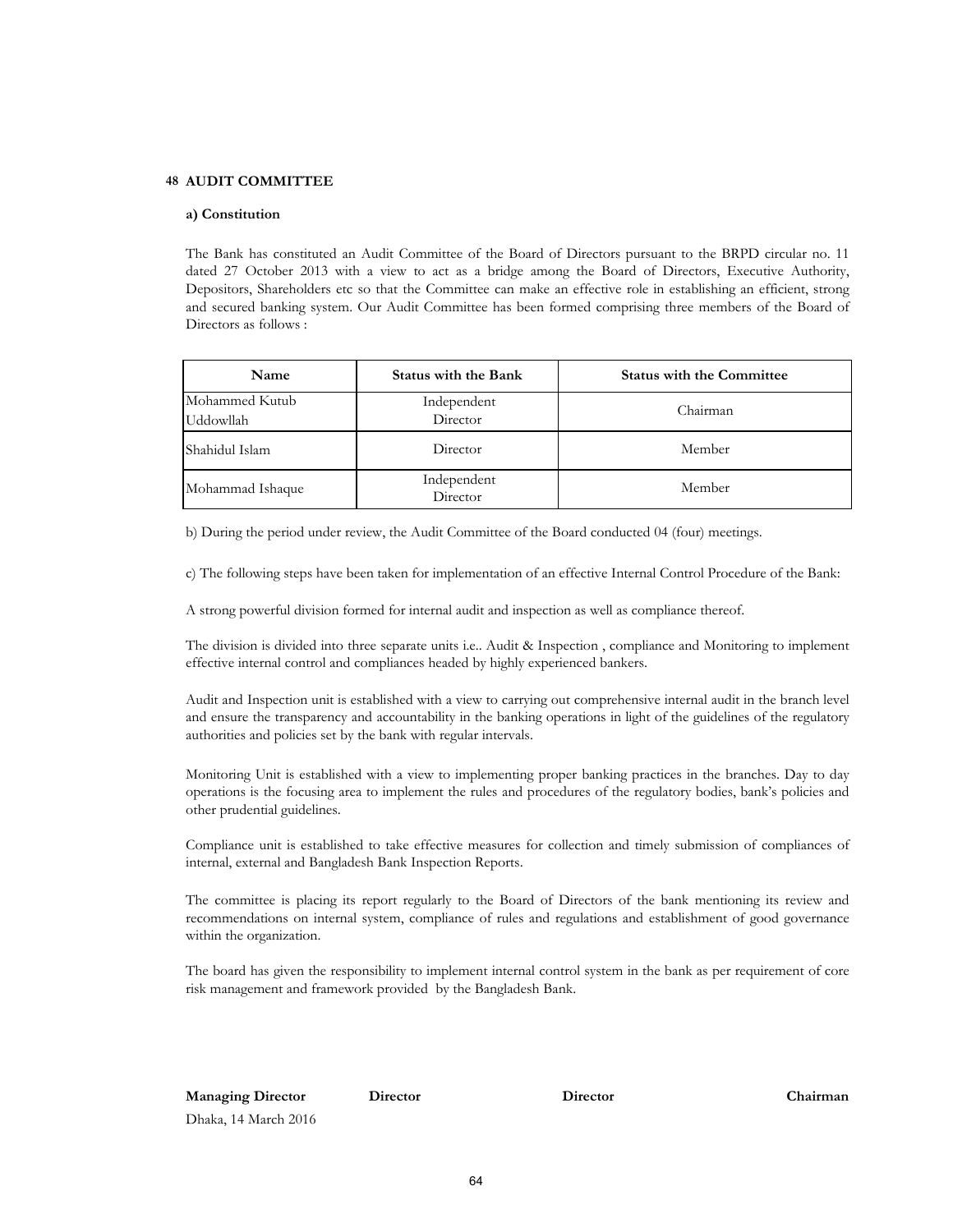**Annexure - A**

#### **FIRST SECURITY ISLAMI BANK LIMITED STATEMENT OF FIXED ASSETS AS AT 31 DECEMBER 2015**

|                      |                |                          |                          |                |                  |             |                          |                | Figure in Taka   |
|----------------------|----------------|--------------------------|--------------------------|----------------|------------------|-------------|--------------------------|----------------|------------------|
|                      | COS T          |                          |                          |                | DEPRECI<br>ATION |             |                          |                |                  |
| <b>Particulars</b>   | <b>Balance</b> | Addition                 | Sales/Trans-             | <b>Balance</b> | <b>Balance</b>   | Charge      | Adjustment on            | <b>Balance</b> | Written down     |
|                      | as on          | during                   | fer during               | as on          | as on            | during the  | sale/transfer            | as on          | value on 31 Dec  |
|                      | 01 January '15 | the year                 | the year                 | 31 Dec '15     | 01 January '15   | year        | during the year          | 31 Dec '15     | 2015             |
| Land                 | 96,546,000     | $\overline{\phantom{a}}$ |                          | 96,546,000     |                  |             |                          |                | 96,546,000       |
| Building             | 1,242,651,774  |                          |                          | 1,242,651,774  | 64,929,032       | 31,066,294  |                          | 95,995,326     | 1,146,656,448    |
| Furniture & Fixtures | 1,484,701,329  | 212,099,268              | $\overline{\phantom{a}}$ | 1,696,800,597  | 384, 183, 721    | 115,297,708 |                          | 499,481,429    | 1,197,319,168    |
| Office Equipment     | 917,725,072    | 181,237,095              | $\sim$                   | 1,098,962,167  | 378, 385, 798    | 126,441,054 | $\overline{\phantom{a}}$ | 504,826,852    | 594,135,315      |
| Vehicles             | 156,447,157    | 49,356,752               | 6,090,000                | 199,713,909    | 50,682,183       | 32,700,993  | 6,089,997                | 77,293,179     | 122,420,730      |
| <b>Books</b>         | 603,477        | 3,039                    |                          | 606,516        | 301,787          | 59,848      |                          | 361,635        | 244,881          |
| Total                | 3,898,674,809  | 442,696,154              | 6,090,000                | 4,335,280,963  | 878,482,521      | 305,565,897 | 6,089,997                | 1,177,958,421  | 3, 157, 322, 542 |

#### **Software-Amortization**

| Software -Core Banking | $111,672,703$    | 17,505,378  |              | 129, 178, 081 | 29,379,472    | 17,157,756  |              | 46,537,228    | 82,640,853       |
|------------------------|------------------|-------------|--------------|---------------|---------------|-------------|--------------|---------------|------------------|
| Total Dec' 2015        | 4,010,347,512    | 460,201,532 | 6,090,000    | 4,464,459,044 | 907,861,993   | 322,723,653 | 6,089,997    | 1,224,495,649 | 3,239,963,395    |
| Total Dec' 2014        | 3, 121, 876, 813 | 902,574,587 | 14, 103, 888 | 4,010,347,512 | 645, 444, 751 | 276,521,130 | 14, 103, 888 | 907,861,993   | 3, 102, 485, 519 |